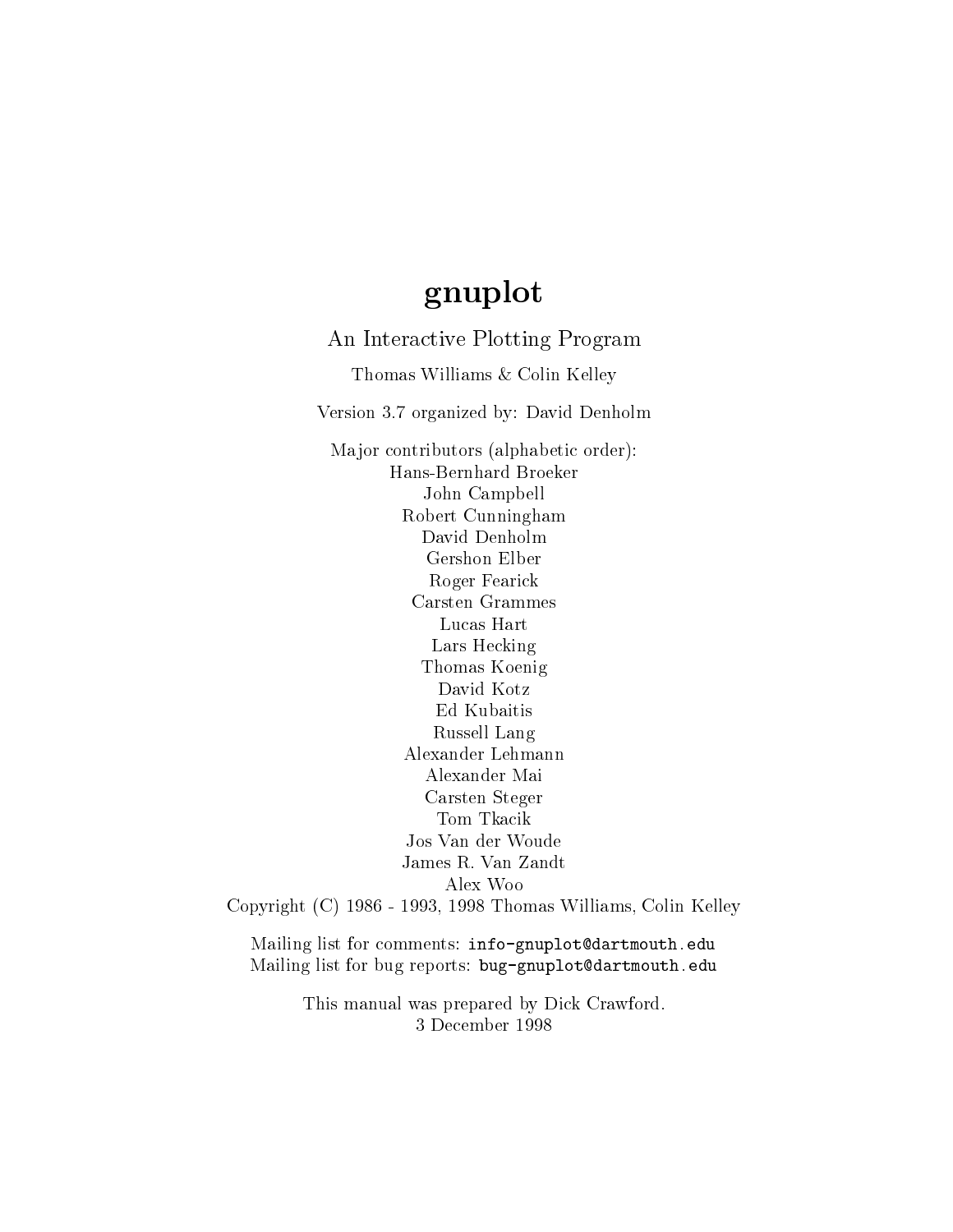# **Contents**

| I                | Gnuplot                                                      | 1                                 |
|------------------|--------------------------------------------------------------|-----------------------------------|
| $\mathbf{1}$     | Copyright                                                    | 1                                 |
| $\boldsymbol{2}$ | Introduction                                                 | 1                                 |
| $\bf{3}$         | Seeking-assistance                                           | $\boldsymbol{2}$                  |
| 4                | What's New in version 3.7                                    | 3                                 |
| 5                | <b>Batch/Interactive Operation</b>                           | 4                                 |
| 6                | Command-line-editing                                         | 4                                 |
| 7                | Comments                                                     | 5                                 |
| 8                | Coordinates                                                  | 5                                 |
| 9                | Environment                                                  | 6                                 |
|                  | 10 Expressions<br>10.1<br>10.2<br>10.2.1<br>10.2.2<br>10.2.3 | 6<br>7<br>9<br>9<br>9<br>10<br>11 |
|                  | 11 Glossary                                                  | 11                                |
|                  | 12 Plotting                                                  | 12                                |
|                  | 13 Start-up                                                  | 12                                |
|                  | 14 Substitution                                              | 12                                |
|                  | 15 Syntax                                                    | 13                                |
|                  | 16 Time/Date data                                            | 14                                |
| $\rm II$         | Commands                                                     | 14                                |
|                  | $17\mbox{~Cd}$                                               | 15                                |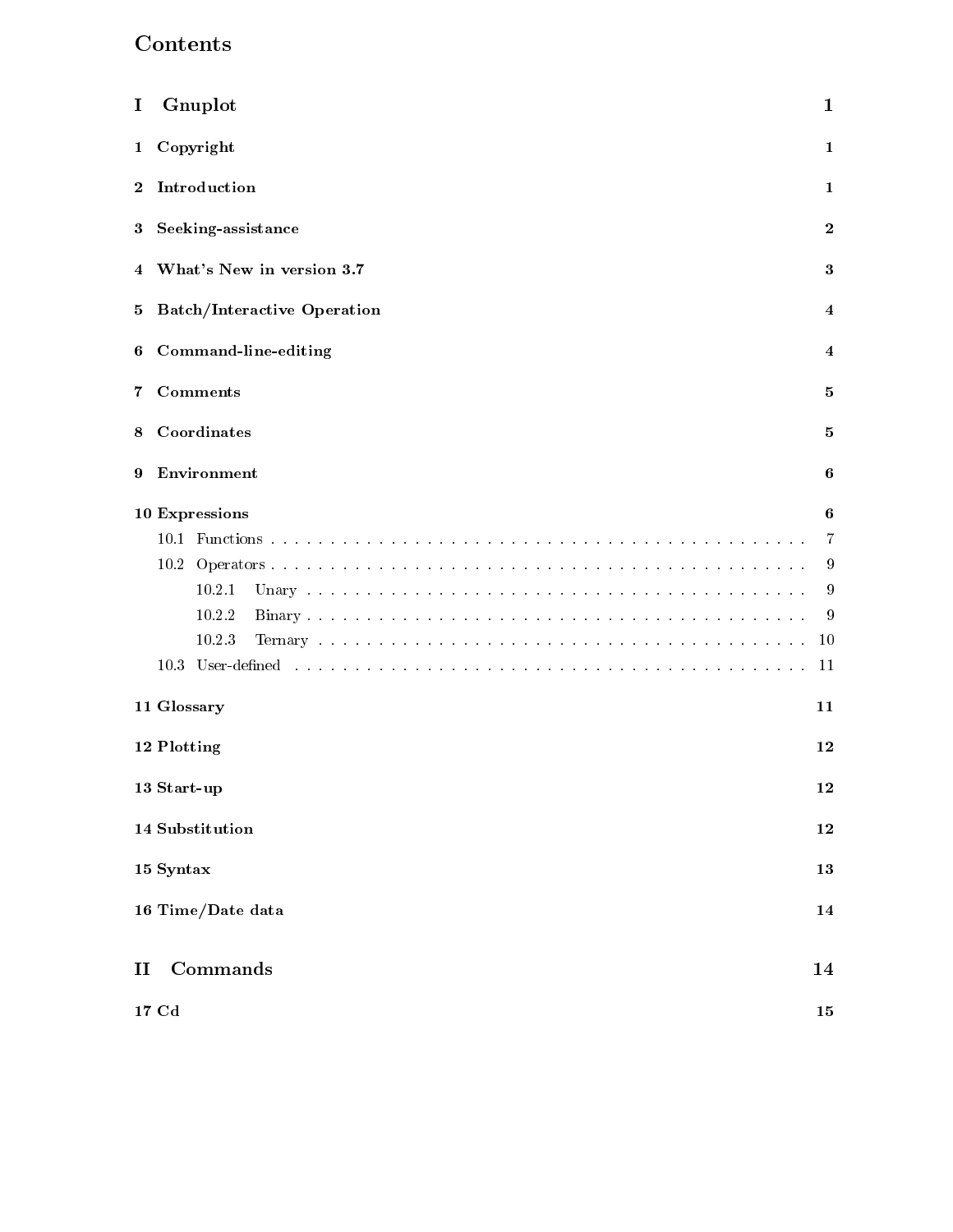| 19 Clear<br>20 Exit<br>21 Fit<br>21.1<br>21.2                                                                                                                                                                                              | 16<br>16<br>16 |
|--------------------------------------------------------------------------------------------------------------------------------------------------------------------------------------------------------------------------------------------|----------------|
|                                                                                                                                                                                                                                            |                |
|                                                                                                                                                                                                                                            |                |
|                                                                                                                                                                                                                                            |                |
|                                                                                                                                                                                                                                            | $-17$          |
|                                                                                                                                                                                                                                            | -17            |
|                                                                                                                                                                                                                                            | -18            |
| Statistical overview resources in the contract of the statistic contract of the statistic statistic statistic statistic statistic statistic statistic statistic statistic statistic statistic statistic statistic statistic st<br>21.3.1   | -19            |
| Practical guidelines and a subsequently and a subsequently and subsequently and subsequently and subsequently a subsequently and subsequently a subsequently and subsequently and subsequently and subsequently and subsequent<br>21.3.2   | -19            |
| 21.4 Fit controlling entry experience in the contract of the contract of the controlling entry and the controlling of the controlling of the controlling of the controlling of the controlling of the controlling of the contr             | 20             |
| 21.4.1                                                                                                                                                                                                                                     | 20             |
| 21.4.2                                                                                                                                                                                                                                     | 21             |
| 21.5                                                                                                                                                                                                                                       | 21             |
| 21.6                                                                                                                                                                                                                                       | -21            |
|                                                                                                                                                                                                                                            | -22            |
| 22 Help                                                                                                                                                                                                                                    | 23             |
| 23 If                                                                                                                                                                                                                                      | 23             |
|                                                                                                                                                                                                                                            |                |
| 24 Load                                                                                                                                                                                                                                    | 23             |
| 25 Pause                                                                                                                                                                                                                                   | 24             |
| 26 Plot                                                                                                                                                                                                                                    | 24             |
| 26.1 Data-file                                                                                                                                                                                                                             | -25            |
| 26.1.1                                                                                                                                                                                                                                     | 26             |
| Example datafile the contract of the contract of the contract of the contract of the contract of the contract of the contract of the contract of the contract of the contract of the contract of the contract of the contract<br>26.1.2    | 26             |
| 26.1.3<br>Index<br>and the company of the company of the company of the company of the company of the company of the company of the                                                                                                        | 26             |
| 26.1.4<br>Smooth<br>a constitutiva de la caractería de la caractería de la caractería de la caractería de la caractería de la cara                                                                                                         | 27             |
| 26.1.4.1                                                                                                                                                                                                                                   | 27             |
| 26.1.4.2<br>Bezier received a received a series and construction of the construction of the construction of the construction of the construction of the construction of the construction of the construction of the construction of the co | 27             |
| 26.1.4.3                                                                                                                                                                                                                                   | 27             |
| 26.1.4.4                                                                                                                                                                                                                                   | 28             |
| 26.1.4.5<br>Unique des conservations and conservation and conservation of the United States of the United States and Conservation of the United States of the United States and Conservation of the United States of the United States of  | 28             |
|                                                                                                                                                                                                                                            | 28             |
| 26.1.5                                                                                                                                                                                                                                     |                |
| 26.1.6                                                                                                                                                                                                                                     | 29             |
| 26.1.7<br>Using the community of the community of the community of the community of the community of the community of the community of the community of the community of the community of the community of the community of the communit   | 29             |
| 26.2                                                                                                                                                                                                                                       | 31             |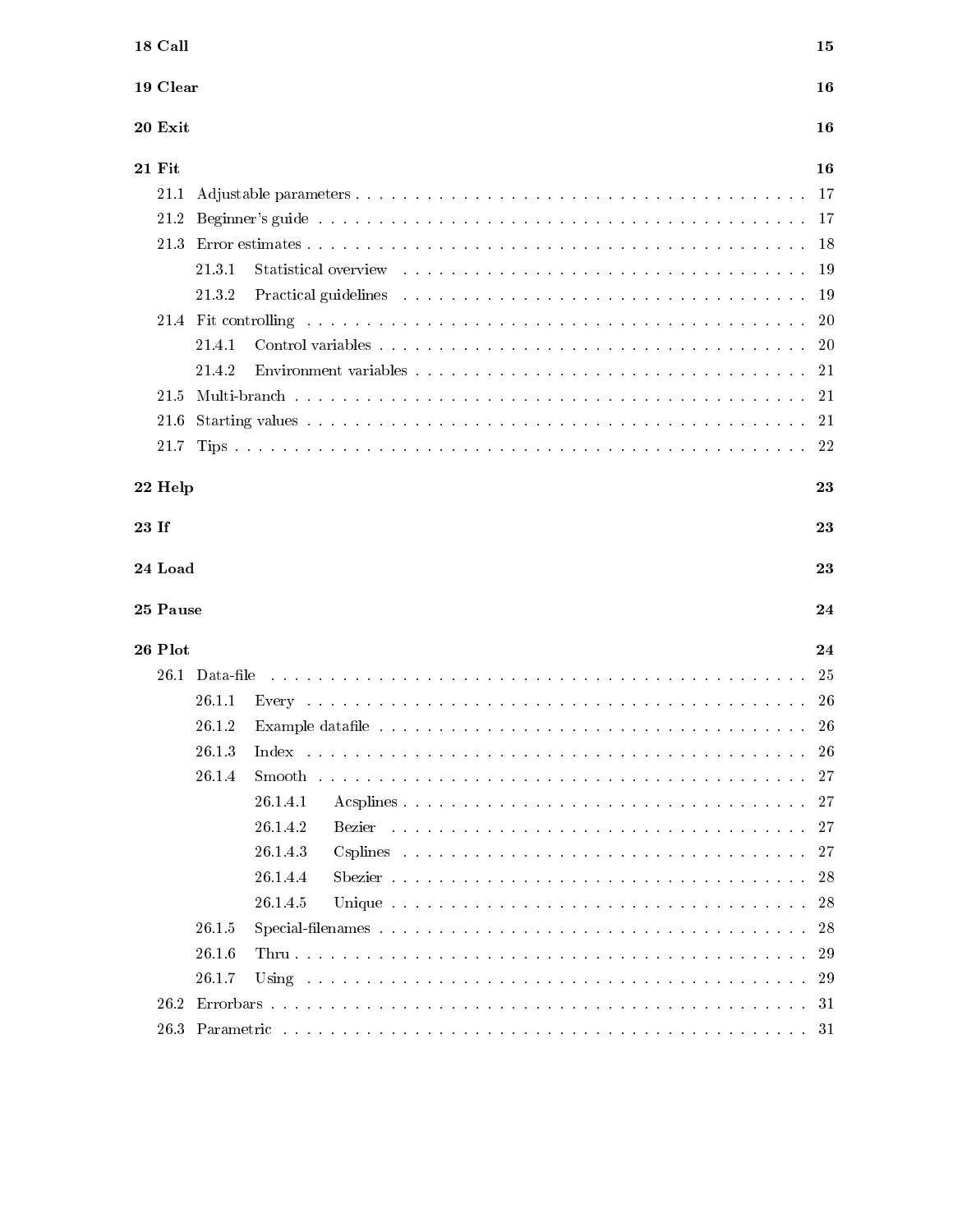| 26.5        |                                                                                                                                                                                                                                | 31<br>32 |
|-------------|--------------------------------------------------------------------------------------------------------------------------------------------------------------------------------------------------------------------------------|----------|
|             | $26.6$ With                                                                                                                                                                                                                    | 33       |
|             |                                                                                                                                                                                                                                |          |
| 27 Print    |                                                                                                                                                                                                                                | 34       |
| 28 Pwd      |                                                                                                                                                                                                                                | 34       |
| 29 Quit     |                                                                                                                                                                                                                                | 35       |
| 30 Replot   |                                                                                                                                                                                                                                | 35       |
| 31 Reread   |                                                                                                                                                                                                                                | 35       |
|             |                                                                                                                                                                                                                                |          |
| 32 Reset    |                                                                                                                                                                                                                                | 36       |
| 33 Save     |                                                                                                                                                                                                                                | 36       |
| 34 Set-show |                                                                                                                                                                                                                                | 36       |
| 34.1        |                                                                                                                                                                                                                                | 37       |
| 34.2        |                                                                                                                                                                                                                                | 37       |
| 34.3        |                                                                                                                                                                                                                                | 38       |
|             | 34 3.1                                                                                                                                                                                                                         | 39       |
|             | 34 3 2                                                                                                                                                                                                                         | 39       |
| 34.4        |                                                                                                                                                                                                                                | 40       |
| 34.5        |                                                                                                                                                                                                                                | 40       |
| 34.6        |                                                                                                                                                                                                                                | 40       |
| 34.7        |                                                                                                                                                                                                                                | 41       |
| 34.8        |                                                                                                                                                                                                                                | 41       |
| 34.9        |                                                                                                                                                                                                                                | -42      |
|             |                                                                                                                                                                                                                                | -42      |
|             |                                                                                                                                                                                                                                | 43       |
|             |                                                                                                                                                                                                                                | 44       |
|             |                                                                                                                                                                                                                                | 44       |
|             |                                                                                                                                                                                                                                | 45       |
|             |                                                                                                                                                                                                                                | 46       |
|             | 34.16 Format because the contract of the contract of the contract of the contract of the contract of the contract of the contract of the contract of the contract of the contract of the contract of the contract of the contr | 46       |
|             | 34.16.1                                                                                                                                                                                                                        | 46       |
|             |                                                                                                                                                                                                                                | 47       |
|             |                                                                                                                                                                                                                                | 48       |
|             |                                                                                                                                                                                                                                | 48       |
|             |                                                                                                                                                                                                                                | 49       |
|             |                                                                                                                                                                                                                                |          |
|             |                                                                                                                                                                                                                                |          |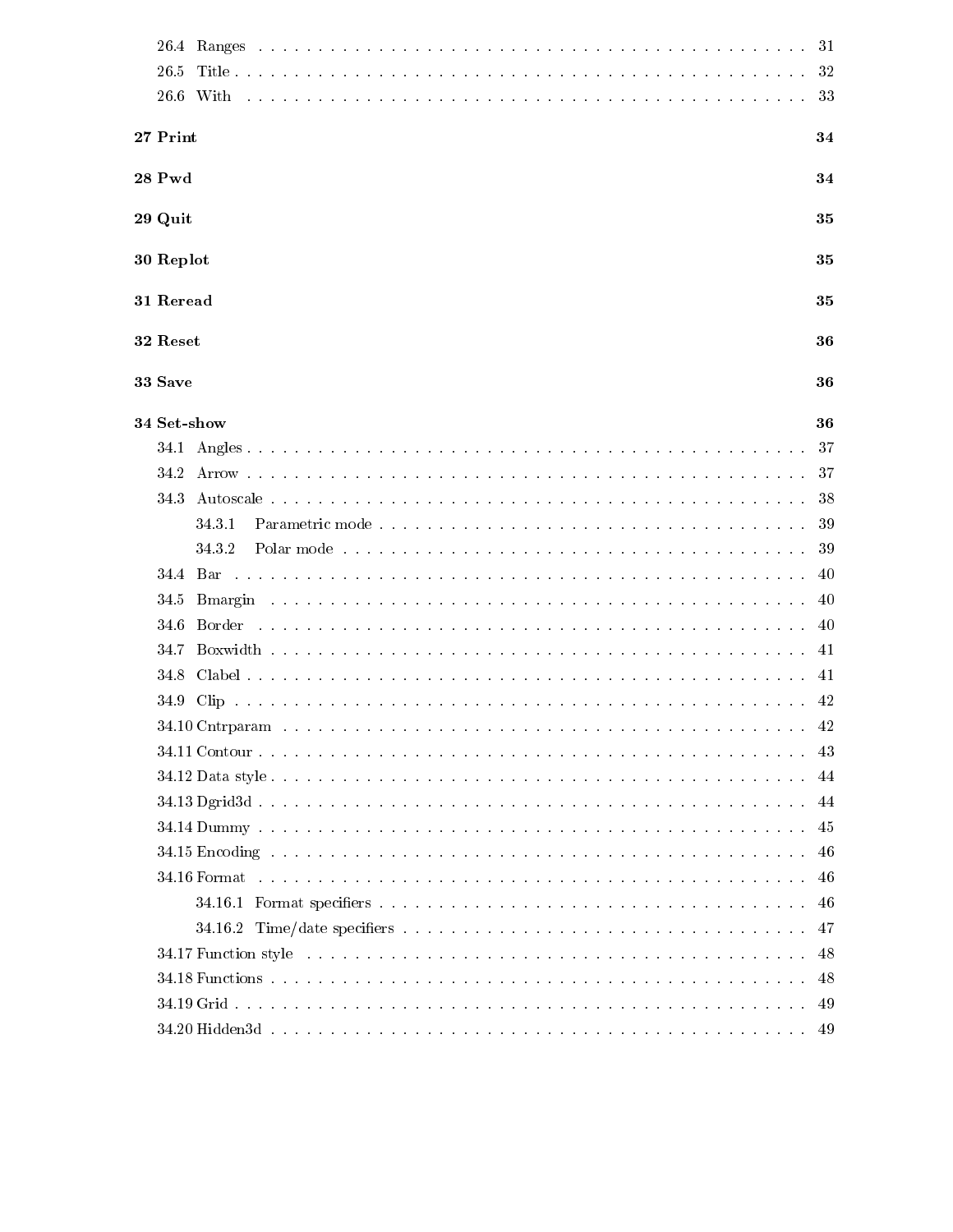| 34.21 Isosamples but the contract of the contract of the contract of the contract of the contract of the contract of the contract of the contract of the contract of the contract of the contract of the contract of the contr      |                                                                                                                                                                                                                                |                                                                                                                 |  |  |  |  |  |  |  |  |  |  |    |
|-------------------------------------------------------------------------------------------------------------------------------------------------------------------------------------------------------------------------------------|--------------------------------------------------------------------------------------------------------------------------------------------------------------------------------------------------------------------------------|-----------------------------------------------------------------------------------------------------------------|--|--|--|--|--|--|--|--|--|--|----|
|                                                                                                                                                                                                                                     |                                                                                                                                                                                                                                |                                                                                                                 |  |  |  |  |  |  |  |  |  |  | 51 |
|                                                                                                                                                                                                                                     |                                                                                                                                                                                                                                |                                                                                                                 |  |  |  |  |  |  |  |  |  |  | 53 |
|                                                                                                                                                                                                                                     |                                                                                                                                                                                                                                |                                                                                                                 |  |  |  |  |  |  |  |  |  |  | 54 |
|                                                                                                                                                                                                                                     |                                                                                                                                                                                                                                |                                                                                                                 |  |  |  |  |  |  |  |  |  |  | 54 |
|                                                                                                                                                                                                                                     |                                                                                                                                                                                                                                |                                                                                                                 |  |  |  |  |  |  |  |  |  |  | 54 |
|                                                                                                                                                                                                                                     |                                                                                                                                                                                                                                |                                                                                                                 |  |  |  |  |  |  |  |  |  |  | 55 |
|                                                                                                                                                                                                                                     |                                                                                                                                                                                                                                |                                                                                                                 |  |  |  |  |  |  |  |  |  |  | 55 |
|                                                                                                                                                                                                                                     |                                                                                                                                                                                                                                |                                                                                                                 |  |  |  |  |  |  |  |  |  |  | 56 |
|                                                                                                                                                                                                                                     |                                                                                                                                                                                                                                |                                                                                                                 |  |  |  |  |  |  |  |  |  |  | 56 |
|                                                                                                                                                                                                                                     |                                                                                                                                                                                                                                |                                                                                                                 |  |  |  |  |  |  |  |  |  |  | 56 |
|                                                                                                                                                                                                                                     |                                                                                                                                                                                                                                |                                                                                                                 |  |  |  |  |  |  |  |  |  |  | 57 |
|                                                                                                                                                                                                                                     |                                                                                                                                                                                                                                |                                                                                                                 |  |  |  |  |  |  |  |  |  |  | 57 |
|                                                                                                                                                                                                                                     |                                                                                                                                                                                                                                |                                                                                                                 |  |  |  |  |  |  |  |  |  |  | 58 |
|                                                                                                                                                                                                                                     |                                                                                                                                                                                                                                |                                                                                                                 |  |  |  |  |  |  |  |  |  |  | 58 |
|                                                                                                                                                                                                                                     |                                                                                                                                                                                                                                |                                                                                                                 |  |  |  |  |  |  |  |  |  |  | 58 |
|                                                                                                                                                                                                                                     |                                                                                                                                                                                                                                |                                                                                                                 |  |  |  |  |  |  |  |  |  |  | 58 |
|                                                                                                                                                                                                                                     |                                                                                                                                                                                                                                |                                                                                                                 |  |  |  |  |  |  |  |  |  |  | 58 |
|                                                                                                                                                                                                                                     |                                                                                                                                                                                                                                |                                                                                                                 |  |  |  |  |  |  |  |  |  |  | 58 |
|                                                                                                                                                                                                                                     |                                                                                                                                                                                                                                |                                                                                                                 |  |  |  |  |  |  |  |  |  |  | 59 |
|                                                                                                                                                                                                                                     |                                                                                                                                                                                                                                |                                                                                                                 |  |  |  |  |  |  |  |  |  |  | 60 |
|                                                                                                                                                                                                                                     |                                                                                                                                                                                                                                |                                                                                                                 |  |  |  |  |  |  |  |  |  |  | 60 |
|                                                                                                                                                                                                                                     |                                                                                                                                                                                                                                |                                                                                                                 |  |  |  |  |  |  |  |  |  |  | 60 |
|                                                                                                                                                                                                                                     |                                                                                                                                                                                                                                |                                                                                                                 |  |  |  |  |  |  |  |  |  |  | 61 |
|                                                                                                                                                                                                                                     |                                                                                                                                                                                                                                |                                                                                                                 |  |  |  |  |  |  |  |  |  |  | 61 |
|                                                                                                                                                                                                                                     |                                                                                                                                                                                                                                |                                                                                                                 |  |  |  |  |  |  |  |  |  |  | 61 |
| 34.47 Style <i>and the communication</i> of the communication of the communication of the communication of the communication of the communication of the communication of the communication of the communication of the communicati |                                                                                                                                                                                                                                |                                                                                                                 |  |  |  |  |  |  |  |  |  |  | 62 |
|                                                                                                                                                                                                                                     |                                                                                                                                                                                                                                |                                                                                                                 |  |  |  |  |  |  |  |  |  |  | 62 |
| 34.47.2 Boxes                                                                                                                                                                                                                       |                                                                                                                                                                                                                                | the contract of the contract of the contract of the contract of the contract of the contract of the contract of |  |  |  |  |  |  |  |  |  |  | 63 |
| 34.47.3                                                                                                                                                                                                                             |                                                                                                                                                                                                                                |                                                                                                                 |  |  |  |  |  |  |  |  |  |  | 63 |
|                                                                                                                                                                                                                                     |                                                                                                                                                                                                                                |                                                                                                                 |  |  |  |  |  |  |  |  |  |  | 63 |
| 34.47.5                                                                                                                                                                                                                             |                                                                                                                                                                                                                                |                                                                                                                 |  |  |  |  |  |  |  |  |  |  | 63 |
|                                                                                                                                                                                                                                     |                                                                                                                                                                                                                                |                                                                                                                 |  |  |  |  |  |  |  |  |  |  | 63 |
|                                                                                                                                                                                                                                     |                                                                                                                                                                                                                                |                                                                                                                 |  |  |  |  |  |  |  |  |  |  | 63 |
| 34.47.8                                                                                                                                                                                                                             | Histeps and an annual contract of the contract of the contract of the contract of the contract of the contract of the contract of the contract of the contract of the contract of the contract of the contract of the contract |                                                                                                                 |  |  |  |  |  |  |  |  |  |  | 64 |
| 34.47.9                                                                                                                                                                                                                             |                                                                                                                                                                                                                                |                                                                                                                 |  |  |  |  |  |  |  |  |  |  | 64 |
| 34.47.10 Lines                                                                                                                                                                                                                      |                                                                                                                                                                                                                                | a constitution de la constitution de la constitution de la constitution de la constitution de la constitution   |  |  |  |  |  |  |  |  |  |  | 64 |
|                                                                                                                                                                                                                                     |                                                                                                                                                                                                                                |                                                                                                                 |  |  |  |  |  |  |  |  |  |  | 64 |
|                                                                                                                                                                                                                                     |                                                                                                                                                                                                                                |                                                                                                                 |  |  |  |  |  |  |  |  |  |  | 64 |
| 34.47.13 Steps                                                                                                                                                                                                                      |                                                                                                                                                                                                                                |                                                                                                                 |  |  |  |  |  |  |  |  |  |  |    |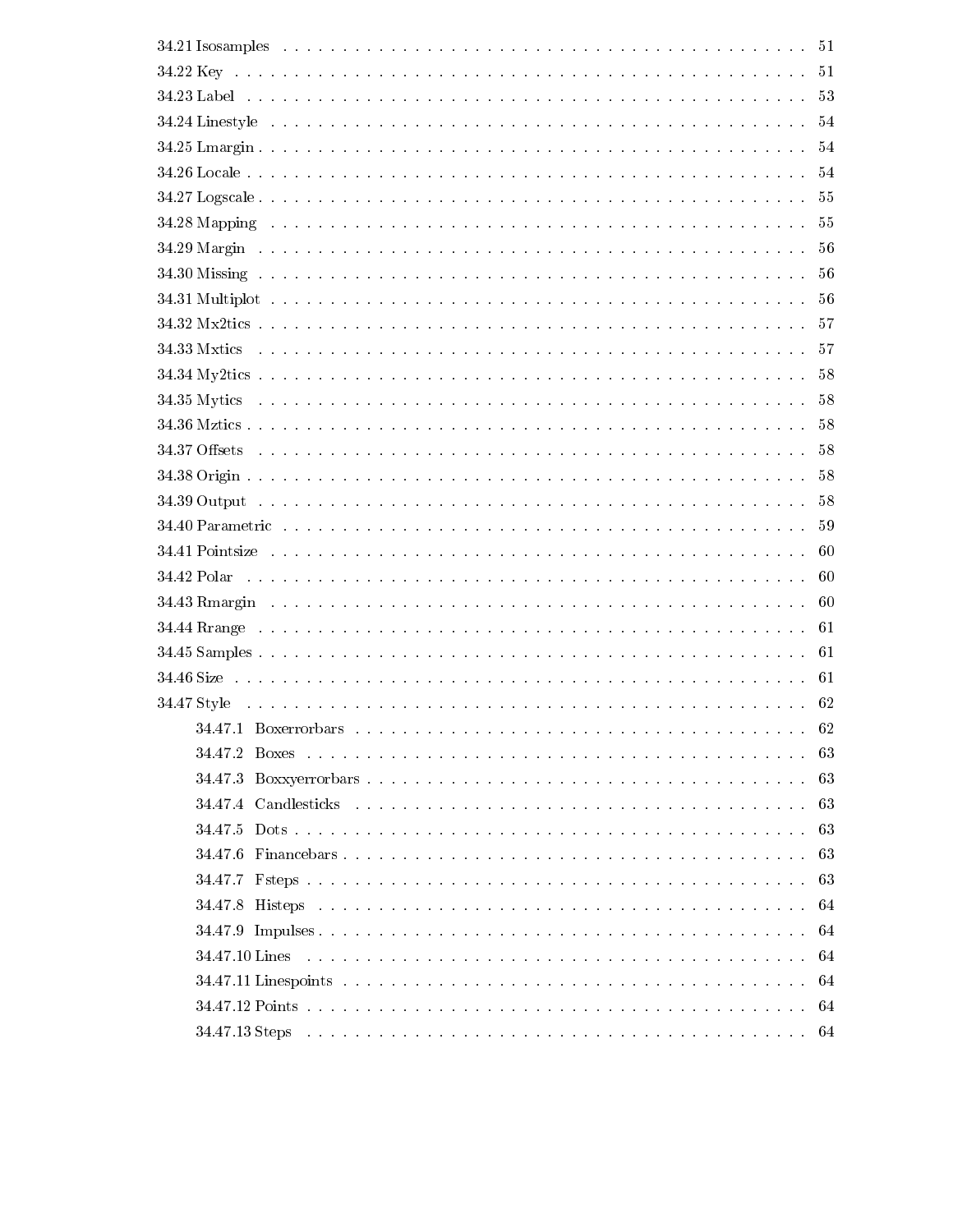| 34.48 Surface decompose to the contract of the contract of the contract of the contract of the contract of the contract of the contract of the contract of the contract of the contract of the contract of the contract of the |                                                                                                                                                                                                                                |                                                                                                                                                                                                                               |  |  |  |  |  |  |  |     |
|--------------------------------------------------------------------------------------------------------------------------------------------------------------------------------------------------------------------------------|--------------------------------------------------------------------------------------------------------------------------------------------------------------------------------------------------------------------------------|-------------------------------------------------------------------------------------------------------------------------------------------------------------------------------------------------------------------------------|--|--|--|--|--|--|--|-----|
| 34.49 Terminal distribution of the contract of the contract of the contract of the contract of the contract of                                                                                                                 |                                                                                                                                                                                                                                |                                                                                                                                                                                                                               |  |  |  |  |  |  |  |     |
|                                                                                                                                                                                                                                |                                                                                                                                                                                                                                |                                                                                                                                                                                                                               |  |  |  |  |  |  |  |     |
|                                                                                                                                                                                                                                |                                                                                                                                                                                                                                |                                                                                                                                                                                                                               |  |  |  |  |  |  |  |     |
| 34.49.3                                                                                                                                                                                                                        |                                                                                                                                                                                                                                |                                                                                                                                                                                                                               |  |  |  |  |  |  |  |     |
|                                                                                                                                                                                                                                |                                                                                                                                                                                                                                |                                                                                                                                                                                                                               |  |  |  |  |  |  |  |     |
| 34.49.5                                                                                                                                                                                                                        |                                                                                                                                                                                                                                |                                                                                                                                                                                                                               |  |  |  |  |  |  |  |     |
| 34.49.6                                                                                                                                                                                                                        |                                                                                                                                                                                                                                |                                                                                                                                                                                                                               |  |  |  |  |  |  |  |     |
|                                                                                                                                                                                                                                |                                                                                                                                                                                                                                |                                                                                                                                                                                                                               |  |  |  |  |  |  |  |     |
|                                                                                                                                                                                                                                |                                                                                                                                                                                                                                |                                                                                                                                                                                                                               |  |  |  |  |  |  |  |     |
|                                                                                                                                                                                                                                | 34.49.8.1                                                                                                                                                                                                                      |                                                                                                                                                                                                                               |  |  |  |  |  |  |  |     |
|                                                                                                                                                                                                                                | 34.49.8.2                                                                                                                                                                                                                      |                                                                                                                                                                                                                               |  |  |  |  |  |  |  |     |
|                                                                                                                                                                                                                                | 34.49.8.3                                                                                                                                                                                                                      |                                                                                                                                                                                                                               |  |  |  |  |  |  |  |     |
|                                                                                                                                                                                                                                | 34.49.8.4                                                                                                                                                                                                                      |                                                                                                                                                                                                                               |  |  |  |  |  |  |  |     |
|                                                                                                                                                                                                                                | 34.49.8.5                                                                                                                                                                                                                      |                                                                                                                                                                                                                               |  |  |  |  |  |  |  |     |
|                                                                                                                                                                                                                                | 34.49.8.6                                                                                                                                                                                                                      |                                                                                                                                                                                                                               |  |  |  |  |  |  |  |     |
|                                                                                                                                                                                                                                | 34.49.8.7                                                                                                                                                                                                                      |                                                                                                                                                                                                                               |  |  |  |  |  |  |  |     |
|                                                                                                                                                                                                                                | 34.49.8.8                                                                                                                                                                                                                      | Winword6 (and the contract of the contract of the contract of the contract of the contract of the contract of the contract of the contract of the contract of the contract of the contract of the contract of the contract of |  |  |  |  |  |  |  |     |
|                                                                                                                                                                                                                                |                                                                                                                                                                                                                                |                                                                                                                                                                                                                               |  |  |  |  |  |  |  | 69  |
|                                                                                                                                                                                                                                |                                                                                                                                                                                                                                |                                                                                                                                                                                                                               |  |  |  |  |  |  |  |     |
|                                                                                                                                                                                                                                |                                                                                                                                                                                                                                |                                                                                                                                                                                                                               |  |  |  |  |  |  |  |     |
|                                                                                                                                                                                                                                |                                                                                                                                                                                                                                |                                                                                                                                                                                                                               |  |  |  |  |  |  |  |     |
|                                                                                                                                                                                                                                |                                                                                                                                                                                                                                |                                                                                                                                                                                                                               |  |  |  |  |  |  |  |     |
|                                                                                                                                                                                                                                |                                                                                                                                                                                                                                |                                                                                                                                                                                                                               |  |  |  |  |  |  |  |     |
|                                                                                                                                                                                                                                |                                                                                                                                                                                                                                |                                                                                                                                                                                                                               |  |  |  |  |  |  |  |     |
|                                                                                                                                                                                                                                |                                                                                                                                                                                                                                |                                                                                                                                                                                                                               |  |  |  |  |  |  |  |     |
|                                                                                                                                                                                                                                |                                                                                                                                                                                                                                |                                                                                                                                                                                                                               |  |  |  |  |  |  |  | 71  |
|                                                                                                                                                                                                                                |                                                                                                                                                                                                                                |                                                                                                                                                                                                                               |  |  |  |  |  |  |  | -71 |
|                                                                                                                                                                                                                                |                                                                                                                                                                                                                                |                                                                                                                                                                                                                               |  |  |  |  |  |  |  | 71  |
|                                                                                                                                                                                                                                |                                                                                                                                                                                                                                |                                                                                                                                                                                                                               |  |  |  |  |  |  |  | -72 |
|                                                                                                                                                                                                                                |                                                                                                                                                                                                                                |                                                                                                                                                                                                                               |  |  |  |  |  |  |  | 73  |
|                                                                                                                                                                                                                                | 34.49.22 Unixplot the contract of the contract of the contract of the contract of the contract of the contract of the contract of the contract of the contract of the contract of the contract of the contract of the contract |                                                                                                                                                                                                                               |  |  |  |  |  |  |  | 73  |
|                                                                                                                                                                                                                                |                                                                                                                                                                                                                                |                                                                                                                                                                                                                               |  |  |  |  |  |  |  | 74  |
|                                                                                                                                                                                                                                |                                                                                                                                                                                                                                |                                                                                                                                                                                                                               |  |  |  |  |  |  |  | 74  |
|                                                                                                                                                                                                                                |                                                                                                                                                                                                                                |                                                                                                                                                                                                                               |  |  |  |  |  |  |  | -75 |
|                                                                                                                                                                                                                                |                                                                                                                                                                                                                                |                                                                                                                                                                                                                               |  |  |  |  |  |  |  |     |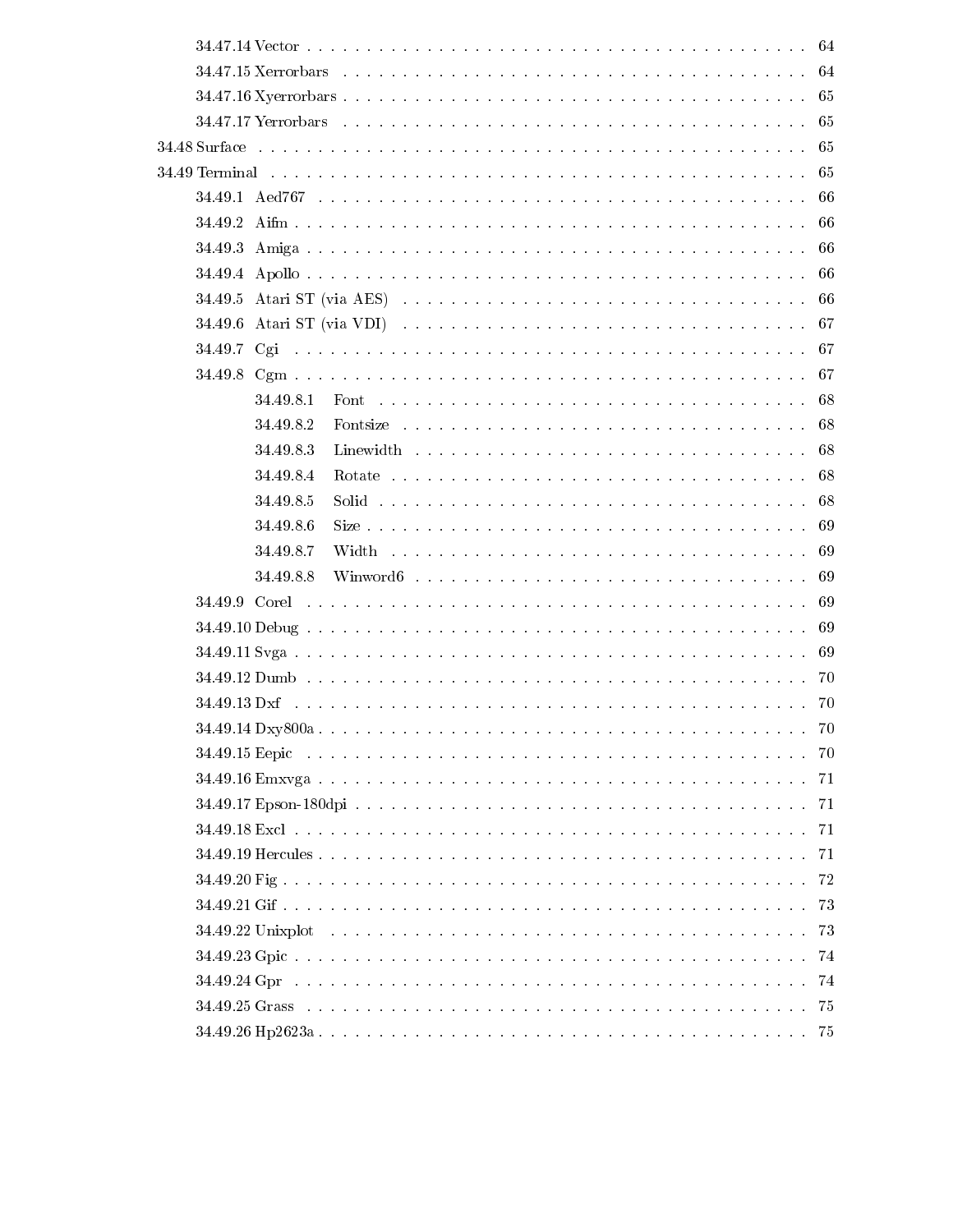| 34.49.32 Imagen and a construction of the contract of the construction of the construction of the construction of the construction of the construction of the construction of the construction of the construction of the cons        |    |
|---------------------------------------------------------------------------------------------------------------------------------------------------------------------------------------------------------------------------------------|----|
|                                                                                                                                                                                                                                       |    |
|                                                                                                                                                                                                                                       |    |
|                                                                                                                                                                                                                                       |    |
|                                                                                                                                                                                                                                       |    |
|                                                                                                                                                                                                                                       |    |
|                                                                                                                                                                                                                                       |    |
|                                                                                                                                                                                                                                       |    |
|                                                                                                                                                                                                                                       |    |
| 34.49.40 Mif because the contract of the contract of the contract of the contract of the contract of the contract of the contract of the contract of the contract of the contract of the contract of the contract of the contr        |    |
|                                                                                                                                                                                                                                       |    |
|                                                                                                                                                                                                                                       |    |
|                                                                                                                                                                                                                                       |    |
|                                                                                                                                                                                                                                       |    |
|                                                                                                                                                                                                                                       |    |
|                                                                                                                                                                                                                                       |    |
|                                                                                                                                                                                                                                       |    |
|                                                                                                                                                                                                                                       |    |
|                                                                                                                                                                                                                                       |    |
| 34.49.48 Pslatex and pstex resources resources in the contract of the state of the S3                                                                                                                                                 |    |
|                                                                                                                                                                                                                                       |    |
|                                                                                                                                                                                                                                       |    |
| 34.49.51 Regis and a contract of the contract of the contract of the contract of the 85                                                                                                                                               |    |
| -85                                                                                                                                                                                                                                   |    |
| 34.49.53 Sun decoderation and contact the contract of the contract of the contract of the contract of the contract of the contract of the contract of the contract of the contract of the contract of the contract of the cont<br>-85 |    |
| 85                                                                                                                                                                                                                                    |    |
| 34.49.55 Table discussed as a series of the series of the series of the series of the series of the series of the series of the series of the series of the series of the series of the series of the series of the series of         | 85 |
|                                                                                                                                                                                                                                       | 85 |
|                                                                                                                                                                                                                                       | 86 |
|                                                                                                                                                                                                                                       | 86 |
| 87                                                                                                                                                                                                                                    |    |
|                                                                                                                                                                                                                                       | 87 |
| 34.49.61 Unixpension and a series of the contract of the contract of the contract of the contract of the contract of the contract of the contract of the contract of the contract of the contract of the contract of the contr        | 88 |
| 34.49.62 Unixplot the contract of the contract of the contract of the contract of the contract of the contract of the contract of the contract of the contract of the contract of the contract of the contract of the contract        |    |
|                                                                                                                                                                                                                                       |    |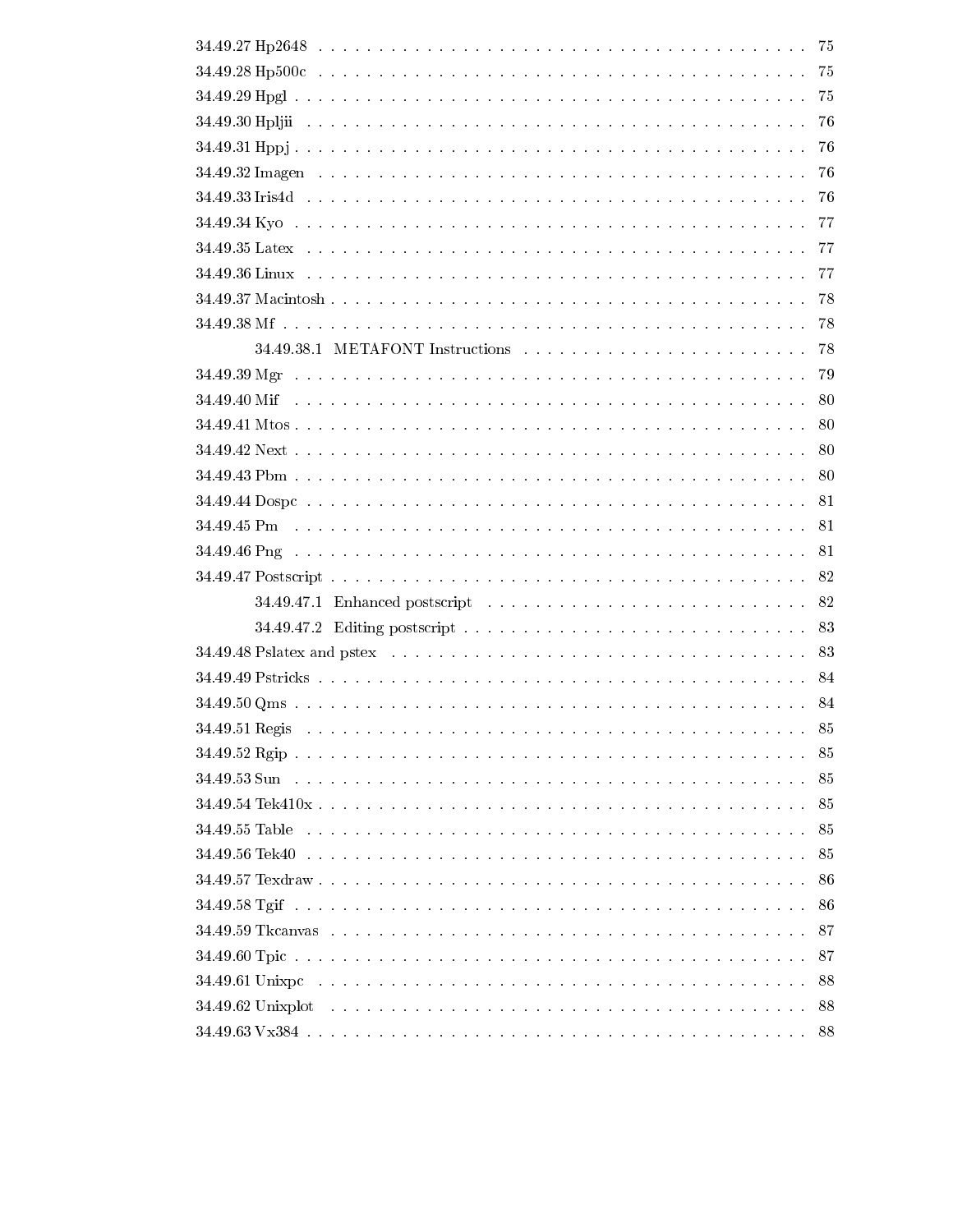|              | 34.57 Trange decoupled a series of the contract of the contract of the contract of the Sun of the Sun of the S |  |  |  |  |     |
|--------------|----------------------------------------------------------------------------------------------------------------|--|--|--|--|-----|
|              | 34.58 Urange business in a series of the series of the series of the series of the series of the series of the |  |  |  |  |     |
|              |                                                                                                                |  |  |  |  |     |
|              |                                                                                                                |  |  |  |  |     |
|              |                                                                                                                |  |  |  |  |     |
|              |                                                                                                                |  |  |  |  |     |
|              |                                                                                                                |  |  |  |  |     |
|              |                                                                                                                |  |  |  |  | 97  |
|              |                                                                                                                |  |  |  |  | 97  |
|              |                                                                                                                |  |  |  |  | 97  |
|              |                                                                                                                |  |  |  |  | 97  |
|              |                                                                                                                |  |  |  |  | 97  |
|              |                                                                                                                |  |  |  |  | 97  |
|              |                                                                                                                |  |  |  |  | 97  |
|              |                                                                                                                |  |  |  |  | 98  |
|              |                                                                                                                |  |  |  |  | 98  |
| 34.73 Xmtics |                                                                                                                |  |  |  |  | 99  |
|              |                                                                                                                |  |  |  |  | -99 |
|              |                                                                                                                |  |  |  |  |     |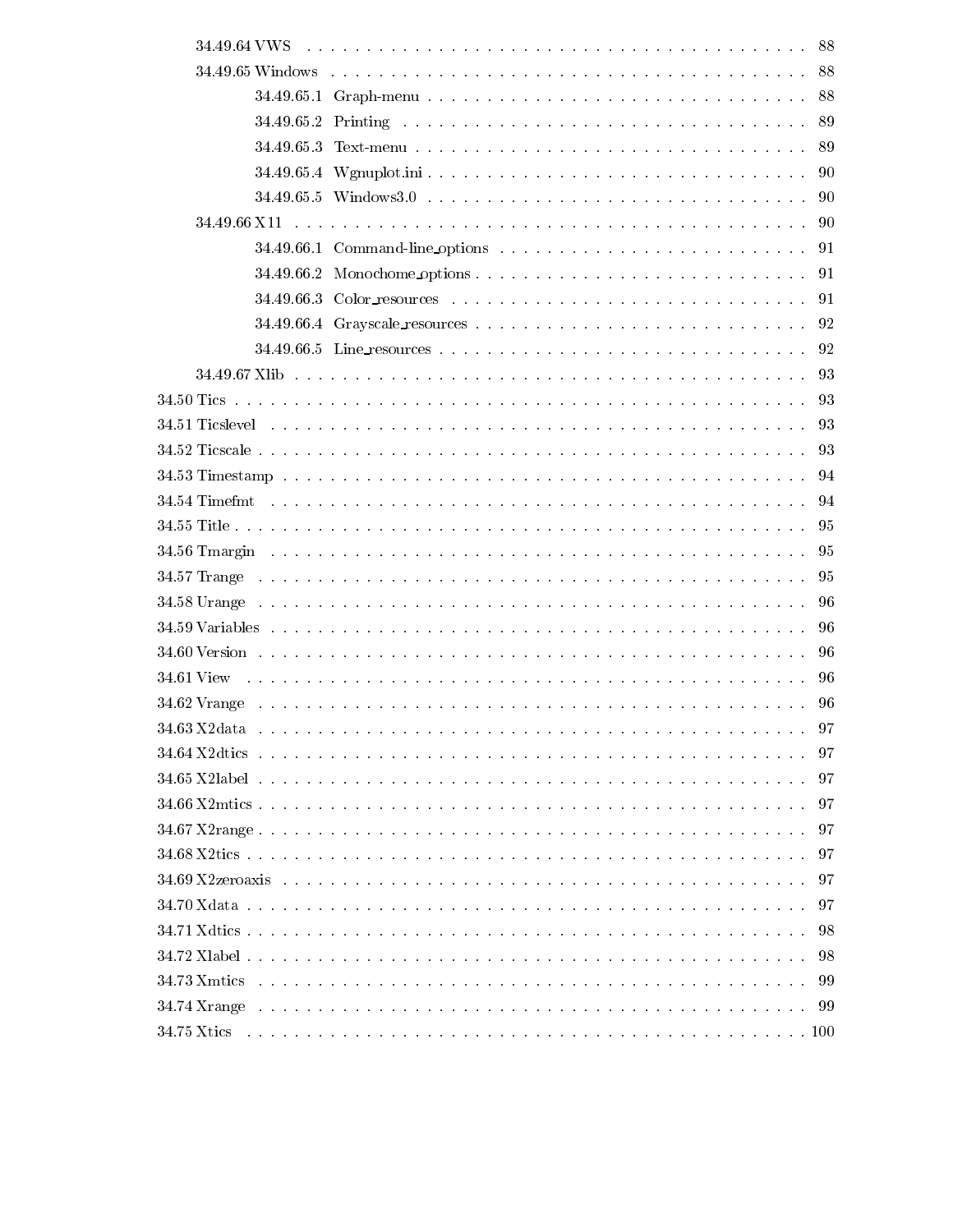| 36 Splot                                                                            | 104 |
|-------------------------------------------------------------------------------------|-----|
| 35 Shell                                                                            | 104 |
|                                                                                     |     |
| 34.97 Zrange received a series and contract the contract of the contract of the 104 |     |
|                                                                                     |     |
|                                                                                     |     |
|                                                                                     |     |
|                                                                                     |     |
|                                                                                     |     |
|                                                                                     |     |
|                                                                                     |     |
|                                                                                     |     |
|                                                                                     |     |
|                                                                                     |     |
|                                                                                     |     |
|                                                                                     |     |
|                                                                                     |     |
|                                                                                     |     |
|                                                                                     |     |
|                                                                                     |     |
|                                                                                     |     |
|                                                                                     |     |
|                                                                                     |     |
|                                                                                     |     |
|                                                                                     |     |

|           | 36.1.1                           |                                                                                                                                                                                                                                |  |  |  |  |  |  |  |  |  |  |  |  |     |
|-----------|----------------------------------|--------------------------------------------------------------------------------------------------------------------------------------------------------------------------------------------------------------------------------|--|--|--|--|--|--|--|--|--|--|--|--|-----|
|           | 36.1.2                           | Example datafile research research and the set of the set of the set of the set of the set of the set of the set of the set of the set of the set of the set of the set of the set of the set of the set of the set of the set |  |  |  |  |  |  |  |  |  |  |  |  |     |
|           | 36.1.3                           |                                                                                                                                                                                                                                |  |  |  |  |  |  |  |  |  |  |  |  |     |
|           |                                  |                                                                                                                                                                                                                                |  |  |  |  |  |  |  |  |  |  |  |  |     |
|           |                                  |                                                                                                                                                                                                                                |  |  |  |  |  |  |  |  |  |  |  |  |     |
| 37 Test   |                                  |                                                                                                                                                                                                                                |  |  |  |  |  |  |  |  |  |  |  |  | 108 |
| 38 Update |                                  |                                                                                                                                                                                                                                |  |  |  |  |  |  |  |  |  |  |  |  | 108 |
| $\rm III$ | <b>Graphical User Interfaces</b> |                                                                                                                                                                                                                                |  |  |  |  |  |  |  |  |  |  |  |  | 108 |

| IV Bugs | 109 |
|---------|-----|
|         |     |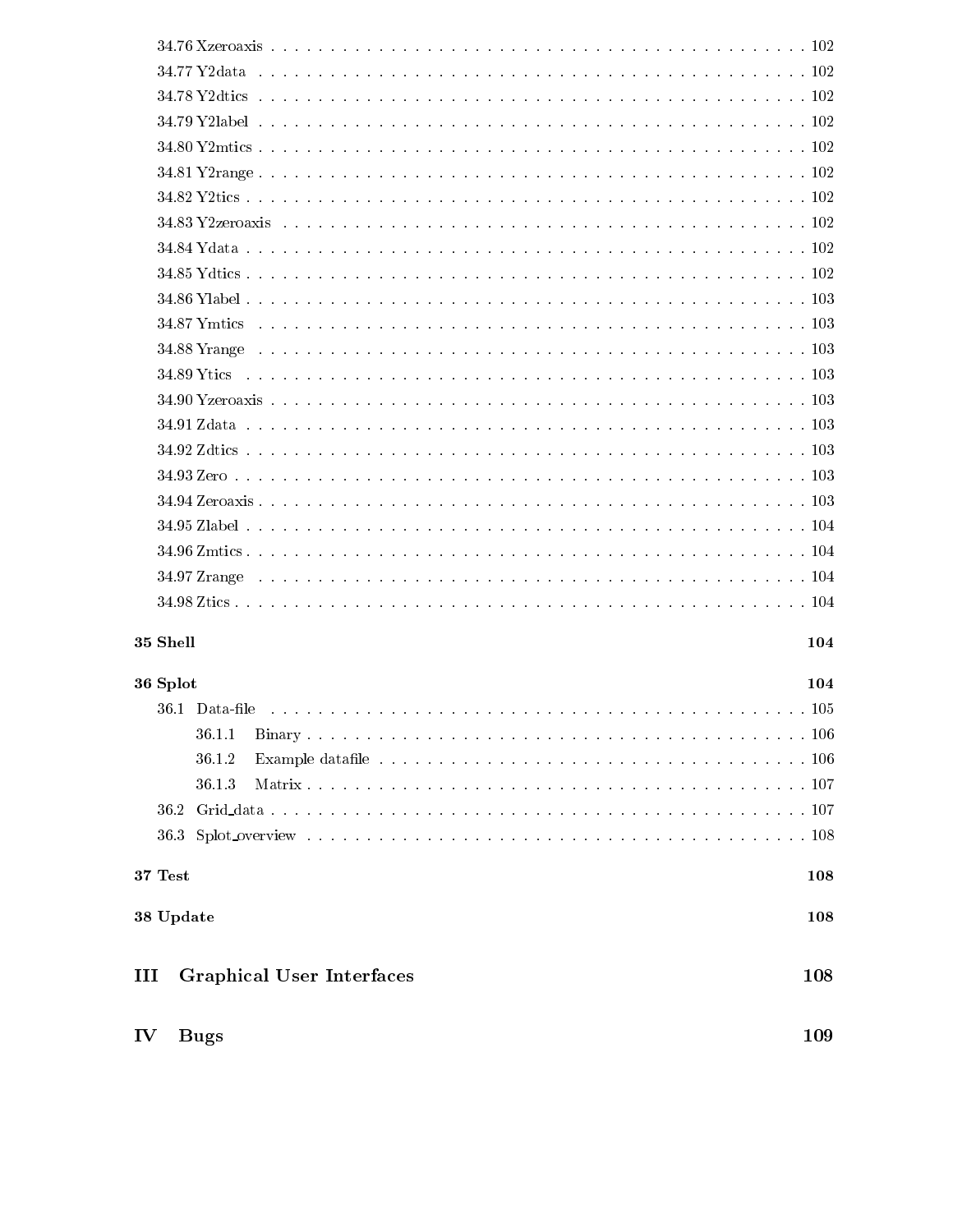39 Old bugs 109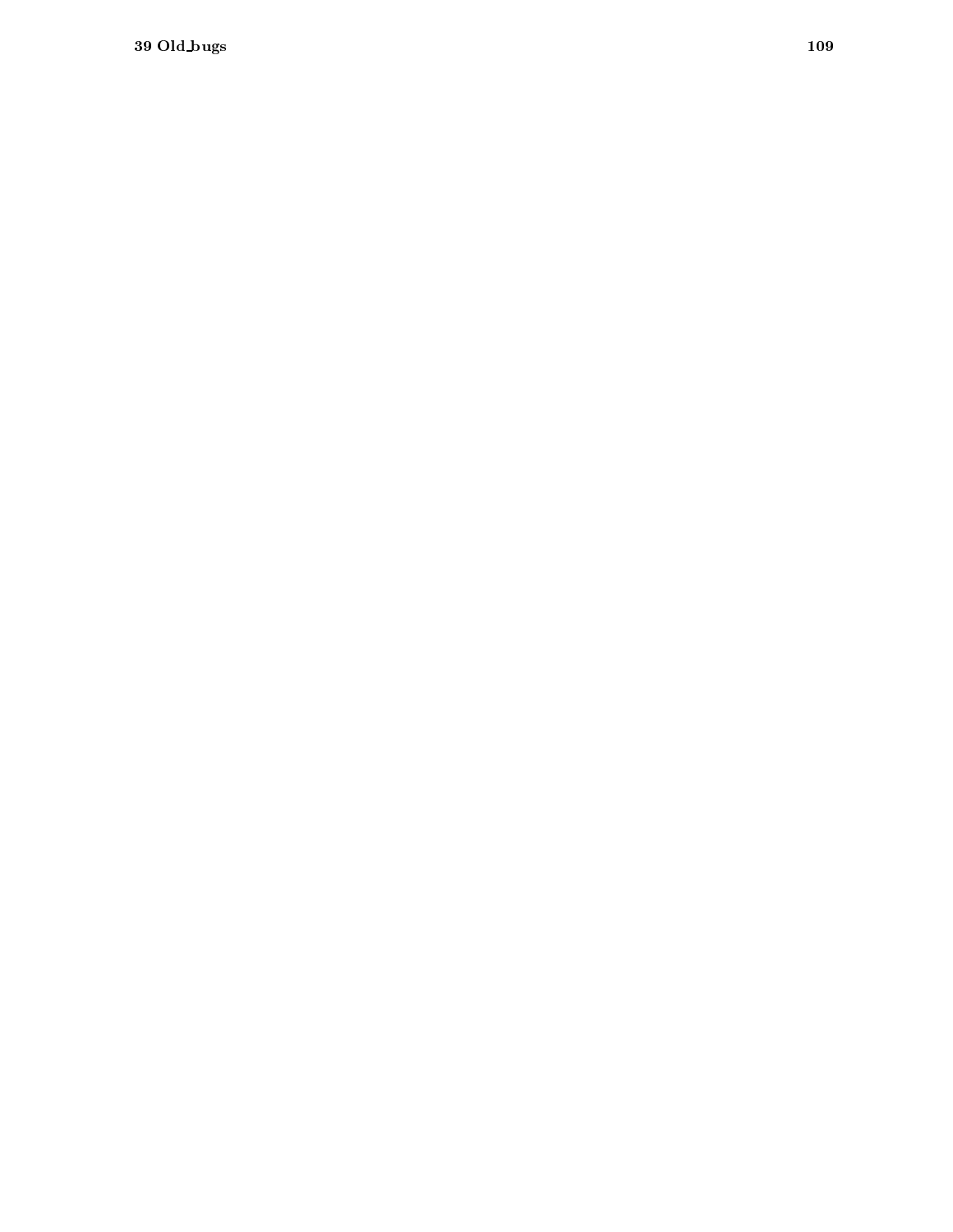# Part I Gnuplot

### 1Copyright

Copyright (C) 1986 - 1993, 1998 Thomas Williams, Colin Kelley

Permission to use, copy, and distribute this software and its documentation for any purpose with or without fee is hereby granted, provided that the above copyright notice appear in all copies and that both that copyright notice and this permission notice appear in supporting documentation.

Permission to modify the software is granted, but not the right to distribute the complete modified source code. Modications are to be distributed as patches to the released version. Permission to distribute binaries produced by compiling modied sources is granted, provided you

```
1. distribute the corresponding source modifications from the
released version in the form of a patch file along with the binaries,
2. add special version identification to distinguish your version
 in addition to the base release version number,
3. provide your name and address as the primary contact for the
 support of your modified version, and
4. retain our contact information in regard to use of the base
 software.
```
Permission to distribute the released version of the source code along with corresponding source modifications in the form of a patch le is granted with same provisions 2 through 4 for binary distributions.

This software is provided "as is" without express or implied warranty to the extent permitted by applicable law.

### **AUTHORS**

Original Software: Thomas Williams, Colin Kelley. Gnuplot 2.0 additions: Russell Lang, Dave Kotz, John Campbell. Gnuplot 3.0 additions: Gershon Elber and many others.

## $\overline{2}$

gnuplot is a command-driven interactive function and data plotting program. It is case sensitive (commands and function names written in lowercase are not the same as those written in CAPS). All command names may be abbreviated as long as the abbreviation is not ambiguous. Any number of commands may appear on a line (with the exception that **load** or **call** must be the final command), separated by semicolons (;). Strings are indicated with quotes. They may be either single or double quotation marks, e.g.,

```
load "filename"
cd 'dir'
```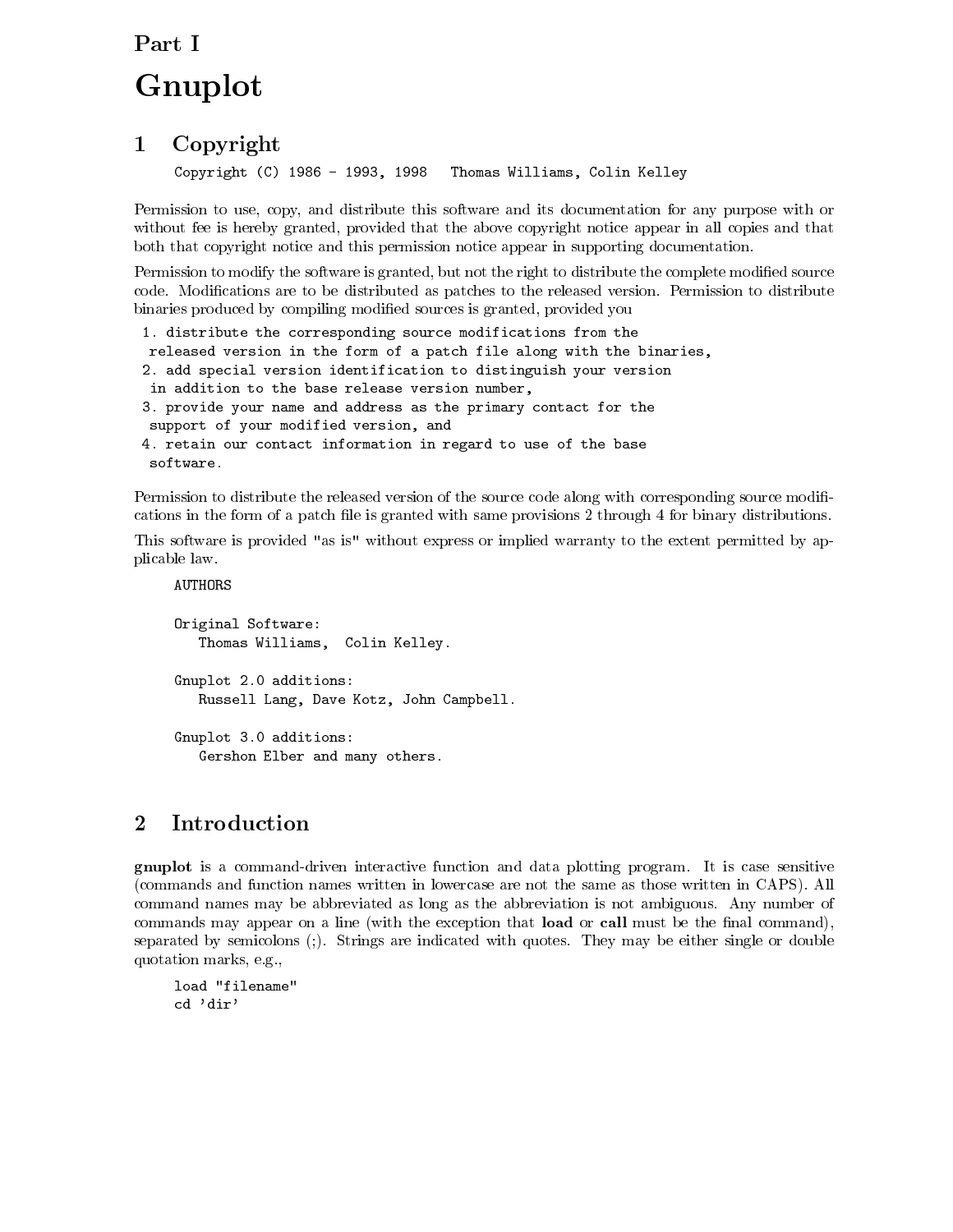although there are some subtle differences (see syntax for more details).

Any command-line arguments are assumed to be names of files containing **gnuplot** commands, with the exception of standard X11 arguments, which are processed first. Each file is loaded with the **load** command, in the order specified. **gnuplot** exits after the last file is processed. When no load files are named, gnuplot enters into an interactive mode. The special filename "-" is used to denote standard input. See "help batch/interactive" for more details.

Many gnuplot commands have multiple options. These options must appear in the proper order, although unwanted ones may be omitted in most cases. Thus if the entire command is "command a b c", then "command a c" will probably work, but "command c a" will fail.

Commands may extend over several input lines by ending each line but the last with a backslash  $( \cdot ).$ The backslash must be the *last* character on each line. The effect is as if the backslash and newline were not there. That is, no white space is implied, nor is a comment terminated. Therefore, commenting out a continued line comments out the entire command (see comment). But note that if an error occurs somewhere on a multi-line command, the parser may not be able to locate precisely where the error is and in that case will not necessarily point to the correct line.

In this document, curly braces  $({})$  denote optional arguments and a vertical bar  $({})$  separates mutually exclusive choices. gnuplot keywords or help topics are indicated by backquotes or boldface (where available). Angle brackets (<>) are used to mark replaceable tokens. In many cases, a default value of the token will be taken for optional arguments if the token is omitted, but these cases are not always denoted with braces around the angle brackets.

For on-line help on any topic, type **help** followed by the name of the topic or just **help** or ? to get a menu of available topics.

The new gnuplot user should begin by reading about plotting (if on-line, type help plotting).

## Seeking-assistance

There is a mailing list for **gnuplot** users. Note, however, that the newsgroup

comp.graphics.apps.gnuplot

is identical to the mailing list (they both carry the same set of messages). We prefer that you read the messages through the newsgroup rather than subscribing to the mailing list. Administrative requests should be sent to

majordomo@dartmouth.edu

Send a message with the body (not the subject) consisting of the single word "help" (without the quotes) for more details.

The address for mailing to list members is:

info-gnuplot@dartmouth.edu

Bug reports and code contributions should be mailed to:

bug-gnuplot@dartmouth.edu

The list of those interested in beta-test versions is: info-gnuplot-beta@dartmouth.edu

There is also a World Wide Web page with up-to-date information, including known bugs: http://www.cs.dartmouth.edu/gnuplot\_info.html

Before seeking help, please check the FAQ (Frequently Asked Questions) list. If you do not have a copy of the FAQ, you may request a copy by email from the Ma jordomo address above, ftp a copy from

ftp://ftp.dartmouth.edu/pub/gnuplot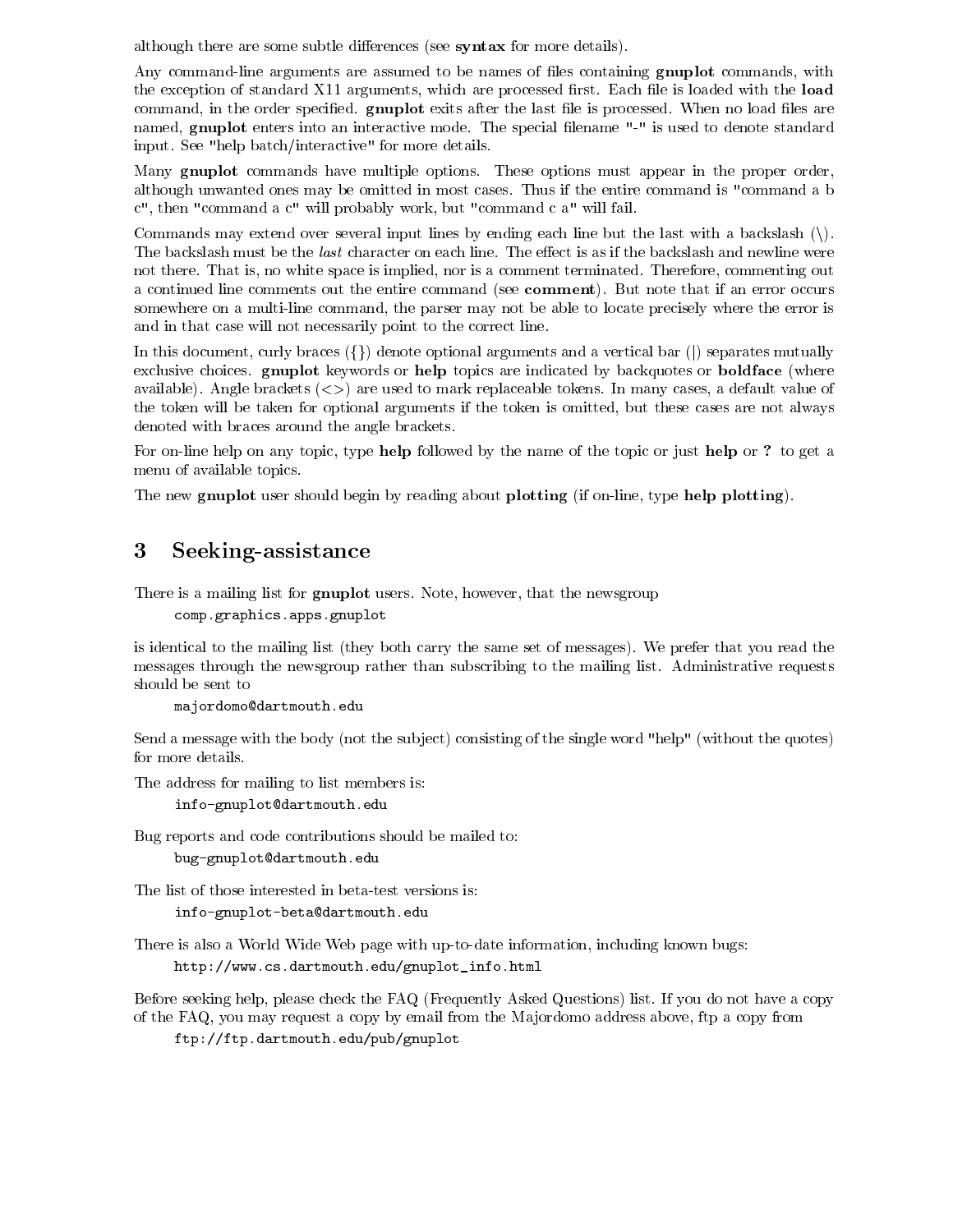or see the WWW gnuplot page.

When posting a question, please include full details of the version of gnuplot, the machine, and operating system you are using. A small script demonstrating the problem may be useful. Function plots are preferable to datale plots. If email-ing to info-gnuplot, please state whether or not you are subscribed to the list, so that users who use news will know to email a reply to you. There is a form for such postings on the WWW site.

#### What's New in version 3.7  $\boldsymbol{\varLambda}$

Gnuplot version 3.7 contains many new features. This section gives a partial list and links to the new items in no particular order.

1. **fit f(x)** 'file' via uses the Marquardt-Levenberg method to fit data. (This is only slightly different from the  $g$ nufit patch available for  $3.5$ .)

2. Greatly expanded using command. See plot using.

3. set timefmt allows for the use of dates as input and output for time series plots. See Time/Date data and timedat.dem.

4. Multiline labels and font selection in some drivers.

5. Minor (unlabeled) tics. See set mxtics.

6. key options for moving the key box in the page (and even outside of the plot), putting a title on it and a box around it, and more. See set key.

7. Multiplots on a single logical page with set multiplot.

8. Enhanced postscript driver with super/subscripts and font changes. (This was a separate driver (enhpost) that was available as a patch for 3.5.)

9. Second axes: use the top and right axes independently of the bottom and left, both for plotting and labels. See plot.

10. Special datafile names '-' and "". See plot special-filenames.

11. Additional coordinate systems for labels and arrows. See coordinates.

12. set size can try to plot with a specied aspect ratio.

13. set missing now treats missing data correctly.

14. The call command: load with arguments.

15. More flexible range commands with reverse and writeback keywords.

16. set encoding for multi-lingual encoding.

17. New x11 driver with persistent and multiple windows.

18. New plotting styles: xerrorbars, histeps, financebars and more. See set style.

19. New tic label formats, including "%l %L" which uses the mantissa and exponents to a given base for labels. See set format.

20. New drivers, including cgm for inclusion into MS-Office applications and gif for serving plots to the WEB.

21. Smoothing and spline-fitting options for plot. See plot smooth.

22. set margin and set origin give much better control over where a graph appears on the page.

23. set border now controls each border individually.

24. The new commands if and reread allow command loops.

25. Point styles and sizes, line types and widths can be specified on the **plot** command. Line types and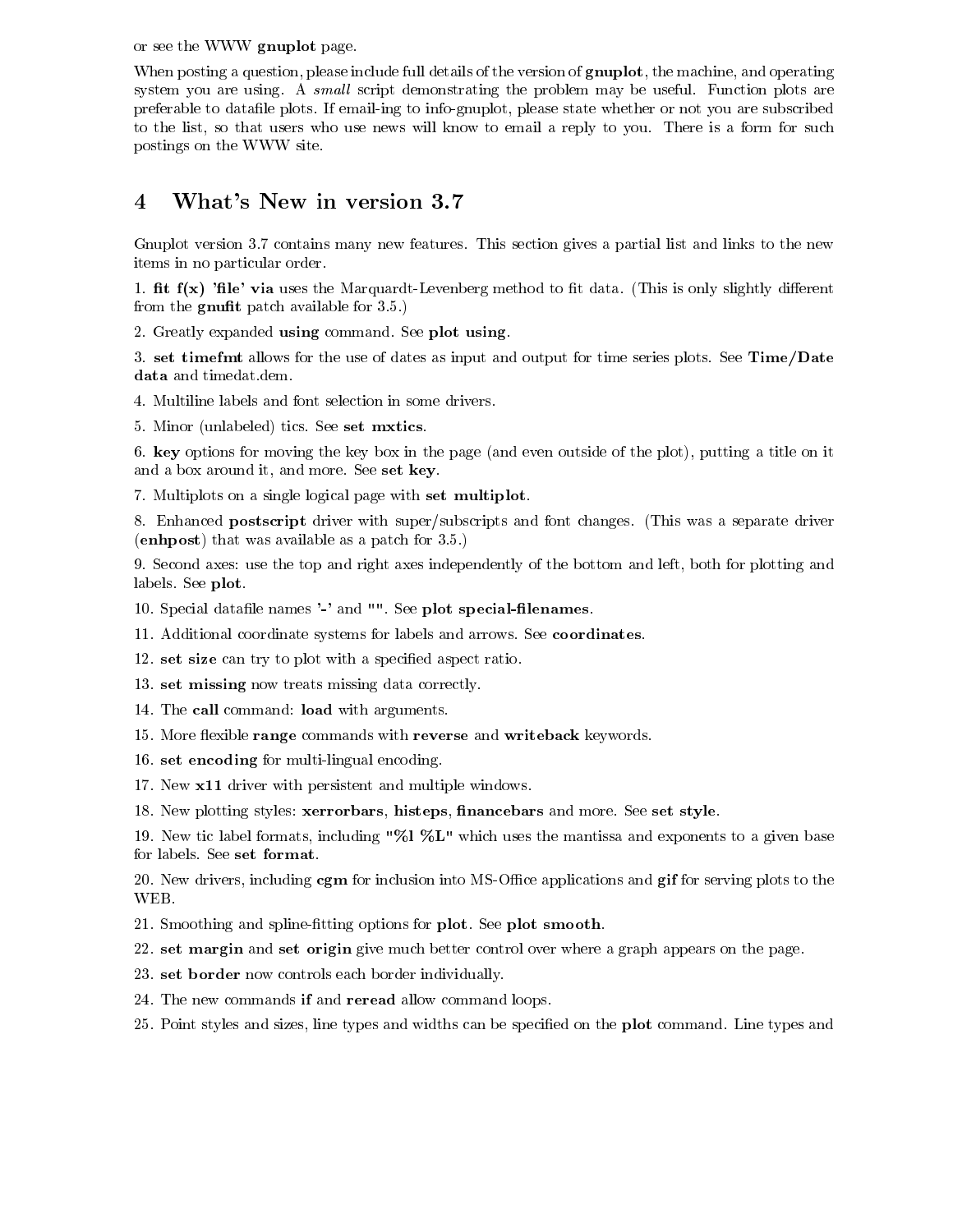widths can also be specified for grids, borders, tics and arrows. See plot with. Furthermore these types may be combined and stored for further use. See set linestyle.

26. Text (labels, tic labels, and the time stamp) can be written vertically by those terminals capable of doing so.

### Batch/Interactive Operation  $\mathbf{5}$

gnuplot may be executed in either batch or interactive modes, and the two may even be mixed together on many systems.

Any command-line arguments are assumed to be names of files containing gnuplot commands (with the exception of standard X11 arguments, which are processed first). Each file is loaded with the **load** command, in the order specified. **gnuplot** exits after the last file is processed. When no load files are named, gnuplot enters into an interactive mode. The special filename "-" is used to denote standard input.

Both the exit and quit commands terminate the current command file and load the next one, until all have been processed.

Examples:

To launch an interactive session:

gnuplot

To launch a batch session using two command files "input1" and "input2":

```
gnuplot input1 input2
```
To launch an interactive session after an initialization file "header" and followed by another command file "trailer":

gnuplot header - trailer

#### 6Command-line-editing

Command-line editing is supported by the Unix, Atari, VMS, MS-DOS and OS/2 versions of gnuplot. Also, a history mechanism allows previous commands to be edited and re-executed. After the command line has been edited, a newline or carriage return will enter the entire line without regard to where the cursor is positioned.

(The readline function in gnuplot is not the same as the readline used in GNU Bash and GNU Emacs. If the GNU version is desired, it may be selected instead of the gnuplot version at compile time.)

The editing commands are as follows: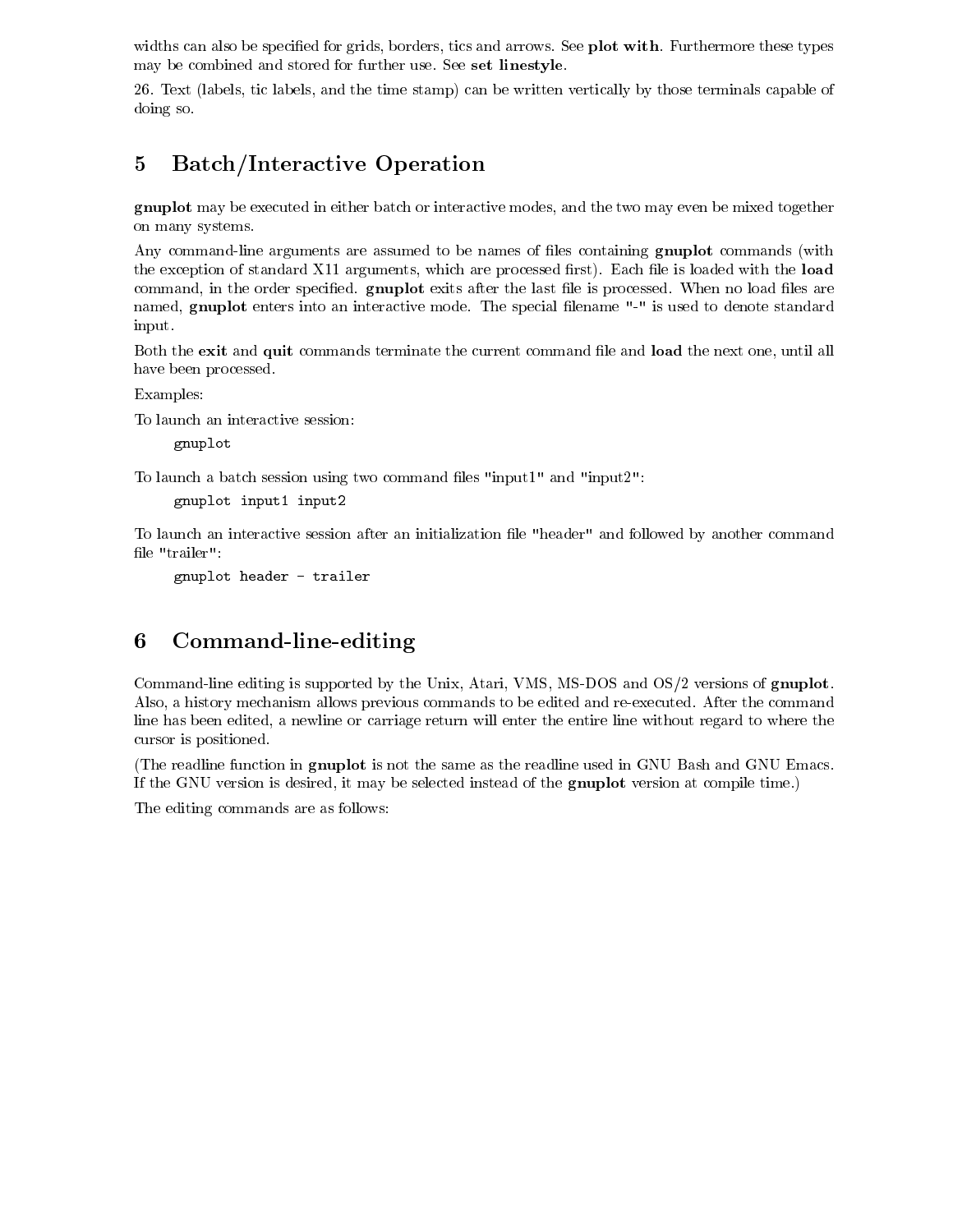|                             | Command-line Editing Commands                    |
|-----------------------------|--------------------------------------------------|
| Character                   | Function                                         |
|                             | Line Editing                                     |
| ^В                          | move back a single character.                    |
| $\mathbin{\char`\^}F$       | move forward a single character.                 |
| $\hat{A}$                   | move to the beginning of the line.               |
| ΛF.                         | move to the end of the line.                     |
| ^H, DEL                     | delete the previous character.                   |
| ≏D                          | delete the current character.                    |
| ûΚ                          | delete from current position to the end of line. |
| $\mathsf{L}$ , $\mathsf{R}$ | redraw line in case it gets trashed.             |
| ≏U                          | delete the entire line.                          |
| ∩∽                          | delete from the current word to the end of line. |
|                             | History                                          |
| ≏P                          | move back through history.                       |
| ^N                          | move forward through history.                    |

On the IBM PC, the use of a TSR program such as DOSEDIT or CED may be desired for line editing. The default makefile assumes that this is the case; by default gnuplot will be compiled with no lineediting capability. If you want to use gnuplot's line editing, set READLINE in the makefile and add readline. Obj to the link file. The following arrow keys may be used on the IBM PC and Atari versions if readline is used:

| Arrow key  | Function    |
|------------|-------------|
| Left       | same as ^B. |
| Right      | same as ^F. |
| Ctrl Left  | same as ^A. |
| Ctrl Right | same as ^E. |
| Up         | same as ^P. |
| Down       | same as ^N. |

The Atari version of readline defines some additional key aliases:

| Arrow key | Function                     |
|-----------|------------------------------|
| Undo      | same as $\hat{L}$ .          |
| Home      | same as $\hat{}$ A.          |
| Ctrl Home | same as $E$ .                |
| Esc       | same as $\hat{U}$ .          |
| Help      | 'help' plus return.          |
| Ctrl Help | $^{\circ}$ help $^{\circ}$ . |

#### 7Comments

Comments are supported as follows:  $a \#$  may appear in most places in a line and gnuplot will ignore the rest of the line. It will not have this effect inside quotes, inside numbers (including complex numbers), inside command substitutions, etc. In short, it works anywhere it makes sense to work.

#### 8Coordinates

The commands set arrow, set key, and set label allow you to draw something at an arbitrary position on the graph. This position is specied by the syntax: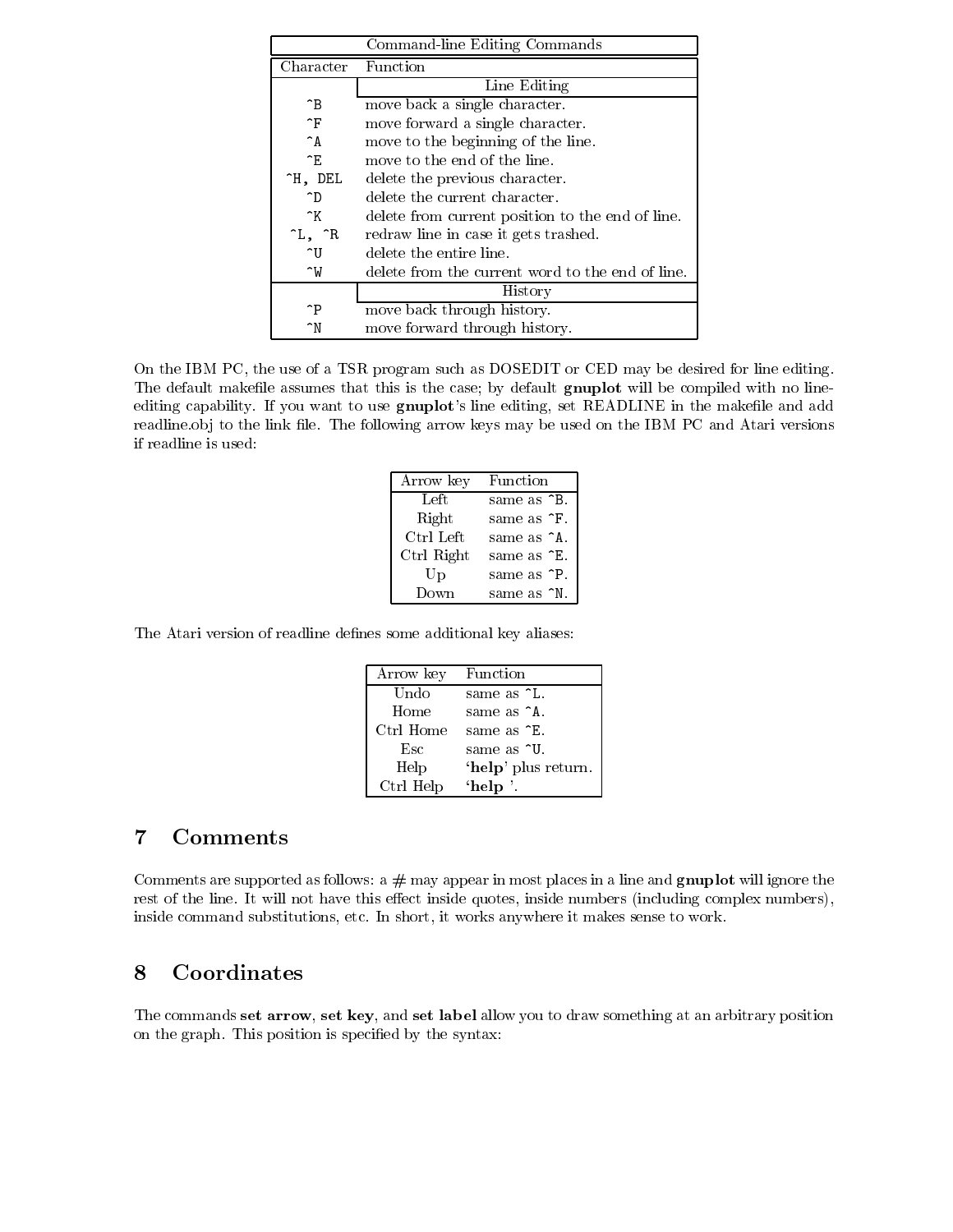$\{<$ system>}  $<$ x>,  $\{<$ system>}  $<$ y>  $\{$ ,  $\{<$ system>}  $<$ z>}

Each <system> can either be first, second, graph or screen.

first places the x, y, or z coordinate in the system defined by the left and bottom axes; second places it in the system defined by the second axes (top and right); graph specifies the area within the axes -0,0 is bottom left and 1,1 is top right (for splot, 0,0,0 is bottom left of plotting area; use negative z to get to the base — see set ticslevel); and screen specifies the screen area (the entire area  $-$  not just the portion selected by set size), with 0,0 at bottom left and 1,1 at top right.

If the coordinate system for x is not specified,  $\textbf{first}$  is used. If the system for y is not specified, the one used for x is adopted.

If one (or more) axis is timeseries, the appropriate coordinate should be given as a quoted time string according to the timefmt format string. See set xdata and set timefmt. gnuplot will also accept an integer expression, which will be interpreted as seconds from 1 January 2000.

## $\boldsymbol{\Omega}$

A number of shell environment variables are understood by gnuplot. None of these are required, but may be useful.

If GNUTERM is defined, it is used as the name of the terminal type to be used. This overrides any terminal type sensed by gnuplot on start-up, but is itself overridden by the .gnuplot (or equivalent) start-up file (see start-up) and, of course, by later explicit changes.

On Unix, AmigaOS, AtariTOS, MS-DOS and  $OS/2$ , GNUHELP may be defined to be the pathname of the HELP file  $(gnuplot.gh)$ .

On VMS, the logical name GNUPLOT\$HELP should be dened as the name of the help library for gnuplot. The gnuplot help can be put inside any system help library, allowing access to help from both within and outside gnuplot if desired.

On Unix, HOME is used as the name of a directory to search for a .gnuplot file if none is found in the current directory. On AmigaOS, AtariTOS, MS-DOS and OS/2, gnuplot is used. On VMS, SYS\$LOGIN: is used. See help start-up.

On Unix, PAGER is used as an output filter for help messages.

On Unix, AtariTOS and AmigaOS, SHELL is used for the shell command. On MS-DOS and OS/2, COMSPEC is used for the shell command.

On MS-DOS, if the BGI or Watcom interface is used, PCTRM is used to tell the maximum resolution supported by your monitor by setting it to  $S<$  max. horizontal resolution $>$ . E.g. if your monitor's maximum resolution is 800x600, then use:

set PCTRM=S800

If PCTRM is not set, standard VGA is used.

FIT\_SCRIPT may be used to specify a **gnuplot** command to be executed when a fit is interrupted  $$ see fit. FIT\_LOG specifies the filename of the logfile maintained by fit.

#### 10 Expressions

In general, any mathematical expression accepted by C, FORTRAN, Pascal, or BASIC is valid. The precedence of these operators is determined by the specications of the C programming language. White space (spaces and tabs) is ignored inside expressions.

Complex constants are expressed as  $\{<\text{real}\rangle,\langle\text{imag}\rangle\}$ , where  $\langle\text{real}\rangle$  and  $\langle\text{imag}\rangle$  must be numerical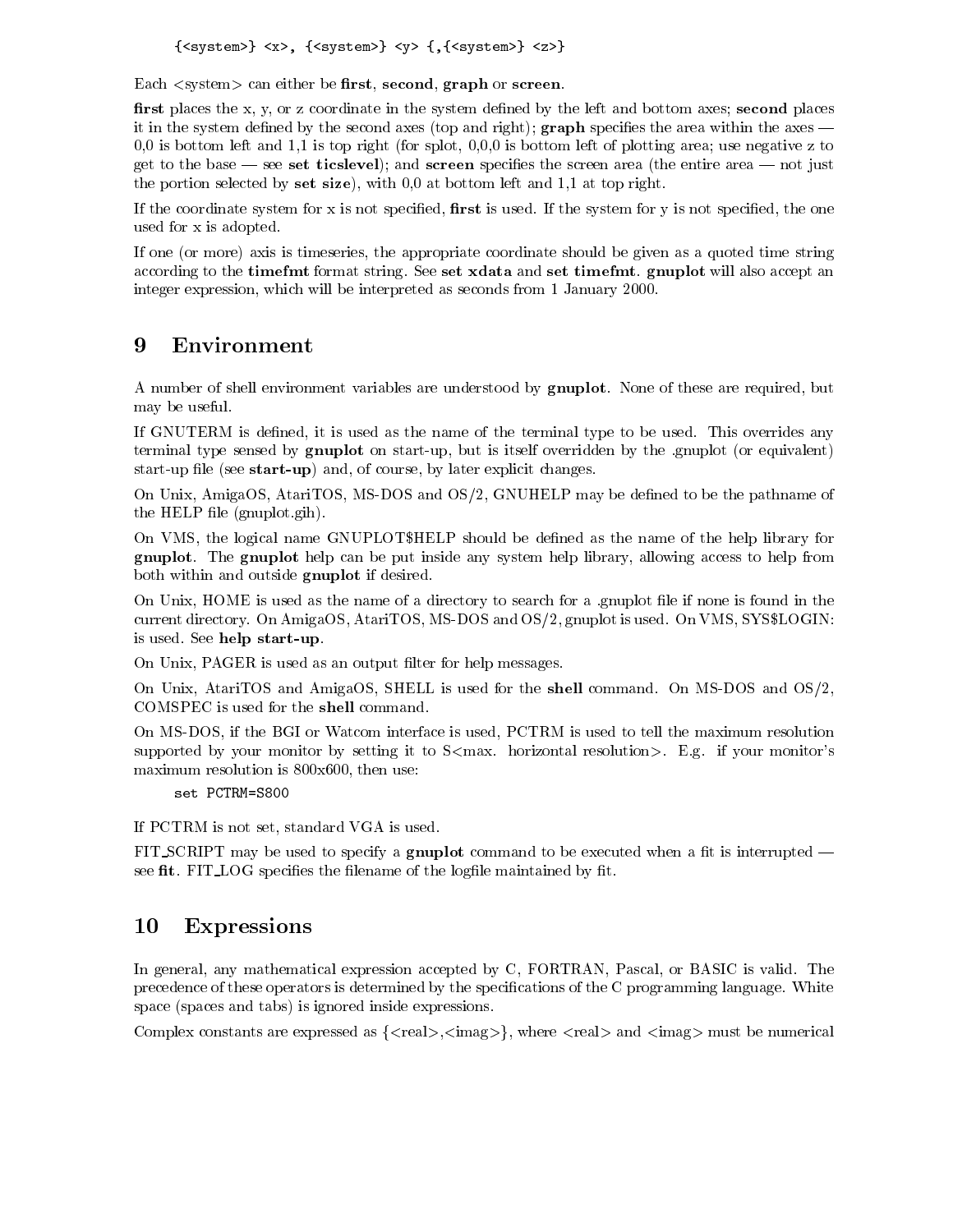constants. For example,  $\{3,2\}$  represents  $3 + 2i$ ;  $\{0,1\}$  represents 'i' itself. The curly braces are explicitly required here.

Note that gnuplot uses both "real" and "integer" arithmetic, like FORTRAN and C. Integers are entered as "1", "-10", etc; reals as "1.0", "-10.0", "1e1", 3.5e-1, etc. The most important difference between the two forms is in division: division of integers truncates:  $5/2 = 2$ ; division of reals does not:  $5.0/2.0 =$ 2.5. In mixed expressions, integers are "promoted" to reals before evaluation:  $5/2e0 = 2.5$ . The result of division of a negative integer by a positive one may vary among compilers. Try a test like "print  $-5/2$ " to determine if your system chooses -2 or -3 as the answer.

The integer expression " $1/0$ " may be used to generate an "undefined" flag, which causes a point to ignored; the ternary operator gives an example.

The real and imaginary parts of complex expressions are always real, whatever the form in which they are entered: in  $\{3,2\}$  the "3" and "2" are reals, not integers.

#### 10.1 **Functions**

The functions in gnuplot are the same as the corresponding functions in the Unix math library, except that all functions accept integer, real, and complex arguments, unless otherwise noted.

For those functions that accept or return angles that may be given in either degrees or radians  $(\sin(x),$  $cos(x)$ ,  $tan(x)$ ,  $asin(x)$ ,  $acos(x)$ ,  $atan(x)$ ,  $atan2(x)$  and  $arg(z)$ ), the unit may be selected by set angles, which defaults to radians.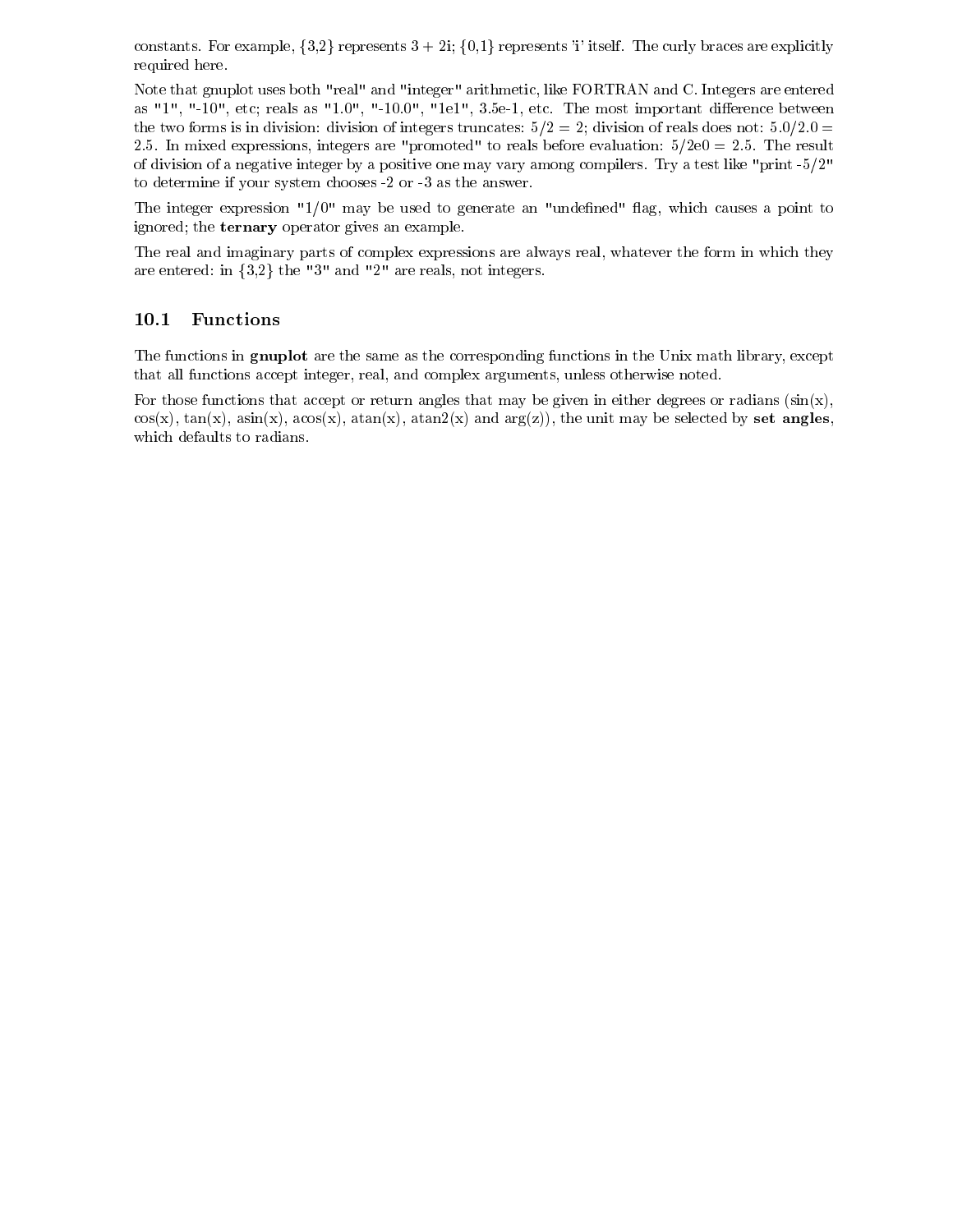|                             |             | Math library functions                                                        |
|-----------------------------|-------------|-------------------------------------------------------------------------------|
| Function                    | Arguments   | Returns                                                                       |
| abs(x)                      | any         | absolute value of x,  x ; same type                                           |
| abs(x)                      | complex     | length of x, $\sqrt{\text{real}(x)^2 + \text{imag}(x)^2}$                     |
| $\mathrm{acos}(\mathrm{x})$ | any         | $\cos^{-1} x$ (inverse cosine)                                                |
| acosh(x)                    | any         | $\cosh^{-1} x$ (inverse hyperbolic cosine) in radians                         |
| arg(x)                      | complex     | the phase of $x$                                                              |
| asin(x)                     | any         | $\sin^{-1} x$ (inverse $\sin$ )                                               |
| $a\sinh(x)$                 | any         | $\sinh^{-1} x$ (inverse hyperbolic sin) in radians                            |
| atan(x)                     | any         | $\tan^{-1} x$ (inverse tangent)                                               |
| atan2(y,x)                  | int or real | $\tan^{-1}(y/x)$ (inverse tangent)                                            |
| atanh(x)                    | any         | $\tanh^{-1} x$ (inverse hyperbolic tangent) in radians                        |
| besj0(x)                    | int or real | $j_0$ Bessel function of x, in radians                                        |
| besj1(x)                    | int or real | $j_1$ Bessel function of x, in radians                                        |
| $b \text{esy0}(x)$          | int or real | $y_0$ Bessel function of x, in radians                                        |
| besy1(x)                    | int or real | $y_1$ Bessel function of x, in radians                                        |
| ceil(x)                     | any         | $[x]$ , smallest integer not less than x (real part)                          |
| cos(x)                      | any         | $\cos x$ , cosine of x                                                        |
| cosh(x)                     | any         | $\cosh x$ , hyperbolic cosine of x in radians                                 |
| erf(x)                      | any         | $\text{erf}(\text{real}(x))$ , error function of real(x)                      |
| erfc(x)                     | any         | $erfc(\text{real}(x)), 1.0$ - error function of $\text{real}(x)$              |
| $\exp(x)$                   | any         | $e^x$ , exponential function of x                                             |
| floor(x)                    | any         | $\lfloor x \rfloor$ , largest integer not greater than x (real part)          |
| gamma(x)                    | any         | $\text{gamma}(\text{real}(x)), \text{gamma function of } \text{real}(x)$      |
| ibeta(p,q,x)                | any         | ibeta(real $(p, q, x)$ ), ibeta function of real $(p, q, x)$                  |
| inverf(x)                   | any         | inverse error function of real $(x)$                                          |
| igamma(a,x)                 | any         | igamma(real $(a, x)$ ), igamma function of real $(a, x)$                      |
| imag(x)                     | complex     | imaginary part of $x$ as a real number                                        |
| invnorm(x)                  | any         | inverse normal distribution function of real $(x)$                            |
| int(x)                      | real        | integer part of $x$ , truncated toward zero                                   |
| lgamma(x)                   | any         | $\text{lgamma}(\text{real}(x))$ , $\text{lgamma}(\text{function of real}(x))$ |
| $\log(x)$                   | any         | $log_e x$ , natural logarithm (base e) of x                                   |
| log10(x)                    | any         | $\log_{10} x$ , logarithm (base 10) of x                                      |
| norm(x)                     | any         | normal distribution (Gaussian) function of $real(x)$                          |
| $\text{rand}(x)$            | any         | $rand(real(x)),$ pseudo random number generator                               |
| real(x)                     | any         | real part of $x$                                                              |
| sgn(x)                      | any         | 1 if $x > 0$ , -1 if $x < 0$ , 0 if $x = 0$ imag(x) ignored                   |
| sin(x)                      | any         | $\sin x$ , sine of x                                                          |
| sinh(x)                     | any         | $\sinh x$ , hyperbolic sine x in radians                                      |
| sqrt(x)                     | any         | $\sqrt{x}$ , square root of x                                                 |
| tan(x)                      | any         | $\tan x$ , tangent of x                                                       |
| tanh(x)                     | any         | $\tanh x$ , hyperbolic tangent of x in radians                                |

A few additional functions are also available.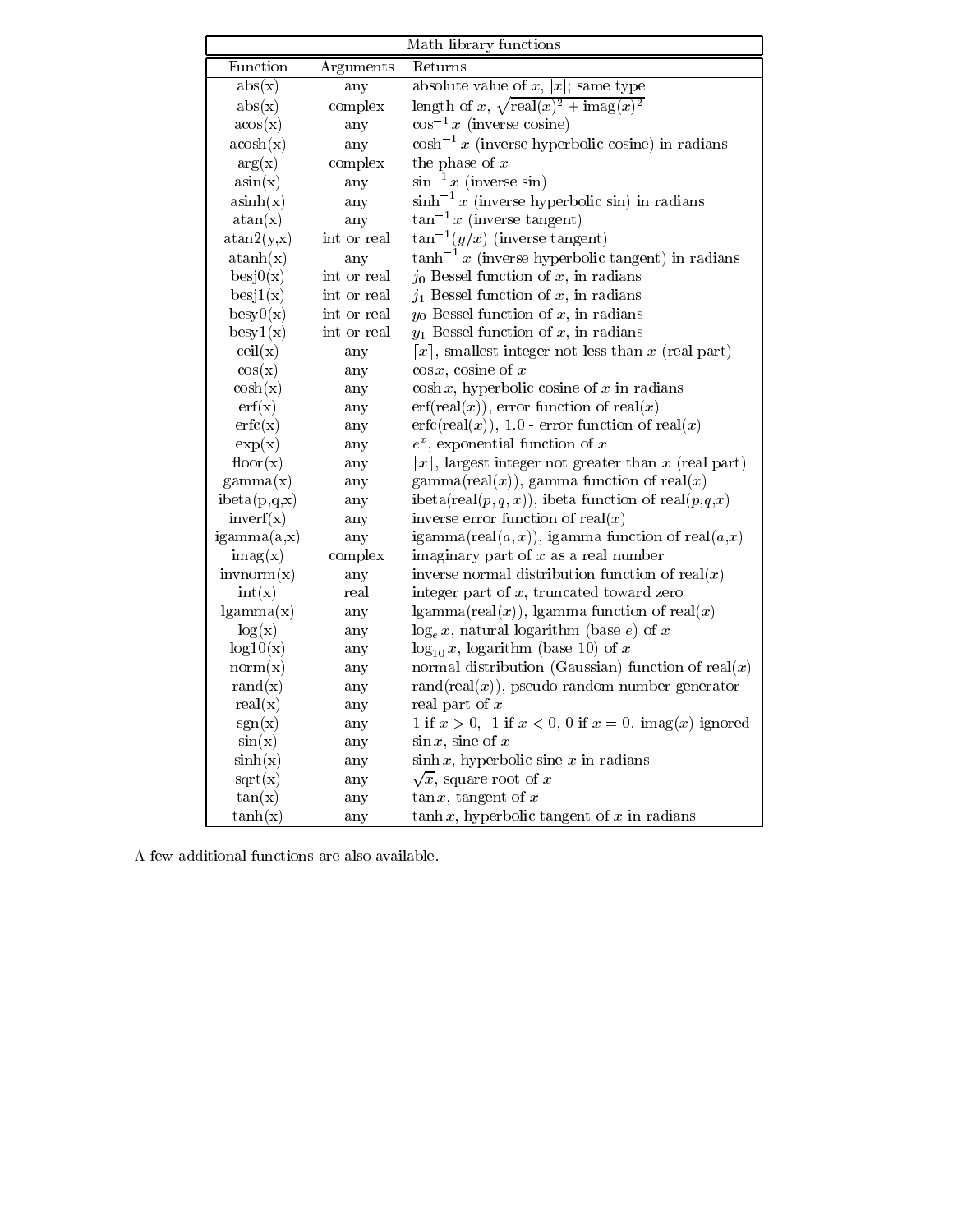|                    |           | other gnuplot functions                                    |
|--------------------|-----------|------------------------------------------------------------|
| Function           | Arguments | Returns                                                    |
| $\text{column}(x)$ | int       | column $x$ during datafile manipulation.                   |
| $tm\_hour(x)$      | int       | the hour                                                   |
| $tm_mday(x)$       | int       | the day of the month                                       |
| $tm\_min(x)$       | int       | the minute                                                 |
| $tm\_mon(x)$       | int       | the month                                                  |
| $tm\_sec(x)$       | int       | the second                                                 |
| $tm_wday(x)$       | int       | the day of the week                                        |
| $tm_yday(x)$       | int       | the day of the year                                        |
| $tm\_year(x)$      | int       | the year                                                   |
| valid(x)           | int       | test validity of $\text{column}(x)$ during datafile manip. |

#### 10.2 **Operators**

The operators in **gnuplot** are the same as the corresponding operators in the C programming language, except that all operators accept integer, real, and complex arguments, unless otherwise noted. The \*\* operator (exponentiation) is supported, as in FORTRAN.

Parentheses may be used to change order of evaluation.

### 10.2.1 Unary

The following is a list of all the unary operators and their usages:

|                       |                | Unary Operators                               |
|-----------------------|----------------|-----------------------------------------------|
| Symbol                | Example        | Explanation                                   |
|                       | -a             | unary minus                                   |
|                       | $+a$           | unary plus (no-operation)                     |
| $\tilde{\phantom{a}}$ | ~a             | * one's complement                            |
|                       | !a             | * logical negation                            |
|                       | a <sup>1</sup> | * factorial                                   |
| \$                    | \$3            | * call arg/column during 'using' manipulation |

(\*) Starred explanations indicate that the operator requires an integer argument.

Operator precedence is the same as in Fortran and C. As in those languages, parentheses may be used to change the order of operation. Thus  $-2^{**}2 = -4$ , but  $(-2)^{**}2 = 4$ .

The factorial operator returns a real number to allow a greater range.

### 10.2.2 Binary

The following is a list of all the binary operators and their usages: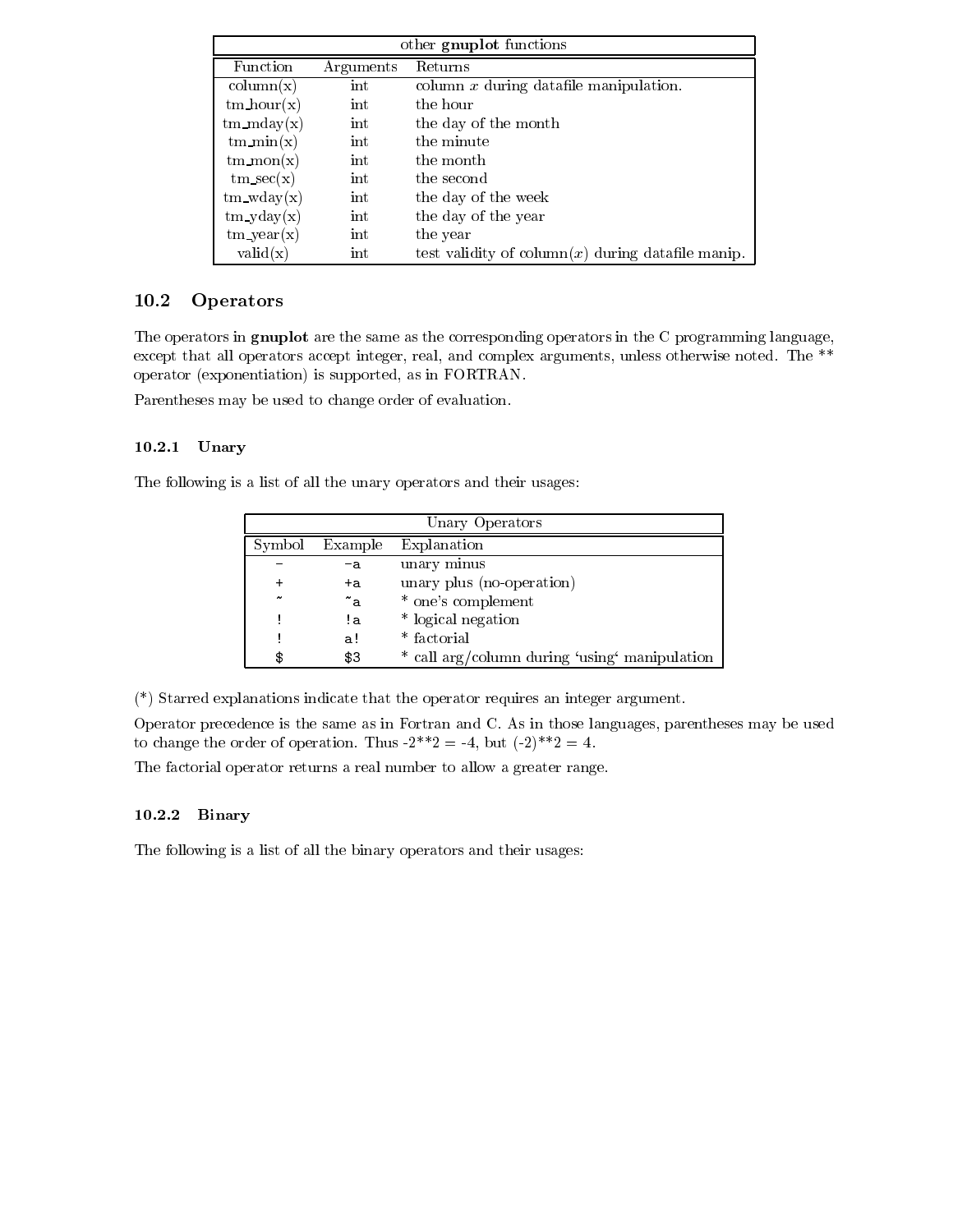| <b>Binary Operators</b>  |                                     |                          |
|--------------------------|-------------------------------------|--------------------------|
| Symbol                   | Example                             | Explanation              |
| $**$                     | $a**b$                              | exponentiation           |
| $\ast$                   | a*b                                 | multiplication           |
| Τ                        | a/b                                 | division                 |
| %                        | a%b                                 | * modulo                 |
| $\ddot{}$                | a+b                                 | addition                 |
|                          | a-b                                 | subtraction              |
| ==                       | a==b                                | equality                 |
| $!=$                     | a!=b                                | inequality               |
| $\overline{\phantom{0}}$ | a <b< td=""><td>less than</td></b<> | less than                |
| $\leq$                   | a<=b                                | less than or equal to    |
| $\geq$                   | a>b                                 | greater than             |
| $>=$                     | $a>=b$                              | greater than or equal to |
| &                        | a&b                                 | * bitwise AND            |
| ۰                        | a^b                                 | * bitwise exclusive OR   |
|                          | a   b                               | * bitwise inclusive OR   |
| &&                       | a&&b                                | * logical AND            |
|                          | a∥b                                 | * logical OR             |

(\*) Starred explanations indicate that the operator requires integer arguments.

Logical AND (&&) and OR (||) short-circuit the way they do in C. That is, the second  $&\&$  operand is not evaluated if the first is false; the second  $||$  operand is not evaluated if the first is true.

### 10.2.3 Ternary

There is a single ternary operator:

|    | Ternary Operator |                            |
|----|------------------|----------------------------|
|    |                  | Symbol Example Explanation |
| ?: | a?b:c            | ternary operation          |

The ternary operator behaves as it does in C. The first argument  $(a)$ , which must be an integer, is evaluated. If it is true (non-zero), the second argument (b) is evaluated and returned; otherwise the third argument (c) is evaluated and returned.

The ternary operator is very useful both in constructing piecewise functions and in plotting points only when certain conditions are met.

Examples:

```
Plot a function that is to equal sin(x) for 0 \le x \le 1, 1/x for 1 \le x \le 2, and undefined elsewhere:
```
 $f(x) = 0 \le x \& x \le 1$  ?  $\sin(x) : 1 \le x \& x \le 2$  ?  $1/x : 1/0$ plot f(x)

Note that gnuplot quietly ignores undefined values, so the final branch of the function  $(1/0)$  will produce no plottable points. Note also that  $f(x)$  will be plotted as a continuous function across the discontinuity if a line style is used. To plot it discontinuously, create separate functions for the two pieces. (Parametric functions are also useful for this purpose.)

For data in a file, plot the average of the data in columns 2 and 3 against the datum in column 1, but only if the datum in column 4 is non-negative:

plot 'file' using 1:( \$4<0 ? 1/0 : (\$2+\$3)/2 )

Please see plot data-file using for an explanation of the using syntax.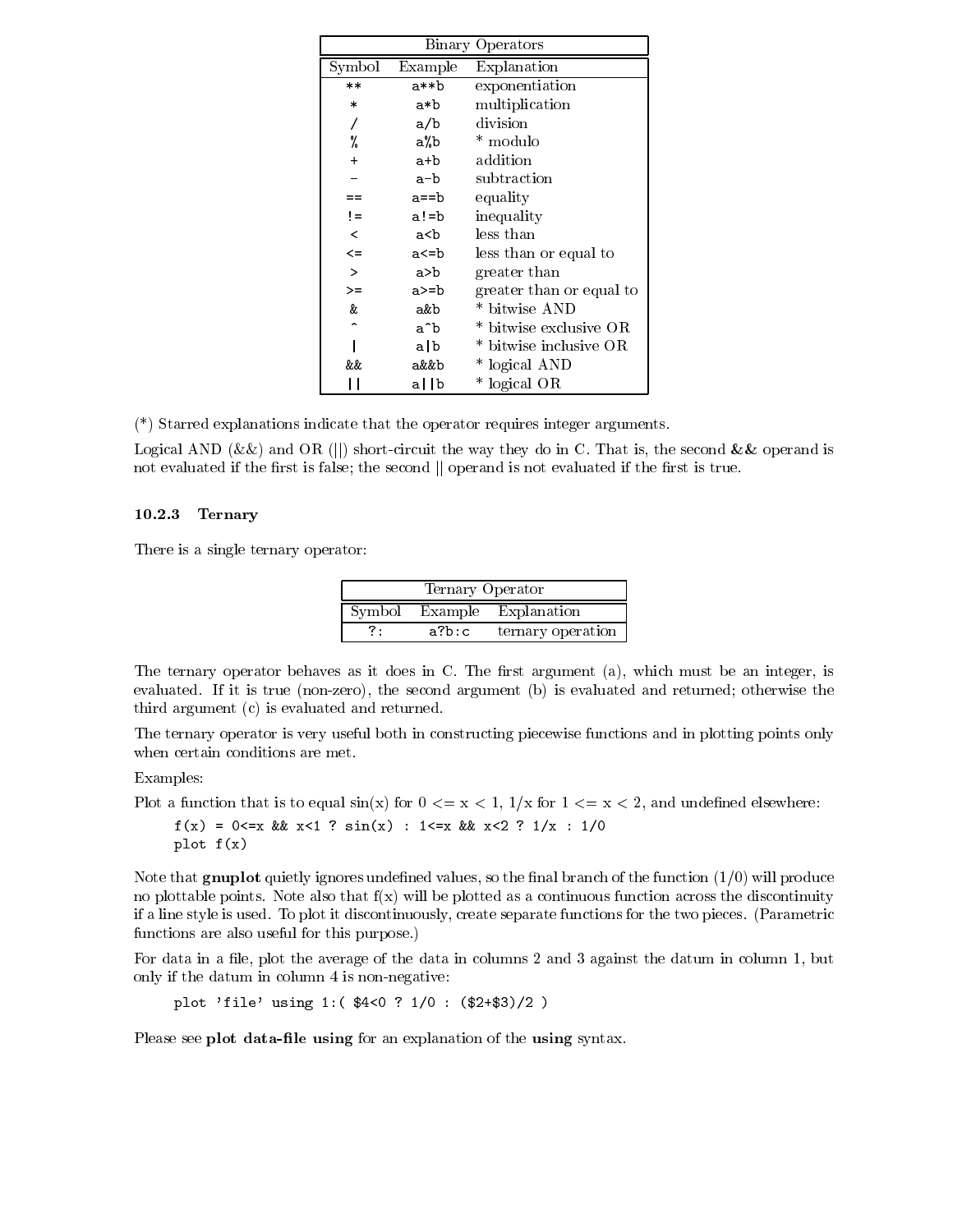New user-defined variables and functions of one through five variables may be declared and used anywhere, including on the **plot** command itself.

User-defined function syntax:

```
\frac{\text{Sumc-name}}{\text{Summ}} \frac{1}{6}, \frac{\text{Summyz}}{\text{Summ}} ... \frac{1}{6}, \frac{\text{Summyz}}{\text{Summ}} = \frac{\text{expression}}{\text{Summ}}
```
where  $\langle$  expression $\rangle$  is defined in terms of  $\langle$  dummy1 $\rangle$  through  $\langle$  dummy5 $\rangle$ .

User-defined variable syntax:

<variable-name> = <constant-expression>

Examples:

```
q = floor(tan(pi/2 - 0.1))
f(x) = sin(w*x)sinc(x) = sin(pix)/(pi*x)delta(t) = (t == 0)ramp(t) = (t > 0) ? t : 0
min(a, b) = (a < b) ? a : b
comb(n,k) = n!/(k!*(n-k)!)len3d(x,y,z) = sqrt(x*x+y*y+z*z)
plot f(x) = sin(x*a), a = 0.2, f(x), a = 0.4, f(x)
```
Note that the variable pi is already defined. But it is in no way magic; you may redefine it to be whatever you like.

Valid names are the same as in most programming languages: they must begin with a letter, but subsequent characters may be letters, digits, "\$", or "\_". Note, however, that the fit mechanism uses several variables with names that begin "FIT\_". It is safest to avoid using such names. "FIT\_LIMIT", however, is one that you may wish to redefine. See the documentation on fit for details.

See show functions, show variables, and fit.

#### 11Glossary

Throughout this document an attempt has been made to maintain consistency of nomenclature. This cannot be wholly successful because as gnuplot has evolved over time, certain command and keyword names have been adopted that preclude such perfection. This section contains explanations of the way some of these terms are used.

A "page" or "screen" is the entire area addressable by gnuplot. On a monitor, it is the full screen; on a plotter, it is a single sheet of paper.

A screen may contain one or more "plots". A plot is defined by an abscissa and an ordinate, although these need not actually appear on it, as well as the margins and any text written therein.

A plot contains one "graph". A graph is defined by an abscissa and an ordinate, although these need not actually appear on it.

A graph may contain one or more "lines". A line is a single function or data set. "Line" is also a plotting style. The word will also be used in sense "a line of text". Presumably the context will remove any ambiguity.

The lines on a graph may have individual names. These may be listed together with a sample of the plotting style used to represent them in the "key", sometimes also called the "legend".

The word "title" occurs with multiple meanings in gnuplot. In this document, it will always be preceded by the adjective "plot", "line", or "key" to differentiate among them.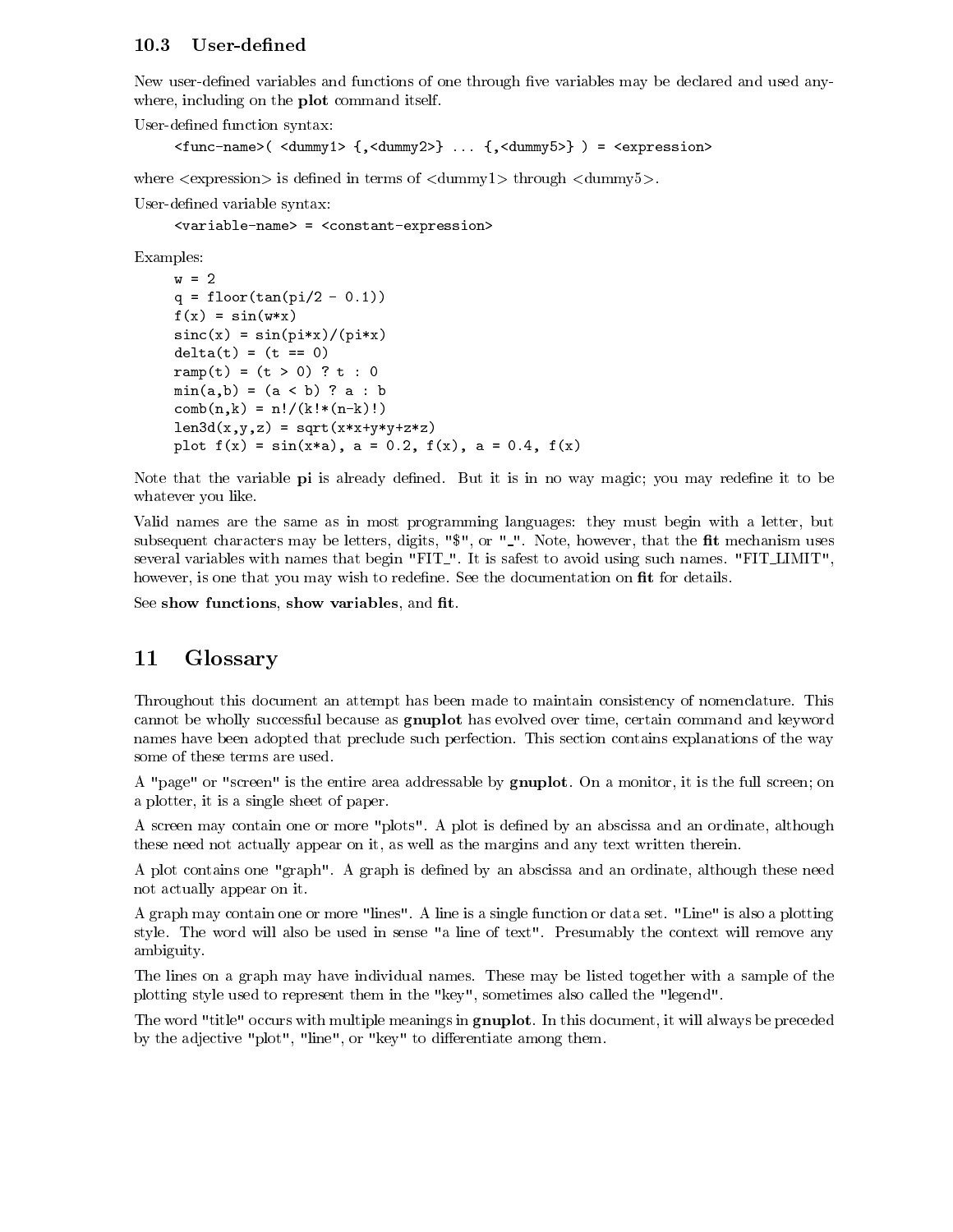A graph may have up to four labelled axes. Various commands have the name of an axis built into their names, such as set xlabel. Other commands have one or more axis names as options, such as set logscale xy. The names of the four axes for these usages are "x" for the axis along the bottom border of the plot, "y" for the left border, "x2" for the top border, and "y2" for the right border. "z" also occurs in commands used with 3-d plotting.

When discussing data files, the term "record" will be resurrected and used to denote a single line of text in the file, that is, the characters between newline or end-of-record characters. A "point" is the datum extracted from a single record. A "datablock" is a set of points from consecutive records, delimited by blank records. A line, when referred to in the context of a data le, is a subset of a datablock.

#### 12Plotting

There are three gnuplot commands which actually create a plot: plot, splot and replot. plot generates 2-d plots, splot generates 3-d plots (actually 2-d projections, of course), and replot appends its arguments to the previous plot or splot and executes the modified command.

Much of the general information about plotting can be found in the discussion of plot; information specific to 3-d can be found in the **splot** section.

plot operates in either rectangular or polar coordinates – see set polar for details of the latter. splot operates only in rectangular coordinates, but the set mapping command allows for a few other coordinate systems to be treated. In addition, the using option allows both plot and splot to treat almost any coordinate system you'd care to define.

splot can plot surfaces and contours in addition to points and/or lines. In addition to splot, see set isosamples for information about defining the grid for a 3-d function; splot datafile for information about the requisite file structure for 3-d data values; and set contour and set cntrparam for information about contours.

#### 13Start-up

When gnuplot is run, it looks for an initialization file to load. This file is called .gnuplot on Unix and AmigaOS systems, and GNUPLOT. INI on other systems. If this file is not found in the current directory, the program will look for it in the home directory (under AmigaOS, Atari(single)TOS, MS-DOS and  $OS/2$ , the environment variable **gnuplot** should contain the name of this directory). Note: if NOCWDRC is defined during the installation, gnuplot will not read from the current directory.

If the initialization file is found, gnuplot executes the commands in it. These may be any legal gnuplot commands, but typically they are limited to setting the terminal and defining frequently-used functions or variables.

#### 14Substitution

Command-line substitution is specied by a system command enclosed in backquotes. This command is spawned and the output it produces replaces the name of the command (and backquotes) on the command line. Some implementations also support pipes; see plot data-file special-filenames.

Newlines in the output produced by the spawned command are replaced with blanks.

Command-line substitution can be used anywhere on the gnuplot command line.

Example:

This will run the program leastsq and replace leastsq (including backquotes) on the command line with its output: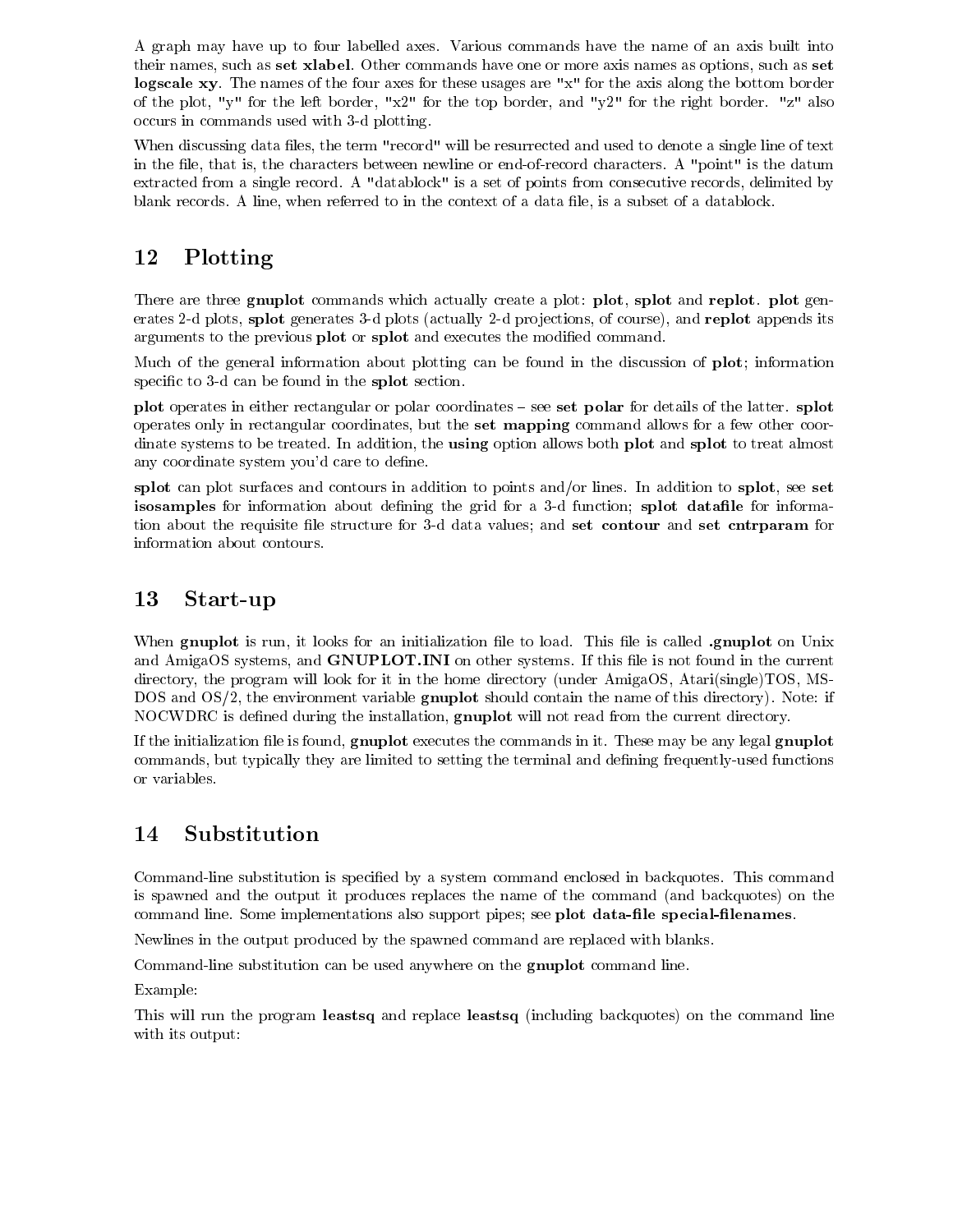$f(x) = 'leastsq'$ or, in VMS  $f(x) = 'run leastsq'$ 

#### 15Syntax

The general rules of syntax and punctuation in **gnuplot** are that keywords and options are orderdependent. Options and any accompanying parameters are separated by spaces whereas lists and coordinates are separated by commas. Ranges are separated by colons and enclosed in brackets [], text and file names are enclosed in quotes, and a few miscellaneous things are enclosed in parentheses. Braces  $\{\}$ are used for a few special purposes.

Commas are used to separate coordinates on the set commands arrow, key, and label; the list of variables being fitted (the list after the **via** keyword on the fit command); lists of discrete contours or the loop parameters which specify them on the set cntrparam command; the arguments of the set commands dgrid3d, dummy, isosamples, offsets, origin, samples, size, time, and view; lists of tics or the loop parameters which specify them; the offsets for titles and axis labels; parametric functions to be used to calculate the x, y, and z coordinates on the plot, replot and splot commands; and the complete sets of keywords specifying individual plots (data sets or functions) on the plot, replot and splot commands.

Parentheses are used to delimit sets of explicit tics (as opposed to loop parameters) and to indicate computations in the using filter of the fit, plot, replot and splot commands.

(Parentheses and commas are also used as usual in function notation.)

Brackets are used to delimit ranges, whether they are given on set, plot or splot commands.

Colons are used to separate extrema in range specifications (whether they are given on set, plot or splot commands) and to separate entries in the using filter of the plot, replot, splot and fit commands.

Semicolons are used to separate commands given on a single command line.

Braces are used in text to be specially processed by some terminals, like postscript. They are also used to denote complex numbers:  $\{3,2\} = 3 + 2i$ .

Text may be enclosed in single- or double-quotes. Backslash processing of sequences like  $n$  (newline) and  $345$  (octal character code) is performed for double-quoted strings, but not for single-quoted strings.

The justification is the same for each line of a multi-line string. Thus the center-justified string "This is the first line of text.\nThis is the second line."

will produce

This is the first line of text. This is the second line.

but

'This is the first line of text.\nThis is the second line.'

will produce

This is the first line of text.\nThis is the second line.

Filenames may be entered with either single- or double-quotes. In this manual the command examples generally single-quote lenames and double-quote other string tokens for clarity.

At present you should not embed  $\n$  inside  $\n$  when using the enhanced option of the postscript terminal.

The EEPIC, Imagen, Uniplex, LaTeX, and TPIC drivers allow a newline to be specified by  $\setminus \$ in a single-quoted string or  $\|\cdot\|$  in a double-quoted string.

Back-quotes are used to enclose system commands for substitution.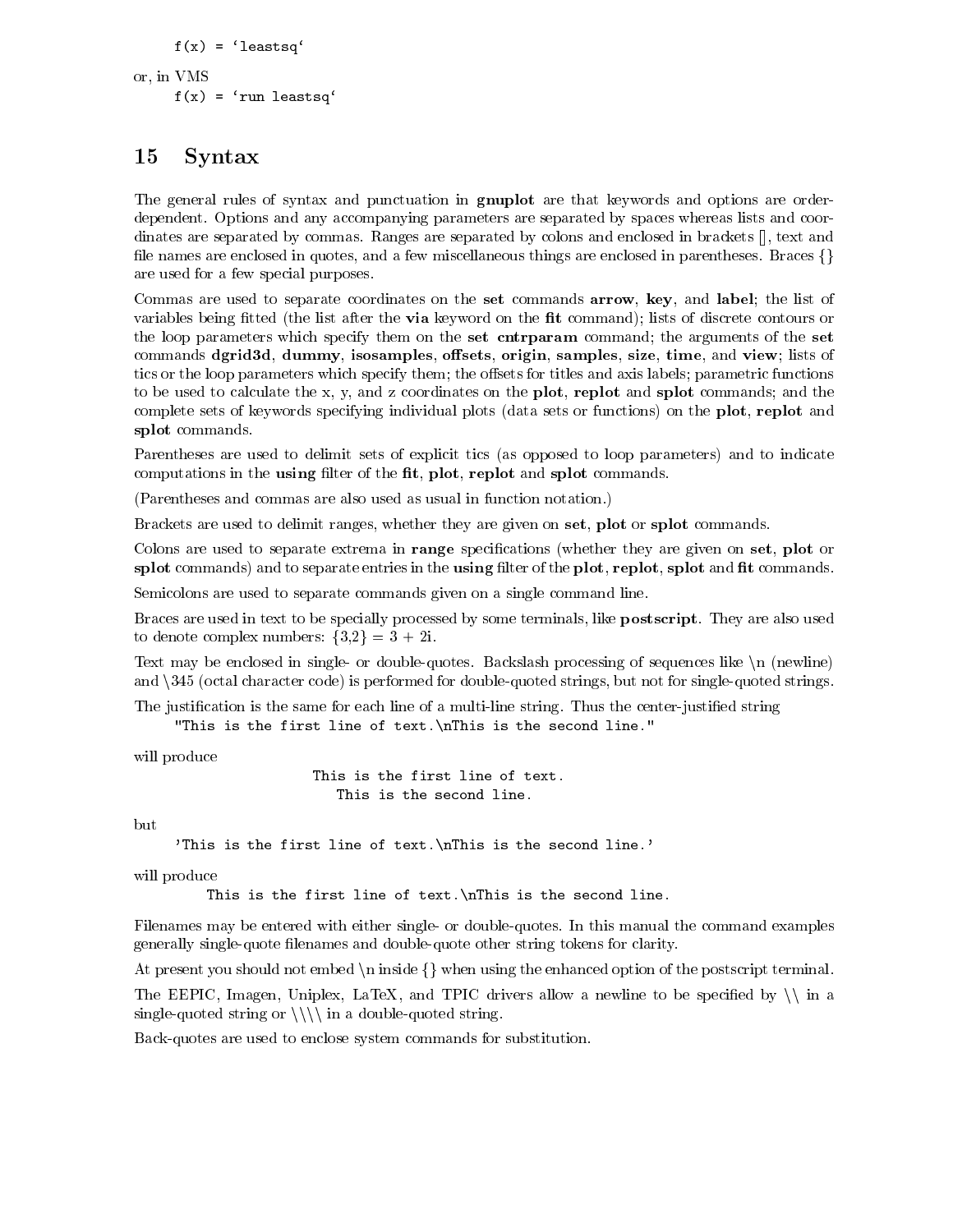### 16Time/Date data

gnuplot supports the use of time and/or date information as input data. This feature is activated by the commands set xdata time, set ydata time, etc.

Internally all times and dates are converted to the number of seconds from the year 2000. The command set time find defines the format for all inputs: data files, ranges, tics, label positions  $\equiv$  in short, anything that accepts a data value must receive it in this format. Since only one input format can be in force at a given time, all time/date quantities being input at the same time must be presented in the same format. Thus if both x and y data in a file are time/date, they must be in the same format.

The conversion to and from seconds assumes Universal Time (which is the same as Greenwich Standard Time). There is no provision for changing the time zone or for daylight savings. If all your data refer to the same time zone (and are all either daylight or standard) you don't need to worry about these things. But if the absolute time is crucial for your application, you'll need to convert to UT yourself.

Commands like show xrange will re-interpret the integer according to timefmt. If you change timefmt, and then show the quantity again, it will be displayed in the new timefmt. For that matter, if you give the deactivation command (like set xdata), the quantity will be shown in its numerical form.

The command set format defines the format that will be used for tic labels, whether or not the specified axis is time/date.

If time/date information is to be plotted from a file, the using option must be used on the plot or splot command. These commands simply use white space to separate columns, but white space may be embedded within the time/date string. If you use tabs as a separator, some trial-and-error may be necessary to discover how your system treats them.

The following example demonstrates time/date plotting.

Suppose the file "data" contains records like

03/21/95 10:00 6.02e23

This file can be plotted by

set xdata time set timefmt "%m/%d/%y" set xrange ["03/21/95":"03/22/95"] set format x "%m/%d" set timefmt "%m/%d/%y %H:%M" plot "data" using 1:3

which will produce xtic labels that look like "03/21". See the descriptions of each command for more details.

### Part II Commands <u>Commands and Commands and Commands and Commands and Commands and Commands and Commands and Commands and Commands and Commands and Commands and Commands and Commands and Commands and Commands and Commands and Commands and </u>

This section lists the commands acceptable to gnuplot in alphabetical order. Printed versions of this document contain all commands; on-line versions may not be complete. Indeed, on some systems there may be no commands at all listed under this heading.

Note that in most cases unambiguous abbreviations for command names and their options are permissible, i.e., "p  $f(x)$  w l" instead of "plot  $f(x)$  with lines".

In the syntax descriptions, braces  $({\{\})}$  denote optional arguments and a vertical bar () separates mutually exclusive choices.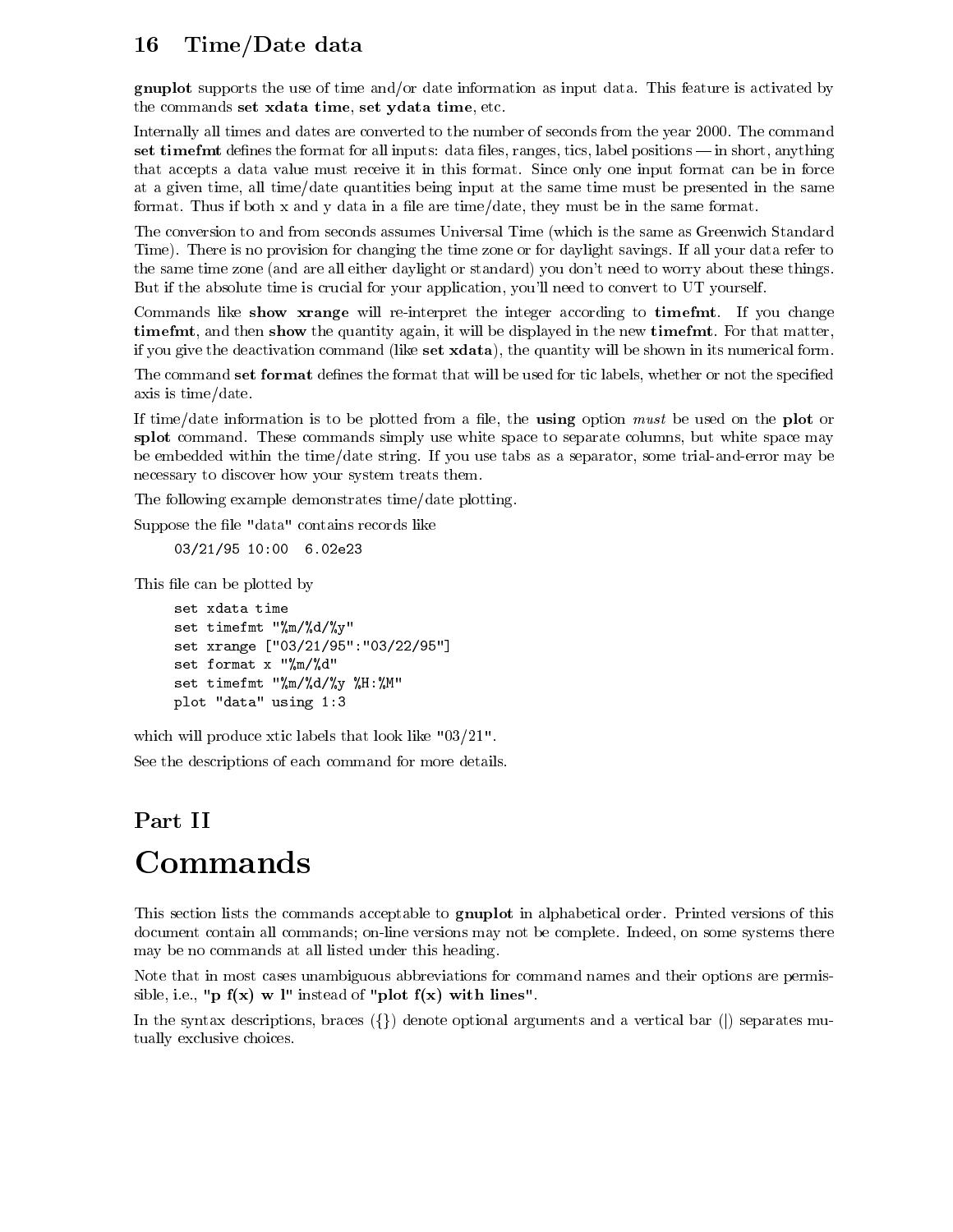## 17

The cd command changes the working directory.

Syntax:

cd '<directory-name>'

The directory name must be enclosed in quotes.

Examples:

cd 'subdir'

DOS users must use single-quotes — backslash  $[\n\cdot]$  has special significance inside double-quotes. For example,

```
communication and contract the contract of the contract of the contract of the contract of the contract of the contract of the contract of the contract of the contract of the contract of the contract of the contract of the
```
fails, but fails, but

```
cd 'c:\newdata'
```
works as expected.

#### Call 18

The call command isidentical to the load command with one exception: you can have up to ten additional parameters to the command (delimited according to the standard parser rules) which can be substituted into the lines read from the file. As each line is read from the called input file, it is scanned for the sequence  $\frac{1}{2}$  (dollar-sign) followed by a digit (0–9). If found, the sequence is replaced by the corresponding parameter from the **call** command line. If the parameter was specified as a string in the call line, it is substituted without its enclosing quotes. \$ followed by any character other than a digit will be that character. E.g. use \$\$ to get a single \$. Providing more than ten parameters on the call command line will cause an error. A parameter that was not provided substitutes as nothing. Files being called may themselves contain call or load commands.

The call command must be the last command on a multi-command line.

Syntax:

call "<input-file>" <parameter-0> <parm-1> ... <parm-9>

The name of the input file must be enclosed in quotes, and it is recommended that parameters are similarly enclosed in quotes (future versions of gnuplot may treat quoted and unquoted arguments differently).

Example:

If the file 'calltest.gp' contains the line:

print "p0=\$0 p1=\$1 p2=\$2 p3=\$3 p4=\$4 p5=\$5 p6=\$6 p7=x\$7x"

entering the command:

call 'calltest.gp' "abcd"  $1.2 +$  "'quoted'" -- "\$2"

will display:

```
p0=abcd p1=1.2 p2=+ p3='quoted' p4=- p5=- p6=$2 p7=xx
```
NOTE: there is a clash in syntax with the datafile using callback operator. Use  $\$\$ n or column(n) to access column n from a datafile inside a called datafile plot.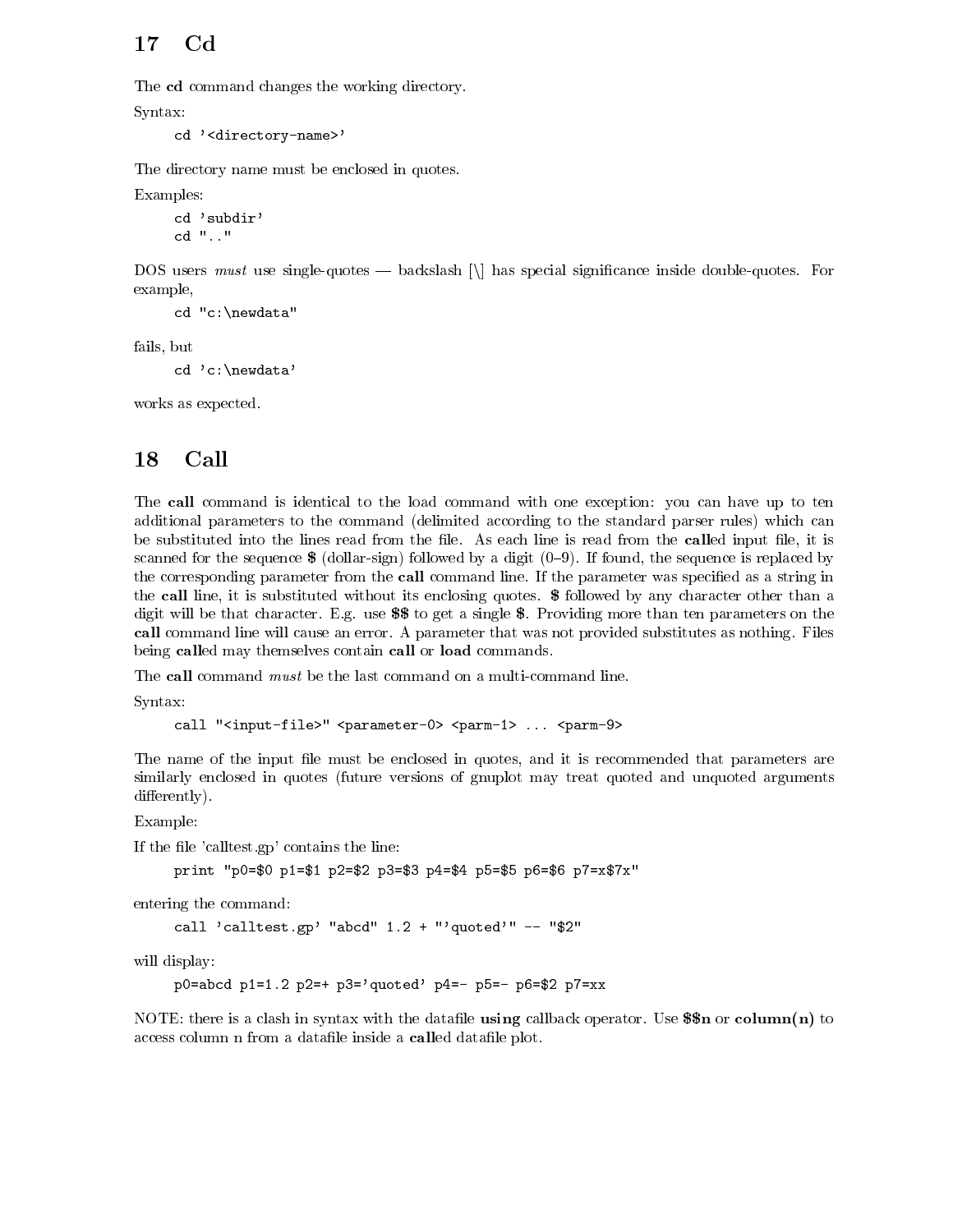#### 19Clear

The clear command erases the current screen or output device as specified by set output. This usually generates a formfeed on hardcopy devices. Use set terminal to set the device type.

For some terminals clear erases only the portion of the plotting surface defined by set size, so for these it can be used in conjunction with set multiplot to create an inset.

Example:

```
set multiplot
plot sin(x)
set origin 0.5,0.5
set size 0.4,0.4
clear
plot cos(x)
set nomultiplot
```
Please see set multiplot, set size, and set origin for details of these commands.

### $\boldsymbol{\mathrm{Exit}}$

The commands exit and quit and the END-OF-FILE character will exit the current gnuplot command file and load the next one. See "help batch/interactive" for more details.

Each of these commands will clear the output device (as does the clear command) before exiting.

#### 21 **Fit**

The fit command can fit a user-defined function to a set of data points  $(x,y)$  or  $(x,y,z)$ , using an implementation of the nonlinear least-squares (NLLS) Marquardt-Levenberg algorithm. Any user-defined variable occurring in the function body may serve as a fit parameter, but the return type of the function must be real.

Syntax:

```
fit {[xrange] {[yrange]}} <function> '<datafile>'
    {datafile-modifiers}
    via '<parameter file>' | <var1>{,<var2>,...}
```
Ranges may be specified to temporarily limit the data which is to be fitted; any out-of-range data points are ignored. The syntax is

```
[{{\text{dummy\_variable}}}={\text{((\text{min})}, {\text{((\text{max}))}}},
```
analogous to plot; see plot ranges.

 $\epsilon$  =  $\epsilon$  is any valid grauplot expression, although it is usual to use a previously user-defined function of the form  $f(x)$  or  $f(x,y)$ .

 $\langle$  datafile is treated as in the plot command. All the plot datafile modifiers (using, every,...) except smooth are applicable to fit. See plot datafile.

The default data formats for fitting functions with a single independent variable,  $y=f(x)$ , are  $\{x:\}y$  or x:y:s; those formats can be changed with the datafile using qualifier. The third item, (a column number or an expression), if present, is interpreted as the standard deviation of the corresponding y value and is used to compute a weight for the datum,  $1/s**2$ . Otherwise, all data points are weighted equally, with a weight of one.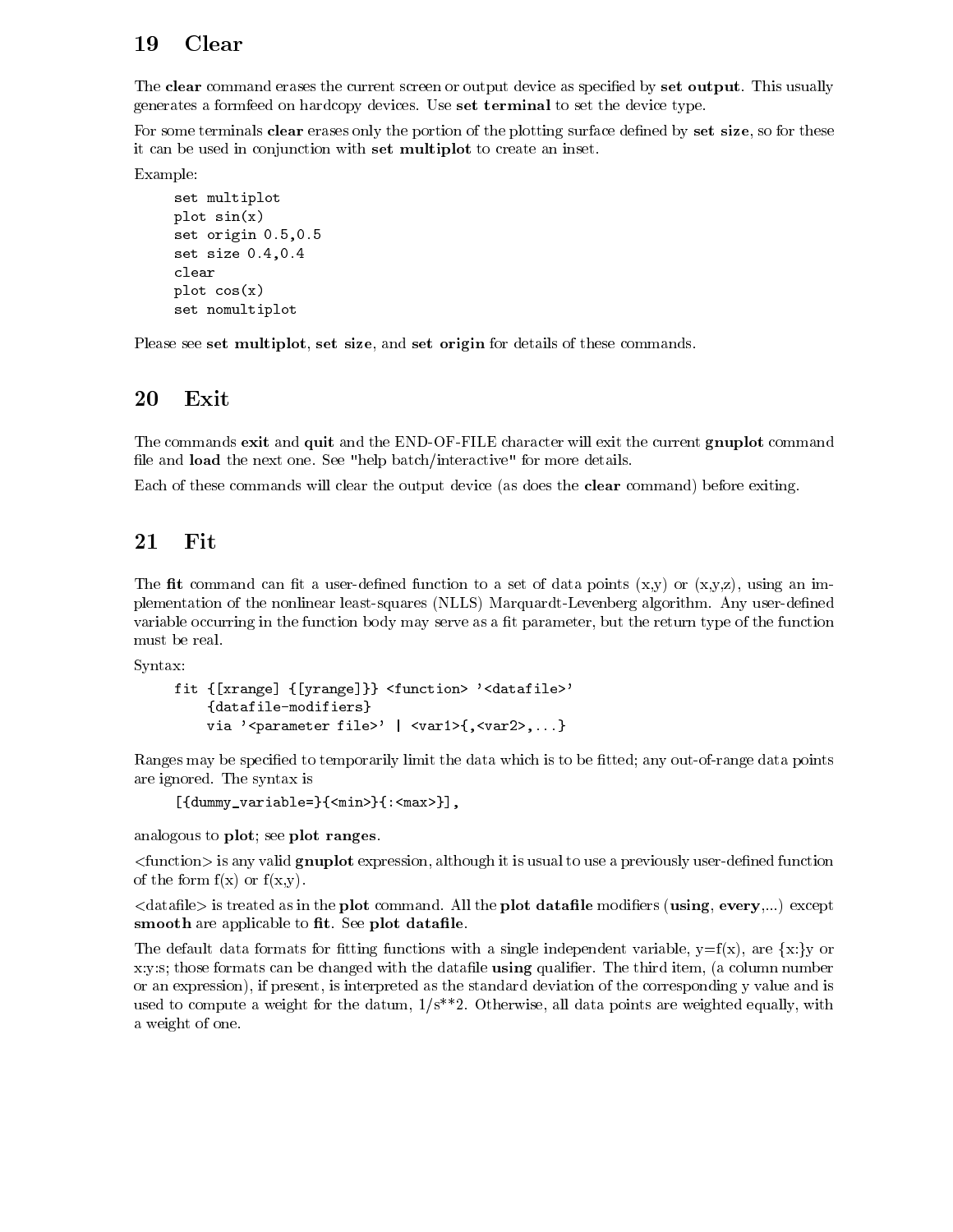To fit a function with two independent variables,  $z=f(x,y)$ , the required format is using with four items,  $x:y:z:s$ . The complete format must be given — no default columns are assumed for a missing token. Weights for each data point are evaluated from 's' as above. If error estimates are not available, a constant value can be specified as a constant expression (see plot datafile using), e.g., using  $1:2:3:(1)$ .

Multiple datasets may be simultaneously fit with functions of one independent variable by making y a 'pseudo-variable', e.g., the dataline number, and fitting as two independent variables. See fit multibranch.

The via qualifier specifies which parameters are to be adjusted, either directly, or by referencing a parameter file.

```
Examples:
```

```
f(x) = a*x**2 + b*x + cg(x,y) = a*x**2 + b*y**2 + c*x*yFIT_LIMIT = 1e-6fit f(x) 'measured.dat' via 'start.par'
fit f(x) 'measured.dat' using 3:($7-5) via 'start.par'
fit f(x) './data/trash.dat' using 1:2:3 via a, b, c
fit g(x, y) 'surface.dat' using 1:2:3:(1) via a, b, c
```
After each iteration step, detailed information about the current state of the fit is written to the display. The same information about the initial and final states is written to a log file, "fit.log". This file is always appended to, so as to not lose any previous fit history; it should be deleted or renamed as desired.

The fit may be interrupted by pressing Ctrl-C (any key but Ctrl-C under MSDOS and Atari Multitasking Systems). After the current iteration completes, you have the option to  $(1)$  stop the fit and accept the current parameter values,  $(2)$  continue the fit,  $(3)$  execute a gnuplot command as specified by the environment variable FIT SCRIPT. The default for FIT SCRIPT is replot, so if you had previously plotted both the data and the fitting function in one graph, you can display the current state of the fit.

Once fit has finished, the update command may be used to store final values in a file for subsequent use as a parameter file. See update for details.

### 21.1 Adjustable parameters

There are two ways that via can specify the parameters to be adjusted, either directly on the command line or indirectly, by referencing a parameter file. The two use different means to set initial values.

Adjustable parameters can be specified by a comma-separated list of variable names after the via keyword. Any variable that is not already defined is is created with an initial value of 1.0. However, the fit is more likely to converge rapidly if the variables have been previously declared with more appropriate starting values.

In a parameter file, each parameter to be varied and a corresponding initial value are specified, one per line, in the form

varname = value

Comments, marked by  $\frac{1}{4}$ , and blank lines are permissible. The special form varname = value # FIXED

means that the variable is treated as a 'fixed parameter', initialized by the parameter file, but not adjusted by fit. For clarity, it may be useful to designate variables as fixed parameters so that their values are reported by fit. The keyword  $#$  **FIXED** has to appear in exactly this form.

### 21.2 Beginner's guide

fit is used to find a set of parameters that 'best' fits your data to your user-defined function. The fit is judged on the basis of the the sum of the squared differences or 'residuals' (SSR) between the input data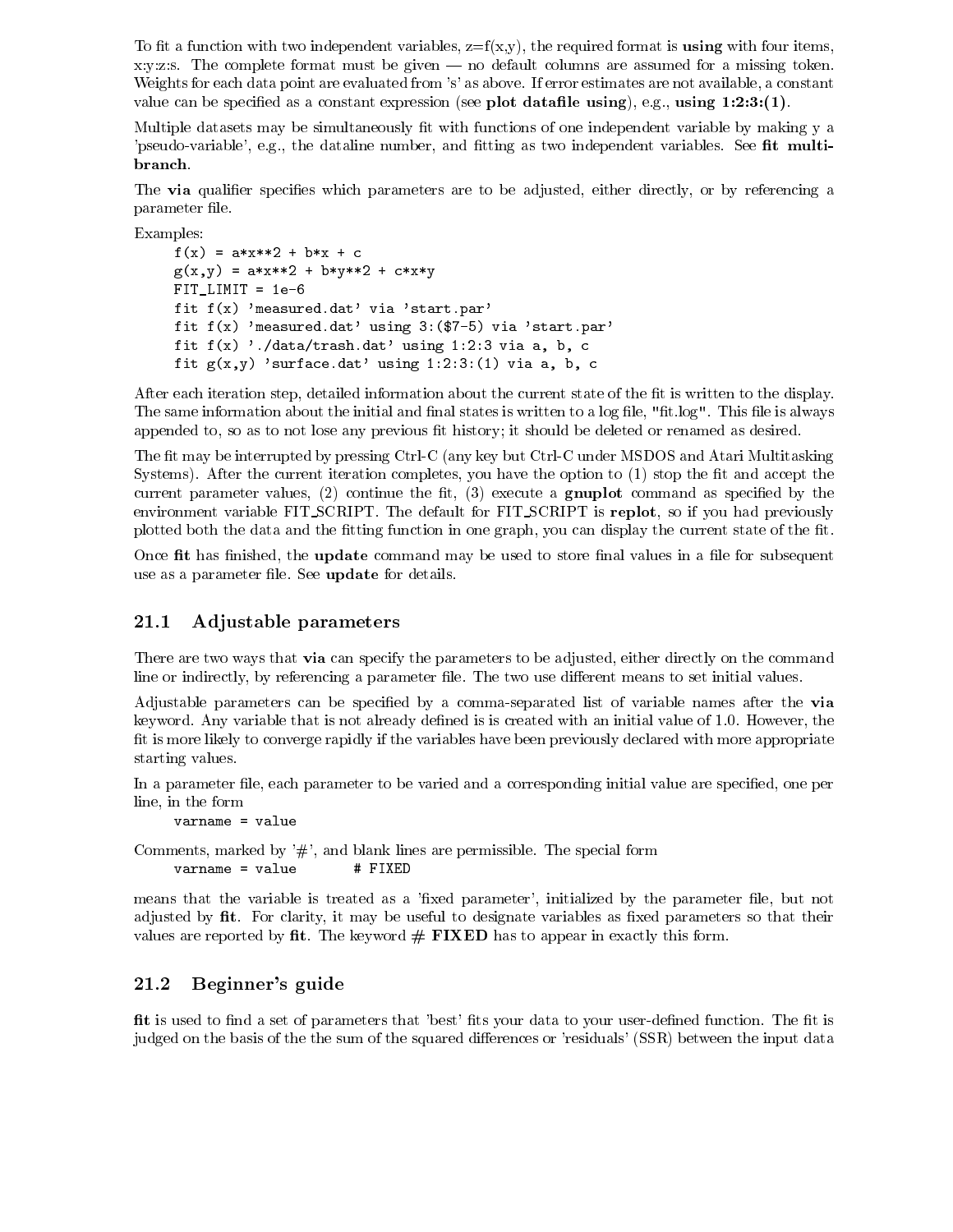points and the function values, evaluated at the same places. This quantity is often called 'chisquare' (i.e., the Greek letter chi, to the power of 2). The algorithm attempts to minimize SSR, or more precisely, WSSR, as the residuals are 'weighted' by the input data errors (or 1.0) before being squared; see  $fit$ error estimates for details.

That's why it is called 'least-squares fitting'. Let's look at an example to see what is meant by 'non-linear', but first we had better go over some terms. Here it is convenient to use z as the dependent variable for user-defined functions of either one independent variable,  $z=f(x)$ , or two independent variables,  $z = f(x,y)$ . A parameter is a user-defined variable that fit will adjust, i.e., an unknown quantity in the function declaration. Linearity/non-linearity refers to the relationship of the dependent variable, z, to the parameters which  $\mathbf{fit}$  is adjusting, not of z to the independent variables, x and/or y. (To be technical, the second  $\{$ and higher $\}$  derivatives of the fitting function with respect to the parameters are zero for a linear least-squares problem).

For linear least-squares (LLS), the user-defined function will be a sum of simple functions, not involving any parameters, each multiplied by one parameter. NLLS handles more complicated functions in which parameters can be used in a large number of ways. An example that illustrates the difference between linear and nonlinear least-squares is the Fourier series. One member may be written as

 $z = a * sin(c * x) + b * cos(c * x).$ 

If a and b are the unknown parameters and c is constant, then estimating values of the parameters is a linear least-squares problem. However, if c is an unknown parameter, the problem is nonlinear.

In the linear case, parameter values can be determined by comparatively simple linear algebra, in one direct step. However LLS is a special case which is also solved along with more general NLLS problems by the iterative procedure that gnuplot uses. fit attempts to find the minimum by doing a search. Each step (iteration) calculates WSSR with a new set of parameter values. The Marquardt-Levenberg algorithm selects the parameter values for the next iteration. The process continues until a preset criterium is met, either  $(1)$  the fit has "converged" (the relative change in WSSR is less than FIT LIMIT), or  $(2)$  it reaches a preset iteration count limit, FIT\_MAXITER (see fit control variables). The fit may also be interrupted and subsequently halted from the keyboard (see  $\text{fit}$ ).

Often the function to be fitted will be based on a model (or theory) that attempts to describe or predict the behaviour of the data. Then **fit** can be used to find values for the free parameters of the model, to determine how well the data fits the model, and to estimate an error range for each parameter. See  $fit$ error\_estimates.

Alternatively, in curve-tting, functions are selected independent of a model (on the basis of experience as to which are likely to describe the trend of the data with the desired resolution and a minimum number of parameters\*functions.) The **fit** solution then provides an analytic representation of the curve.

However, if all you really want is a smooth curve through your data points, the smooth option to plot may be what you've been looking for rather than fit.

#### 21.3 Error estimates

In fit, the term "error" is used in two different contexts, data error estimates and parameter error estimates.

Data error estimates are used to calculate the relative weight of each data point when determining the weighted sum of squared residuals, WSSR or chisquare. They can affect the parameter estimates, since they determine how much influence the deviation of each data point from the fitted function has on the final values. Some of the fit output information, including the parameter error estimates, is more meaningful if accurate data error estimates have been provided.

The 'statistical overview' describes some of the **fit** output and gives some background for the 'practical guidelines'.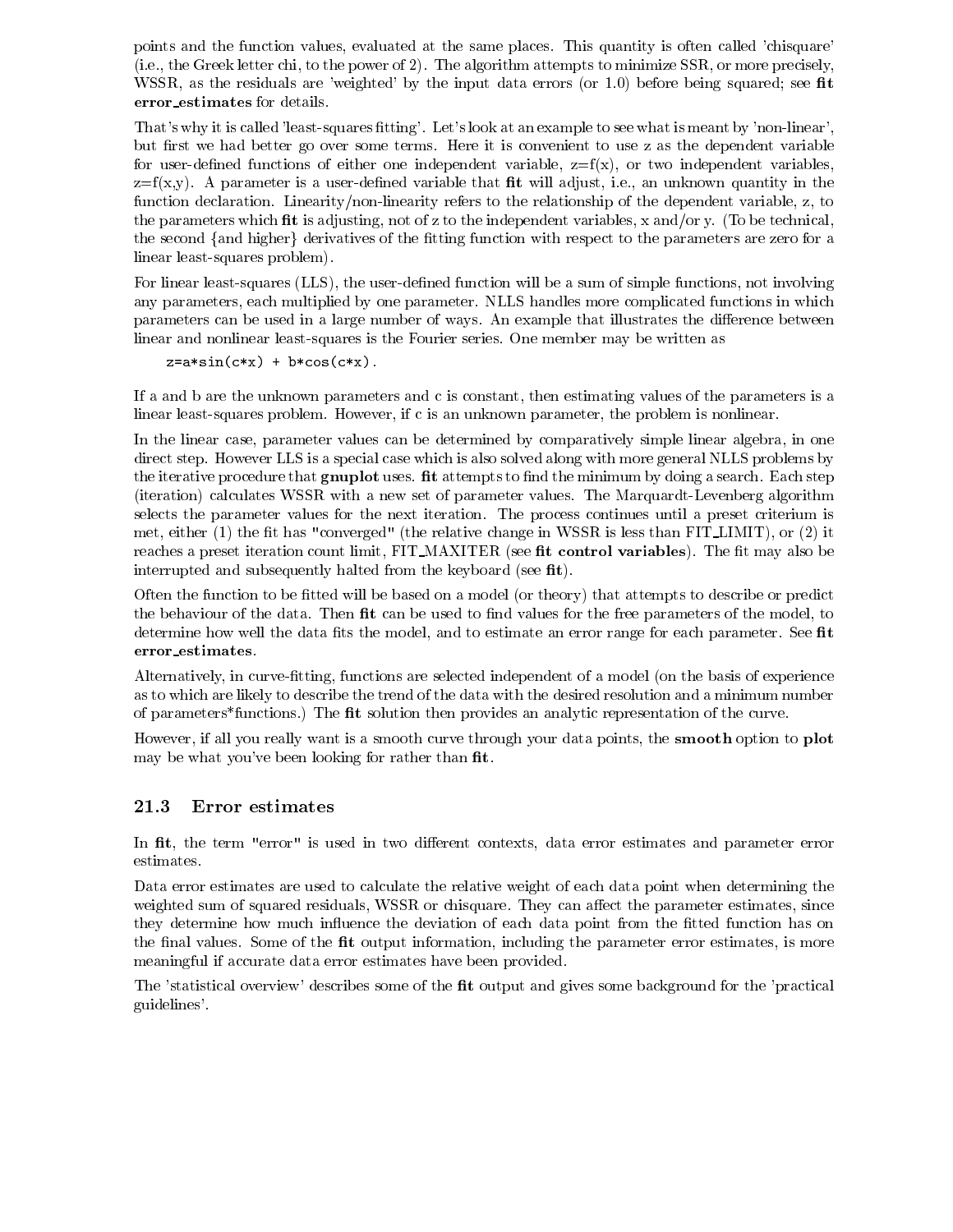The theory of non-linear least-squares (NLLS) is generally described in terms of a normal distribution of errors, that is, the input data is assumed to be a sample from a population having a given mean and a Gaussian (normal) distribution about the mean with a given standard deviation. For a sample of sufficiently large size, and knowing the population standard deviation, one can use the statistics of the chisquare distribution to describe a "goodness of fit" by looking at the variable often called "chisquare". Here, it is sufficient to say that a reduced chisquare (chisquare/degrees of freedom, where degrees of freedom is the number of datapoints less the number of parameters being fitted) of 1.0 is an indication that the weighted sum of squared deviations between the fitted function and the data points is the same as that expected for a random sample from a population characterized by the function with the current value of the parameters and the given standard deviations.

If the standard deviation for the population is not constant, as in counting statistics where variance  $=$ counts, then each point should be individually weighted when comparing the observed sum of deviations and the expected sum of deviations.

At the conclusion  $\overline{\mathbf{f}}$  reports 'stdfit', the standard deviation of the fit, which is the rms of the residuals, and the variance of the residuals, also called 'reduced chisquare' when the data points are weighted. The number of degrees of freedom (the number of data points minus the number of fitted parameters) is used in these estimates because the parameters used in calculating the residuals of the datapoints were obtained from the same data.

To estimate condence levels for the parameters, one can use the minimum chisquare obtained from the fit and chisquare statistics to determine the value of chisquare corresponding to the desired confidence level, but considerably more calculation is required to determine the combinations of parameters which produce such values.

Rather than determine confidence intervals, fit reports parameter error estimates which are readily obtained from the variance-covariance matrix after the final iteration. By convention, these estimates are called "standard errors" or "asymptotic standard errors", since they are calculated in the same way as the standard errors (standard deviation of each parameter) of a linear least-squares problem, even though the statistical conditions for designating the quantity calculated to be a standard deviation are not generally valid for the NLLS problem. The asymptotic standard errors are generally over-optimistic and should not be used for determining confidence levels, but are useful for qualitative purposes.

The final solution also produces a correlation matrix, which gives an indication of the correlation of parameters in the region of the solution; if one parameter is changed, increasing chisquare, does changing another compensate? The main diagonal elements, autocorrelation, are all 1; if all parameters were independent, all other elements would be nearly 0. Two variables which completely compensate each other would have an off-diagonal element of unit magnitude, with a sign depending on whether the relation is proportional or inversely proportional. The smaller the magnitudes of the off-diagonal elements, the closer the estimates of the standard deviation of each parameter would be to the asymptotic standard error.

### 21.3.2 Practical guidelines

If you have a basis for assigning weights to each data point, doing so lets you make use of additional knowledge about your measurements, e.g., take into account that some points may be more reliable than others. That may affect the final values of the parameters.

Weighting the data provides a basis for interpreting the additional fit output after the last iteration. Even if you weight each point equally, estimating an average standard deviation rather than using a weight of 1 makes WSSR a dimensionless variable, as chisquare is by definition.

Each fit iteration will display information which can be used to evaluate the progress of the fit. (An  $'$ \*') indicates that it did not find a smaller WSSR and is trying again.) The 'sum of squares of residuals', also called 'chisquare', is the WSSR between the data and your fitted function; fit has minimized that.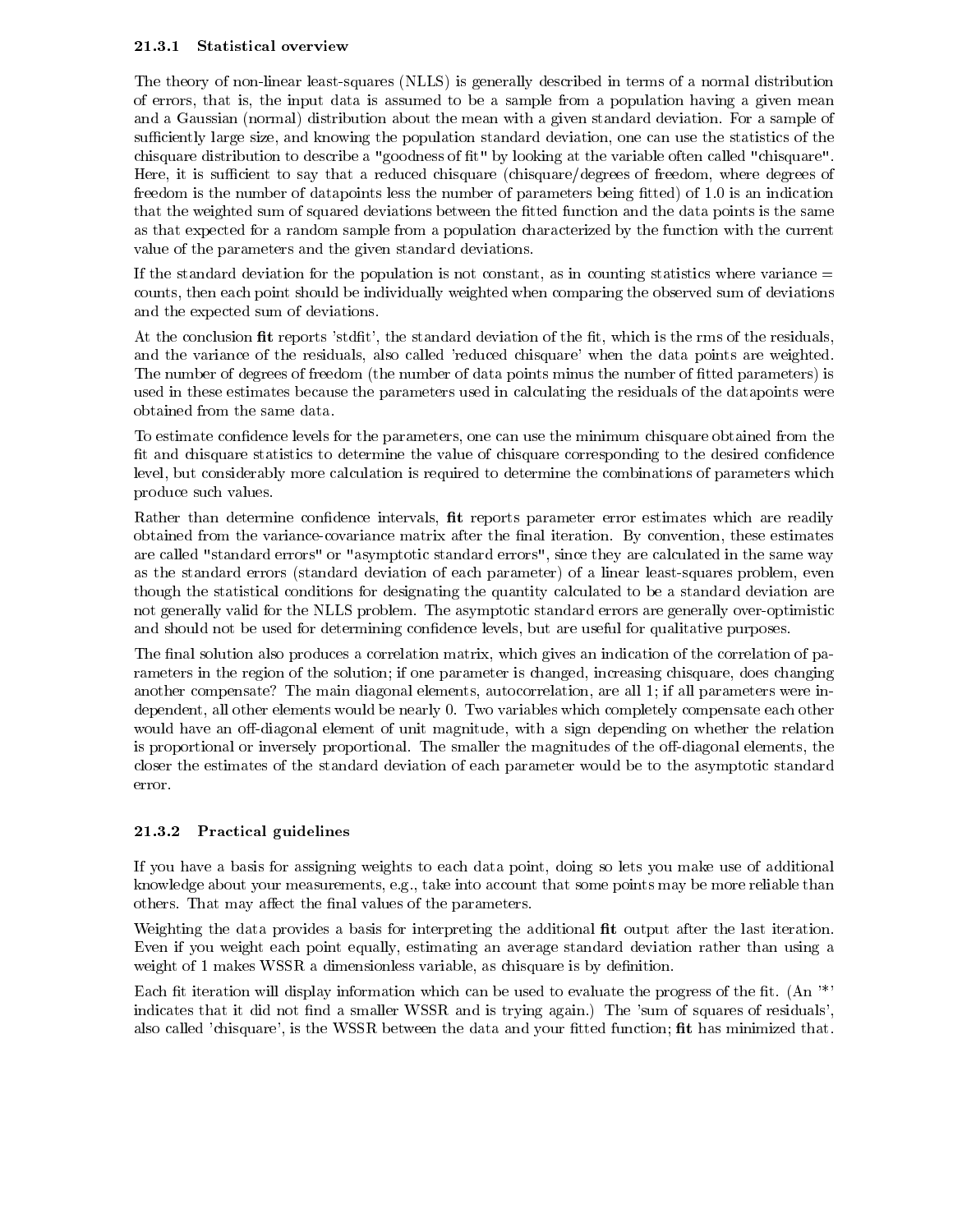At this stage, with weighted data, chisquare is expected to approach the number of degrees of freedom (data points minus parameters). The WSSR can be used to calculate the reduced chisquare (WSSR/ndf) or stdfit, the standard deviation of the fit,  $sqrt(WSSR/ndf)$ . Both of these are reported for the final WSSR.

If the data are unweighted, stdfit is the rms value of the deviation of the data from the fitted function, in user units.

If you supplied valid data errors, the number of data points is large enough, and the model is correct, the reduced chisquare should be about unity. (For details, look up the 'chi-squared distribution' in your favourite statistics reference.) If so, there are additional tests, beyond the scope of this overview, for determining how well the model fits the data.

A reduced chisquare much larger than 1.0 may be due to incorrect data error estimates, data errors not normally distributed, systematic measurement errors, 'outliers', or an incorrect model function. A plot of the residuals, e.g., **plot 'datafile' using**  $1:(\$2-f(\$1))$ , may help to show any systematic trends. Plotting both the data points and the function may help to suggest another model.

Similarly, a reduced chisquare less than 1.0 indicates WSSR is less than that expected for a random sample from the function with normally distributed errors. The data error estimates may be too large, the statistical assumptions may not be justified, or the model function may be too general, fitting fluctuations in a particular sample in addition to the underlying trends. In the latter case, a simpler function may be more appropriate.

You'll have to get used to both fit and the kind of problems you apply it to before you can relate the standard errors to some more practical estimates of parameter uncertainties or evaluate the signicance of the correlation matrix.

Note that fit, in common with most NLLS implementations, minimizes the weighted sum of squared distances  $(y-f(x))^{**}$ ? It does not provide any means to account for "errors" in the values of x, only in y. Also, any "outliers" (data points outside the normal distribution of the model) will have an exaggerated effect on the solution.

### 21.4 Fit controlling

There are a number of **gnuplot** variables that can be defined to affect fit. Those which can be defined once gnuplot is running are listed under 'control-variables' while those defined before starting gnuplot are listed under 'environment variables'.

### 21.4.1 Control variables

The default epsilon limit (1e-5) may be changed by declaring a value for

FIT\_LIMIT

When the sum of squared residuals changes between two iteration steps by a factor less than this number (epsilon), the fit is considered to have 'converged'.

The maximum number of iterations may be limited by declaring a value for FIT\_MAXITER

A value of 0 (or not defining it at all) means that there is no limit.

If you need even more control about the algorithm, and know the Marquardt-Levenberg algorithm well, there are some more variables to influence it. The startup value of **lambda** is normally calculated automatically from the ML-matrix, but if you want to, you may provide your own one with

### FITLE CONTRACTOR COMPANY

Specifying FIT START LAMBDA as zero or less will re-enable the automatic selection. The variable FIT\_LAMBDA\_FACTOR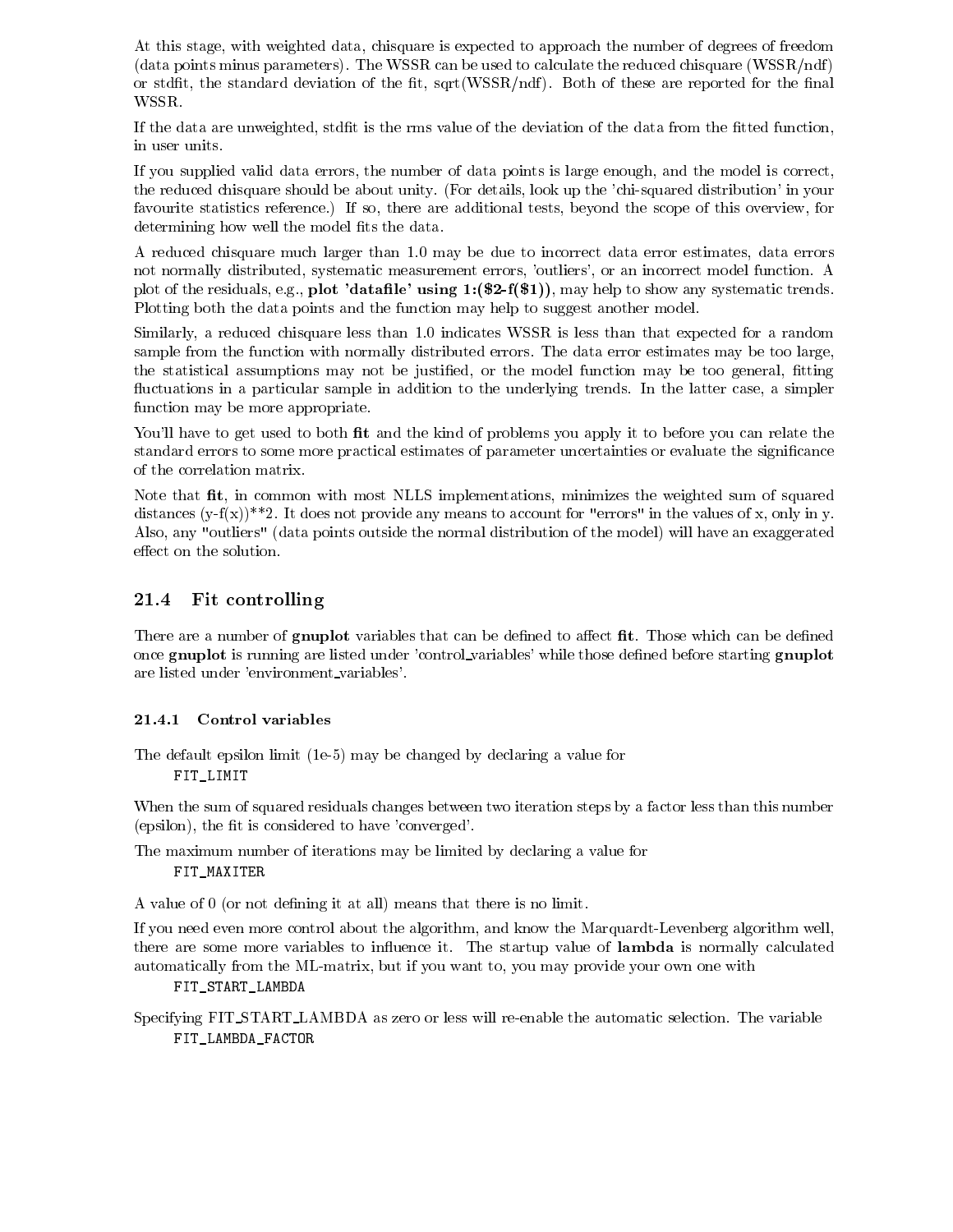gives the factor by which lambda is increased or decreased whenever the chi-squared target function increased or decreased signicantly. Setting FIT LAMBDA FACTOR to zero re-enables the default factor of 10.0.

Oher variables with the FIT<sub>-</sub> prefix may be added to  $\mathbf{fit}$ , so it is safer not to use that prefix for userdefined variables.

The variables FIT\_SKIP and FIT\_INDEX were used by earlier releases of gnuplot with a 'fit' patch called gnufit and are no longer available. The datafile every modifier provides the functionality of FIT\_SKIP. FIT\_INDEX was used for multi-branch fitting, but multi-branch fitting of one independent variable is now done as a pseudo-3D fit in which the second independent variable and using are used to specify the branch. See fit multi-branch.

### 21.4.2 Environment variables

The environment variables must be defined before **gnuplot** is executed; how to do so depends on your operating system.

FIT\_LOG

changes the name (and/or path) of the file to which the fit log will be written from the default of "fit.log" in the working directory.

FIT\_SCRIPT

specifies a command that may be executed after an user interrupt. The default is replot, but a plot or **load** command may be useful to display a plot customized to highlight the progress of the fit.

In multi-branch fitting, multiple data sets can be simultaneously fit with functions of one independent variable having common parameters by minimizing the total WSSR. The function and parameters (branch) for each data set are selected by using a 'pseudo-variable', e.g., either the dataline number (a 'column' index of  $-1$ ) or the datafile index  $(-2)$ , as the second independent variable.

Example: Given two exponential decays of the form,  $z=f(x)$ , each describing a different data set but having a common decay time, estimate the values of the parameters. If the datafile has the format x:z:s, then

 $f(x,y) = (y == 0)$  ?  $a * exp(-x/tau)$  :  $b * exp(-x/tau)$ fit  $f(x,y)$  'datafile' using  $1:-1:2:3$  via a, b, tau

For a more complicated example, see the file "hexa.fnc" used by the "fit.dem" demo.

Appropriate weighting may be required since unit weights may cause one branch to predominate if there is a difference in the scale of the dependent variable. Fitting each branch separately, using the multibranch solution as initial values, may give an indication as to the relative effect of each branch on the joint solution.

#### 21.6 **Starting values**

Nonlinear fitting is not guaranteed to converge to the global optimum (the solution with the smallest sum of squared residuals, SSR), and can get stuck at a local minimum. The routine has no way to determine that; it is up to you to judge whether this has happened.

fit may, and often will get "lost" if started far from a solution, where SSR is large and changing slowly as the parameters are varied, or it may reach a numerically unstable region (e.g., too large a number causing a floating point overflow) which results in an "undefined value" message or gnuplot halting.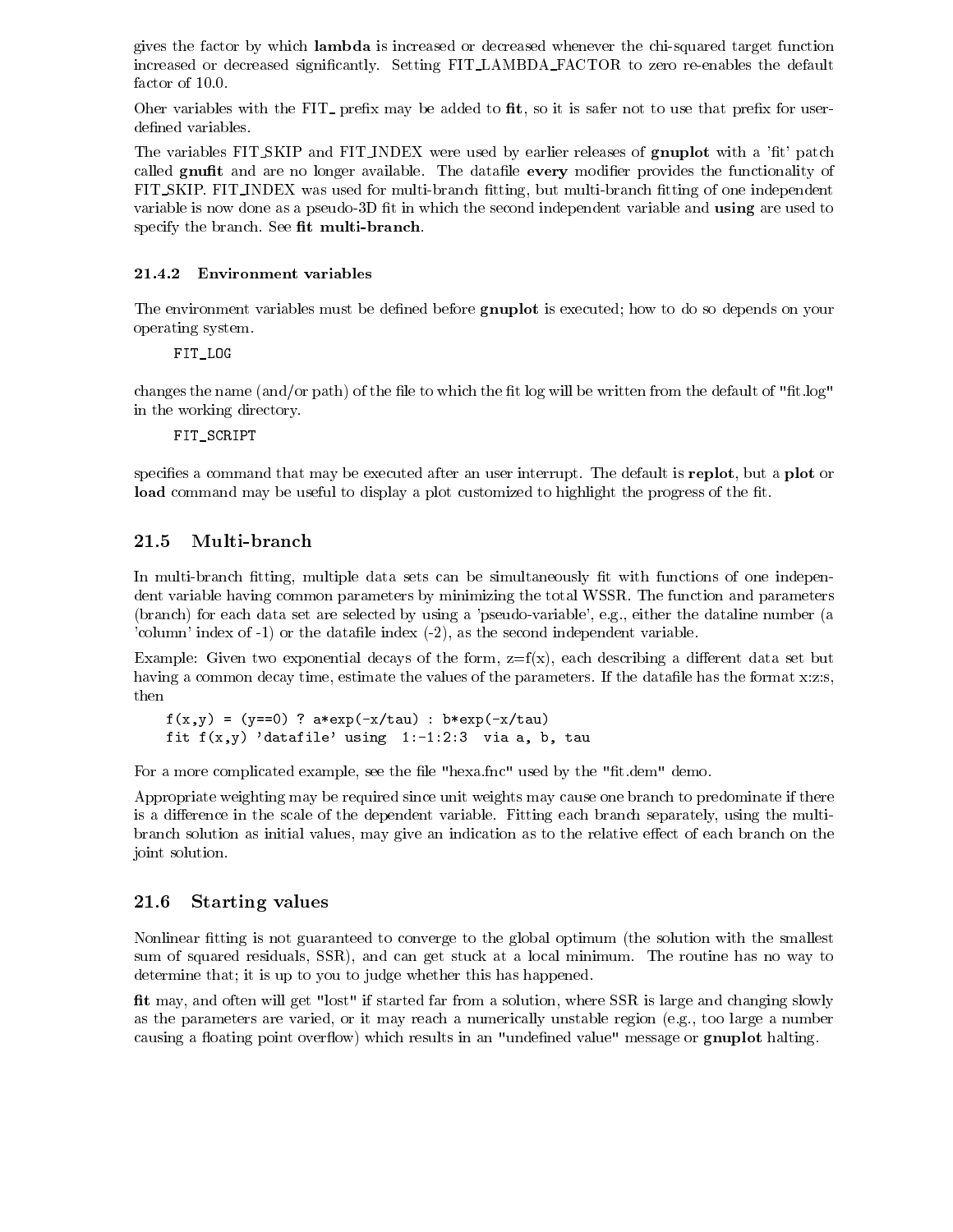To improve the chances of nding the global optimum, you should set the starting values at least roughly in the vicinity of the solution, e.g., within an order of magnitude, if possible. The closer your starting values are to the solution, the less chance of stopping at another minimum. One way to find starting values is to plot data and the fitting function on the same graph and change parameter values and replot until reasonable similarity is reached. The same plot is also useful to check whether the fit stopped at a minimum with a poor fit.

Of course, a reasonably good fit is not proof there is not a "better" fit (in either a statistical sense, characterized by an improved goodness-of-t criterion, or a physical sense, with a solution more consistent with the model.) Depending on the problem, it may be desirable to  $\mathbf{fit}$  with various sets of starting values, covering a reasonable range for each parameter.

### 21.7 Tips

Here are some tips to keep in mind to get the most out of fit. They're not very organized, so you'll have to read them several times until their essence has sunk in.

The two forms of the via argument to fit serve two largely distinct purposes. The via "file" form is best used for (possibly unattended) batch operation, where you just supply the startup values in a file and can later use **update** to copy the results back into another (or the same) parameter file.

The via var1, var2, ... form is best used interactively, where the command history mechanism may be used to edit the list of parameters to be fitted or to supply new startup values for the next try. This is particularly useful for hard problems, where a direct fit to all parameters at once won't work without good starting values. To find such, you can iterate several times, fitting only some of the parameters, until the values are close enough to the goal that the final fit to all parameters at once will work.

Make sure that there is no mutual dependency among parameters of the function you are fitting. For example, don't try to fit a\*exp(x+b), because a\*exp(x+b)=a\*exp(b)\*exp(x). Instead, fit either a\*exp(x) or  $\exp(x+b)$ .

A technical issue: the parameters must not be too different in magnitude. The larger the ratio of the largest and the smallest absolute parameter values, the slower the fit will converge. If the ratio is close to or above the inverse of the machine floating point precision, it may take next to forever to converge, or refuse to converge at all. You will have to adapt your function to avoid this, e.g., replace 'parameter' by  $1e9*$  parameter' in the function definition, and divide the starting value by 1e9.

If you can write your function as a linear combination of simple functions weighted by the parameters to be fitted, by all means do so. That helps a lot, because the problem is no longer nonlinear and should converge with only a small number of iterations, perhaps just one.

Some prescriptions for analysing data, given in practical experimentation courses, may have you first fit some functions to your data, perhaps in a multi-step process of accounting for several aspects of the underlying theory one by one, and then extract the information you really wanted from the fitting parameters of those functions. With  $\text{fit}$ , this may often be done in one step by writing the model function directly in terms of the desired parameters. Transforming data can also quite often be avoided, though sometimes at the cost of a more difficult fit problem. If you think this contradicts the previous paragraph about simplifying the fit function, you are correct.

A "singular matrix" message indicates that this implementation of the Marquardt-Levenberg algorithm can't calculate parameter values for the next iteration. Try different starting values, writing the function in another form, or a simpler function.

Finally, a nice quote from the manual of another fitting package (fudgit), that kind of summarizes all these issues: "Nonlinear fitting is an art!"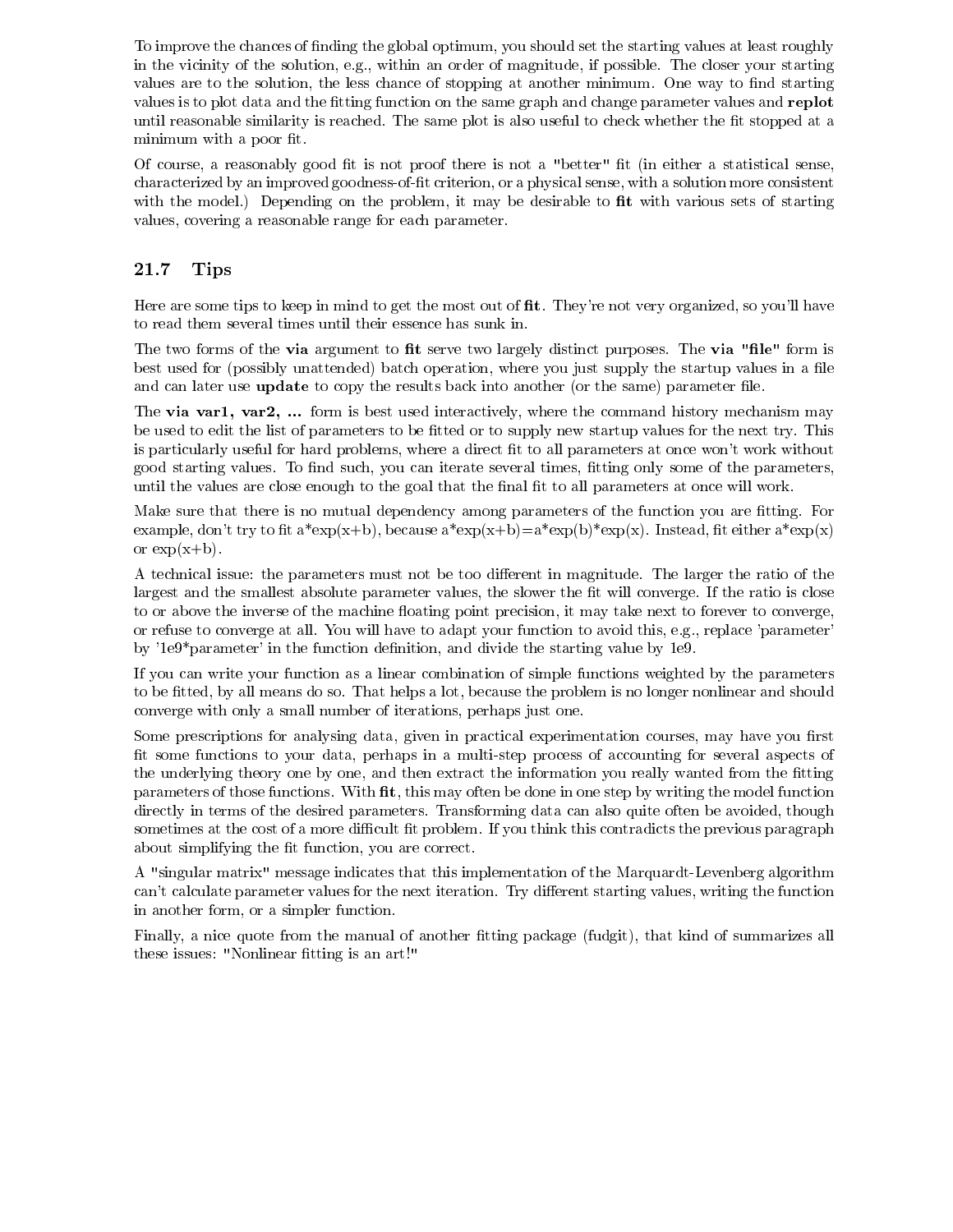#### 22Help

The help command displays on-line help. To specify information on a particular topic use the syntax: help {<topic>}

If <topic> is not specied, a short message is printed about gnuplot. After help for the requested topic is given, a menu of subtopics is given; help for a subtopic may be requested by typing its name, extending the help request. After that subtopic has been printed, the request may be extended again or you may go back one level to the previous topic. Eventually, the gnuplot command line will return.

If a question mark (?) is given as the topic, the list of topics currently available is printed on the screen.

#### 23 **If**

The if command allows commands to be executed conditionally.

Syntax:

if (<condition>) <command-line>

 $\alpha$  <condition will be evaluated. If it is true (non-zero), then the command(s) of the  $\alpha$  <command-line will be executed. If  $\leq$ condition $\geq$  is false (zero), then the entire  $\leq$ command-line $\geq$  is ignored. Note that use of ; to allow multiple commands on the same line will not end the conditionalized commands.

Examples:

```
pi=3
if (pi!=acos(-1)) print "?Fixing pi!"; pi=acos(-1); print pi
```
will display:

```
?Fixing pi!
3.14159265358979
```
if (1==2) print "Never see this"; print "Or this either"

will not display anything.

See reread for an example of how if and reread can be used together to perform a loop.

## 24

The load command executes each line of the specified input file as if it had been typed in interactively. Files created by the save command can later be loaded. Any text le containing valid commands can be created and then executed by the load command. Files being loaded may themselves contain load or call commands. See comment for information about comments in commands. To load with arguments, see call.

The **load** command *must* be the last command on a multi-command line.

Syntax:

load "<input-file>"

The name of the input file must be enclosed in quotes.

The special filename "-" may be used to **load** commands from standard input. This allows a gnuplot command file to accept some commands from standard input. Please see "help batch/interactive" for more details.

Examples: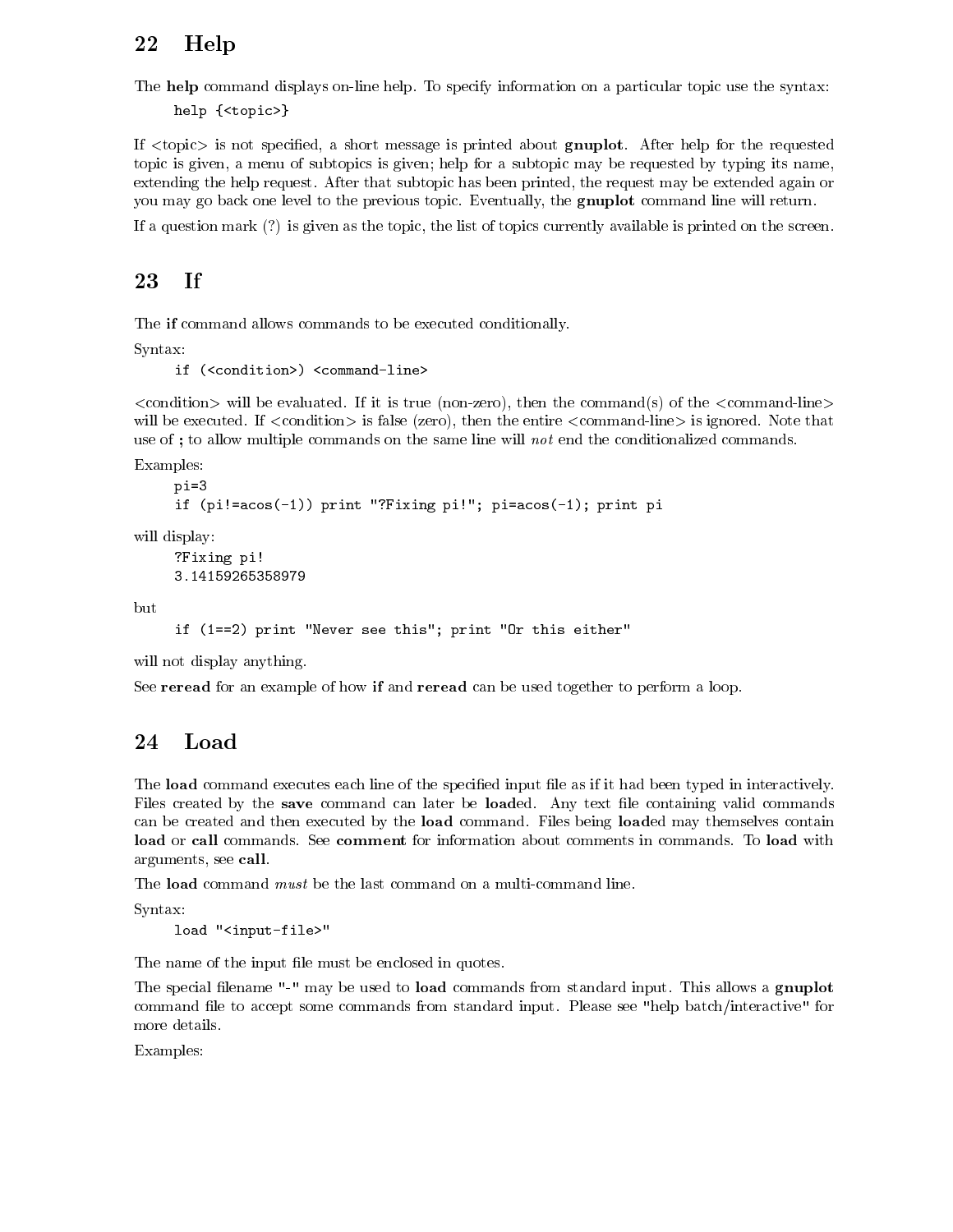load 'work.gnu'

The **load** command is performed implicitly on any file names given as arguments to **gnuplot**. These are loaded in the order specified, and then gnuplot exits.

#### 25 Pause

The **pause** command displays any text associated with the command and then waits a specified amount of time or until the carriage return is pressed. pause is especially useful in conjunction with load files. Syntax:

pause <time> {"<string>"}

<time> may be any integer constant or expression. Choosing -1 will wait until a carriage return is hit, zero  $(0)$  won't pause at all, and a positive integer will wait the specified number of seconds. **pause 0** is synonymous with print.

Note: Since pause communicates with the operating system rather than the graphics, it may behave differently with different device drivers (depending upon how text and graphics are mixed).

Examples:

```
pause -1 # Wait until a carriage return is hit
pause 3 # Wait three seconds
pause -1 "Hit return to continue"
pause 10 "Isn't this pretty? It's a cubic spline."
```
#### 26 Plot 26

plot is the primary command for drawing plots with gnuplot. It creates plots of functions and data in many, many ways. plot is used to draw 2-d functions and data; splot draws 2-d projections of 3-d surfaces and data. plot and splot contain many common features; see splot for differences. Note specifically that splot's binary and matrix options do not exist for plot.

Syntax:

```
plot {<ranges>}
     {<function> | {"<datafile>" {datafile-modifiers}}}
     {axes <axes>} {<title-spec>} {with <style>}
     {, {definitions,} <function> ...}
```
where either a  $\lt$  function  $\gt$  or the name of a data file enclosed in quotes is supplied. A function is a mathematical expression or a pair of mathematical expressions in parametric mode. The expressions may be defined completely or in part earlier in the stream of **gnuplot** commands (see **user-defined**).

It is also possible to define functions and parameters on the **plot** command itself. This is done merely by isolating them from other items with commas.

There are four possible sets of axes available; the keyword  $\langle$  axes $\rangle$  is used to select the axes for which a particular line should be scaled.  $x1y1$  refers to the axes on the bottom and left;  $x2y2$  to those on the top and right;  $x1y2$  to those on the bottom and right; and  $x2y1$  to those on the top and left. Ranges specified on the **plot** command apply only to the first set of axes (bottom left).

Examples:

plot sin(x) plot  $f(x) = sin(x*a)$ , a = .2,  $f(x)$ , a = .4,  $f(x)$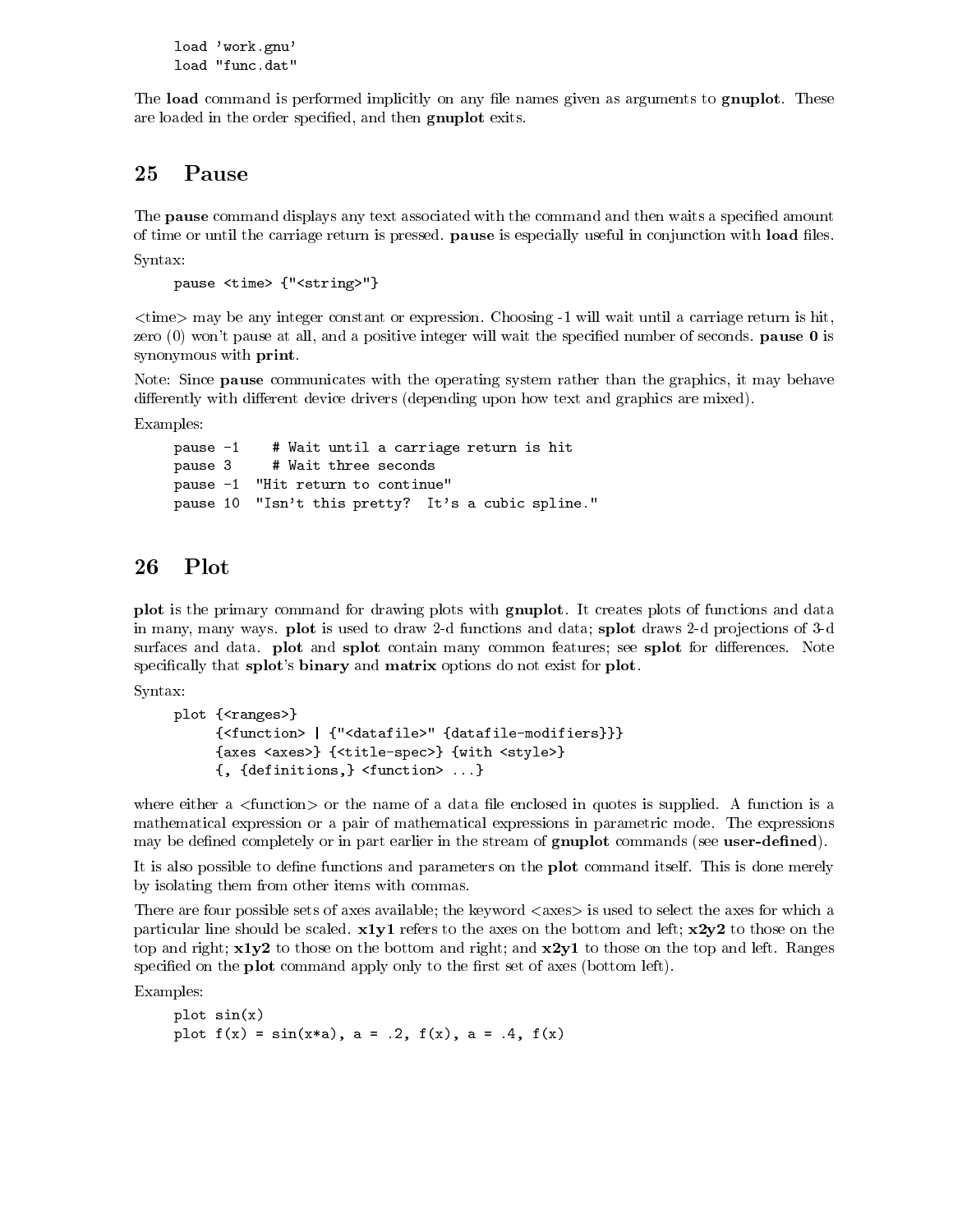```
plot [t=1:10] [-pi:pi*2] tan(t), \setminus"data.1" using (tan(\$2)):(\$3/\$4) smooth csplines \
               axes x1y2 notitle with lines 5
```
#### 26.1 Data-file

Discrete data contained in a file can be displayed by specifying the name of the data file (enclosed in single or double quotes) on the plot command line.

Syntax:

```
plot '<file_name>' {index <index list>}
                      {every <every list>}
                      {thru <thru expression>}
                      {using <using list>}
                      {smooth <option>}
```
The modifiers index, every, thru, using, and smooth are discussed separately. In brief, index selects which data sets in a multi-data-set file are to be plotted, every specifies which points within a single data set are to be plotted, using determines how the columns within a single record are to be interpreted (thru is a special case of using), and smooth allows for simple interpolation and approximation. ('splot' has a similar syntax, but does not support the **smooth** and **thru** options.)

Data files should contain at least one data point per record (using can select one data point from the record). Records beginning with  $\#$  (and also with ! on VMS) will be treated as comments and ignored. Each data point represents an  $(x,y)$  pair. For **plots** with error bars (see set style errorbars), each data point is (x,y,ydelta), (x,y,ylow,yhigh), (x,y,xdelta), (x,y,xlow,xhigh), or (x,y,xlow,xhigh,ylow,yhigh). In all cases, the numbers on each record of a data le must be separated by white space (one or more blanks or tabs), unless a format specifier is provided by the using option. This white space divides each record into columns.

Data may be written in exponential format with the exponent preceded by the letter e, E, d, D, q, or Q.

Only one column (the y value) need be provided. If x is omitted, grapplot provides integer values starting at 0.

In datafiles, blank records (records with no characters other than blanks and a newline and/or carriage return) are significant  $-$  pairs of blank records separate indexes (see plot datafile index). Data separated by double blank records are treated as if they were in separate data files.

Single blank records designate discontinuities in a plot; no line will join points separated by a blank records (if they are plotted with a line style).

If autoscaling has been enabled (set autoscale), the axes are automatically extended to include all datapoints, with a whole number of tic marks if tics are being drawn. This has two consequences: i) For splot, the corner of the surface may not coincide with the corner of the base. In this case, no vertical line is drawn. ii) When plotting data with the same x range on a dual-axis graph, the x coordinates may not coincide if the x2tics are not being drawn. This is because the x axis has been autoextended to a whole number of tics, but the x2 axis has not. The following example illustrates the problem:

```
reset; plot '-', '-'1\quad119 19
\epsilon1 1
19 19
```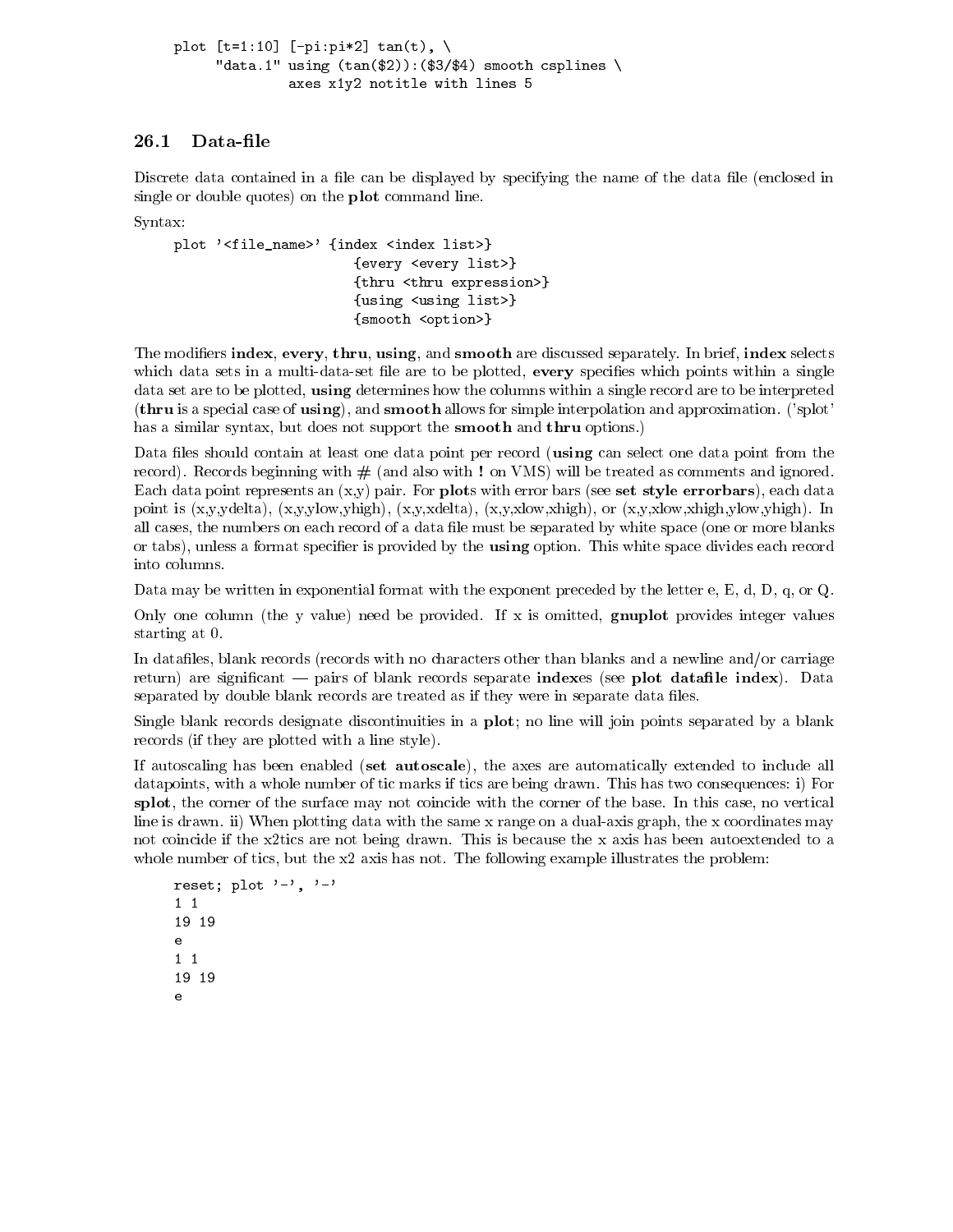### 26.1.1 Every

The every keyword allows a periodic sampling of a data set to be plotted.

In the discussion a "point" is a datum defined by a single record in the file; "block" here will mean the same thing as "datablock" (see glossary).

Syntax:

```
plot 'file' every {<point_incr>}
                    {:{<block_incr>}
                      {:{<start_point>}
                        {:{<start_block>}
                          {:{<end_point>}
                            {:<end_block>}}}}}
```
The data points to be plotted are selected according to a loop from  $\lt$ **start\_point** $>$  to  $\lt$ **end\_point** $>$ with increment  $\langle$ **point\_incr>** and the blocks according to a loop from  $\langle$ **start\_block>** to  $\langle$ **end\_block>** with increment **.** 

The first datum in each block is numbered  $'0'$ , as is the first block in the file.

Note that records containing unplottable information are counted.

Any of the numbers can be omitted; the increments default to unity, the start values to the first point or block, and the end values to the last point or block. If every is not specied, all points in all lines are plotted.

Examples:

```
every :::3::3 # selects just the fourth block ('0' is first)
every :::::9 # selects the first 10 blocks
every 2:2 # selects every other point in every other block
every ::5::15 # selects points 5 through 15 in each block
```
### 26.1.2 Example datafile

This example plots the data in the file "population.dat" and a theoretical curve:

```
pop(x) = 103*exp((1965-x)/10)plot [1960:1990] 'population.dat', pop(x)
```
The file "population.dat" might contain:

```
# Gnu population in Antarctica since 1965
   1965 103
   1970
          55
   1975
          34
   1980
          24
   1985
         10
```
### $26.1.3$  Index

The index keyword allows only some of the data sets in a multi-data-set file to be plotted.

Syntax:

plot 'file' index <m>{{:<n>}:<p>}

Data sets are separated by pairs of blank records. index  $\langle m \rangle$  selects only set  $\langle m \rangle$ ; index  $\langle m \rangle$ : $\langle n \rangle$ selects sets in the range  $\langle m \rangle$  to  $\langle n \rangle$ ; and **index**  $\langle m \rangle$ : $\langle n \rangle$ : $\langle p \rangle$  selects indices  $\langle m \rangle$ ,  $\langle m \rangle$ + $\langle p \rangle$ ,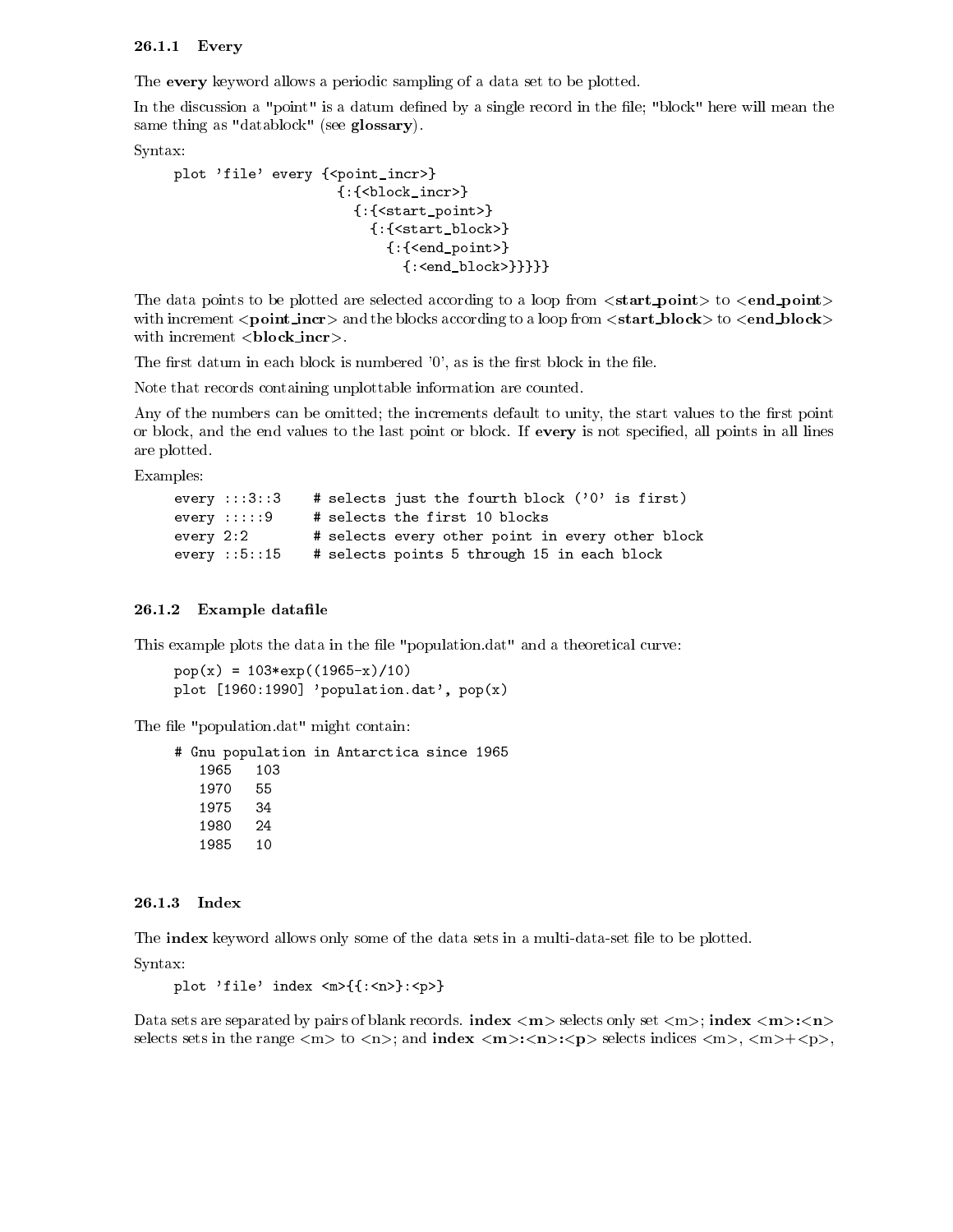$\langle m \rangle + 2 \langle p \rangle$ , etc., but stopping at  $\langle n \rangle$ . Following C indexing, the index 0 is assigned to the first data set in the file. Specifying too large an index results in an error message. If index is not specified, all sets are plotted as a single data set.

Example:

plot 'file' index 4:5

### 26.1.4 Smooth

gnuplot includes a few general-purpose routines for interpolation and approximation of data; these are grouped under the smooth option. More sophisticated data processing may be performed by preprocessing the data externally or by using  $\text{fit}$  with an appropriate model.

Syntax:

smooth {unique | csplines | acsplines | bezier | sbezier}

unique plots the data after making them monotonic. Each of the other routines uses the data to determine the coefficients of a continuous curve between the endpoints of the data. This curve is then plotted in the same manner as a function, that is, by finding its value at uniform intervals along the abscissa (see set samples) and connecting these points with straight line segments (if a line style is chosen).

If **autoscale** is in effect, the ranges will be computed such that the plotted curve lies within the borders of the graph.

If too few points are available to allow the selected option to be applied, an error message is produced. The minimum number is one for **unique**, four for **acsplines**, and three for the others.

The smooth options have no effect on function plots.

26.1.4.1 Acsplines The acsplines option approximates the data with a "natural smoothing spline". After the data are made monotonic in x (see **smooth unique**), a curve is piecewise constructed from segments of cubic polynomials whose coefficients are found by the weighting the data points; the weights are taken from the third column in the data file. That default can be modified by the third entry in the using list, e.g.,

```
plot 'data-file' using 1:2:(1.0) smooth acsplines
```
Qualitatively, the absolute magnitude of the weights determines the number of segments used to construct the curve. If the weights are large, the effect of each datum is large and the curve approaches that produced by connecting consecutive points with natural cubic splines. If the weights are small, the curve is composed of fewer segments and thus is smoother; the limiting case is the single segment produced by a weighted linear least squares fit to all the data. The smoothing weight can be expressed in terms of errors as a statistical weight for a point divided by a "smoothing factor" for the curve so that (standard) errors in the file can be used as smoothing weights.

Example:

```
sw(x, S)=1/(x*x*S)plot 'data_file' using 1:2:(sw($3,100)) smooth acsplines
```
26.1.4.2 Bezier The bezier option approximates the data with a Bezier curve of degree n (the number of data points) that connects the endpoints.

26.1.4.3 Csplines The csplines option connects consecutive points by natural cubic splines after rendering the data monotonic (see **smooth unique**).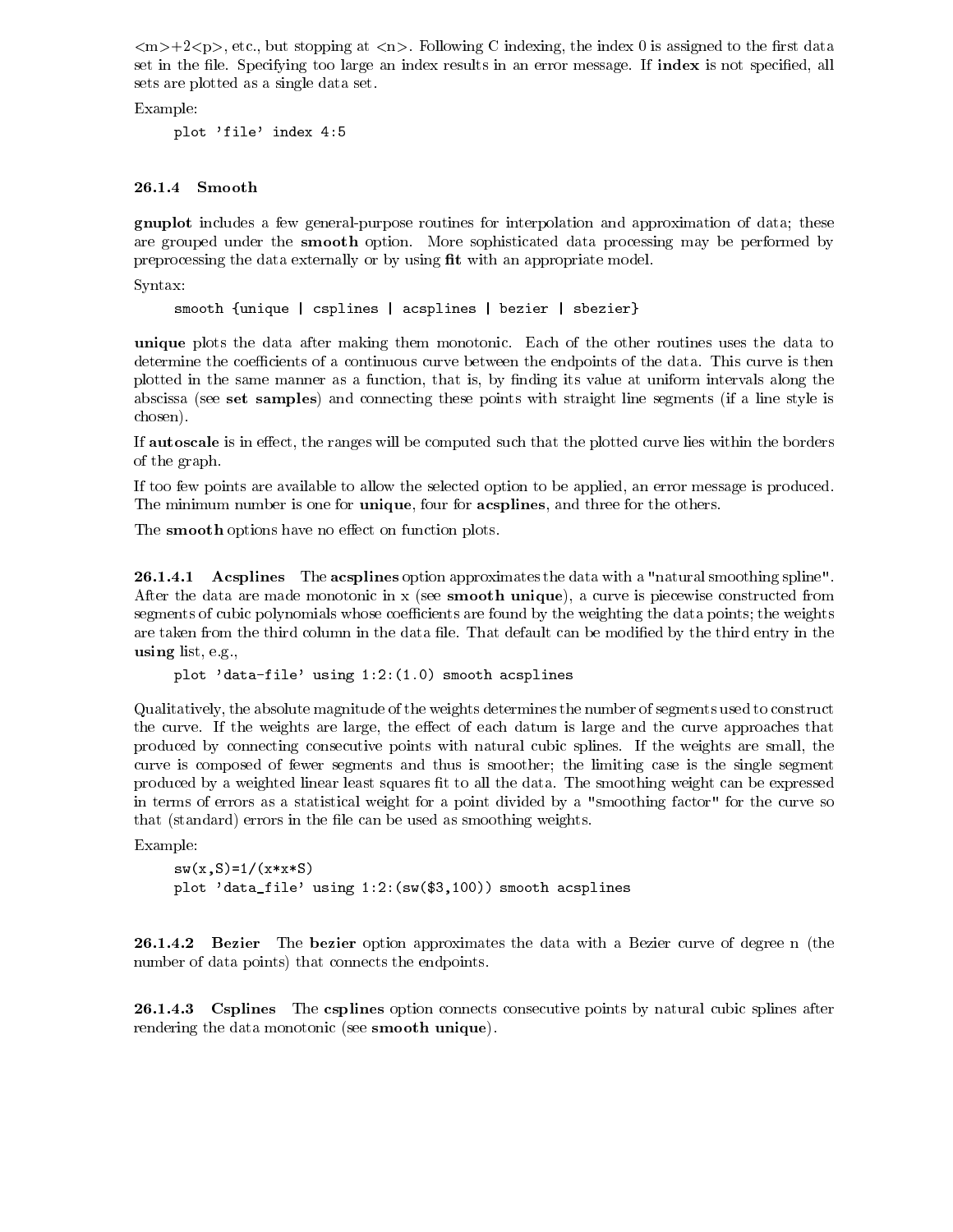26.1.4.4 Sbezier The sbezier option first renders the data monotonic (unique) and then applies the bezier algorithm.

26.1.4.5 Unique The unique option makes the data monotonic in x; points with the same x-value are replaced by a single point having the average y-value. The resulting points are then connected by straight line segments.

### 26.1.5 Special-lenames

A special filename of '-' specifies that the data are inline; i.e., they follow the command. Only the data follow the command; **plot** options like filters, titles, and line styles remain on the 'plot' command line. This is similar to << in unix shell script, and \$DECK in VMS DCL. The data are entered as though they are being read from a file, one data point per record. The letter "e" at the start of the first column terminates data entry. The using option can be applied to these data  $-$  using it to filter them through a function might make sense, but selecting columns probably doesn't!

 $\cdot$ -' is intended for situations where it is useful to have data and commands together, e.g., when gnuplot is run as a sub-process of some front-end application. Some of the demos, for example, might use this feature. While plot options such as index and every are recognized, their use forces you to enter data that won't be used. For example, while

plot  $'-$  index 0,  $'-$  index 1 4 6 12 14 6 10 12 14

does indeed work,

plot  $'-'$ ,  $'-'$ 6 e 10 12 14 e

is a lot easier to type.

If you use '-' with replot, you may need to enter the data more than once (see replot).

A blank filename (') specifies that the previous filename should be reused. This can be useful with things like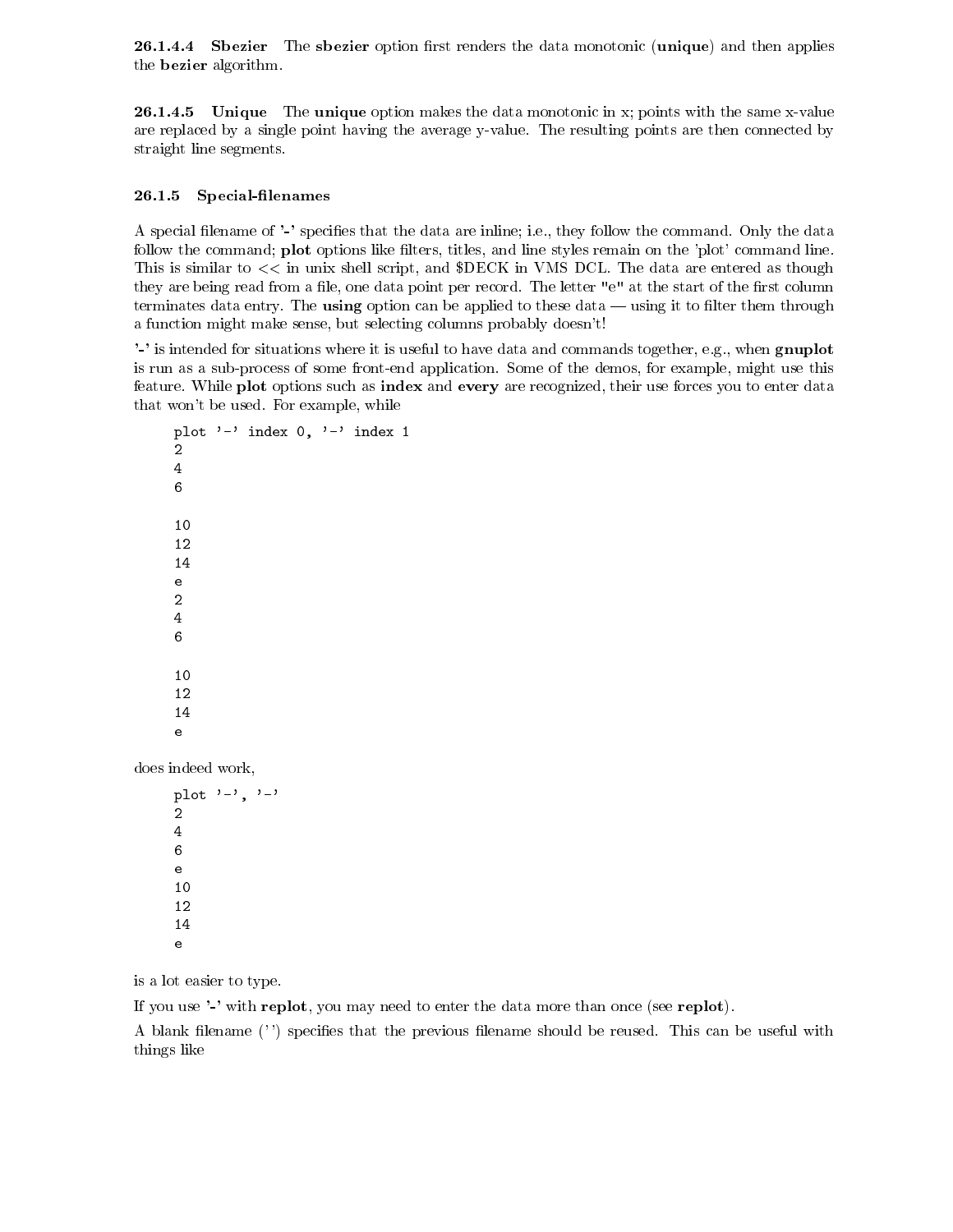(If you use both '-' and ' ' on the same plot command, you'll need to have two sets of inline data, as in the example above.)

On some computer systems with a popen function (Unix), the datafile can be piped through a shell command by starting the file name with a  $\leq$ . For example,

```
pop(x) = 103*exp(-x/10)plot "< awk '{print $1-1965, $2}' population.dat", pop(x)
```
would plot the same information as the first population example but with years since  $1965$  as the x axis. If you want to execute this example, you have to delete all comments from the data file above or substitute the following command for the first part of the command above (the part up to the comma):

plot "< awk '\$0 !" /^#/ {print \$1-1965, \$2}' population.dat"

While this approach is most flexible, it is possible to achieve simple filtering with the **using** or **thru** keywords.

### 26.1.6 Thru

The thru function is provided for backward compatibility.

Syntax:

plot 'file' thru f(x)

It is equivalent to:

plot 'file' using 1:(f(\$2))

While the latter appears more complex, it is much more flexible. The more natural

plot 'file' thru f(y)

also works (i.e. you can use y as the dummy variable).

thru is parsed for splot and fit but has no effect.

### 26.1.7 Using

The most common datafile modifier is **using**.

Syntax:

plot 'file' using {<entry> {:<entry> {:<entry> ...}}} {'format'}

If a format is specified, each datafile record is read using the C library's 'scanf' function, with the specied format string. Otherwise the record is read and broken into columns at spaces or tabs. A format cannot be specified if time-format data is being used (this must be done by set data time).

The resulting array of data is then sorted into columns according to the entries. Each  $\langle$  entry $\rangle$  may be a simple column number, which selects the datum, an expression enclosed in parentheses, or empty. The expression can use \$1 to access the first item read, \$2 for the second item, and so on. It can also use column(x) and valid(x) where x is an arbitrary expression resulting in an integer. column(x) returns the x'th datum; valid $(x)$  tests that the datum in the x'th column is a valid number. A column number of 0 generates a number increasing (from zero) with each point, and is reset upon encountering two blank records. A column number of -1 gives the dataline number, which starts at 0, increments at single blank records, and is reset at double blank records. A column number of -2 gives the index number, which is incremented only when two blank records are found. An empty  $\langle$ entry $\rangle$  will default to its order in the list of entries. For example, using :: 4 is interpreted as using 1:2:4.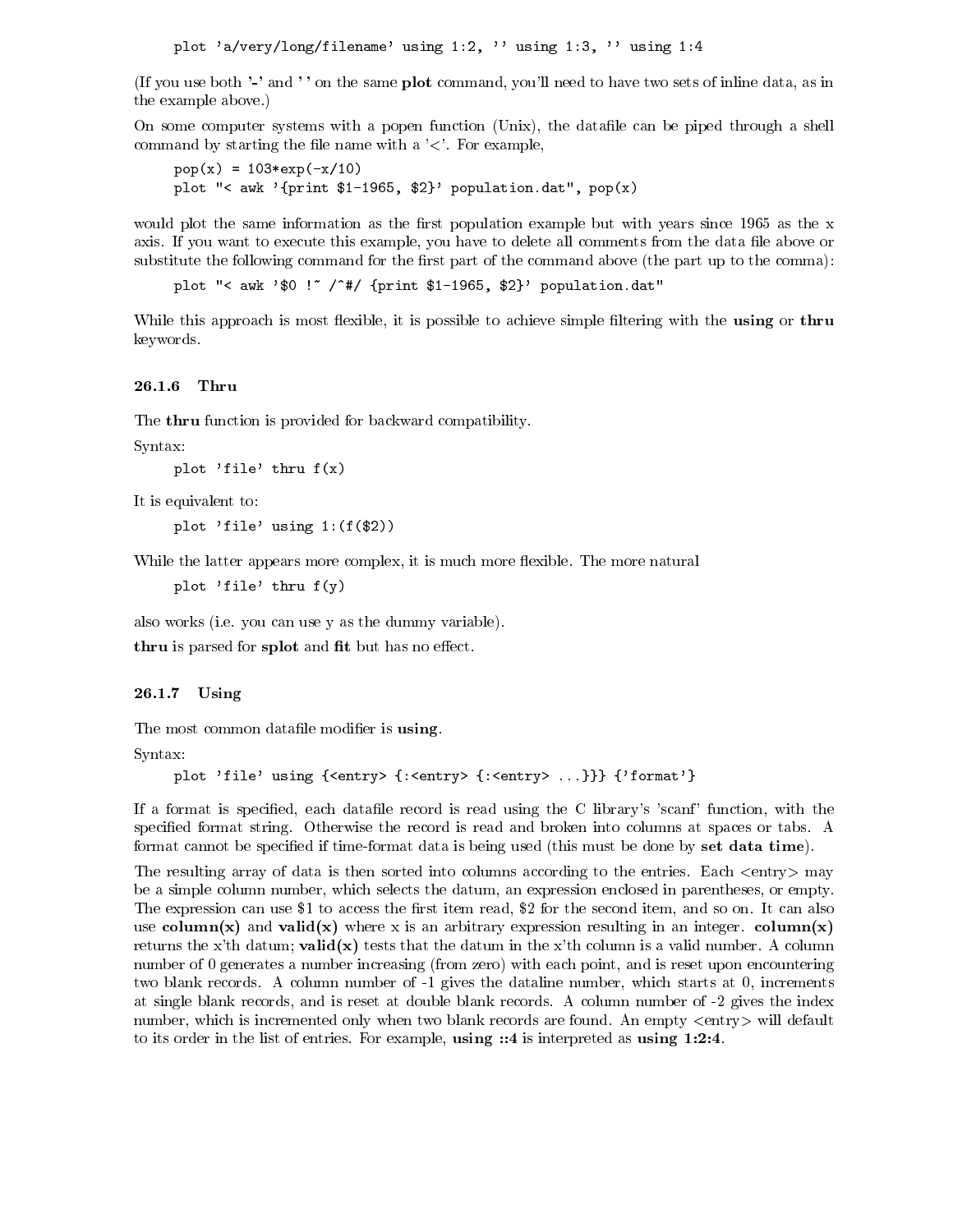$N.B.$  — the call command also uses  $\hat{\mathcal{S}}$ 's as a special character. See call for details about how to include a column number in a call argument list.

If the using list has but a single entry, that  $\langle \text{entry} \rangle$  will be used for y and the data point number is used for x; for example, "plot 'file' using  $1$ " is identical to "plot 'file' using  $0:1$ ". If the using list has two entries, these will be used for x and y. Additional entries are usually errors in x and/or y. See set style for details about plotting styles that make use of error information, and fit for use of error information in curve fitting.

'scanf' accepts several numerical specifications but **gnuplot** requires all inputs to be double-precision floating-point variables, so If is the only permissible specifier. 'scanf' expects to see white space  $\overline{\phantom{a}}$  a blank, tab ("\t"), newline ("\n"), or formfeed ("\f") — between numbers; anything else in the input stream must be explicitly skipped.

Note that the use of " $\trth$ ", " $\ln$ ", or " $\trth$ " or requires use of double-quotes rather than single-quotes.

Examples:

This creates a plot of the sum of the 2nd and 3rd data against the first: (The format string specifies comma- rather than space-separated columns.)

```
plot 'file' using 1:($2+$3) '%lf,%lf,%lf'
```
In this example the data are read from the file "MyData" using a more complicated format: plot 'MyData' using "%\*lf%lf%\*20[^\n]%lf"

The meaning of this format is:

| $% *1f$   | ignore a number                               |
|-----------|-----------------------------------------------|
| %lf       | read a double-precision number (x by default) |
| %*20[^\n] | ignore 20 non-newline characters              |
| %lf       | read a double-precision number (y by default) |

One trick is to use the ternary ?: operator to filter data:

plot 'file' using 1:(\$3>10 ? \$2 : 1/0)

which plots the datum in column two against that in column one provided the datum in column three exceeds ten.  $1/0$  is undefined; gnuplot quietly ignores undefined points, so unsuitable points are suppressed.

In fact, you can use a constant expression for the column number, provided it doesn't start with an opening parenthesis; constructs like using  $0+$ (complicated expression) can be used. The crucial point is that the expression is evaluated once if it doesn't start with a left parenthesis, or once for each data point read if it does.

If timeseries data are being used, the time can span multiple columns. The starting column should be specied. Note that the spaces within the time must be included when calculating starting columns for other data. E.g., if the first element on a line is a time with an embedded space, the y value should be specied as column three.

It should be noted that plot 'file', plot 'file' using  $1:2$ , and plot 'file' using  $(\$1)$ : $(\$2)$  can be subtly different: 1) if file has some lines with one column and some with two, the first will invent x values when they are missing, the second will quietly ignore the lines with one column, and the third will store an undened value for lines with one point (so that in a plot with lines, no line joins points across the bad point); 2) if a line contains text at the first column, the first will abort the plot on an error, but the second and third should quietly skip the garbage.

In fact, it is often possible to plot a file with lots of lines of garbage at the top simply by specifying

plot 'file' using 1:2

However, if you want to leave text in your data files, it is safer to put the comment character  $(\#)$  in the first column of the text lines.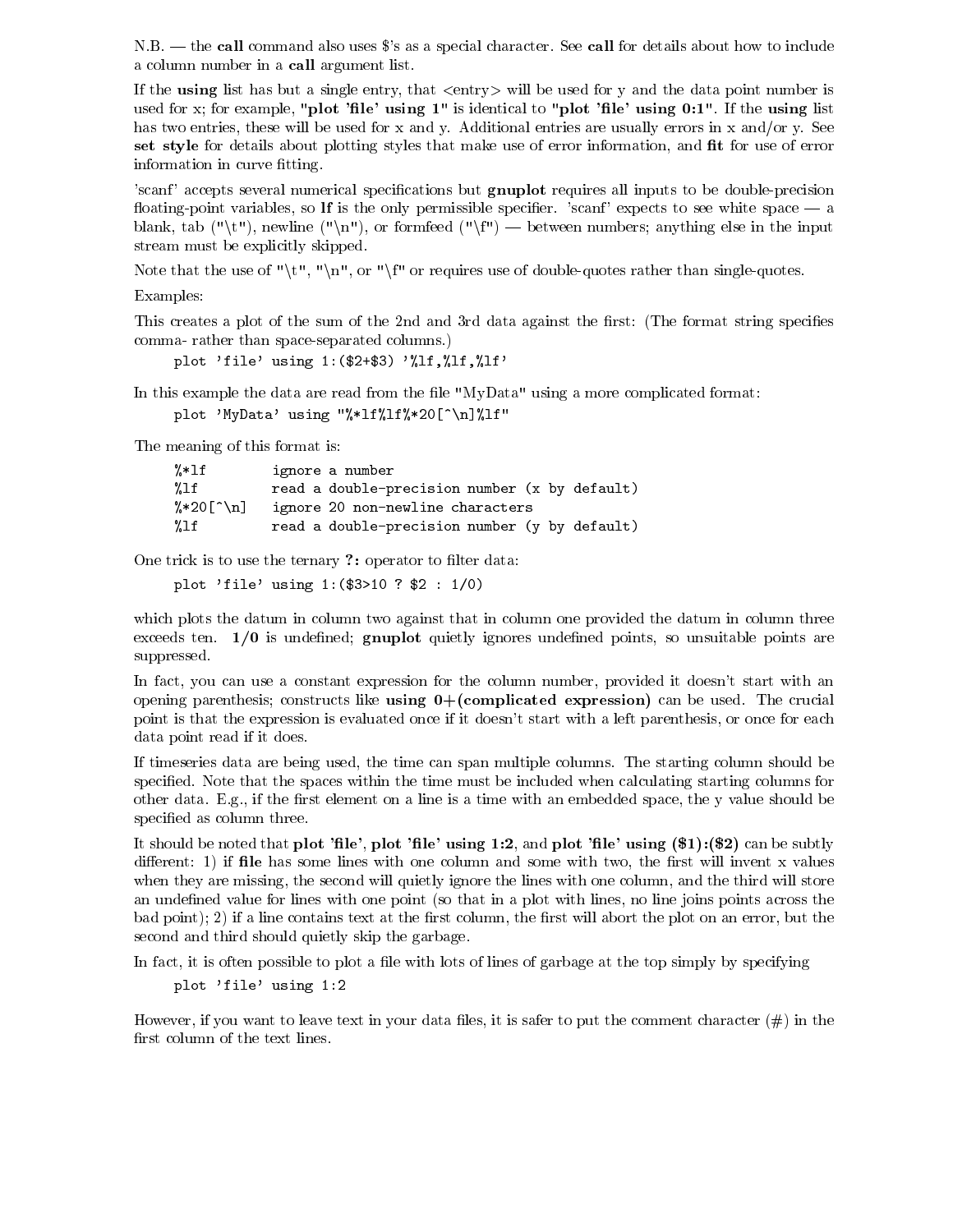Error bars are supported for 2-d data file plots by reading one to four additional columns (or using entries); these additional values are used in different ways by the various errorbar styles.

In the default situation, gnuplot expects to see three, four, or six numbers on each line of the data file  $-$  either

(x, y, ydelta), (x, y, ylow, yhigh), (x, y, xdelta),  $(x, y, xlow, xhigh)$ , (x, y, xdelta, ydelta), or (x, y, xlow, xhigh, ylow, yhigh).

The x coordinate must be specified. The order of the numbers must be exactly as given above, though the using qualifier can manipulate the order and provide values for missing columns. For example,

```
plot 'file' with errorbars
plot 'file' using 1:2:(sqrt($1)) with xerrorbars
plot 'file' using 1:2:($1-$3):($1+$3):4:5 with xyerrorbars
```
The last example is for a file containing an unsupported combination of relative x and absolute y errors. The using entry generates absolute x min and max from the relative error.

The y error bar is a vertical line plotted from  $(x, ylow)$  to  $(x, yhigh)$ . If ydelta is specified instead of ylow and yhigh, ylow  $=y$  - ydelta and yhigh  $=y+$  ydelta are derived. If there are only two numbers on the record, yhigh and ylow are both set to y. The x error bar is a horizontal line computed in the same fashion. To get lines plotted between the data points, plot the data file twice, once with errorbars and once with lines (but remember to use the notitle option on one to avoid two entries in the key).

The error bars have crossbars at each end unless set bar is used (see set bar for details).

If autoscaling is on, the ranges will be adjusted to include the error bars.

See plot using, plot with, and set style for more information.

## 26.3 Parametric

When in parametric mode (set parametric) mathematical expressions must be given in pairs for plot and in triplets for splot.

Examples:

```
plot sin(t),t**2
splot \cos(u)*cos(v), cos(u)*sin(v), sin(u)
```
Data files are plotted as before, except any preceding parametric function must be fully specified before a data file is given as a plot. In other words, the x parametric function  $(\sin(t)$  above) and the y parametric function  $(t^{**}2)$  above) must not be interrupted with any modifiers or data functions; doing so will generate a syntax error stating that the parametric function is not fully specied.

Other modifiers, such as with and title, may be specified only after the parametric function has been completed:

plot sin(t),t\*\*2 title 'Parametric example' with linespoints

### 26.4 Ranges

The optional ranges specify the region of the graph that will be displayed. Syntax: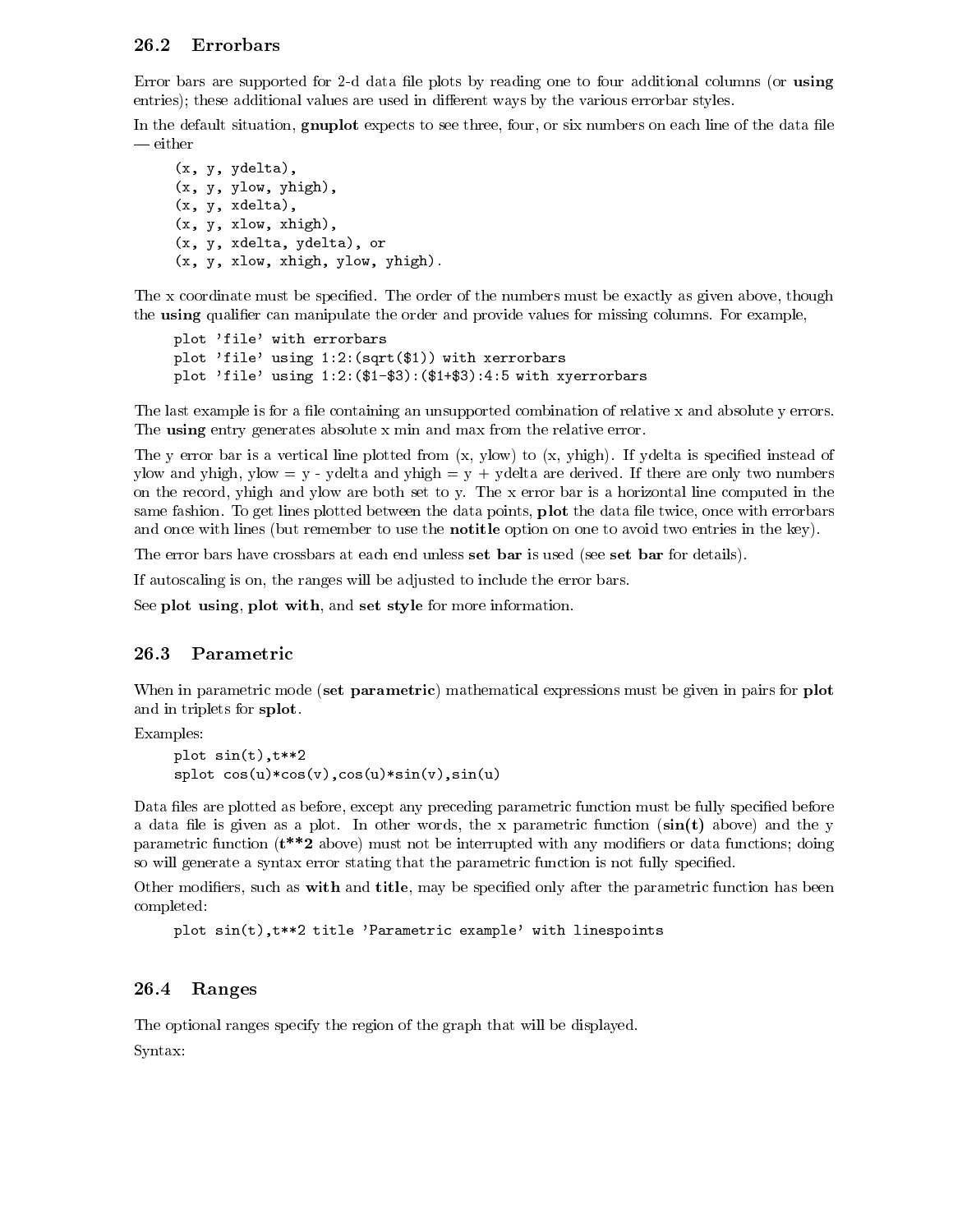$[{\{\langle \text{dummy-var}\rangle = \}} {\{\{\langle \text{min}\rangle\} : {\{\langle \text{max}\rangle\} \}}]$ [{{<min>}:{<max>}}]

The first form applies to the independent variable (**xrange** or **trange**, if in parametric mode). The second form applies to the dependent variable yrange (and xrange, too, if in parametric mode). <dummy  $var$  is a new name for the independent variable. (The defaults may be changed with set dummy.) The optional  $\langle \text{min} \rangle$  and  $\langle \text{max} \rangle$  terms can be constant expressions or  $*$ .

In non-parametric mode, the order in which ranges must be given is xrange and yrange.

In parametric mode, the order for the **plot** command is **trange**, **xrange**, and **yrange**. The following plot command shows setting the trange to [-pi:pi], the xrange to  $[-1.3:1.3]$  and the yrange to  $[-1:1]$ for the duration of the graph:

plot [-pi:pi] [-1.3:1.3] [-1:1] sin(t),t\*\*2

Note that the x2range and y2range cannot be specified here  $-$  set x2range and set y2range must be used.

Ranges are interpreted in the order listed above for the appropriate mode. Once all those needed are specified, no further ones must be listed, but unneeded ones cannot be skipped  $-$  use an empty range [] as a placeholder.

\* can be used to allow autoscaling of either of min and max. See also set autoscale.

Ranges specified on the plot or splot command line affect only that graph; use the set xrange, set yrange, etc., commands to change the default ranges for future graphs.

With time data, you must provide the range (in the same manner as the time appears in the datafile) within quotes. gnuplot uses the time fmt string to read the value  $-$  see set time fmt.

Examples:

This uses the current ranges:

plot cos(x)

This sets the x range only:

plot [-10:30] sin(pi\*x)/(pi\*x)

This is the same, but uses t as the dummy-variable: plot  $[t = -10 : 30]$   $sin(pix) / (pi*t)$ 

This sets both the x and y ranges: plot  $[-pi:pi]$   $[-3:3]$   $tan(x)$ ,  $1/x$ 

This sets only the y range, and turns off autoscaling on both axes: plot [ ]  $[-2:sin(5)*-8] sin(x)*+besj0(x)$ 

This sets xmax and ymin only:

```
plot [:200] [-pi:] exp(sin(x))
```
This sets the x range for a timeseries:

set timefmt "%d/%m/%y %H:%M" plot ["1/6/93 12:00":"5/6/93 12:00"] 'timedata.dat'

#### 26.5 Title

A line title for each function and data set appears in the key, accompanied by a sample of the line and/or symbol used to represent it. It can be changed by using the title option.

Syntax: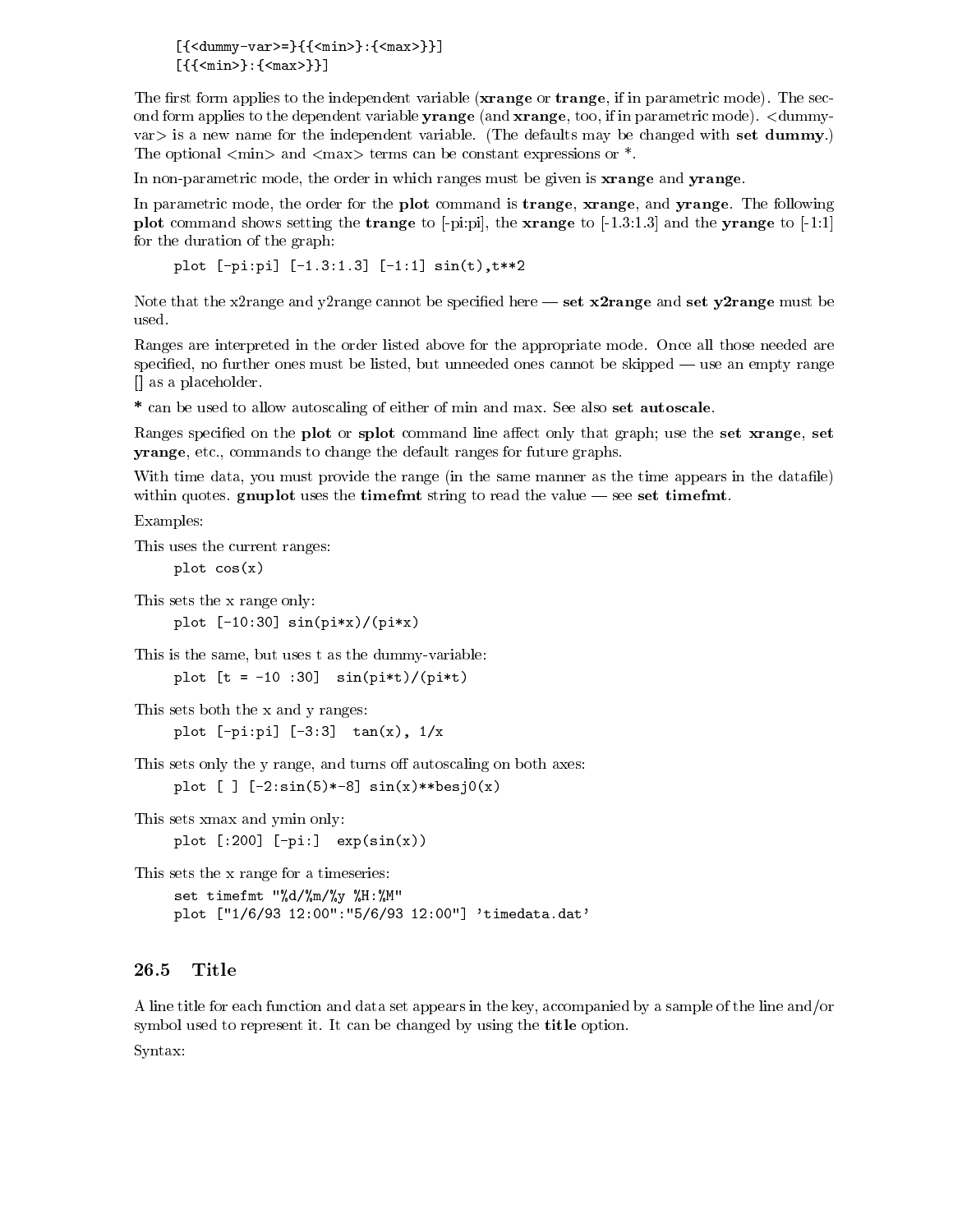```
title "title" in the title of the second of the second of the second of the second of the second of the second o
```
where <title> is the new title of the line and must be enclosed in quotes. The quotes will not be shown in the key. A special character may be given as a backslash followed by its octal value (" $345$ "). The tab character " $\tt\$ t" is understood. Note that backslash processing occurs only for strings enclosed in double quotes — use single quotes to prevent such processing. The newline character " $\ln$ " is not processed in key entries in either type of string.

The line title and sample can be omitted from the key by using the keyword notitle. A null title (title ' ') is equivalent to notitle. If only the sample is wanted, use one or more blanks (title ' ').

By default the line title is the function or file name as it appears on the plot command. If it is a file name, any datafile modifiers specified will be included in the default title.

The layout of the key itself (position, title justification, etc.) can be controlled by set key. Please see set key for details.

Examples:

This plots  $y=x$  with the title 'x':

plot x

This plots x squared with title " $x^2$ " and file "data.1" with title "measured data":

plot x\*\*2 title "x^2", 'data.1' t "measured data"

This puts an untitled circular border around a polar graph:

```
set polar; plot my_function(t), 1 notitle
```
#### 26.6 With

Functions and data may be displayed in one of a large number of styles. The with keyword provides the means of selection.

Syntax:

```
with <style> { {linestyle | ls <line_style>}
               | {{linetype | lt <line_type>}
                  {linewidth | lw <line_width>}
                  {pointtype | pt <point_type>}
                  {pointsize | ps \{point_size>}} }
```
where  $\langle$ style $\rangle$  is either lines, points, linespoints, impulses, dots, steps, fisteps, histeps, errorbars, xerrorbars, yerrorbars, xyerrorbars, boxes, boxerrorbars, boxxyerrorbars, nancebars, candlesticks or vector. Some of these styles require additional information. See set style <style> for details of each style.

Default styles are chosen with the set function style and set data style commands.

By default, each function and data file will use a different line type and point type, up to the maximum number of available types. All terminal drivers support at least six different point types, and re-use them, in order, if more are required. The LaTeX driver supplies an additional six point types (all variants of a circle), and thus will only repeat after 12 curves are plotted with points. The PostScript drivers (postscript) supplies a total of 64.

If you wish to choose the line or point type for a single plot,  $\langle$  line\_type $\rangle$  and  $\langle$  point\_type $\rangle$  may be specied. These are positive integer constants (or expressions) that specify the line type and point type to be used for the plot. Use test to display the types available for your terminal.

You may also scale the line width and point size for a plot by using  $\langle$  line width $\rangle$  and  $\langle$  point size $\rangle$ , which are specified relative to the default values for each terminal. The pointsize may also be altered globally — see set pointsize for details. But note that both  $\langle$  point\_size $\rangle$  as set here and as set by set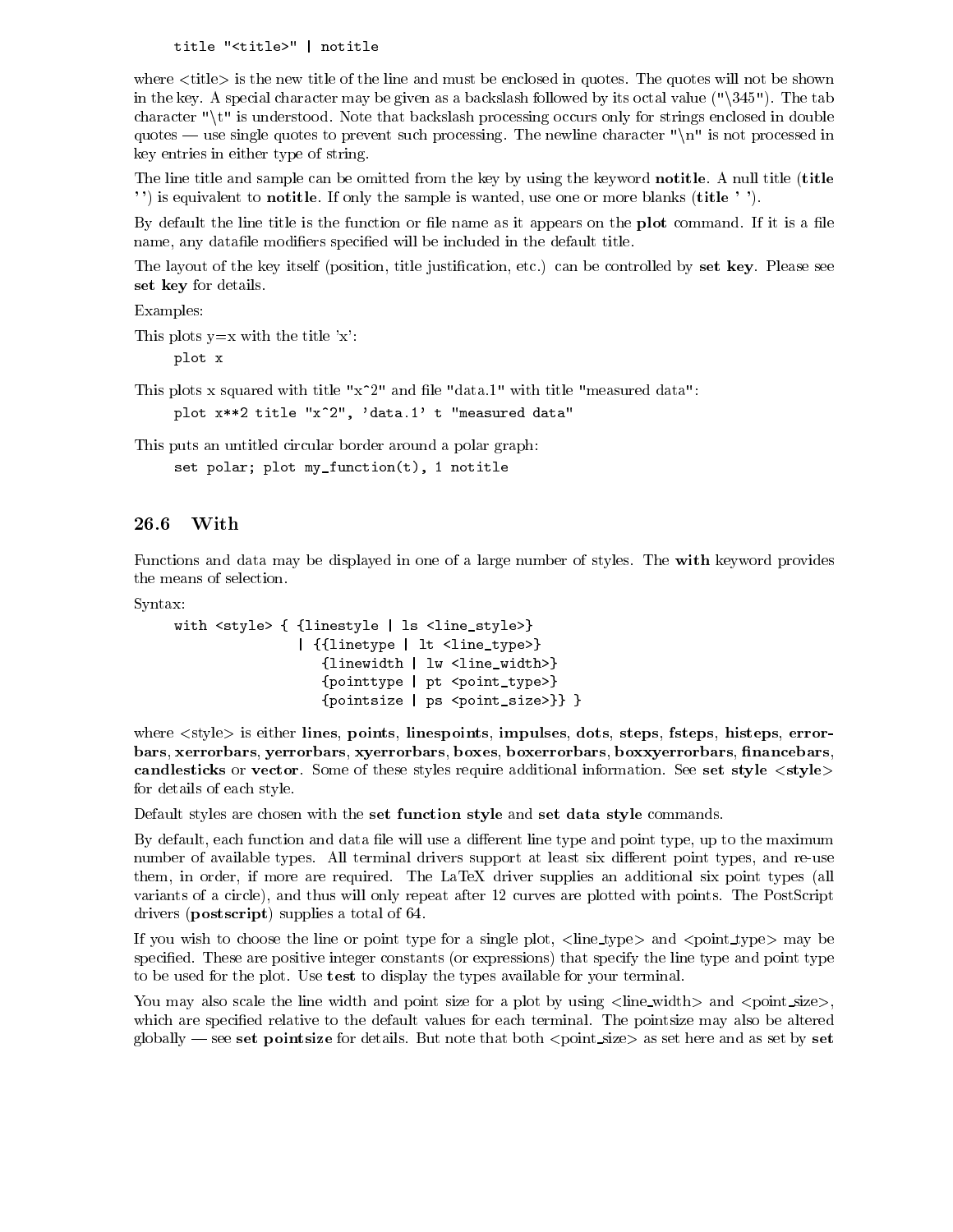pointsize multiply the default point size  $-$  their effects are not cumulative. That is, set pointsize 2; plot x w p ps 3 will use points three times default size, not six.

If you have defined specific line type/width and point type/size combinations with set linestyle, one of these may be selected by setting <line style> to the index of the desired style.

The keywords may be abbreviated as indicated.

Note that the **linewidth** and **pointsize** options are not supported by all terminals.

Examples:

This plots  $sin(x)$  with impulses:

plot sin(x) with impulses

This plots x with points,  $x^{**2}$  with the default:

plot x\*y w points, x\*\*2 + y\*\*2

This plots  $tan(x)$  with the default function style, file "data.1" with lines:

plot  $[ ] [-2:5]$  tan $(x)$ , 'data.1' with 1

This plots "leastsq.dat" with impulses:

plot 'leastsq.dat' w i

This plots the data file "population" with boxes:

plot 'population' with boxes

This plots "exper.dat" with errorbars and lines connecting the points (errorbars require three or four columns):

plot 'exper.dat' w lines, 'exper.dat' notitle w errorbars

This plots  $sin(x)$  and  $cos(x)$  with linespoints, using the same line type but different point types: plot  $sin(x)$  with linesp 1t 1 pt 3,  $cos(x)$  with linesp 1t 1 pt 4

This plots file "data" with points of type 3 and twice usual size:

plot 'data' with points pointtype 3 pointsize 2

This plots two data sets with lines differing only by weight:

plot 'd1' t "good" w l lt 2 lw 3, 'd2' t "bad" w l lt 2 lw 1

See set style to change the default styles.

### 27Print

The **print** command prints the value of  $\langle$  expression $\rangle$  to the screen. It is synonymous with **pause 0**.  $\langle$  expression $\rangle$  may be anything that **gnuplot** can evaluate that produces a number, or it can be a string. Syntax:

```
print <expression> {, <expression>, ...}
```
See expressions.

### $Pwd$ 28

The pwd command prints the name of the working directory to the screen.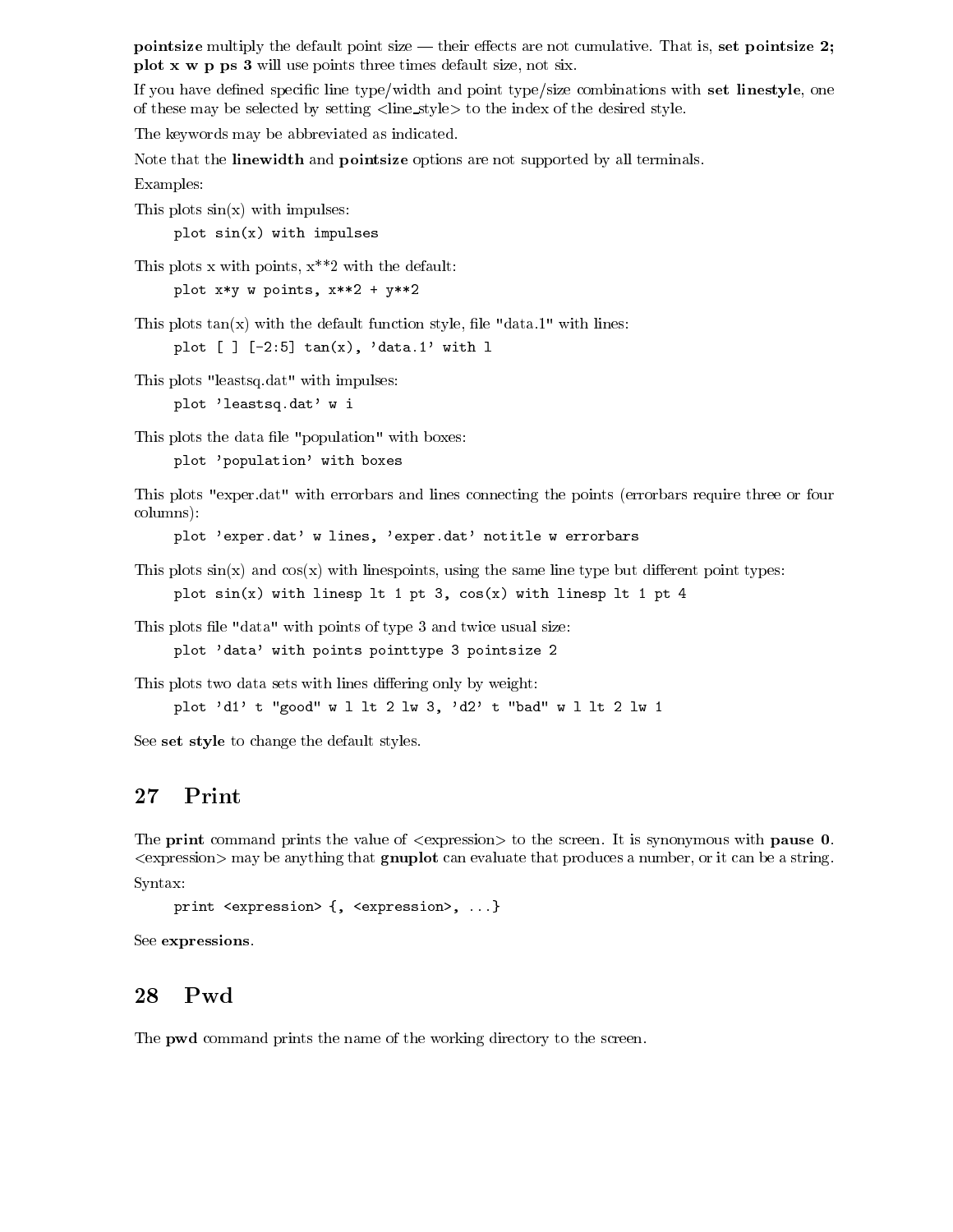### 29Quit

The exit and quit commands and END-OF-FILE character will exit gnuplot. Each of these commands will clear the output device (as does the **clear** command) before exiting.

### 30Replot

The replot command without arguments repeats the last plot or splot command. This can be useful for viewing a plot with different set options, or when generating the same plot for several devices.

Arguments specified after a replot command will be added onto the last plot or splot command (with an implied ',' separator) before it is repeated. replot accepts the same arguments as the plot and splot commands except that ranges cannot be specified. Thus you can use replot to plot a function against the second axes if the previous command was plot but not if it was splot, and similarly you can use replot to add a plot from a binary file only if the previous command was splot.

 $N.B.$  — use of plot  $'$ -'; ...; replot

is not recommended. gnuplot does not store the inline data internally, so since replot appends new information to the previous **plot** and then executes the modified command, the '-' from the initial **plot** will expect to read inline data again.

Note that replot does not work in multiplot mode, since it reproduces only the last plot rather than the entire screen.

See also command-line-editing for ways to edit the last plot (splot) command.

### 31Reread

The **reread** command causes the current **gnuplot** command file, as specified by a **load** command or on the command line, to be reset to its starting point before further commands are read from it. This essentially implements an endless loop of the commands from the beginning of the command file to the reread command. (But this is not necessarily a disaster - reread can be very useful when used in conjunction with if. See if for details.) The reread command has no effect if input from standard input.

Examples:

Suppose the file "looper" contains the commands

```
a=a+1plot sin(x*a)
pause -1
if(a<5) reread
```
and from within gnuplot you submit the commands

 $a=0$ load 'looper'

The result will be four plots (separated by the pause message).

Suppose the file "data" contains six columns of numbers with a total yrange from 0 to 10; the first is  $x$ and the next are five different functions of x. Suppose also that the file "plotter" contains the commands

```
c_p = c_p + 1plot "$0" using 1:c_p with lines linetype c_p
if(c_p < n_p) reread
```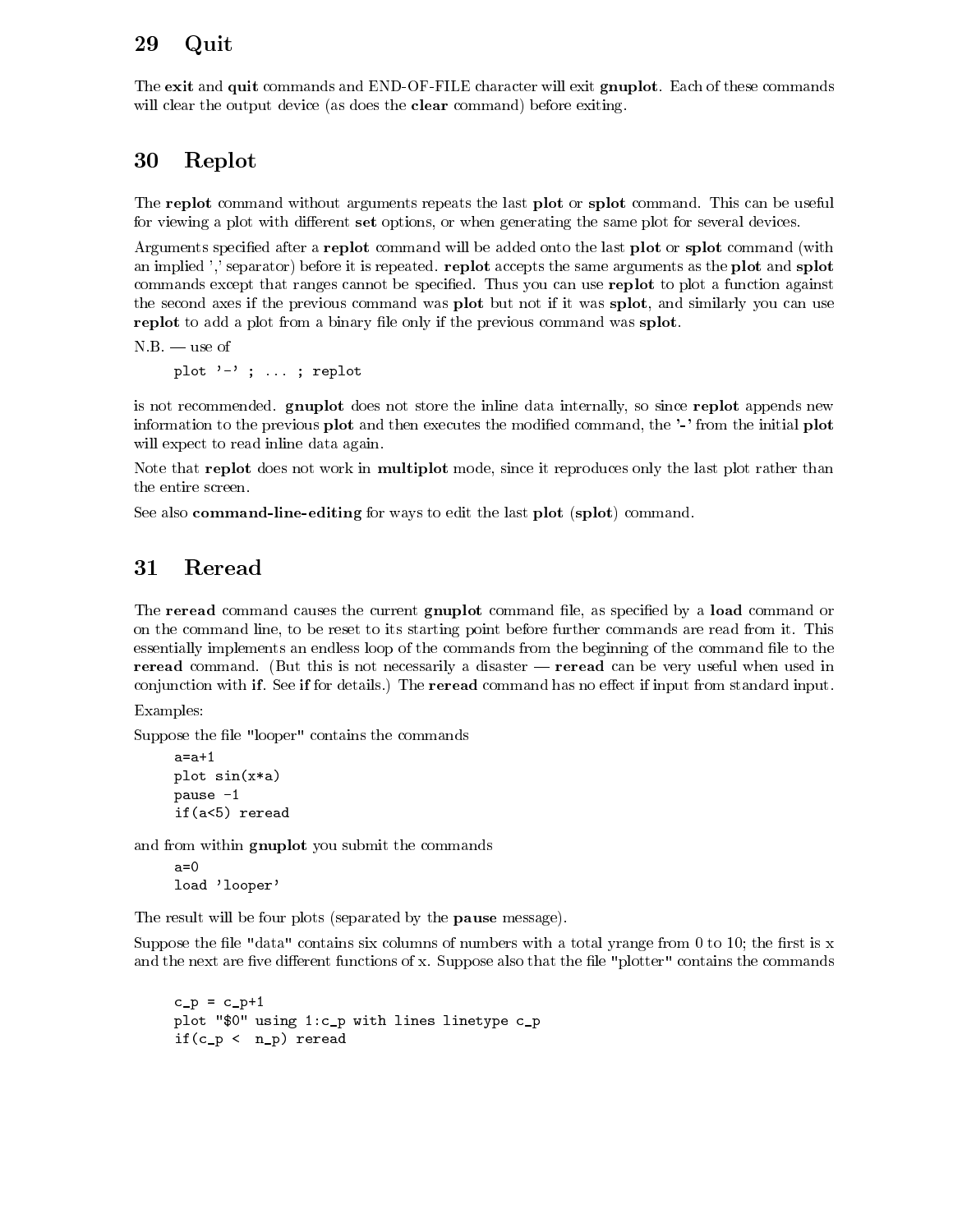and from within gnuplot you submit the commands

```
n_p=6
c_p=1set nokey
set yrange [0:10]
set multiplot
call 'plotter' 'data'
set nomultiplot
```
The result is a single graph consisting of five plots. The yrange must be set explicitly to guarantee that the five separate graphs (drawn on top of each other in multiplot mode) will have exactly the same axes. The linetype must be specied; otherwise all the plots would be drawn with the same type.

The reset command causes all options that can be set with the set command to take on their default values. The only exceptions are that the terminal set with set term and the output file set with set output are left unchanged. This command is useful, e.g., to restore the default settings at the end of a command file, or to return to a defined state after lots of settings have been changed within a command file. Please refer to the set command to see the default values that the various options take.

### 33 **Save**

The save command saves user-defined functions, variables, set options, or all three, plus the last plot (splot) command to the specified file.

Syntax:

```
save {<option>} '<filename>'
```
where  $\leq$ option $\geq$  is functions, variables or set. If no option is used, gnuplot saves functions, variables, set options and the last **plot** (splot) command.

saved files are written in text format and may be read by the **load** command.

The filename must be enclosed in quotes.

Examples:

```
save 'work.gnu'
save functions 'func.dat'
save var 'var.dat'
save set 'options.dat'
```
#### 34 Set-show - -

The set command can be used to sets *lots* of options. No screen is drawn, however, until a **plot**, splot, or replot command is given.

The show command shows their settings; show all shows all the settings.

If a variable contains time/date data, show will display it according to the format currently defined by set timefmt, even if that was not in effect when the variable was initially defined.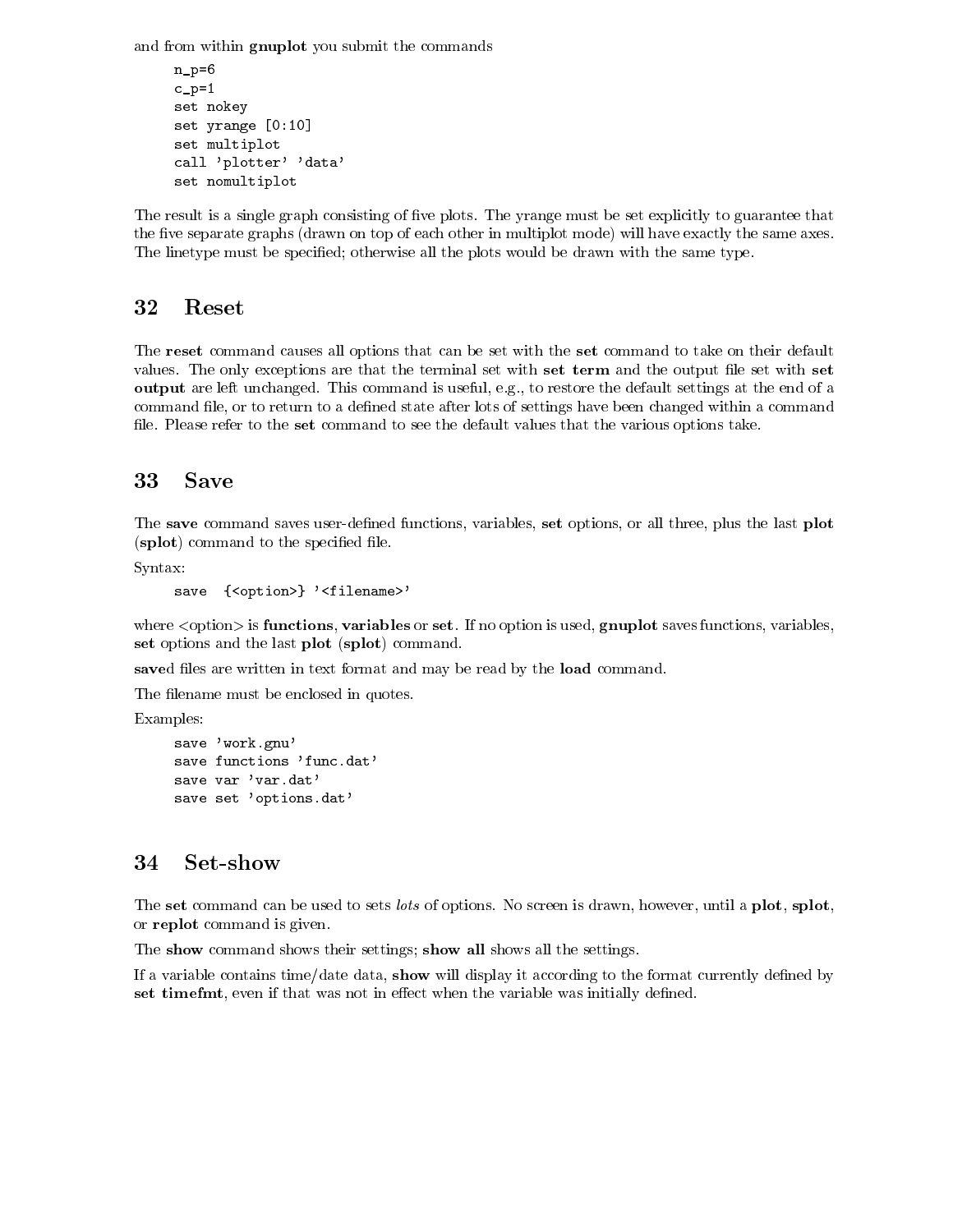# 34.1 Angles

By default, gnuplot assumes the independent variable in polar graphs is in units of radians. If set angles degrees is specified before set polar, then the default range is [0:360] and the independent variable has units of degrees. This is particularly useful for plots of data files. The angle setting also applies to 3-d mapping as set via the set mapping command.

Syntax:

```
set angles {degrees | radians}
show angles
```
The angle specified in set grid polar is also read and displayed in the units specified by set angles.

set angles also affects the arguments of the machine-defined functions  $sin(x)$ ,  $cos(x)$  and  $tan(x)$ , and the outputs of  $a\sin(x)$ ,  $a\cos(x)$ ,  $\tan(x)$ ,  $\tan(x)$ ,  $\tan(x)$ , and  $\arg(x)$ . It has no effect on the arguments of hyperbolic functions or Bessel functions. However, the output arguments of inverse hyperbolic functions of complex arguments are affected; if these functions are used, set angles radians must be in effect to maintain consistency between input and output arguments.

```
x = \{1.0, 0.1\}set angles radians
y=sinh(x)print y #prints {1.16933, 0.154051}
print asinh(y) #prints \{1.0, 0.1\}
```
**but** 

```
set angles degrees
y = sinh(x)print y #prints {1.16933, 0.154051}
print asinh(y) #prints {57.29578, 5.729578}
```
Arbitrary arrows can be placed on a plot using the set arrow command. Syntax:

```
set arrow \{\langle tag \rangle\} {from \langle position \rangle\} {to \langle position \rangle\} {\{no\}head}
             { {linestyle | ls <line_style>}
               | {linetype | lt <line_type>}
                  {linewidth | lw <line_width} }
set noarrow {<tag>}
show arrow
```
 $\langle \text{tag}\rangle$  is an integer that identifies the arrow. If no tag is given, the lowest unused tag value is assigned automatically. The tag can be used to delete or change a specific arrow. To change any attribute of an existing arrow, use the set arrow command with the appropriate tag and specify the parts of the arrow to be changed.

The  $\epsilon$  position > s are specified by either x,y or x,y,z, and may be preceded by first, second, graph, or screen to select the coordinate system. Unspecified coordinates default to 0. The endpoints can be specified in one of four coordinate systems  $-$  first or second axes, graph or screen. See coordinates for details. A coordinate system specifier does not carry over from the "from" position to the "to" position. Arrows outside the screen boundaries are permitted but may cause device errors.

Specifying nohead produces an arrow drawn without a head  $-$  a line segment. This gives you yet another way to draw a line segment on the plot. By default, arrows have heads.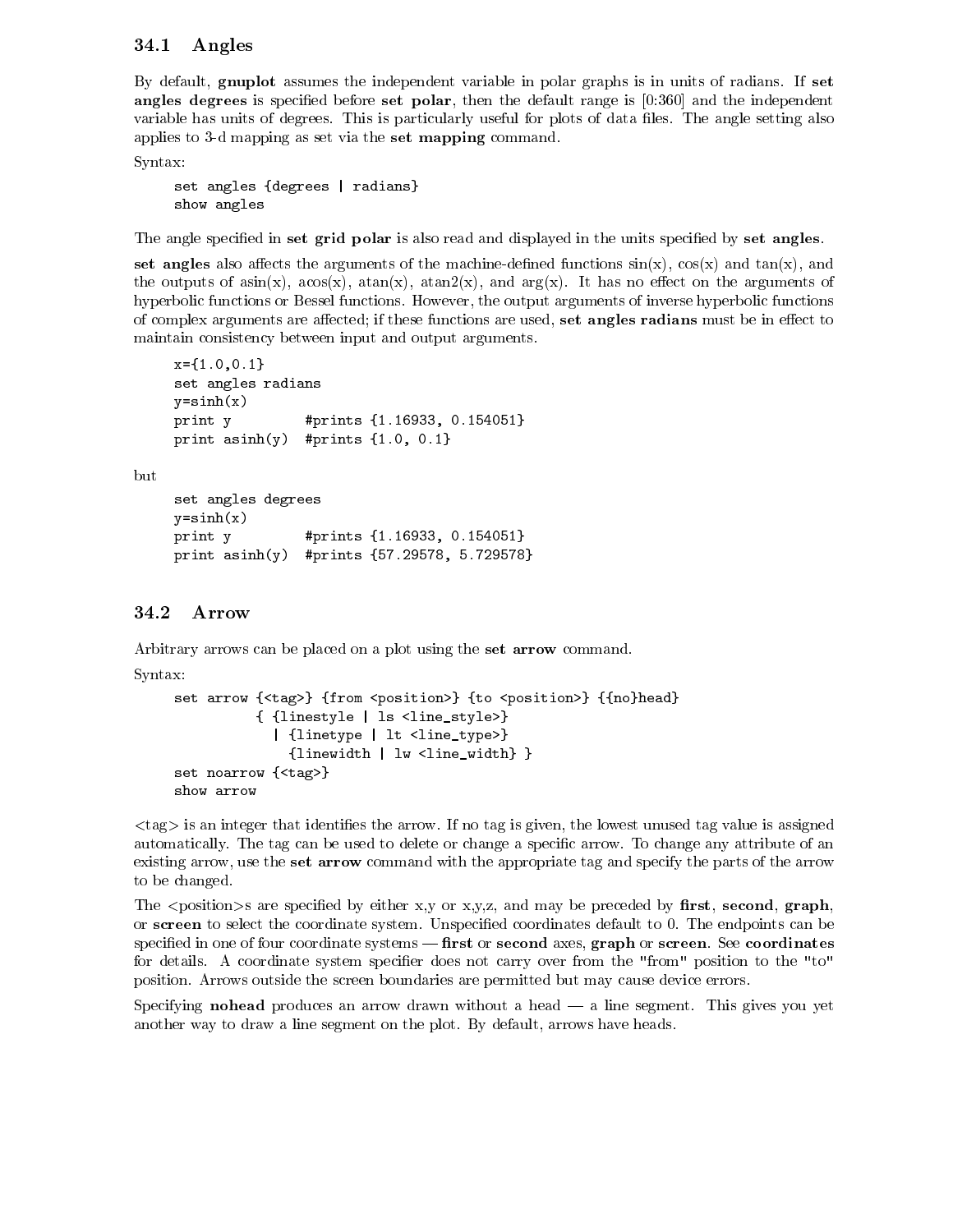The line style may be selected from a user-defined list of line styles (see set linestyle) or may be defined here by providing values for  $\langle$ line\_type $\rangle$  (an index from the default list of styles) and/or  $\langle$ line\_width $\rangle$ (which is a multiplier for the default width).

Note, however, that if a user-defined line style has been selected, its properties (type and width) cannot be altered merely by issuing another set arrow command with the appropriate index and lt or lw.

Examples:

To set an arrow pointing from the origin to  $(1,2)$  with user-defined style 5, use: set arrow to 1,2 ls 5

- To set an arrow from bottom left of plotting area to (-5,5,3), and tag the arrow number 3, use: set arrow  $3$  from graph  $0,0$  to  $-5,5,3$
- To change the preceding arrow to end at 1,1,1, without an arrow head and double its width, use: set arrow  $3$  to  $1,1,1$  nohead  $1w$   $2$

To draw a vertical line from the bottom to the top of the graph at  $x=3$ , use:

set arrow from 3, graph 0 to 3, graph 1 nohead

To delete arrow number 2, use:

set noarrow 2

To delete all arrows, use:

set noarrow

To show all arrows (in tag order), use:

show arrow

Autoscaling may be set individually on the x,y or z axis or globally on all axes. The default is to autoscale all axes.

Syntax:

```
set autoscale {<axes>{min|max}}
set noautoscale {<axes>{min|max}}
show autoscale
```
where  $\langle x \rangle$  is either x, y, z, x2, y2 or xy. A keyword with min or max appended (this cannot be done with xy) tells gnuplot to autoscale just the minimum or maximum of that axis. If no keyword is given, all axes are autoscaled.

When autoscaling, the axis range is automatically computed and the dependent axis (y for a plot and z for splot) is scaled to include the range of the function or data being plotted.

If autoscaling of the dependent axis (y or z) is not set, the current y or z range is used.

Autoscaling the independent variables (x for plot and x,y for splot) is a request to set the domain to match any data file being plotted. If there are no data files, autoscaling an independent variable has no effect. In other words, in the absence of a data file, functions alone do not affect the  $x$  range (or the y range if plotting  $z = f(x,y)$ .

Please see set xrange for additional information about ranges.

The behavior of autoscaling remains consistent in parametric mode, (see set parametric). However, there are more dependent variables and hence more control over x, y, and z axis scales. In parametric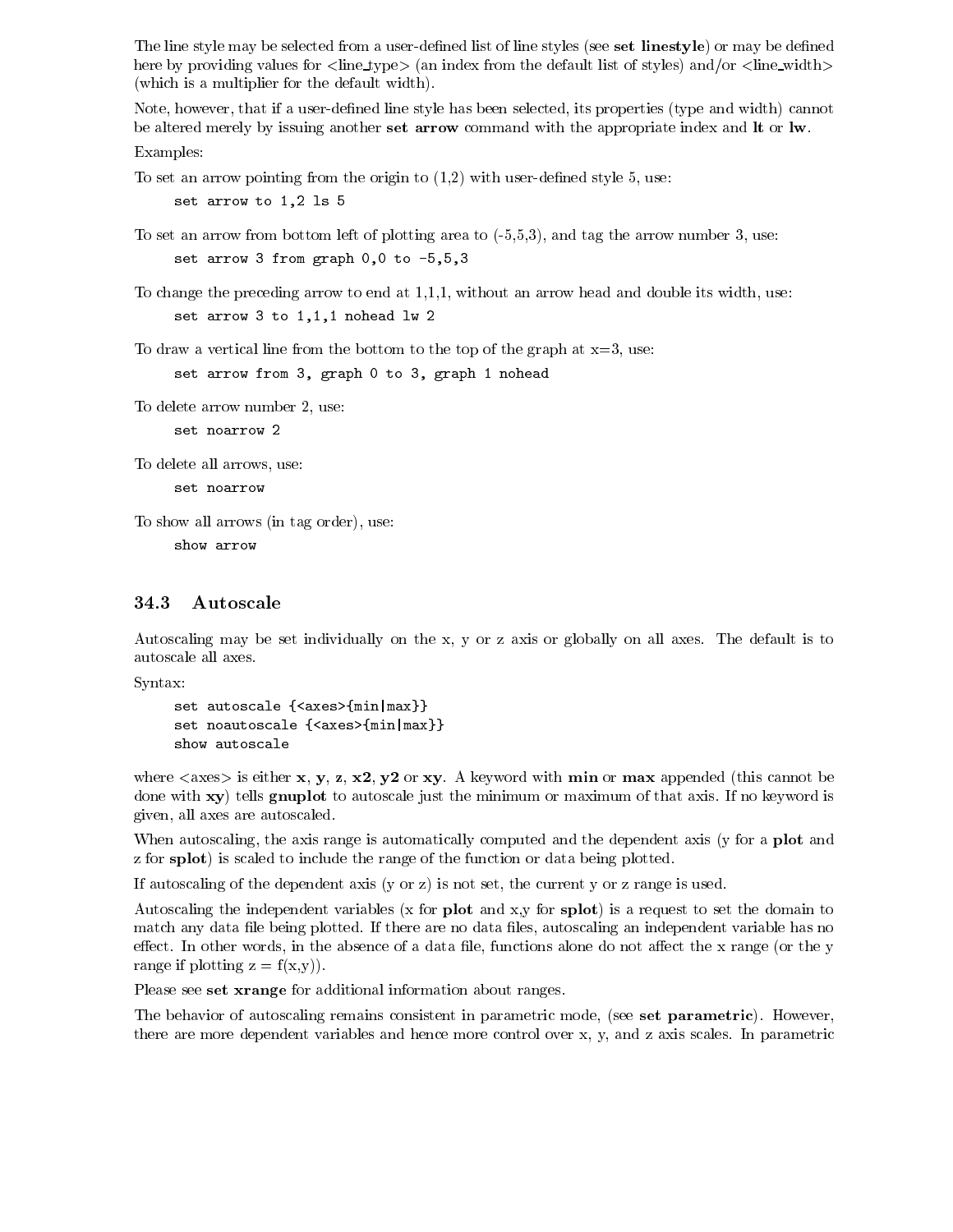mode, the independent or dummy variable is t for **plots** and u,v for **splots**. **autoscale** in parametric mode, then, controls all ranges (t, u, v, x, y, and z) and allows x, y, and z to be fully autoscaled.

Autoscaling works the same way for polar mode as it does for parametric mode for plot, with the extension that in polar mode set dummy can be used to change the independent variable from t (see set dummy).

When tics are displayed on second axes but no plot has been specified for those axes, x2range and y2range are inherited from xrange and yrange. This is done before xrange and yrange are autoextended to a whole number of tics, which can cause unexpected results.

Examples:

This sets autoscaling of the y axis (other axes are not affected): set autoscale y

This sets autoscaling only for the minimum of the y axis (the maximum of the y axis and the other axes are not affected):

set autoscale ymin

This sets autoscaling of the x and y axes: set autoscale xy

This sets autoscaling of the x, y, z, x2 and y2 axes: set autoscale

This disables autoscaling of the x, y, z, x2 and y2 axes: set noautoscale

This disables autoscaling of the z axis only: set noautoscale z

### 34.3.1 Parametric mode

When in parametric mode (set parametric), the xrange is as fully scalable as the y range. In other words, in parametric mode the x axis can be automatically scaled to fit the range of the parametric function that is being plotted. Of course, the y axis can also be automatically scaled just as in the non-parametric case. If autoscaling on the x axis is not set, the current x range is used.

Data files are plotted the same in parametric and non-parametric mode. However, there is a difference in mixed function and data plots: in non-parametric mode with autoscaled x, the x range of the datale controls the x range of the functions; in parametric mode it has no influence.

For completeness a last command set autoscale t is accepted. However, the effect of this "scaling" is very minor. When gnuplot determines that the t range would be empty, it makes a small adjustment if autoscaling is true. Otherwise, gnuplot gives an error. Such behavior may, in fact, not be very useful and the command set autoscale t is certainly questionable.

splot extends the above ideas as you would expect. If autoscaling is set, then x, y, and z ranges are computed and each axis scaled to fit the resulting data.

### 34.3.2 Polar mode

When in polar mode (set polar), the xrange and the yrange are both found from the polar coordinates, and thus they can both be automatically scaled. In other words, in polar mode both the x and y axes can be automatically scaled to fit the ranges of the polar function that is being plotted.

When plotting functions in polar mode, the rrange may be autoscaled. When plotting data files in polar mode, the trange may also be autoscaled. Note that if the trange is contained within one quadrant, autoscaling will produce a polar plot of only that single quadrant.

Explicitly setting one or two ranges but not others may lead to unexpected results.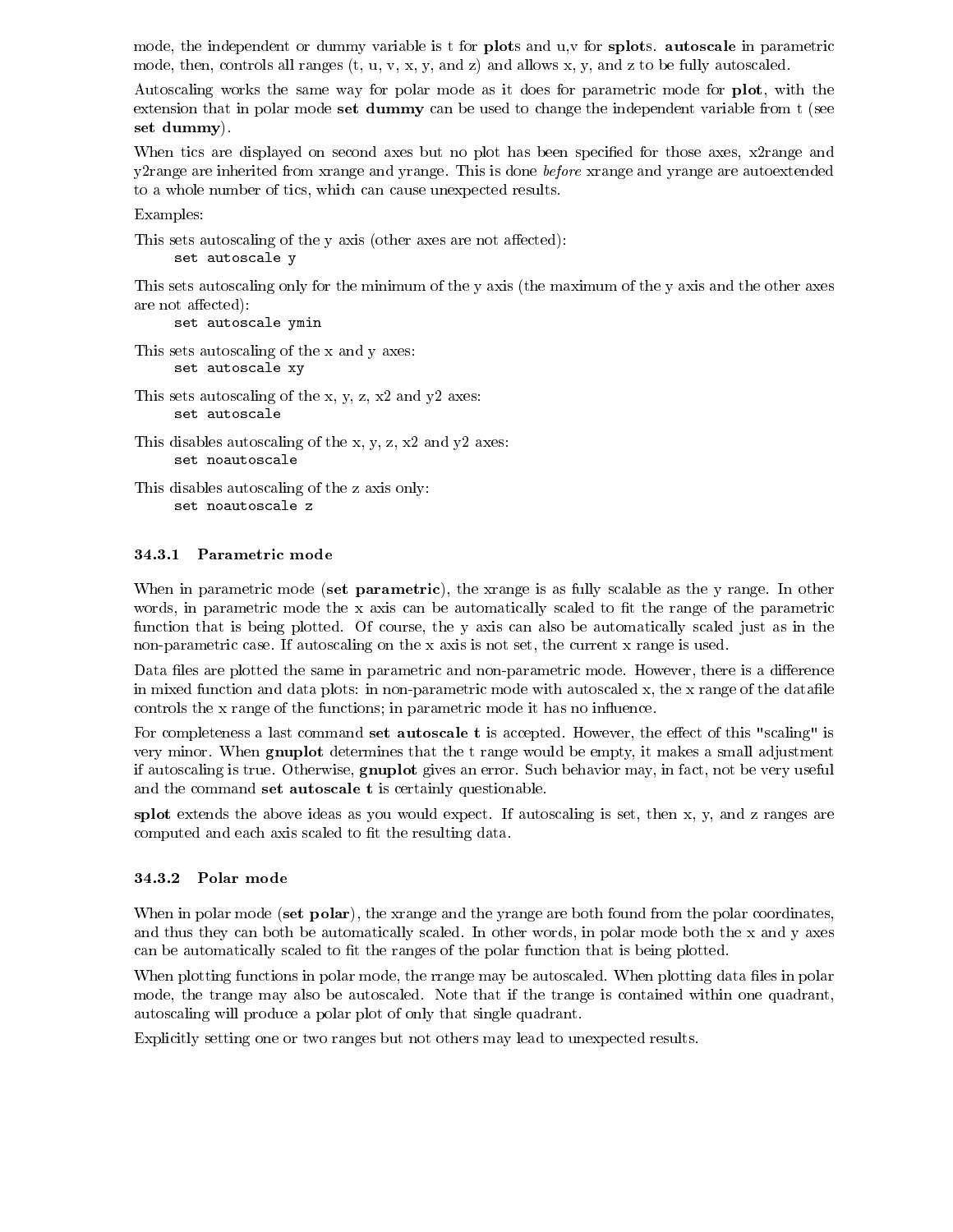The set bar command controls the tics at the ends of errorbars.

Syntax:

set bar {small | large | <size>} show bar

small is a synonym for 0.0, and large for 1.0. The default is 1.0 if no size is given.

### 34.5 **B**margin

The command set bmargin sets the size of the bottom margin. Please see set margin for details.

#### 34.6 **Border**

The set border and set noborder commands control the display of the graph borders for the plot and splot commands.

Syntax:

```
set border {<integer> { {linestyle | ls <line_style>}
                        | {linetype | lt <line_type> }
                          {linewidth | lw <line_width>} } }
show border
```
The borders are encoded in a 12-bit integer: the bottom four bits control the border for **plot** and the sides of the base for splot; The next four bits control the verticals in splot; the top four bits control the edges on top of the splot. In detail, the  $\langle$ integer $\rangle$  should be the sum of the appropriate entries from the following table:

| Graph Border Encoding |         |                                 |           |       |  |  |  |
|-----------------------|---------|---------------------------------|-----------|-------|--|--|--|
|                       |         | Integer value of selection bit. |           |       |  |  |  |
|                       |         | plot border                     | splot     | splot |  |  |  |
| Side                  |         | splot base                      | verticals | top   |  |  |  |
| bottom                | (south) |                                 | 16        | 256   |  |  |  |
| left                  | (west)  | 2                               | 32        | 512   |  |  |  |
| top                   | (north) | 4                               | 64        | 1024  |  |  |  |
| right                 | (east)  |                                 | 128       | 2048  |  |  |  |

The default is 31, which is all four sides for plot, and base and z axis for splot.

Using the optional  $\langle$ line\_style>,  $\langle$ line\_type> and  $\langle$ line\_width> specifiers, the way the border lines are drawn can be influenced (limited by what the current terminal driver supports).

Various axes or combinations of axes may be added together in the command.

To have tics on edges other than bottom and left, disable the usual tics and enable the second axes.

Examples:

Draw all borders:

set border

Draw only the SOUTHWEST borders: set border 3

Draw a complete box around a splot: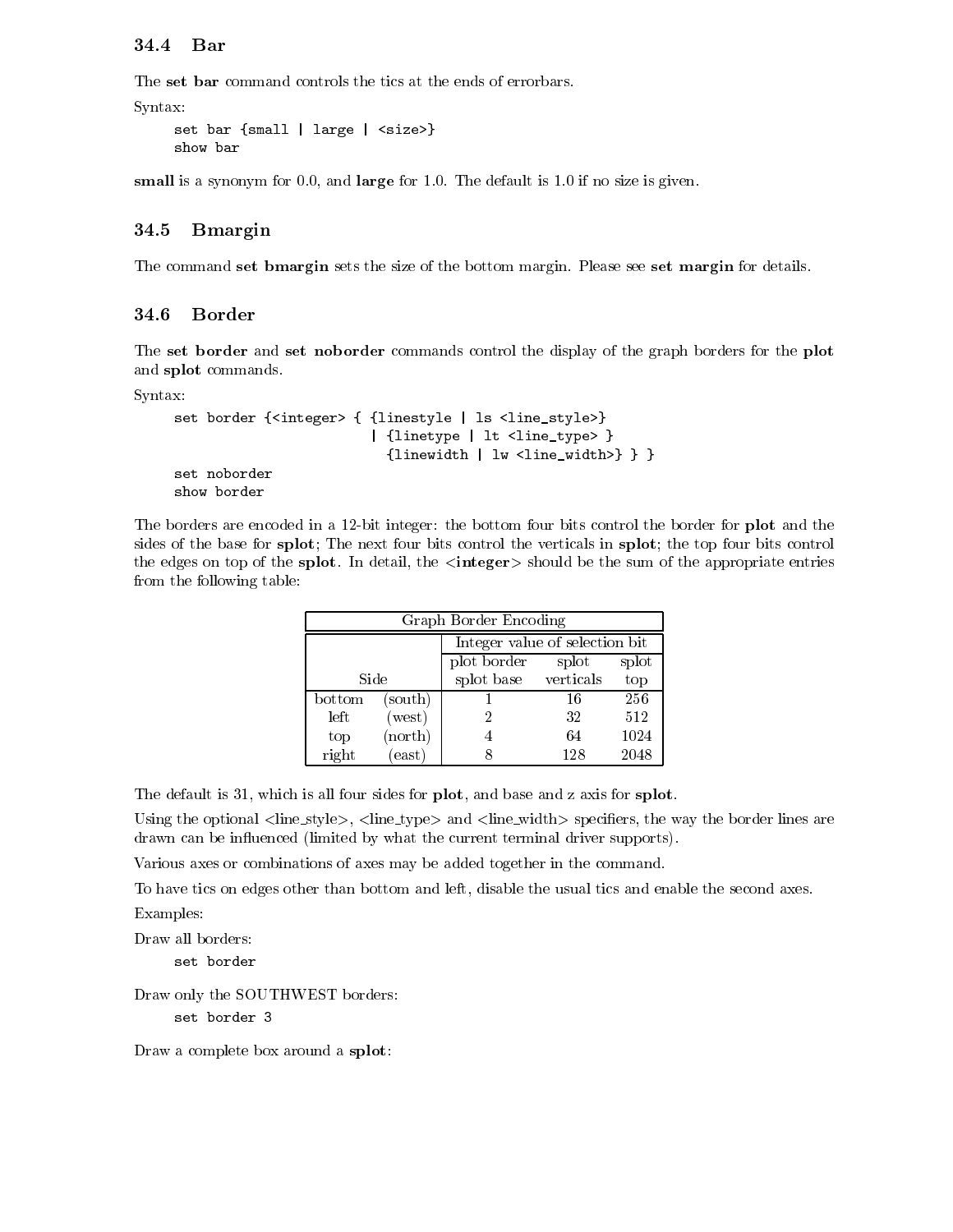Draw a partial box, omitting the front vertical:

set border 127+256+512

Draw only the NORTHEAST borders:

set noxtics; set noytics; set x2tics; set y2tics; set border 12

### **Boxwidth** 34.7

The set boxwidth command is used to set the default width of boxes in the boxes and boxerrorbars styles.

Syntax:

set boxwidth {<width>} show boxwidth

If a data file is plotted without the width being specified in the third, fourth, or fifth column (or using entry), or if a function is plotted, the width of each box is set by the set boxwidth command. (If a width is given both in the file and by the set boxwidth command, the one in the file is used.) If the width is not specified in one of these ways, the width of each box will be calculated automatically so that it touches the adjacent boxes. In a four-column data set, the fourth column will be interpreted as the box width unless the width is set to -2.0, in which case the width will be calculated automatically. See set style boxerrorbars for more details.

To set the box width to automatic use the command

set boxwidth

or, for four-column data,

The same effect can be achieved with the **using** keyword in **plot**:

plot 'file' using 1:2:3:4:(-2)

gnuplot will vary the linetype used for each contour level when clabel is set. When this option on (the default), a legend labels each linestyle with the z level it represents. It is not possible at present to separate the contour labels from the surface key.

Syntax:

```
set clabel {'<format>'}
set noclabel
show clabel
```
The default for the format string is %8.3g, which gives three decimal places. This may produce poor label alignment if the key is altered from its default configuration.

The first contour linetype, or only contour linetype when clabel is off, is the surface linetype  $+1$ ; contour points are the same style as surface points.

See also set contour.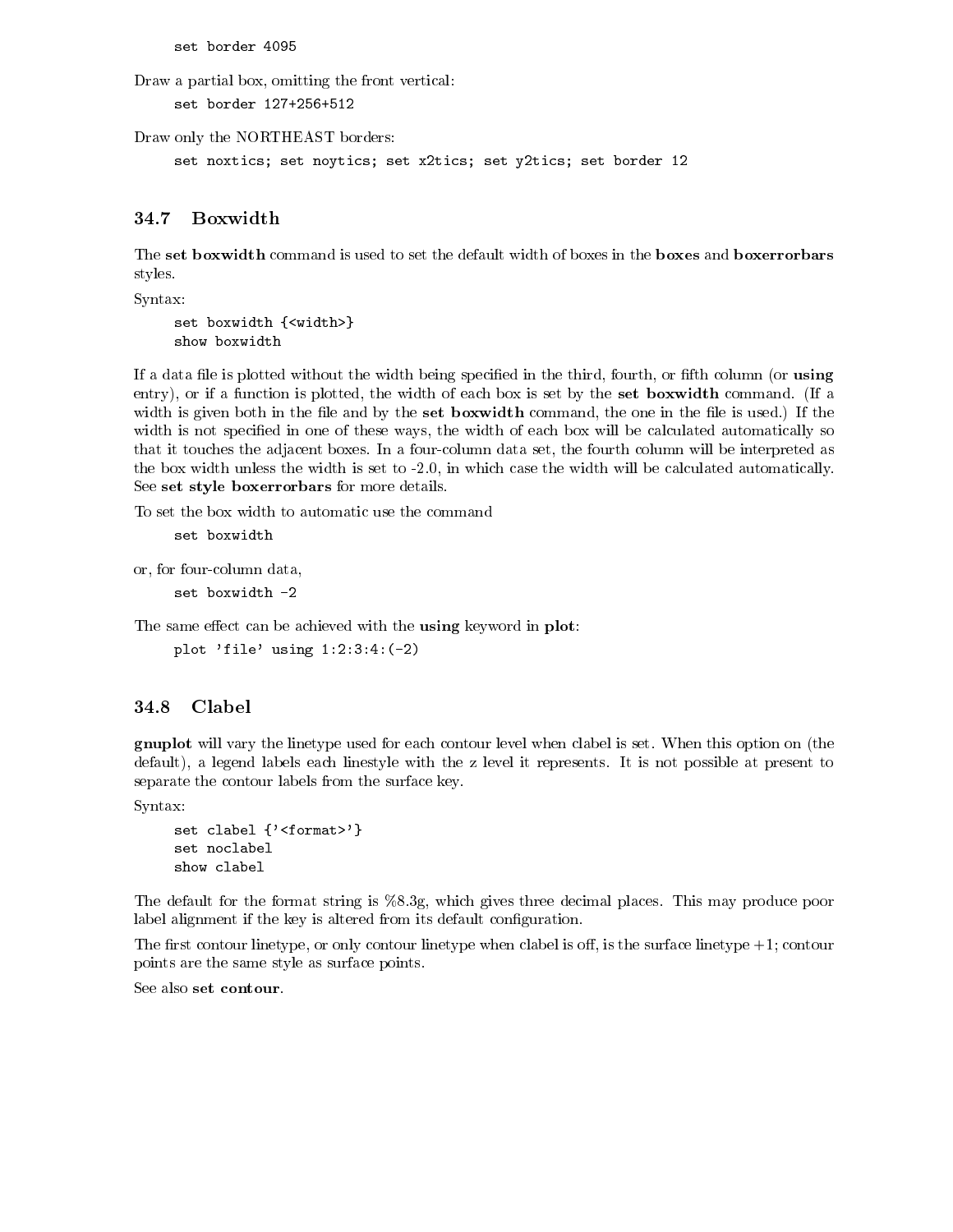## 34.9 Clipped Control 2014

gnuplot can clip data points and lines that are near the boundaries of a graph.

Syntax:

```
set clip <clip-type>
set noclip <clip-type>
show clip
```
Three clip types are supported by **gnuplot:** points, one, and two. One, two, or all three clip types may be active for a single graph.

The points clip type forces gnuplot to clip (actually, not plot at all) data points that fall within but too close to the boundaries. This is done so that large symbols used for points will not extend outside the boundary lines. Without clipping points near the boundaries, the plot may look bad. Adjusting the x and y ranges may give similar results.

Setting the one clip type causes gnuplot to draw a line segment which has only one of its two endpoints within the graph. Only the in-range portion of the line is drawn. The alternative is to not draw any portion of the line segment.

Some lines may have both endpoints out of range, but pass through the graph. Setting the two clip-type allows the visible portion of these lines to be drawn.

In no case is a line drawn outside the graph.

The defaults are noclip points, clip one, and noclip two.

To check the state of all forms of clipping, use

show clip

For backward compatibility with older versions, the following forms are also permitted:

```
set clip
set noclip
```
set clip is synonymous with set clip points; set noclip turns off all three types of clipping.

#### 34.10 Cntrparam

set cntrparam controls the generation of contours and their smoothness for a contour plot. show contour displays current settings of cntrparam as well as contour.

Syntax:

```
set cntrparam { {linear | cubicspline | bspline}
                  { points <n>} { order <n> }
                  { levels auto \{\langle n\rangle\} | \langle n\rangle| discrete <z1> {,<z2>{,<z3>...}}
                            | incremental <start>, <incr> {,<end>}
                   }
                 <u>Property</u>
```
show contour

This command has two functions. First, it sets the values of z for which contour points are to be determined (by linear interpolation between data points or function isosamples.) Second, it controls the way contours are drawn between the points determined to be of equal z.  $\langle n \rangle$  should be an integral constant expression and  $\langle z_1 \rangle, \langle z_2 \rangle$  ... any constant expressions. The parameters are:

 $linear, cubic spline, b spline$   $\sim$  Controls type of approximation or interpolation. If linear, then straight line segments connect points of equal z magnitude. If cubicspline, then piecewise-linear contours are interpolated between the same equal z points to form somewhat smoother contours, but which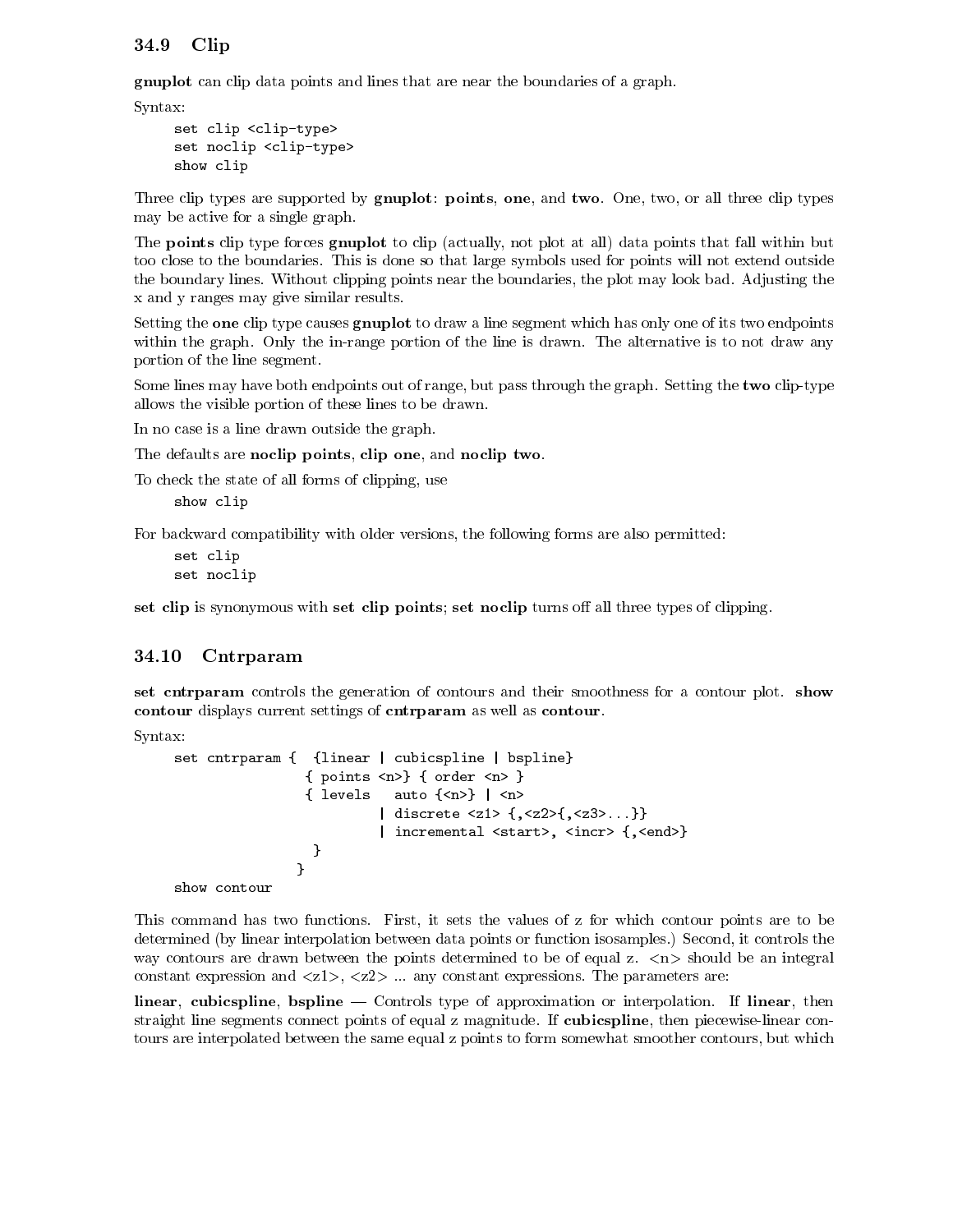may undulate. If bspline, a guaranteed-smoother curve is drawn, which only approximates the position of the points of equal-z.

points | Eventually all drawings are done with piecewise-linear strokes. This number controls the number of line segments used to approximate the bspline or cubicspline curve. Number of cubicspline or bspline segments (strokes) =  $\text{points} * \text{number of linear segments.}$ 

order — Order of the bspline approximation to be used. The bigger this order is, the smoother the resulting contour. (Of course, higher order bspline curves will move further away from the original piecewise linear data.) This option is relevant for bspline mode only. Allowed values are integers in the range from 2 (linear) to 10.

levels — Selection of contour levels, controlled by **auto** (default), **discrete**, **incremental**, and  $\langle n \rangle$ , number of contour levels, limited to

MAX\_DISCRETE\_LEVELS as defined in plot.h (30 is standard.)

For **auto**,  $\langle n \rangle$  specifies a nominal number of levels; the actual number will be adjusted to give simple labels. If the surface is bounded by zmin and zmax, contours will be generated at integer multiples of dz between zmin and zmax, where dz is 1, 2, or 5 times some power of ten (like the step between two tic marks).

For levels discrete, contours will be generated at  $z = \langle z_1 \rangle, \langle z_2 \rangle$  ... as specified; the number of discrete levels sets the number of contour levels. In discrete mode, any set cntrparms levels  $\langle n \rangle$ are ignored.

For **incremental**, contours are generated at values of z beginning at  $\lt$  start  $>$  and increasing by <increment>, until the number of contours is reached. <end> is used to determine the number of contour levels, which will be changed by any subsequent set cntrparam levels  $\langle n \rangle$ .

If the command set cntrparam is given without any arguments specified, the defaults are used: linear, 5 points, order 4, 5 auto levels.

Examples:

```
set cntrparam bspline
set cntrparam points 7
set cntrparam order 10
```
To select levels automatically, 5 if the level increment criteria are met:

set cntrparam levels auto 5

```
To specify discrete levels at .1, .37, and .9:
     set cntrparam levels discrete .1,1/exp(1),.9
```
To specify levels from 0 to 4 with increment 1: set cntrparam levels incremental 0,1,4

To set the number of levels to 10 (changing an incremental end or possibly the number of auto levels): set cntrparam levels 10

To set the start and increment while retaining the number of levels: set cntrparam levels incremental 100,50

See also set contour for control of where the contours are drawn, and set clabel for control of the format of the contour labels and linetypes.

set contour enables contour drawing for surfaces. This option is available for splot only.

Syntax: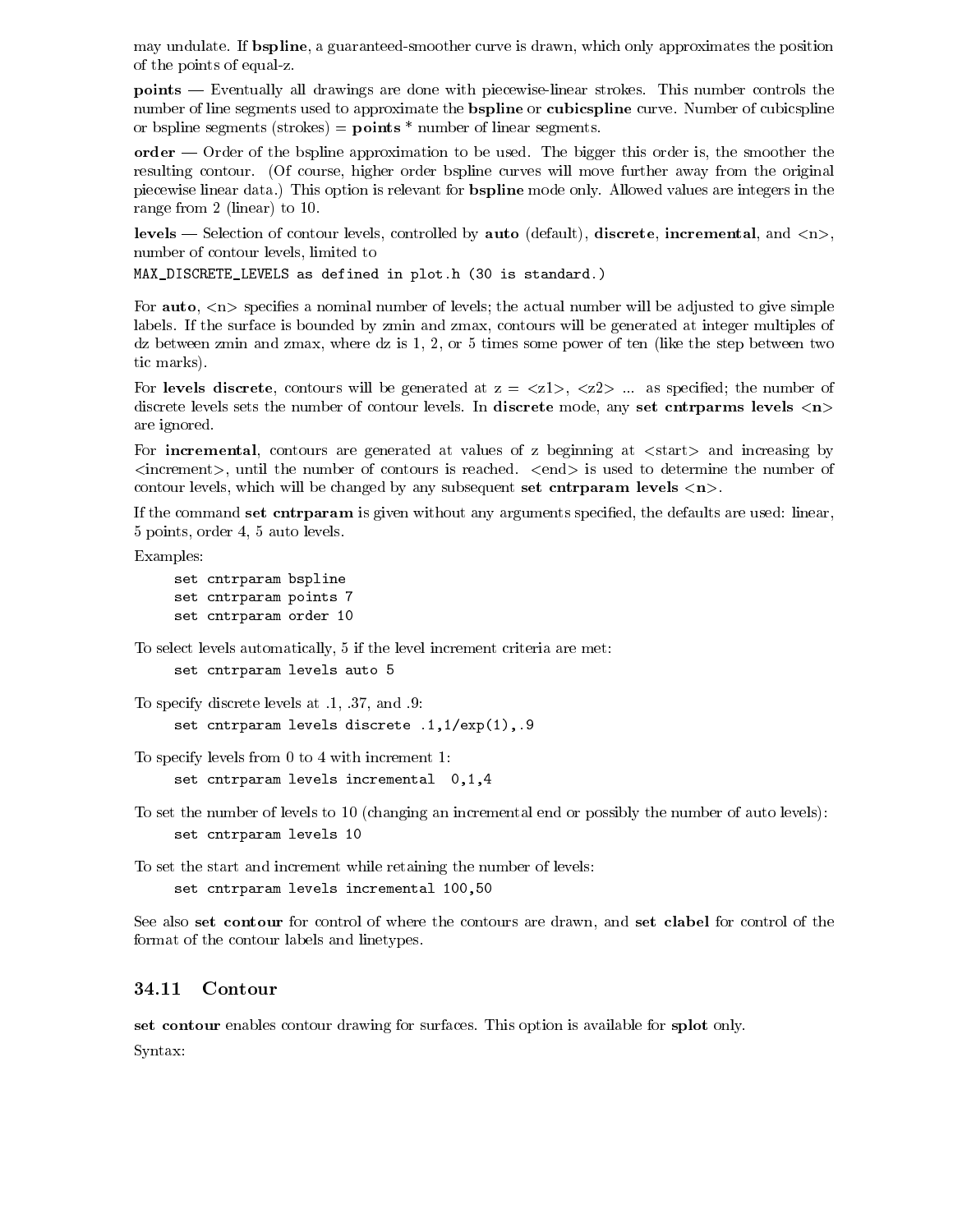set contour {base | surface | both} set nocontour show contour

The three options specify where to draw the contours: **base** draws the contours on the grid base where the  $x$ /ytics are placed, surface draws the contours on the surfaces themselves, and both draws the contours on both the base and the surface. If no option is provided, the default is base.

See also set cntrparam for the parameters that affect the drawing of contours, and set clabel for control of labelling of the contours.

The surface can be switched off (see set surface), giving a contour-only graph. Though it is possible to use **set size** to enlarge the plot to fill the screen, more control over the output format can be obtained by writing the contour information to a file, and rereading it as a 2-d datafile plot:

```
set nosurface
set contour
set cntrparam ...
set term table
set out 'filename'
splot ...
set out
# contour info now in filename
set term <whatever>
plot 'filename'
```
In order to draw contours, the data should be organized as "grid data". In such a file all the points for a single y-isoline are listed, then all the points for the next y-isoline, and so on. A single blank line (a line containing no characters other than blank spaces and a carriage return and/or a line feed) separates one y-isoline from the next. See also splot datafile.

If contours are desired from non-grid data, set dgrid3d can be used to create an appropriate grid. See set dgrid3d for more information.

#### 34.12 Data style

The set data style command changes the default plotting style for data plots.

Syntax:

```
set data style <style-choice>
show data style
```
See set style for the choices. If no choice is given, the choices are listed. show data style shows the current default data plotting style.

### 34.13 Dgrid3d

The set dgrid3d command enables, and can set parameters for, non-grid to grid data mapping.

Syntax:

```
set dgrid3d {<row_size>} {,{<col_size>} {,<norm>}}
set nodgrid3d
show dgrid3d
```
By default **dgrid3d** is disabled. When enabled, 3-d data read from a file are always treated as a scattered data set. A grid with dimensions derived from a bounding box of the scattered data and size as specied by the row/col size parameters is created for plotting and contouring. The grid is equally spaced in x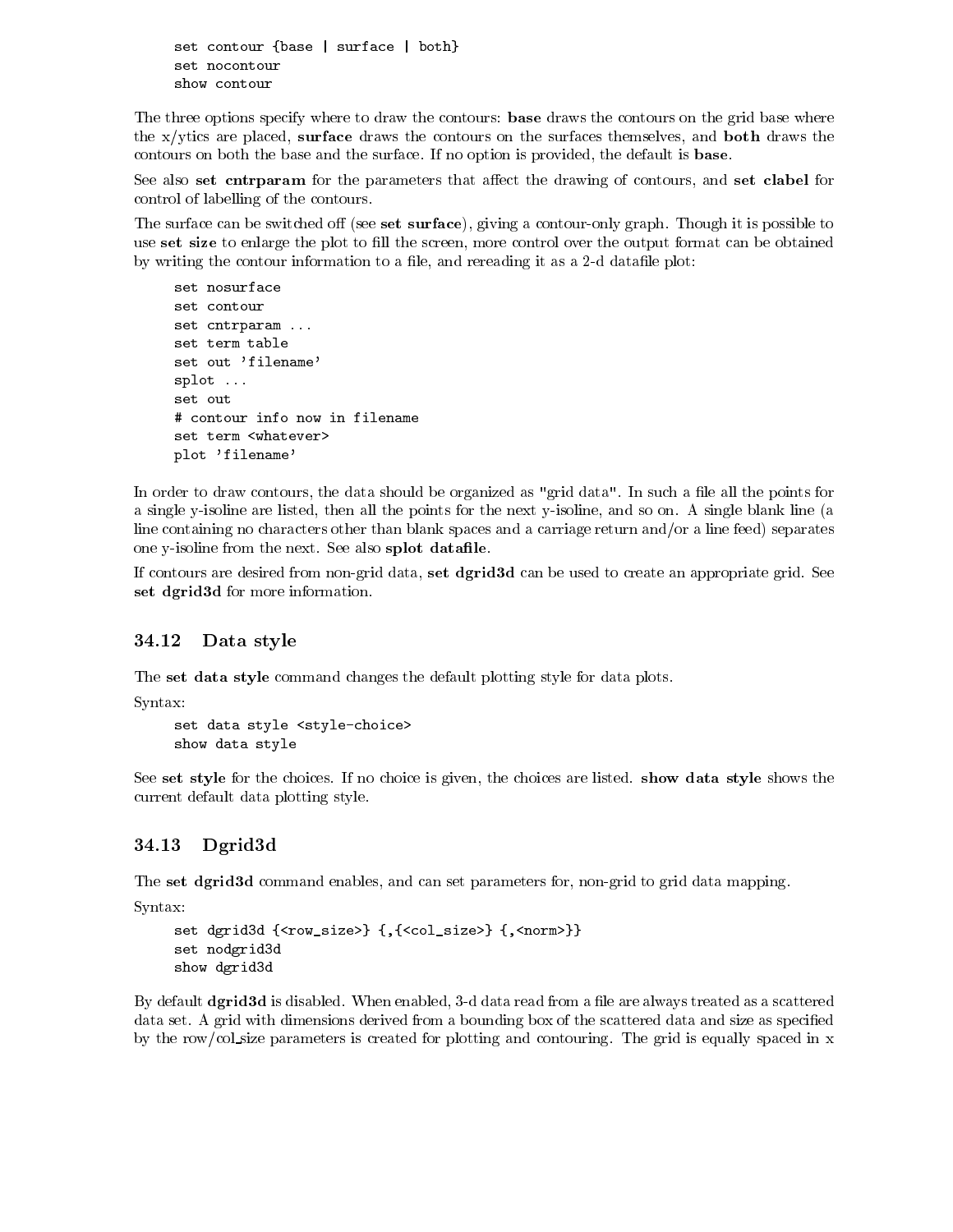(rows) and in y (columns); the z values are computed as weighted averages of the scattered points' z

The third parameter, norm, controls the weighting: Each data point is weighted inversely by its distance from the grid point raised to the norm power. (Actually, the weights are given by the inverse of dx^norm + dy^norm, where dx and dy are the components of the separation of the grid point from each data point. For some norms that are powers of two, specifically 4, 8, and 16, the computation is optimized by using the Euclidean distance in the weight calculation,  $(\text{dx}^2+\text{dx}^2)^n$  norm/2. However, any non-negative integer can be used.)

The closer the data point is to a grid point, the more effect it has on that grid point and the larger the value of norm the less effect more distant data points have on that grid point.

The **dgrid3d** option is a simple low pass filter that converts scattered data to a grid data set. More sophisticated approaches to this problem exist and should be used to preprocess the data outside gnuplot if this simple solution is found inadequate.

(The z values are found by weighting all data points, not by interpolating between nearby data points; also edge effects may produce unexpected and/or undesired results. In some cases, small norm values produce a grid point reflecting the average of distant data points rather than a local average, while large values of norm may produce "steps" with several grid points having the same value as the closest data point, rather than making a smooth transition between adjacent data points. Some areas of a grid may be filled by extrapolation, to an arbitrary boundary condition. The variables are not normalized; consequently the units used for x and y will affect the relative weights of points in the x and y directions.)

Examples:

set dgrid3d 10,10,1 # defaults set dgrid3d ,,4

The first specifies that a grid of size  $10 \text{ by } 10$  is to be constructed using a norm value of 1 in the weight computation. The second only modies the norm, changing it to 4.

#### 34.14 Dummy

The set dummy command changes the default dummy variable names.

Syntax:

set dummy {<dummy-var>} {,<dummy-var>} show dummy

By default, gnuplot assumes that the independent, or "dummy", variable for the plot command is "t" if in parametric or polar mode, or "x" otherwise. Similarly the independent variables for the splot command are "u" and "v" in parametric mode (splot cannot be used in polar mode), or "x" and "y" otherwise.

It may be more convenient to call a dummy variable by a more physically meaningful or conventional name. For example, when plotting time functions:

```
set dummy t
plot sin(t), cos(t)
```
At least one dummy variable must be set on the command; set dummy by itself will generate an error message.

Examples:

set dummy u,v set dummy ,s

The second example sets the second variable to s.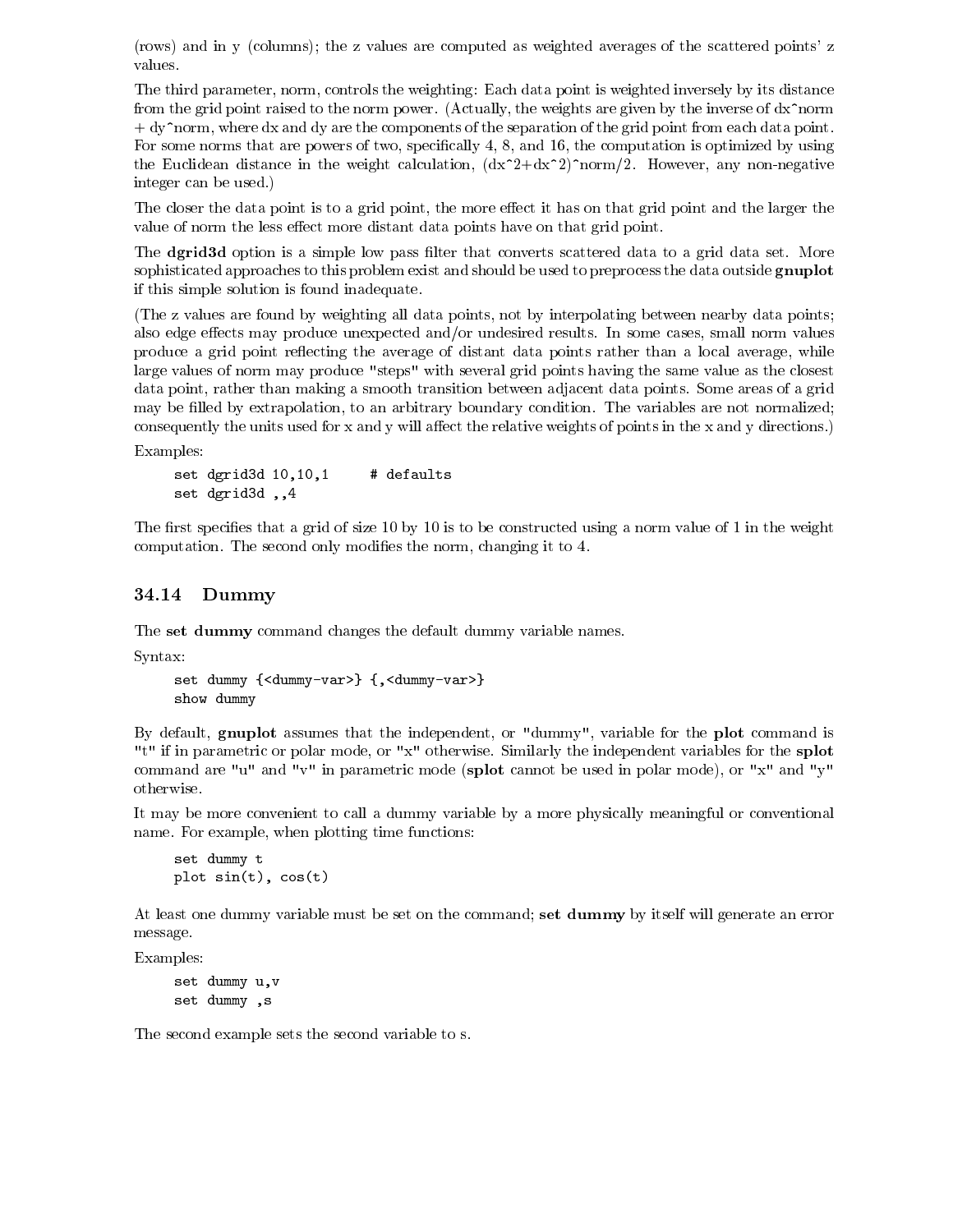# 34.15 Encoding

The set encoding command selects a character encoding. Valid values are default, which tells a terminal to use its default; iso 8859.1 (known in the PostScript world as ISO-Latin1), which is used on many Unix workstations and with MS-Windows; cp850, for OS/2; and cp437, for MS-DOS.

Syntax:

```
set encoding {<value>}
show encoding
```
Note that encoding is not supported by all terminal drivers and that the device must be able to produce the desired non-standard characters.

# 34.16 Format

The format of the tic-mark labels can be set with the set format command.

Syntax:

```
set format {<axes>} {"<format-string>"}
set format {<axes>} {'<format-string>'}
show format
```
where  $\langle x \rangle$  is either x, y, z, xy, x2, y2 or nothing (which is the same as xy). The length of the string representing a tic mark (after formatting with 'printf') is restricted to 100 characters. If the format string is omitted, the format will be returned to the default "%g". For LaTeX users, the format "\$%g\$" is often desirable. If the empty string "" is used, no label will be plotted with each tic, though the tic mark will still be plotted. To eliminate all tic marks, use set noxtics or set noytics.

Newline  $(\n\ln)$  is accepted in the format string. Use double-quotes rather than single-quotes to enable such interpretation. See also syntax.

The default format for both axes is " $\%g''$ , but other formats such as " $\%2f''$  or " $\%3.0em''$  are often desirable. Anything accepted by 'printf' when given a double precision number, and accepted by the terminal, will work. Some other options have been added. If the format string looks like a floating point format, then gnuplot tries to construct a reasonable format.

Characters not preceded by "%" are printed verbatim. Thus you can include spaces and labels in your format string, such as "%g m", which will put " m" after each number. If you want "%" itself, double it: "%g %%".

See also set xtics for more information about tic labels.

### 34.16.1 Format specifiers

The acceptable formats (if not in time/date mode) are: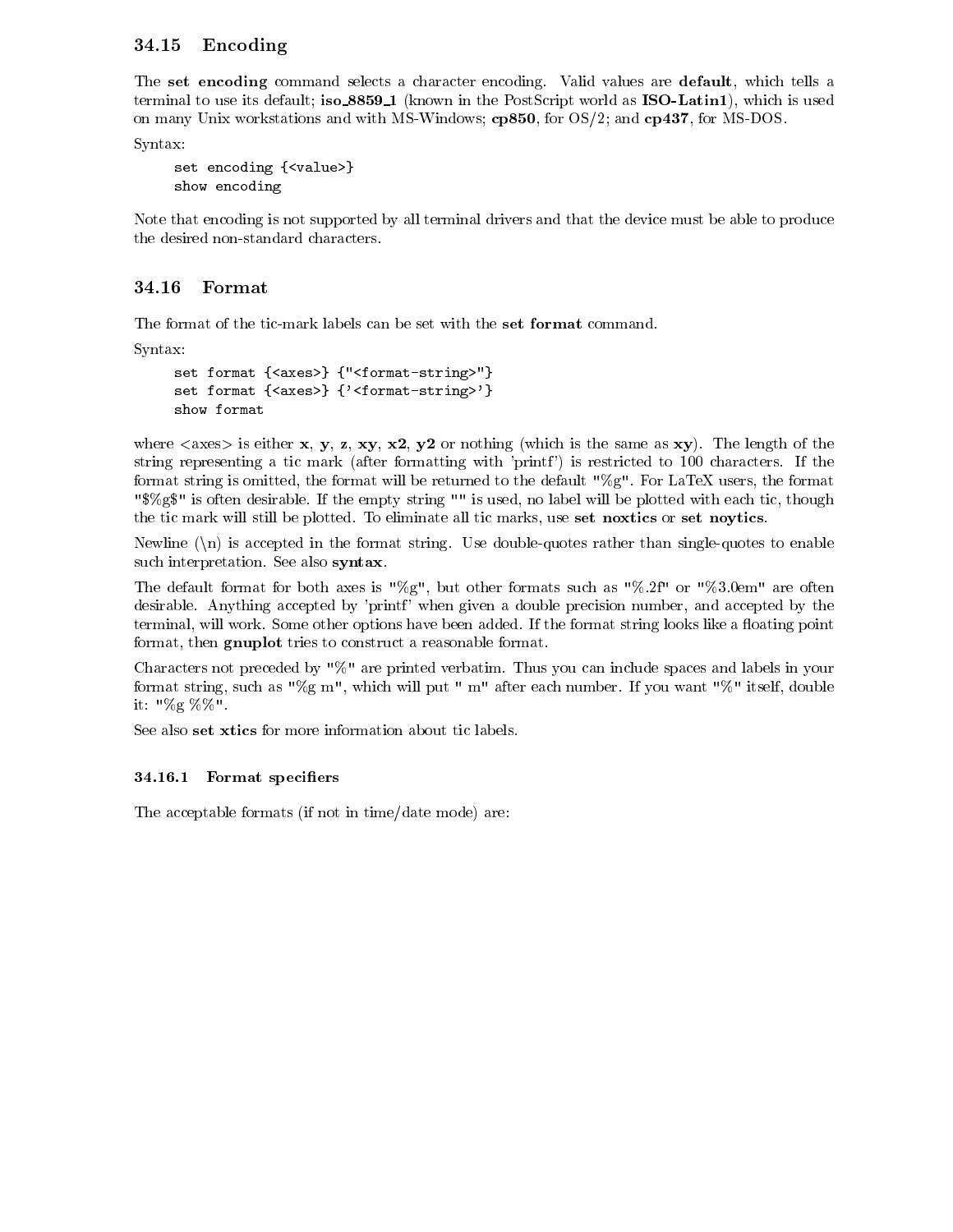|                  | Tic-mark label numerical format specifiers                   |
|------------------|--------------------------------------------------------------|
| Format           | Explanation                                                  |
| %f               | floating point notation                                      |
| %e or %E         | exponential notation; an " $e$ " or " $E$ " before the power |
| $\%$ g or $\%$ G | the shorter of % (or %E) and %f                              |
| $\chi$ or $\chi$ | hex                                                          |
| %0 or %0         | octal                                                        |
| %t               | mantissa to base 10                                          |
| %1               | mantissa to base of current logscale                         |
| %s               | mantissa to base of current logscale; scientific power       |
| %Т               | power to base 10                                             |
| %L               | power to base of current logscale                            |
| %S               | scientific power                                             |
| %c               | character replacement for scientific power                   |
| %P               | multiple of pi                                               |

A 'scientic' power is one such that the exponent is a multiple of three. Character replacement of scientific powers (" $\%$ c") has been implemented for powers in the range -18 to +18. For numbers outside of this range the format reverts to exponential.

Other acceptable modifiers (which come after the "%" but before the format specifier) are "-", which left-justifies the number; " $+$ ", which forces all numbers to be explicitly signed; " $#$ ", which places a decimal point after floats that have only zeroes following the decimal point; a positive integer, which defines the field width;  $"0"$  (the digit, not the letter) immediately preceding the field width, which indicates that leading zeroes are to be used instead of leading blanks; and a decimal point followed by a non-negative integer, which defines the precision (the minimum number of digits of an integer, or the number of digits following the decimal point of a float).

Some releases of 'printf' may not support all of these modifiers but may also support others; in case of doubt, check the appropriate documentation and then experiment.

Examples:

```
set format y "%t"; set ytics (5,10) # "5.0" and "1.0"
set format y "%s"; set ytics (500,1000) # "500" and "1.0"
set format y "+-12.3f"; set ytics(12345)# "+12345.000 "
set format y "%.2t*10^%+03T"; set ytic(12345)# "1.23*10^+04"
set format y "%s*10^{%S}"; set ytic(12345) # "12.345*10^{3}"
set format y "%s %cg"; set ytic(12345) # "12.345 kg"
set format y "%.0P pi"; set ytic(6.283185) # "2 pi"
set format y \frac{1}{6}. 0P\frac{1}{6}"; set ytic(50) \frac{1}{6} # "50\frac{1}{6}"
set log y 2; set format y \sqrt[n]{1}; set ytics (1,2,3)#displays "1.0", "1.0" and "1.5" (since 3 is 1.5 * 2^1)
```
There are some problem cases that arise when numbers like 9.999 are printed with a format that requires both rounding and a power.

If the data type for the axis is time/date, the format string must contain valid codes for the 'strftime' function (outside of gnuplot, type "man stritime"). See set time find for a list of the allowed input format codes.

### 34.16.2 Time/date specifiers

In time/date mode, the acceptable formats are: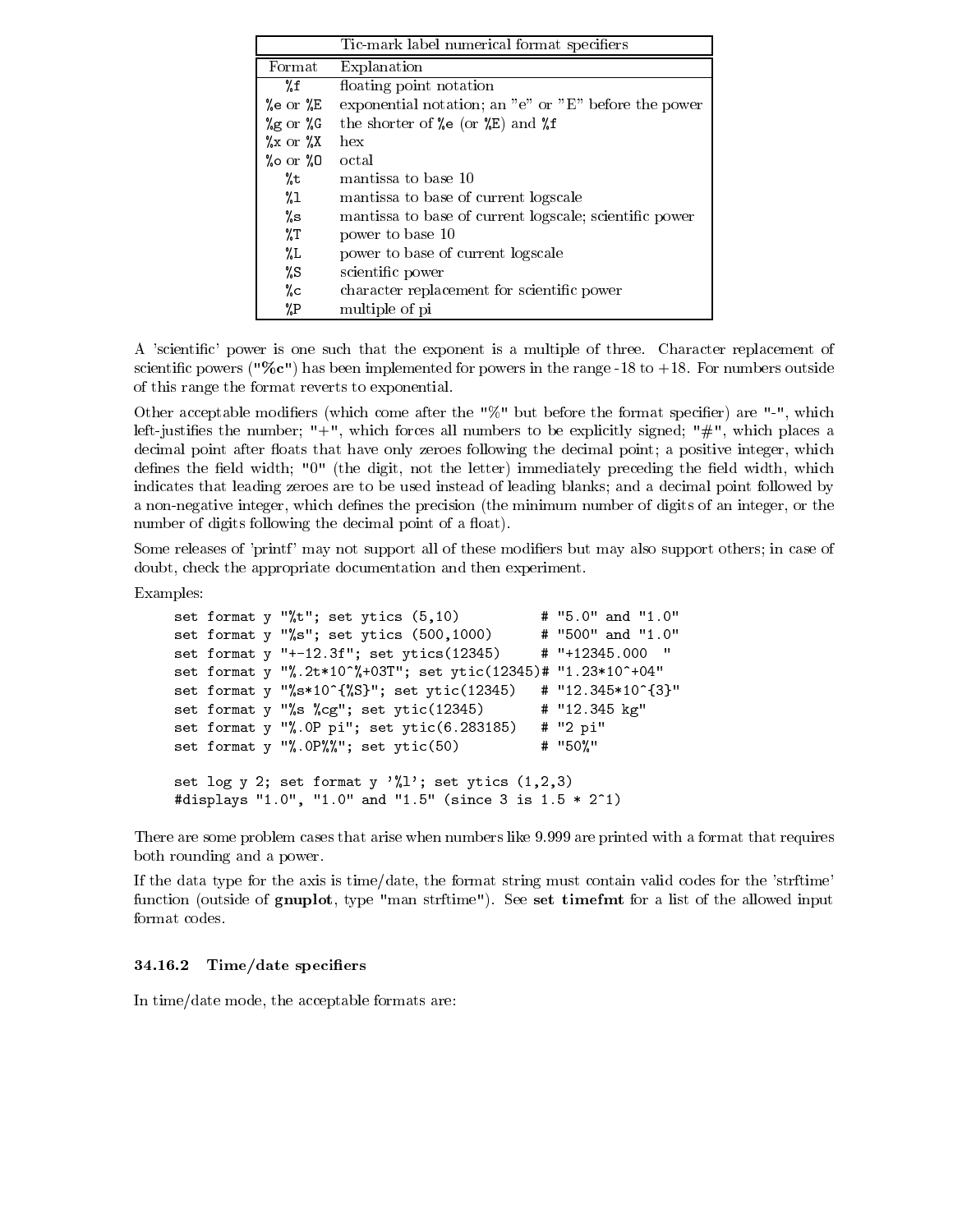| Tic-mark label Date/Time Format Specifiers |                                              |  |  |
|--------------------------------------------|----------------------------------------------|--|--|
| Format                                     | Explanation                                  |  |  |
| %a                                         | abbreviated name of day of the week          |  |  |
| %A                                         | full name of day of the week                 |  |  |
| %b or %h                                   | abbreviated name of the month                |  |  |
| %В                                         | full name of the month                       |  |  |
| %d                                         | day of the month, $1-31$                     |  |  |
| %D                                         | shorthand for " $\frac{m}{x}d/\frac{m}{y}$ " |  |  |
|                                            | $\lambda$ H or $\lambda$ k hour, 0-24        |  |  |
|                                            | %I or %1 hour, $0-12$                        |  |  |
| %j                                         | day of the year, $1-366$                     |  |  |
| %m                                         | month, $1-12$                                |  |  |
| %м                                         | minute, $0-60$                               |  |  |
| %p                                         | "am" or "pm"                                 |  |  |
| %r                                         | shorthand for "%I:%M:%S %p"                  |  |  |
| %R                                         | shorthand for %H: %M"                        |  |  |
| %S                                         | second, 0–60                                 |  |  |
| %т                                         | shorthand for "%H:%M:%S"                     |  |  |
| %U                                         | week of the year (week starts on Sunday)     |  |  |
| %w                                         | day of the week, $0-6$ (Sunday = 0)          |  |  |
| %W                                         | week of the year (week starts on Monday)     |  |  |
| %y                                         | year, 0-99                                   |  |  |
| %Y                                         | year, 4-digit                                |  |  |

Except for the non-numerical formats, these may be preceded by a "0" ("zero", not "oh") to pad the field length with leading zeroes, and a positive digit, to define the minimum field width (which will be overridden if the specified width is not large enough to contain the number). There is a 24-character limit to the length of the printed text; longer strings will be truncated.

Examples:

```
Suppose the text is "76/12/25 23:11:11". Then
```

```
set format x
                           # defaults to "12/25/76" \n "23:11"
set format x "%A, %d %b %Y" # "Saturday, 25 Dec 1976"
set format x "%r %d" # "11:11:11 pm 12/25/76"
```
Suppose the text is "98/07/06 05:04:03". Then

set format x "%1y/%2m/%3d %01H:%02M:%03S" # "98/ 7/ 6 5:04:003"

# 34.17 Function style

The set function style command changes the default plotting style for function plots.

Syntax:

set function style <style-choice> show function style

See set style for the choices. If no choice is given, the choices are listed. show function style shows the current default function plotting style.

#### 34.18 **Functions**

The show functions command lists all user-defined functions and their definitions.

Syntax: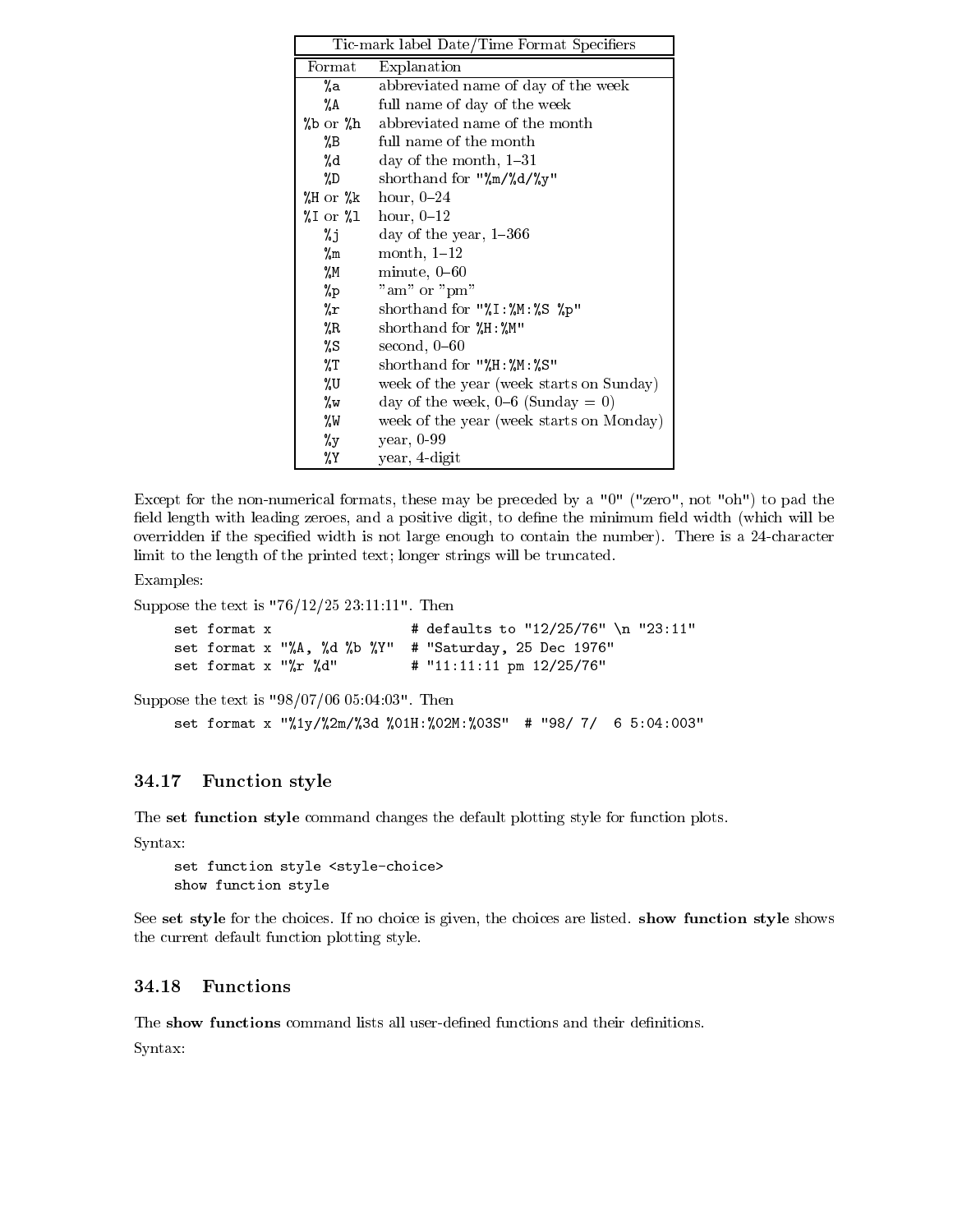For information about the definition and usage of functions in **gnuplot**, please see **expressions**.

#### Grid 34.19

The **set grid** command allows grid lines to be drawn on the plot.

### Syntax:

```
set grid {{no}{m}xtics} {{no}{m}ytics} {{no}{m}ztics}
        {m}x2tics {m}y2tics{polar {<angle>}}
        { {linestyle <major_linestyle>}
          | {linetype | lt <major_linetype>}
            {linewidth | lw <major_linewidth>}
          { , {linestyle | ls <minor_linestyle>}
              | {linetype | lt <minor_linetype>}
                {linewidth | lw <minor linewidth>} } }
set nogrid
show grid
```
The grid can be enabled and disabled for the major and/or minor tic marks on any axis, and the linetype and linewidth can be specified for major and minor grid lines, also via a predefined linestyle, as far as the active terminal driver supports this.

Additionally, a polar grid can be selected for 2-d plots — circles are drawn to intersect the selected tics, and radial lines are drawn at denable intervals. (The interval is given in degrees or radians ,depending on the set angles setting.) Note that a polar grid is no longer automatically generated in polar mode.

The pertinent tics must be enabled before set grid can draw them; gnuplot will quietly ignore instructions to draw grid lines at non-existent tics, but they will appear if the tics are subsequently enabled.

If no linetype is specied for the minor gridlines, the same linetype as the ma jor gridlines is used. The default polar angle is 30 degrees.

Z grid lines are drawn on the back of the plot. This looks better if a partial box is drawn around the  $plot$   $-$  see set border.

#### 34.20 Hidden3d

The set hidden3d command enables hidden line removal for surface plotting (see splot). Some optional features of the underlying algorithm can also be controlled using this command.

Syntax:

```
set hidden3d {defaults} |
set hidden and the set of \alpha{ {{offset <offset>} | {nooffset}}
               {trianglepattern <bitpattern>}
               {{undefined <level>} | {noundefined}}
               {{no}altdiagonal}
               {{no}bentover} }
set nohidden3d
show hidden3d
```
In contrast to the usual display in gnuplot, hidden line removal actually treats the given function or data grids as real surfaces that can't be seen through, so parts behind the surface will be hidden by it. For this to be possible, the surface needs to have 'grid structure' (see splot datafile about this), and it has to be drawn with lines or with linespoints.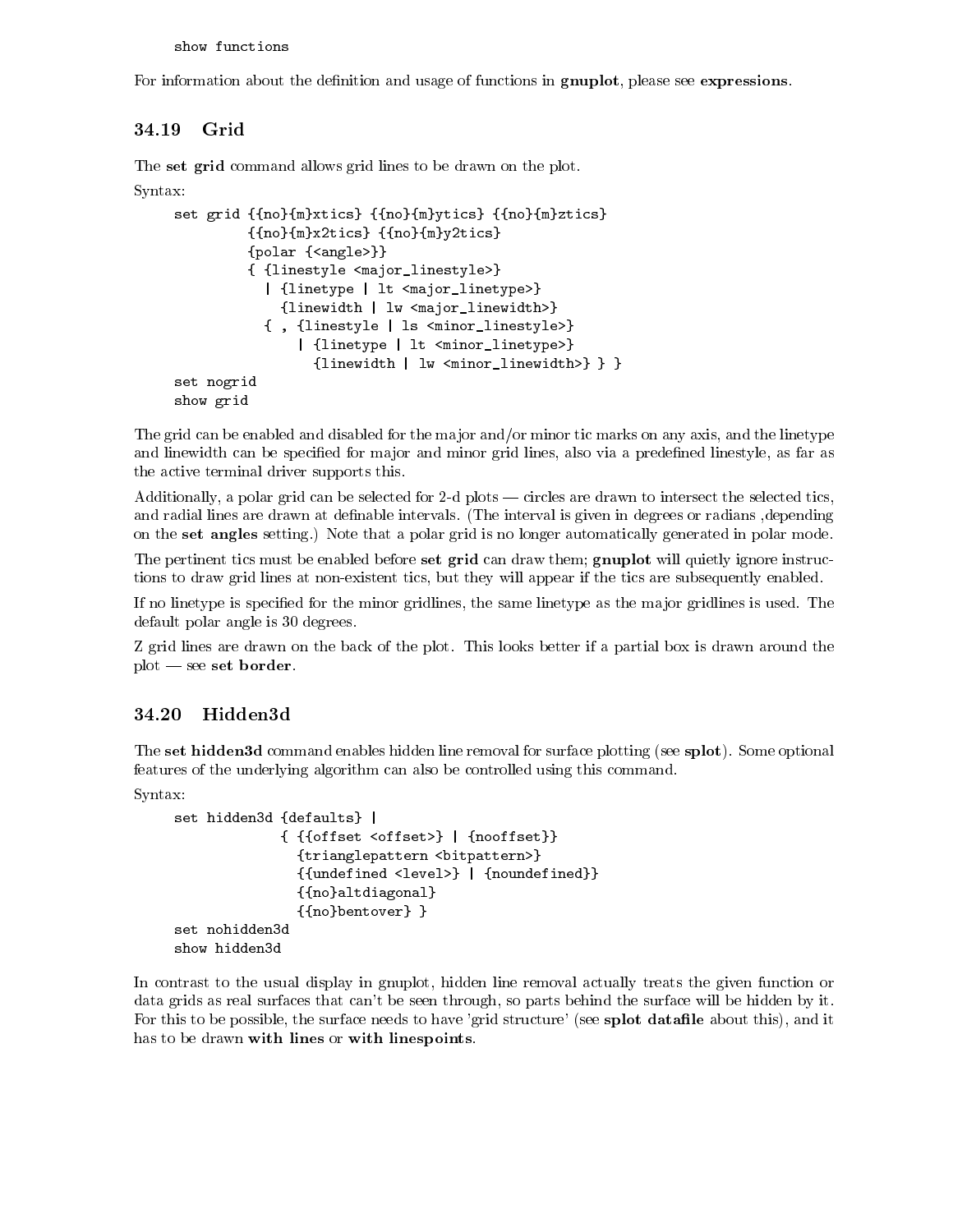When hidden3d is set, both the hidden portion of the surface and possibly its contours drawn on the base (see set contour) as well as the grid will be hidden. Each surface has its hidden parts removed with respect to itself and to other surfaces, if more than one surface is plotted. Contours drawn on the surface (set contour surface) don't work. Labels and arrows are always visible and are unaffected. The key is also never hidden by the surface.

Functions are evaluated atisoline intersections. The algorithm interpolates linearly between function points or data points when determining the visible line segments. This means that the appearance of a function may be different when plotted with **hidden3d** than when plotted with **nohidden3d** because in the latter case functions are evaluated at each sample. Please see set samples and set isosamples for discussion of the difference.

The algorithm used to remove the hidden parts of the surfaces has some additional features controllable by this command. Specifying defaults will set them all to their default settings, as detailed below. If defaults is not given, only explicitly specied options will be in
uenced: all others will keep their previous values, so you can turn on/off hidden line removal via set  $\{no\}$ hidden3d, without modifying the set of options you chose.

The first option, **offset**, influences the linestyle used for lines on the 'back' side. Normally, they are drawn in a linestyle one index number higher than the one used for the front, to make the two sides of the surface distinguishable. You can specify a different line style offset to add instead of the default  $1$ , by offset  $\leq$  offset >. Option nooffset stands for offset 0, making the two sides of the surface use the same linestyle.

Next comes the option trianglepattern <br/> <br/> <br/>directory and the a number between 0 and 7, interpreted as a bit pattern. Each bit determines the visibility of one edge of the triangles each surface is split up into. Bit 0 is for the 'horizontal' edges of the grid, Bit 1 for the 'vertical' ones, and Bit 2 for the diagonals that split each cell of the original grid into two triangles. The default pattern is 3, making all horizontal and vertical lines visible, but not the diagonals. You may want to choose 7 to see those diagonals as well.

The undefined <level> option lets you decide what the algorithm is to do with data points that are undefined (missing data, or undefined function values), or exceed the given x-, y- or z-ranges. Such points can either be plotted nevertheless, or taken out of the input data set. All surface elements touching a point that is taken out will be taken out as well, thus creating a hole in the surface. If  $\langle$  level $\rangle = 3$ , equivalent to option **noundefined**, no points will be thrown away at all. This may produce all kinds of problems elsewhere, so you should avoid this.  $\langle$  level  $\rangle = 2$  will throw away undefined points, but keep the out-of-range ones.  $\langle$ level $\rangle$  = 1, the default, will get rid of out-of-range points as well.

By specifying noaltdiagonal, you can override the default handling of a special case can occur if undefined is active (i.e.  $\langle$  level > is not 3). Each cell of the grid-structured input surface will be divided in two triangles along one of its diagonals. Normally, all these diagonals have the same orientation relative to the grid. If exactly one of the four cell corners is excluded by the **undefined** handler, and this is on the usual diagonal, both triangles will be excluded. However if the default setting of altdiagonal is active, the other diagonal will be chosen for this cell instead, minimizing the size of the hole in the surface.

The bentover option controls what happens to another special case, this time in conjunction with the trianglepattern. For rather crumply surfaces, it can happen that the two triangles a surface cell is divided into are seen from opposite sides (i.e. the original quadrangle is 'bent over'), as illustrated in the following ASCII art:

|                           |          |                            | ()----K |
|---------------------------|----------|----------------------------|---------|
| original quadrangle: A--B |          | displayed quadrangle:      |         |
| $("set view 0,0")$   /    |          | ("set view 75,75" perhaps) |         |
|                           |          |                            |         |
|                           | $C = -D$ |                            |         |
|                           |          |                            |         |

If the diagonal edges of the surface cells aren't generally made visible by bit 2 of the  $\lt$  bitpattern $\gt$  there,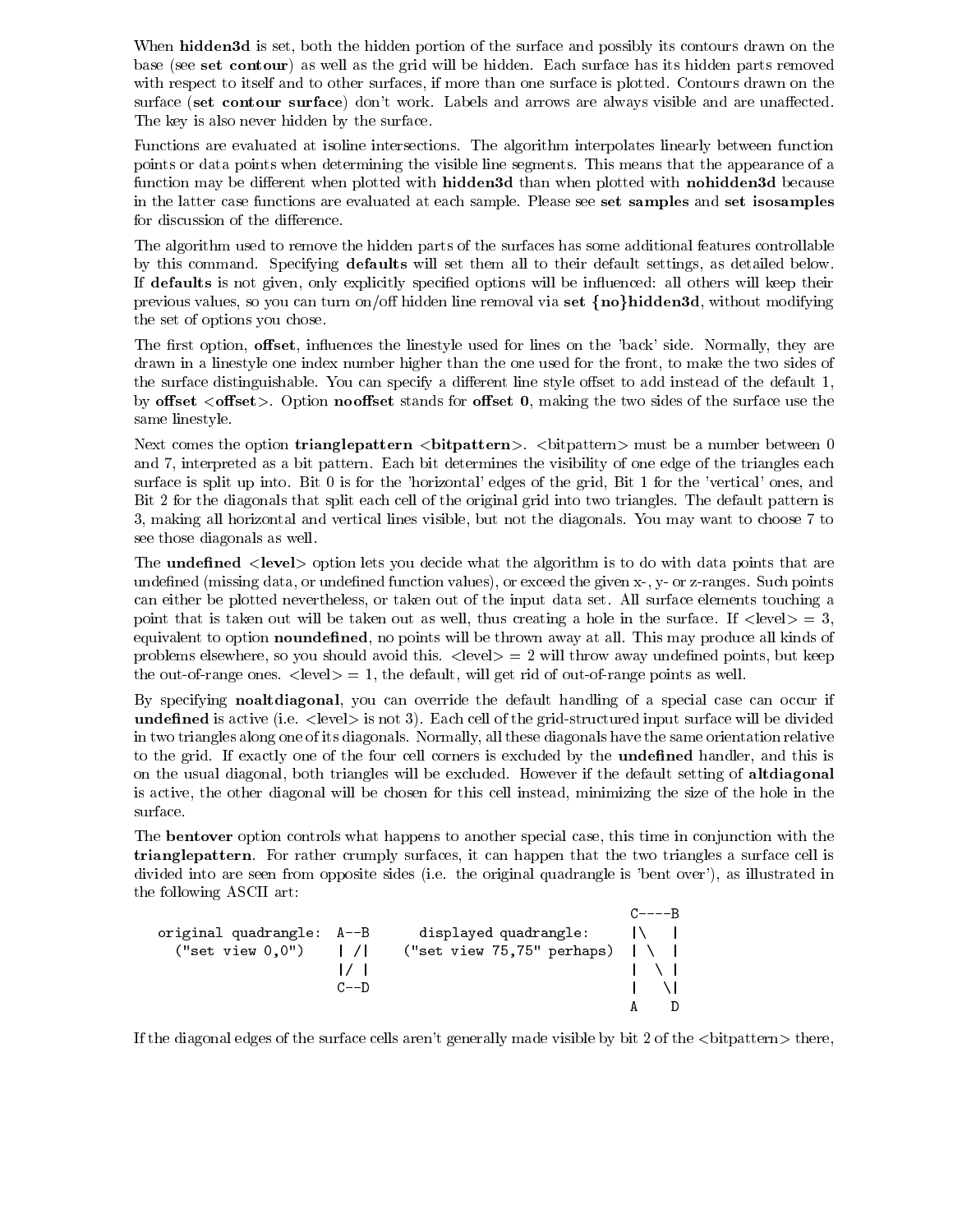the edge CB above wouldn't be drawn at all, normally, making the resulting display hard to understand. Therefore, the default option of bentover will turn it visible in this case. If you don't want that, you may choose nobentover instead.

# 34.21 Isosamples

The isoline density (grid) for plotting functions as surfaces may be changed by the set isosamples command.

Syntax:

```
set isosamples <iso_1> {,<iso_2>}
show isosamples
```
Each function surface plot will have  $\langle$ iso $\perp$  iso-u lines and  $\langle$ iso $\perp$  iso-v lines. If you only specify  $\langle$ iso\_1>,  $\langle$ iso\_2> will be set to the same value as  $\langle$ iso\_1>. By default, sampling is set to 10 isolines per u or v axis. A higher sampling rate will produce more accurate plots, but will take longer. These parameters have no effect on data file plotting.

An isoline is a curve parameterized by one of the surface parameters while the other surface parameter is fixed. Isolines provide a simple means to display a surface. By fixing the u parameter of surface  $s(u,v)$ , the iso-u lines of the form  $c(v) = s(u0,v)$  are produced, and by fixing the v parameter, the iso-v lines of the form  $c(u) = s(u,v0)$  are produced.

When a function surface plot is being done without the removal of hidden lines, set samples controls the number of points sampled along each isoline; see set samples and set hidden3d. The contour algorithm assumes that a function sample occurs at each isoline intersection, so change in samples as well as **isosamples** may be desired when changing the resolution of a function surface/contour.

# 34.22 Key

The set key enables a key (or legend) describing plots on a plot.

The contents of the key, i.e., the names given to each plotted data set and function and samples of the lines and/or symbols used to represent them, are determined by the title and with options of the  $\{s\}$  plot command. Please see plot title and plot with for more information.

Syntax:

```
set key { left | right | top | bottom | outside | below
         | <position>}
        {Left | Right} {{no}reverse}
        {samplen <sample_length>} {spacing <vertical_spacing>}
        {width <width_increment>}
        {title "<text>"}
        {{no}box { {linestyle | ls <line_style>}
                   | {linetype | lt <line_type>}
                     {linewidth | lw <line_width>}}}
set nokey
show key
```
By default the key is placed in the upper right corner of the graph. The keywords left, right, top, bottom, outside and below may be used to place the key in the other corners inside the graph or to the right (outside) or below the graph. They may be given alone or combined.

Justication of the labels within the key is controlled by Left or Right (default is Right). The text and sample can be reversed (reverse) and a box can be drawn around the key (box  $\{\ldots\}$ ) in a specified linetype and linewidth, or a user-defined linestyle. Note that not all terminal drivers support linewidth selection, though.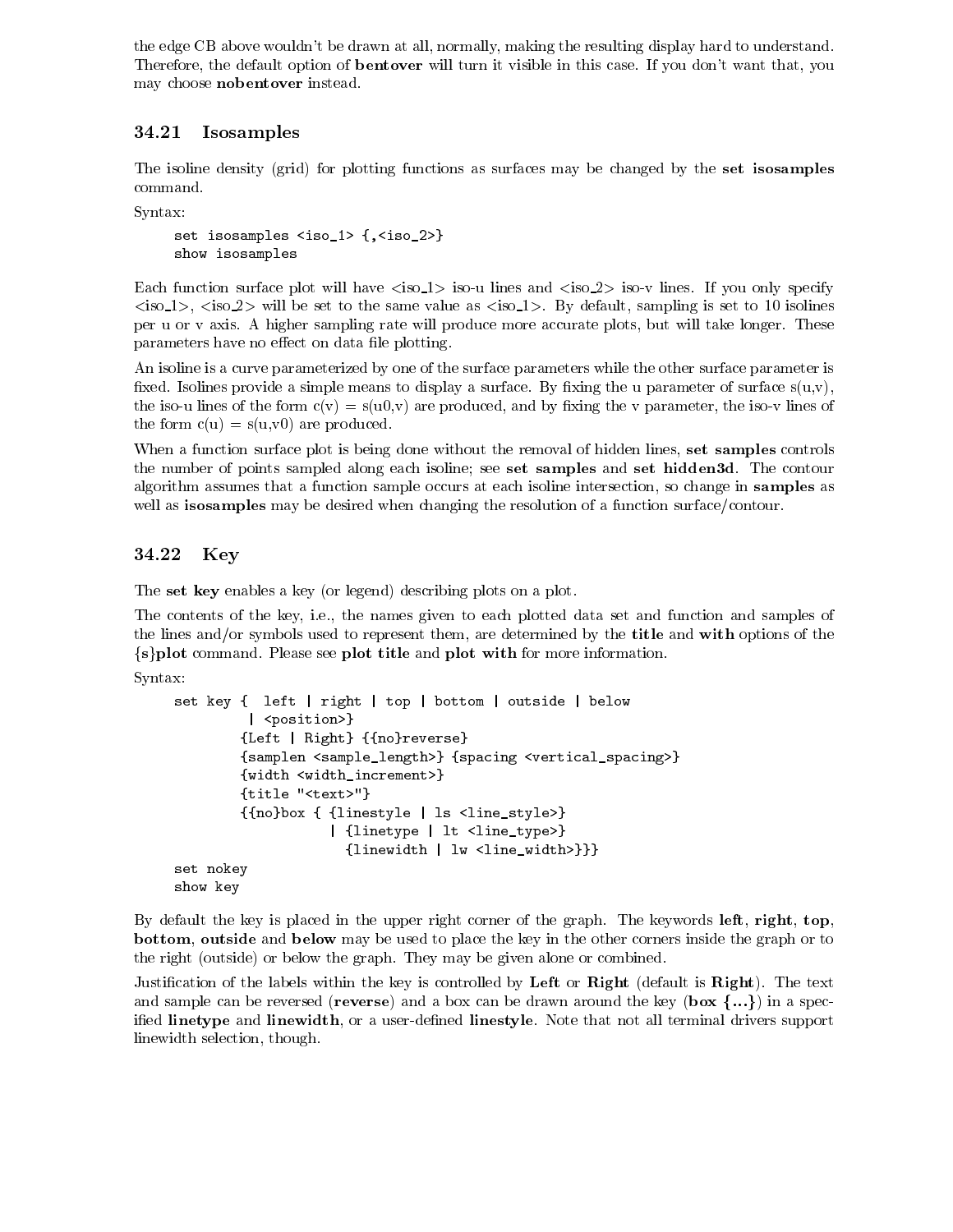The length of the sample line can be controlled by **samplen**. The sample length is computed as the sum of the tic length and  $\langle$ sample\_length $\rangle$  times the character width. **samplen** also affects the positions of point samples in the key since these are drawn at the midpoint of the sample line, even if it is not drawn. <sample length> must be an integer.

The vertical spacing between lines is controlled by spacing. The spacing is set equal to the product of the pointsize, the vertical tic size, and <vertical spacing>. The program will guarantee that the vertical spacing is no smaller than the character height.

The  $\langle$  width increment  $\rangle$  is a number of character widths to be added to or subtracted from the length of the string. This is useful only when you are putting a box around the key and you are using control characters in the text. gnuplot simply counts the number of characters in the string when computing the box width; this allows you to correct it.

A title can be put on the key (title " $\text{ }}$ "  $\text{ }$  = see also syntax for the distinction between text in single- or double-quotes. The key title uses the same justification as do the plot titles.

The defaults for set key are right, top, Right, noreverse, samplen 4, spacing 1.25, title "", and nobox. The default  $\langle$  linetype $\rangle$  is the same as that used for the plot borders. Entering set key with no options returns the key to its default conguration.

The  $\epsilon$  simple x,y,z as in previous versions, but these can be preceded by one of four keywords (first, second, graph, screen) which selects the coordinate system in which the position is specified. See **coordinates** for more details.

The key is drawn as a sequence of lines, with one plot described on each line. On the right-hand side (or the left-hand side, if reverse is selected) of each line is a representation that attempts to mimic the way the curve is plotted. On the other side of each line is the text description (the line title), obtained from the plot command. The lines are vertically arranged so that an imaginary straight line divides the left- and right-hand sides of the key. It is the coordinates of the top of this line that are specified with the set key command. In a plot, only the x and y coordinates are used to specify the line position. For a splot, x, y and z are all used as a 3-d location mapped using the same mapping as the graph itself to form the required 2-d screen position of the imaginary line.

Some or all of the key may be outside of the graph boundary, although this may interfere with other labels and may cause an error on some devices. If you use the keywords outside or below, gnuplot makes space for the keys and the graph becomes smaller. Putting keys outside to the right, they occupy as few columns as possible, and putting them below, as many columns as possible (depending of the length of the labels), thus stealing as little space from the graph as possible.

When using the TeX or PostScript drivers, or similar drivers where formatting information is embedded in the string, gnuplot is unable to calculate correctly the width of the string for key positioning. If the key is to be positioned at the left, it may be convenient to use the combination set key left Left reverse. The box and gap in the grid will be the width of the literal string.

If splot is being used to draw contours, the contour labels will be listed in the key. If the alignment of these labels is poor or a different number of decimal places is desired, the label format can be specified. See set clabel for details.

Examples:

This places the key at the default location:

set key

This disables the key:

set nokey

This places a key at coordinates  $2,3.5,2$  in the default (first) coordinate system: set key 2,3.5,2

This places the key below the graph:

set key below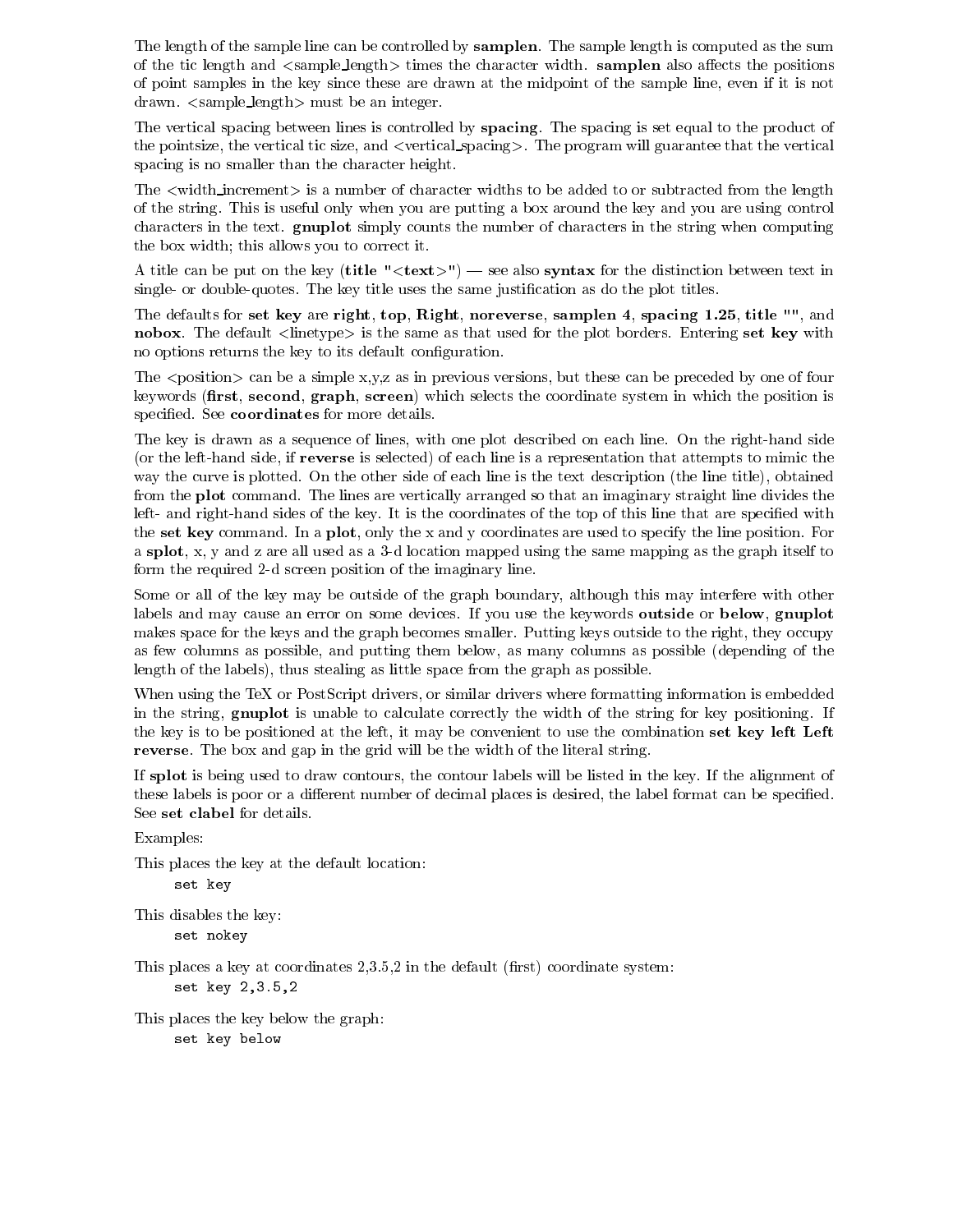This places the key in the bottom left corner, left-justies the text, gives it a title, and draws a box around it in linetype 3:

set key left bottom Left title 'Legend' box 3

#### 34.23 Label

Arbitrary labels can be placed on the plot using the set label command.

Syntax:

```
set label {<tag>} {"<label_text>"} {at <position>}
          {<justification>} {{no}rotate} {font "<name><,size>"}
set nolabel {<tag>}
show label
```
The  $\langle$  position $\rangle$  is specified by either x,y or x,y,z, and may be preceded by first, second, graph, or screen to select the coordinate system. See coordinates for details.

The tag is an integer that is used to identify the label. If no  $\langle \text{tag} \rangle$  is given, the lowest unused tag value is assigned automatically. The tag can be used to delete or modify a specic label. To change any attribute of an existing label, use the set label command with the appropriate tag, and specify the parts of the label to be changed.

By default, the text is placed flush left against the point  $x,y,z$ . To adjust the way the label is positioned with respect to the point x,y,z, add the parameter  $\langle$  justification $\rangle$ , which may be left, right or center, indicating that the point is to be at the left, right or center of the text. Labels outside the plotted boundaries are permitted but may interfere with axis labels or other text.

If rotate is given, the label is written vertically (if the terminal can do so, of course).

If one (or more) axis is timeseries, the appropriate coordinate should be given as a quoted time string according to the timefmt format string. See set xdata and set timefmt.

The EEPIC, Imagen, LaTeX, and TPIC drivers allow  $\langle \rangle$  in a string to specify a newline.

Examples:

```
To set a label at (1,2) to "y=x", use:
     set label "y=x" at 1,2
```
To set a Sigma of size 24, from the Symbol font set, at the center of the graph, use: set label "S" at graph 0.5,0.5 center font "Symbol,24"

To set a label "y=x^2" with the right of the text at  $(2,3,4)$ , and tag the label as number 3, use: set label 3 "y=x^2" at 2,3,4 right

To change the preceding label to center justification, use: set label 3 center

To delete label number 2, use:

To delete all labels, use: set nolabel

To show all labels (in tag order), use: show label

To set a label on a graph with a timeseries on the x axis, use, for example: set timefmt "%d/%m/%y,%H:%M" set label "Harvest" at "25/8/93",1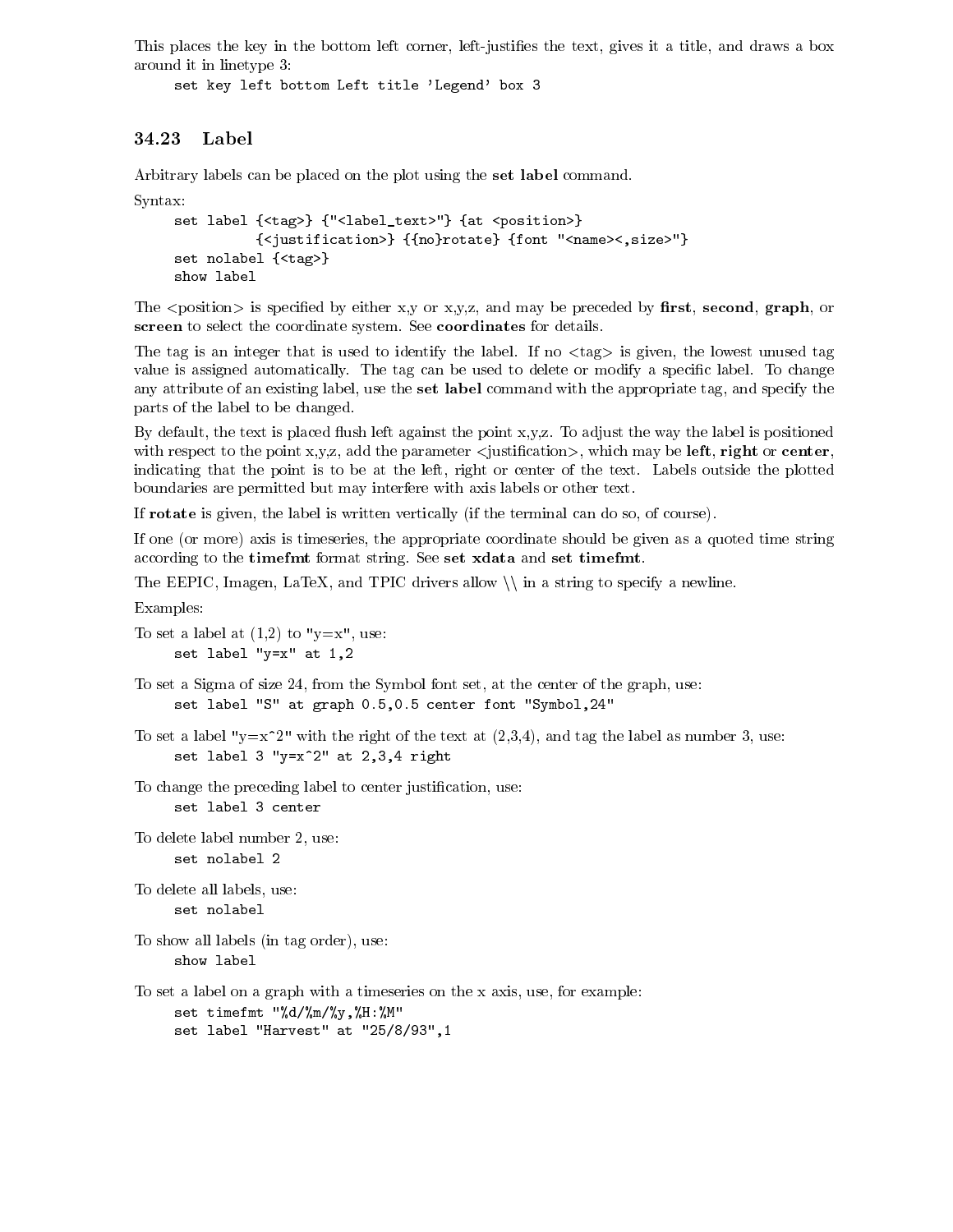### 34.24 Linestyle

Each terminal has a default set of line and point types, which can be seen by using the command test. set linestyle defines a set of line types and widths and point types and sizes so that you can refer to them later by an index instead of repeating all the information at each invocation.

Syntax:

```
set linestyle <index> {linetype | 1t <line_type>}
                      {linewidth | lw <line_width>}
                      {pointtype | pt <point_type>}
                      {pointsize | ps <point_size>}
set nolinestyle
show linestyle
```
The line and point types are taken from the default types for the terminal currently in use. The line width and point size are multipliers for the default width and size (but note that  $\langle$  point size  $\rangle$  here is unaffected by the multiplier given on 'set pointsize').

The defaults for the line and point types is the index. The defaults for the width and size are both unity.

Linestyles created by this mechanism do not replace the default styles; both may be used.

Not all terminals support the linewidth and pointsize features; if not supported, the option will be ignored.

Note that this feature is not completely implemented; linestyles defined by this mechanism may be used with 'plot', 'splot', 'replot', and 'set arrow', but not by other commands that allow the default index to be used, such as 'set grid'.

Example: Suppose that the default lines for indices 1, 2, and 3 are red, green, and blue, respectively, and the default point shapes for the same indices are a square, a cross, and a triangle, respectively. Then set linestyle 1 lt 2 lw 2 pt 3 ps 0.5

defines a new linestyle that is green and twice the default width and a new pointstyle that is a half-sized triangle. The commands

set function style lines plot  $f(x)$  lt 3,  $g(x)$  ls 1

will create a plot of  $f(x)$  using the default blue line and a plot of  $g(x)$  using the user-defined wide green line. Similarly the commands

set function style linespoints plot  $p(x)$  lt 1 pt 3,  $q(x)$  ls 1

will create a plot of  $f(x)$  using the default triangles connected by a red line and  $q(x)$  using small triangles connected by a green line.

#### Lmargin 34.25

The command set lmargin sets the size of the left margin. Please see set margin for details.

#### Locale 34.26

The locale setting determines the language with which  $\{x,y,z\}\{d,m\}$ tics will write the days and months.

Syntax:

```
set locale {"<locale>"}
```
<locale> may be any language designation acceptable to your installation. See your system documentation for the available options. The default value is determined from the LANG environment variable.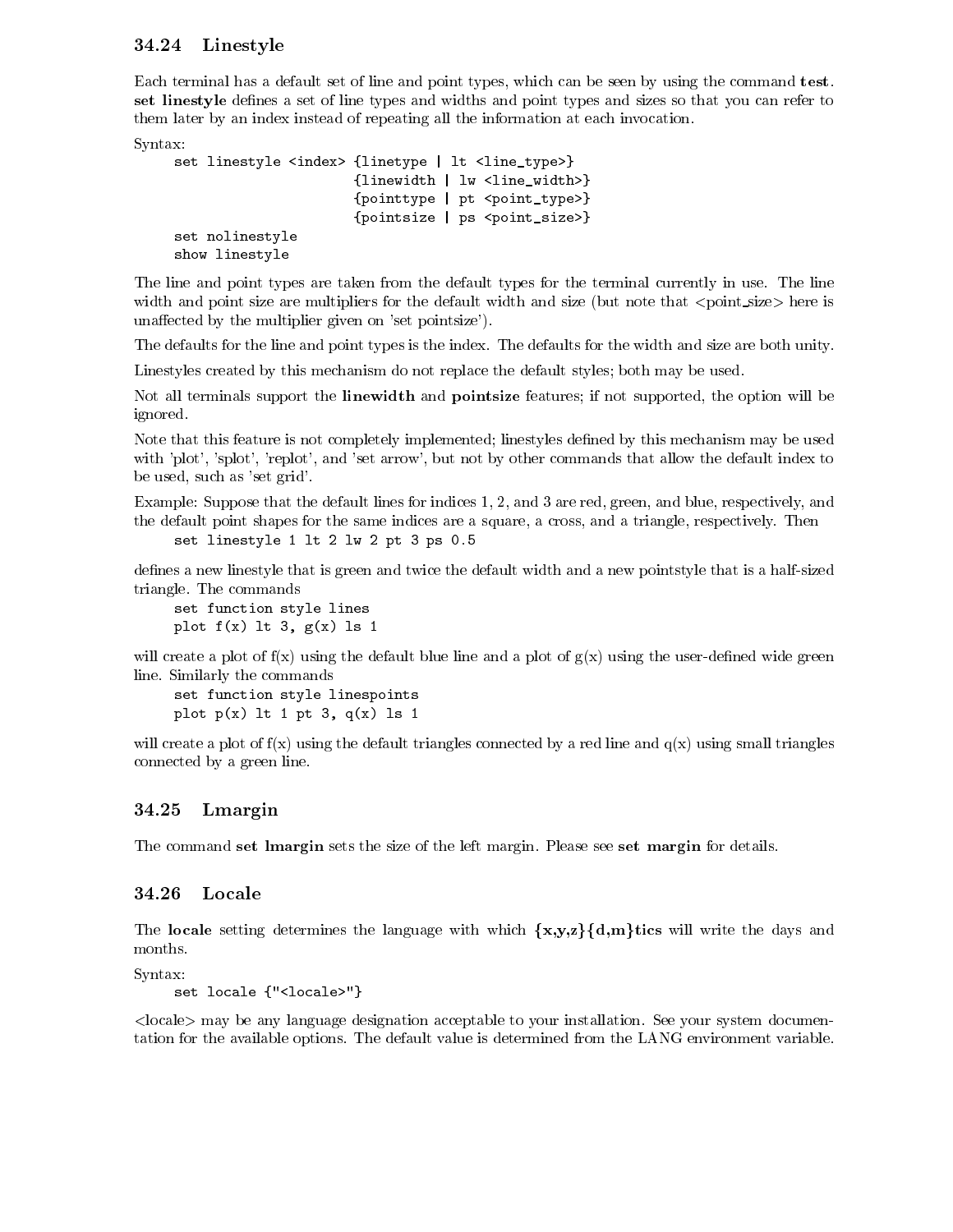# 34.27 Logscale

Log scaling may be set on the x, y, z,  $x^2$  and/or  $y^2$  axes.

Syntax:

```
set logscale <axes> <br/> <br/>base>
set nologscale <axes>
show logscale
```
where  $\langle x, y \rangle$  and  $\langle x, y \rangle$  and  $\langle x, y \rangle$  and  $\langle x, y \rangle$  and  $\langle x, y \rangle$  and  $\langle y, y \rangle$  and where  $\langle y, y \rangle$  is the base of the log scaling. If  $\langle$  base $\rangle$  is not given, then 10 is assumed. If  $\langle$  axes $\rangle$  is not given, then all axes are assumed. set nologscale turns off log scaling for the specified axes.

Examples:

To enable log scaling in both x and z axes:

```
set logscale xz
```
To enable scaling log base 2 of the y axis:

```
set logscale y 2
```
To disable z axis log scaling:

set nologscale z

## 34.28 Mapping

If data are provided to splot in spherical or cylindrical coordinates, the set mapping command should be used to instruct gnuplot how to interpret them.

Syntax:

```
set mapping {cartesian | spherical | cylindrical}
```
A cartesian coordinate system is used by default.

For a spherical coordinate system, the data occupy two or three columns (or using entries). The first two are interpreted as the polar and azimuthal angles theta and phi (in the units specied by set angles). The radius r is taken from the third column if there is one, or is set to unity if there is no third column. The mapping is:

```
x = r * cos(theta) * cos(phi)y = r * sin(theta) * cos(phi)z = r * sin(\phi)
```
Note that this is a "geographic" spherical system, rather than a "polar" one.

For a cylindrical coordinate system, the data again occupy two or three columns. The first two are interpreted as theta (in the units specified by set angles) and z. The radius is either taken from the third column or set to unity, as in the spherical case. The mapping is:

```
x = r * cos(theta)y = r * sin(theta)z = z
```
The effects of **mapping** can be duplicated with the using filter on the splot command, but **mapping** may be more convenient if many data files are to be processed. However even if **mapping** is used, **using** may still be necessary if the data in the file are not in the required order.

mapping has no effect on plot.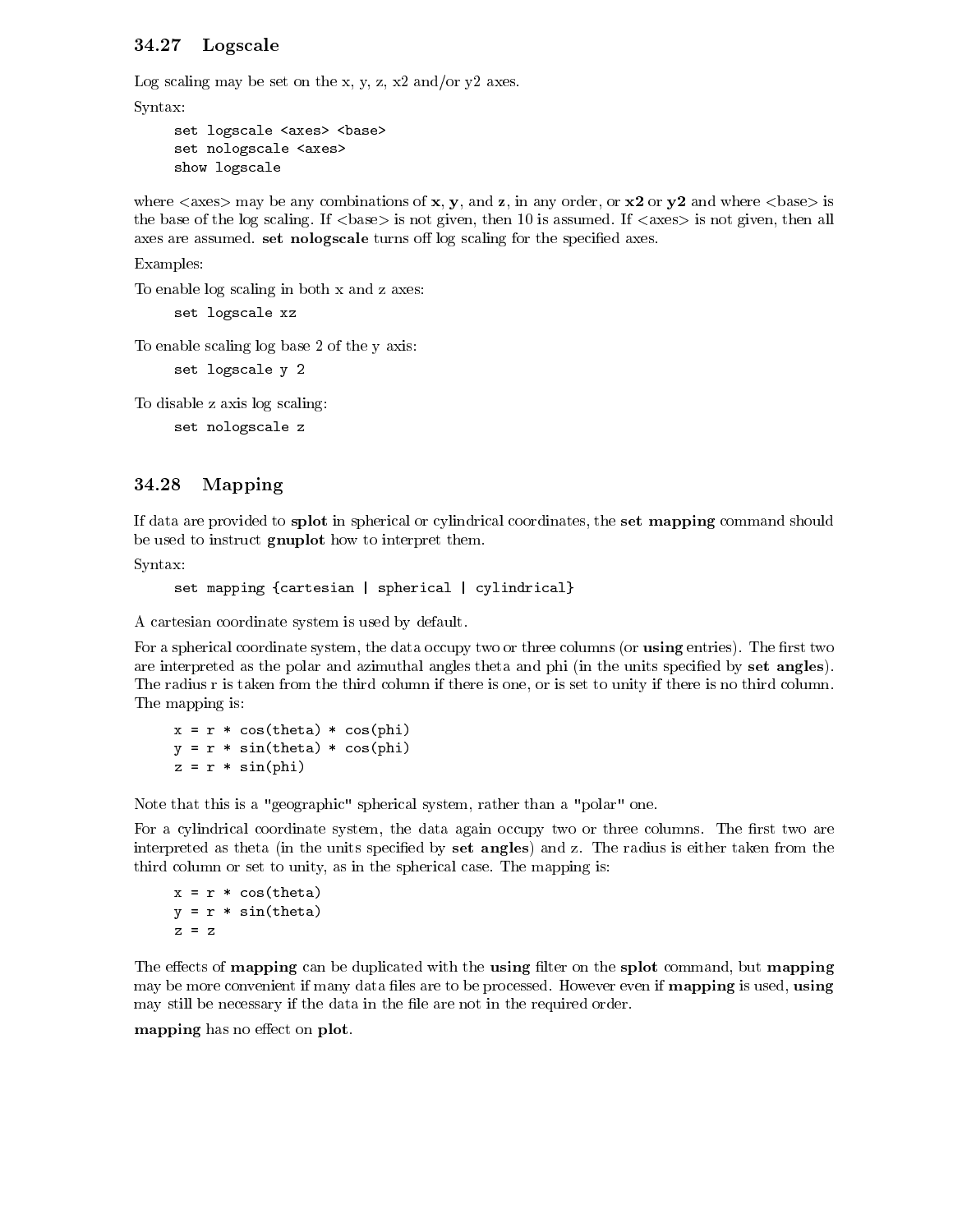# 34.29 Margin

Normally the margins of a plot are automatically calculated based on tics and axis labels (and the size of the graph correspondingly adjusted.) These computed values can be overridden by the set margin commands. show margin shows the current settings.

Syntax:

```
set bmargin {<margin>}
set lmargin {<margin>}
set rmargin {<margin>}
set tmargin {<margin>}
show margin
```
The units of  $\langle$  margin $\rangle$  are character heights or widths, as appropriate. A positive value defines the absolute size of the margin. A negative value (or none) causes gnuplot to revert to the computed value.

### 34.30 Missing

The set missing command allows you to tell gnuplot what character is used in a data file to denote missing data.

Syntax:

```
set missing {"<character>"}
show missing
```
Example:

```
set missing "?"
```
would mean that, when plotting a file containing

 $1\quad1$  $2<sub>2</sub>$ 3 2

the middle line would be ignored.

There is no default character for missing.

### 34.31 Multiplot

The command set multiplot places gnuplot in the multiplot mode, in which several plots are placed on the same page, window, or screen.

Syntax:

```
set multiplot
set nomultiplot
```
For some terminals, no plot is displayed until the command set nomultiplot is given, which causes the entire page to be drawn and then returns gnuplot to its normal single-plot mode. For other terminals, each separate plot command produces a plot, but the screen may not be cleared between plots.

Any labels or arrows that have been defined will be drawn for each plot according to the current size and origin (unless their coordinates are defined in the **screen** system). Just about everything else that can be set is applied to each plot, too. If you want something to appear only once on the page, for instance a single time stamp, you'll need to put a set time/set notime pair around one of the plot, splot or replot commands within the set multiplot/set nomultiplot block.

The commands set origin and set size must be used to correctly position each plot; see set origin and set size for details of their usage.

Example: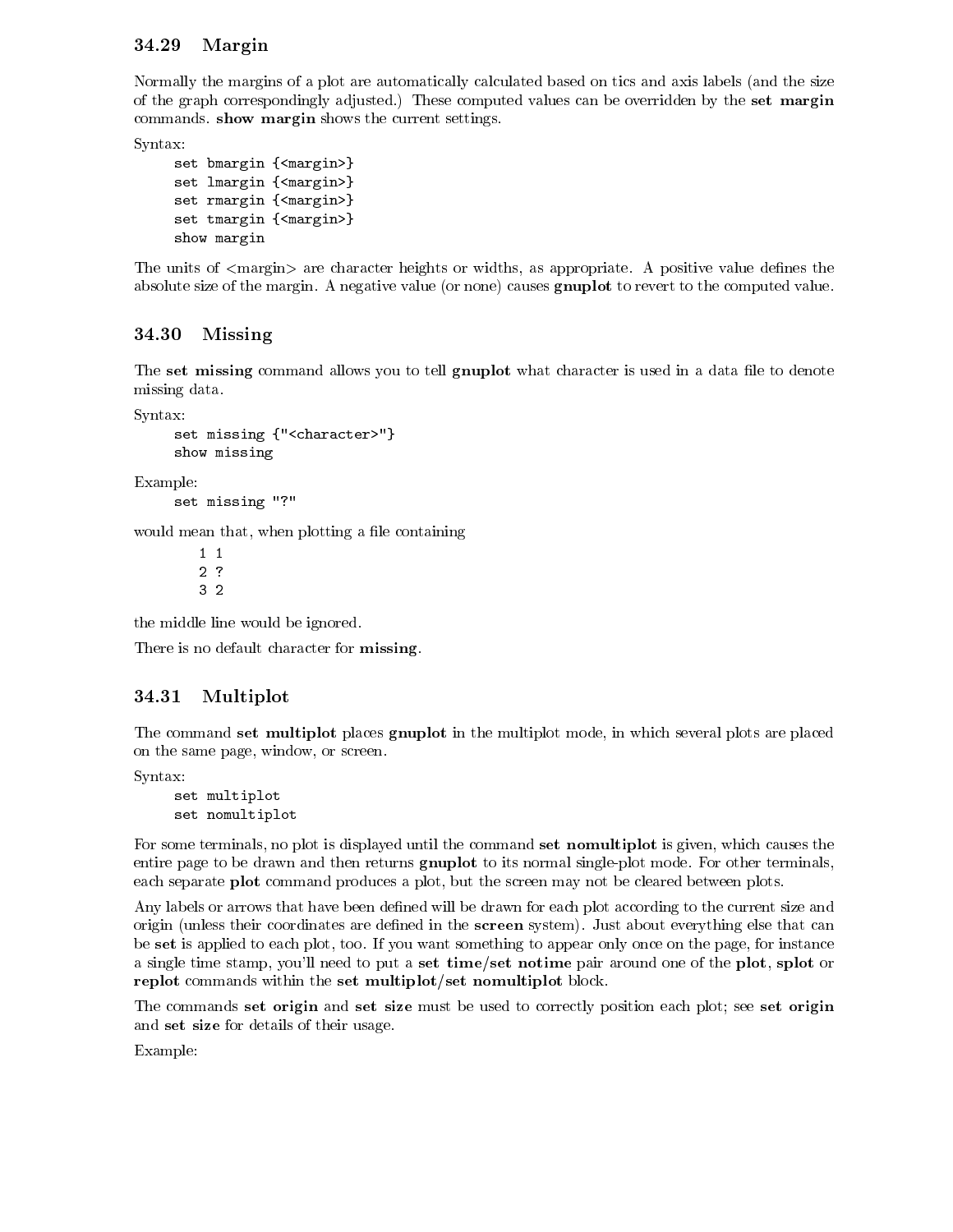```
set size 0.7,0.7
set origin 0.1,0.1
set multiplot
set size 0.4,0.4
set origin 0.1,0.1
plot sin(x)
set size 0.2,0.2
set origin 0.5,0.5
plot cos(x)
set nomultiplot
```
displays a plot of  $cos(x)$  stacked above a plot of  $sin(x)$ . Note the initial set size and set origin. While these are not always required, their inclusion is recommended. Some terminal drivers require that bounding box information be available before any plots can be made, and the form given above guarantees that the bounding box will include the entire plot array rather than just the bounding box of the first plot.

set size and set origin refer to the entire plotting area used for each plot. If you want to have the axes themselves line up, you can guarantee that the margins are the same size with the set margin commands. See set margin for their use. Note that the margin settings are absolute, in character units, so the appearance of the graph in the remaining space will depend on the screen size of the display device, e.g., perhaps quite different on a video display and a printer.

# 34.32 Mx2tics

Minor tic marks along the  $x2$  (top) axis are controlled by set  $mx2tics$ . Please see set mxtics.

# 34.33 Mxtics

Minor tic marks along the x axis are controlled by set mxtics. They can be turned off with set nomxtics. Similar commands control minor tics along the other axes.

Syntax:

```
set mxtics {<freq> | default}
set nomxtics
show mxtics
```
The same syntax applies to mytics, mztics, mx2tics and my2tics.

 $\langle$  freq $\rangle$  is the number of sub-intervals (NOT the number of minor tics) between major tics (ten is the default for a linear axis, so there are nine minor tics between major tics). Selecting **default** will return the number of minor ticks to its default value.

If the axis is logarithmic, the number of sub-intervals will be set to a reasonable number by default (based upon the length of a decade). This will be overridden if <freq> is given. However the usual minor tics  $(2, 3, ..., 8, 9)$  between 1 and 10, for example) are obtained by setting  $\langle$  freq  $>$  to 10, even though there are but nine sub-intervals.

Minor tics can be used only with uniformly spaced major tics. Since major tics can be placed arbitrarily by set  $\{x|x2|y|y2|z\}$  tics, minor tics cannot be used if major tics are explicitly set.

By default, minor tics are off for linear axes and on for logarithmic axes. They inherit the settings for axis border and {no}mirror specified for the major tics. Please see set xtics for information about these.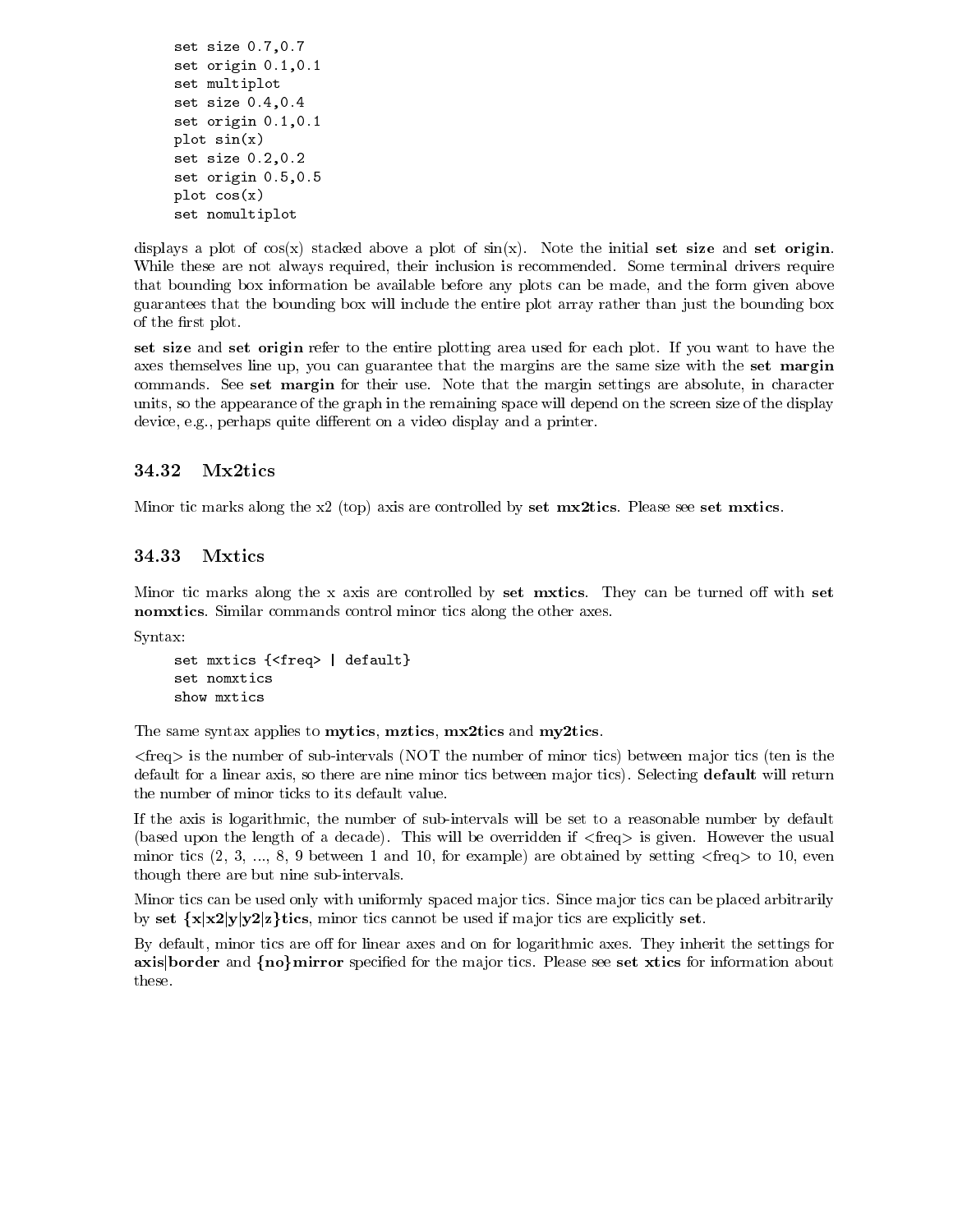## 34.34 My2tics

Minor tic marks along the y2 (right-hand) axis are controlled by set  $my2tics$ . Please see set mxtics.

#### 34.35 **Mytics**

Minor tic marks along the y axis are controlled by set mytics. Please see set mxtics.

#### 34.36 **Mztics**

Minor tic marks along the z axis are controlled by set mztics. Please see set mxtics.

#### 34.37 **Offsets**

Offsets provide a mechanism to put a boundary around the data inside of an autoscaled graph. Syntax:

```
set offsets <left>, <right>, <top>, <bottom>
set nooffsets
```
Each offset may be a constant or an expression. Each defaults to 0. Left and right offsets are given in units of the x axis, top and bottom offsets in units of the y axis. A positive offset expands the graph in the specified direction, e.g., a positive bottom offset makes ymin more negative. Negative offsets, while permitted, can have unexpected interactions with autoscaling and clipping.

Offsets are ignored in splots.

Example:

set offsets 0, 0, 2, 2 plot sin(x)

This graph of  $sin(x)$  will have a y range [-3:3] because the function will be autoscaled to [-1:1] and the vertical offsets are each two.

#### 34.38 **Origin**

The set origin command is used to specify the origin of a plotting surface (i.e., the graph and its margins) on the screen. The coordinates are given in the screen coordinate system (see coordinates for information about this system).

Syntax:

```
set origin <x-origin>,<y-origin>
```
### 34.39 Output

By default, screens are displayed to the standard output. The set output command redirects the display to the specified file or device.

Syntax:

```
set output {"<filename>"}
show output
```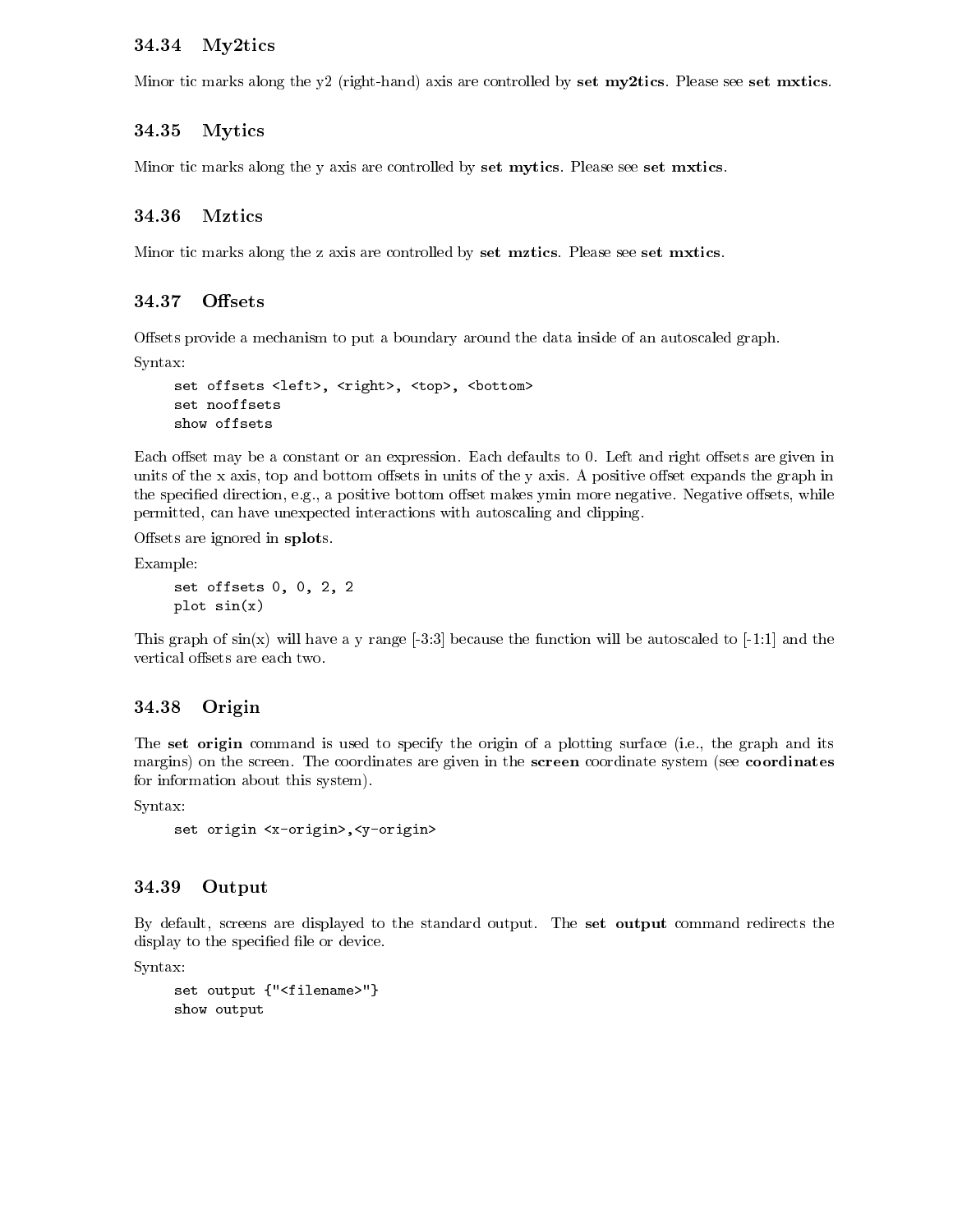The filename must be enclosed in quotes. If the filename is omitted, any output file opened by a previous invocation of set output will be closed and new output will be sent to STDOUT. (If you give the command set output "STDOUT", your output may be sent to a file named "STDOUT"! ["May be", not "will be", because some terminals, like  $x11$ , ignore set output.]

MSDOS users should note that the  $\langle$  character has special significance in double-quoted strings, so single-quotes should be used for filenames in different directories.

When both set terminal and set output are used together, it is safest to give set terminal first, because some terminals set a flag which is needed in some operating systems. This would be the case, for example, if the operating system needs to know whether or not a file is to be formatted in order to open it properly.

On machines with popen functions (Unix), output can be piped through a shell command if the first non-whitespace character of the filename is '|'. For instance,

```
set output "|lpr -Plaser filename"
set output "|lp -dlaser filename"
```
On MSDOS machines, set output "PRN" will direct the output to the default printer. On VMS, output can be sent directly to any spooled device. It is also possible to send the output to DECnet transparent tasks, which allows some flexibility.

## 34.40 Parametric

The set parametric command changes the meaning of plot (splot) from normal functions to parametric functions. The command set noparametric restores the plotting style to normal, single-valued expression plotting.

Syntax:

```
set parametric
set noparametric
show parametric
```
For 2-d plotting, a parametric function is determined by a pair of parametric functions operating on a parameter. An example of a 2-d parametric function would be **plot**  $sin(t)$ ,  $cos(t)$ , which draws a circle (if the aspect ratio is set correctly  $\sim$  see set size). gnuplot will display an error message if both functions are not provided for a parametric plot.

For 3-d plotting, the surface is described as  $x=f(u,v)$ ,  $y=g(u,v)$ ,  $z=h(u,v)$ . Therefore a triplet of functions is required. An example of a 3-d parametric function would be  $cos(u)*cos(v), cos(u)*sin(v), sin(u)$ , which draws a sphere. **gnuplot** will display an error message if all three functions are not provided for a parametric splot.

The total set of possible plots is a superset of the simple  $f(x)$  style plots, since the two functions can describe the x and y values to be computed separately. In fact, plots of the type  $t, f(t)$  are equivalent to those produced with  $f(x)$  because the x values are computed using the identity function. Similarly, 3-d plots of the type  $u, v, f(u, v)$  are equivalent to  $f(x, y)$ .

Note that the order the parametric functions are specied is xfunction, yfunction (and zfunction) and that each operates over the common parametric domain.

Also, the set parametric function implies a new range of values. Whereas the normal  $f(x)$  and  $f(x,y)$ style plotting assume an xrange and yrange (and zrange), the parametric mode additionally specifies a trange, urange, and vrange. These ranges may be set directly with set trange, set urange, and set vrange, or by specifying the range on the plot or splot commands. Currently the default range for these parametric variables is [-5:5]. Setting the ranges to something more meaningful is expected.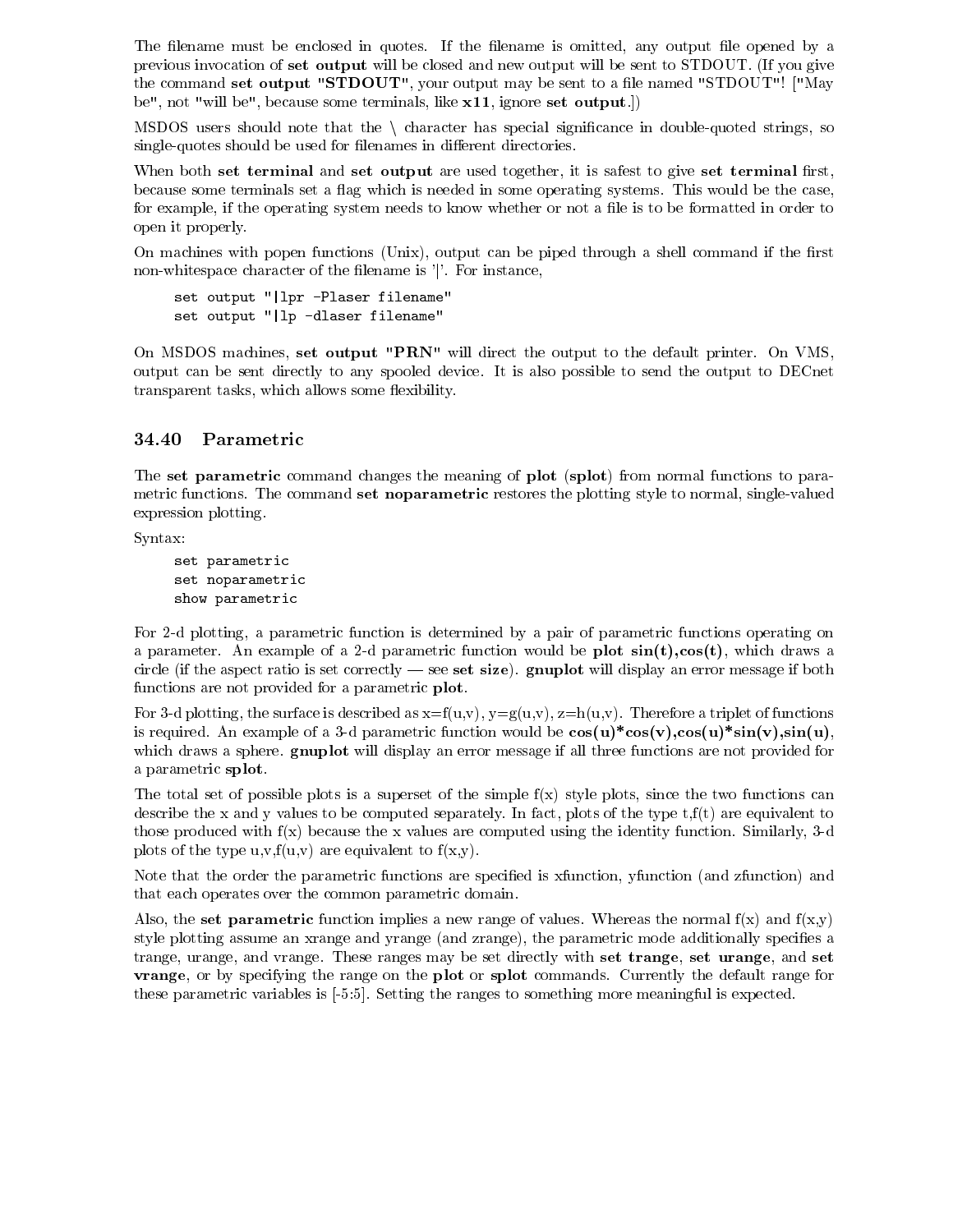## 34.41

The set pointsize command scales the size of the points used in plots.

Syntax:

set pointsize <multiplier> show pointsize

The default is a multiplier of 1.0. Larger pointsizes may be useful to make points more visible in bitmapped graphics.

The pointsize of a single plot may be changed on the **plot** command. See **plot with** for details.

Please note that the pointsize setting is not supported by all terminal types.

## 34.42 Polar

The set polar command changes the meaning of the plot from rectangular coordinates to polar coordinates.

Syntax:

```
set polar
set nopolar
show polar
```
There have been changes made to polar mode in version 3.7, so that scripts for **gnuplot** versions 3.5 and earlier will require modication. The main change is that the dummy variable t is used for the angle so that the x and y ranges can be controlled independently. Other changes are: 1) tics are no longer put along the zero axes automatically — use set xtics axis nomirror; set ytics axis nomirror; 2) the grid, if selected, is not automatically polar — use set grid polar; 3) the grid is not labelled with angles — use set label as necessary.

In polar coordinates, the dummy variable (t) is an angle. The default range of t is  $[0.2^*p_i]$ , or, if degree units have been selected, to [0:360] (see set angles).

The command set nopolar changes the meaning of the plot back to the default rectangular coordinate system.

The set polar command is not supported for splots. See the set mapping command for similar functionality for splots.

While in polar coordinates the meaning of an expression in t is really  $r = f(t)$ , where t is an angle of rotation. The trange controls the domain (the angle) of the function, and the x and y ranges control the range of the graph in the x and y directions. Each of these ranges, as well as the rrange, may be autoscaled or set explicitly. See set xrange for details of all the set range commands.

Example:

```
set polar
plot t*sin(t)
plot [-2*pi:2*pi] [-3:3] [-3:3] t*sin(t)
```
The first plot uses the default polar angular domain of 0 to  $2*pi$ . The radius and the size of the graph are scaled automatically. The second plot expands the domain, and restricts the size of the graph to [-3:3] in both directions.

You may want to set size square to have gnuplot try to make the aspect ratio equal to unity, so that circles look circular.

### 34.43 Rmargin

The command set rmargin sets the size of the right margin. Please see set margin for details.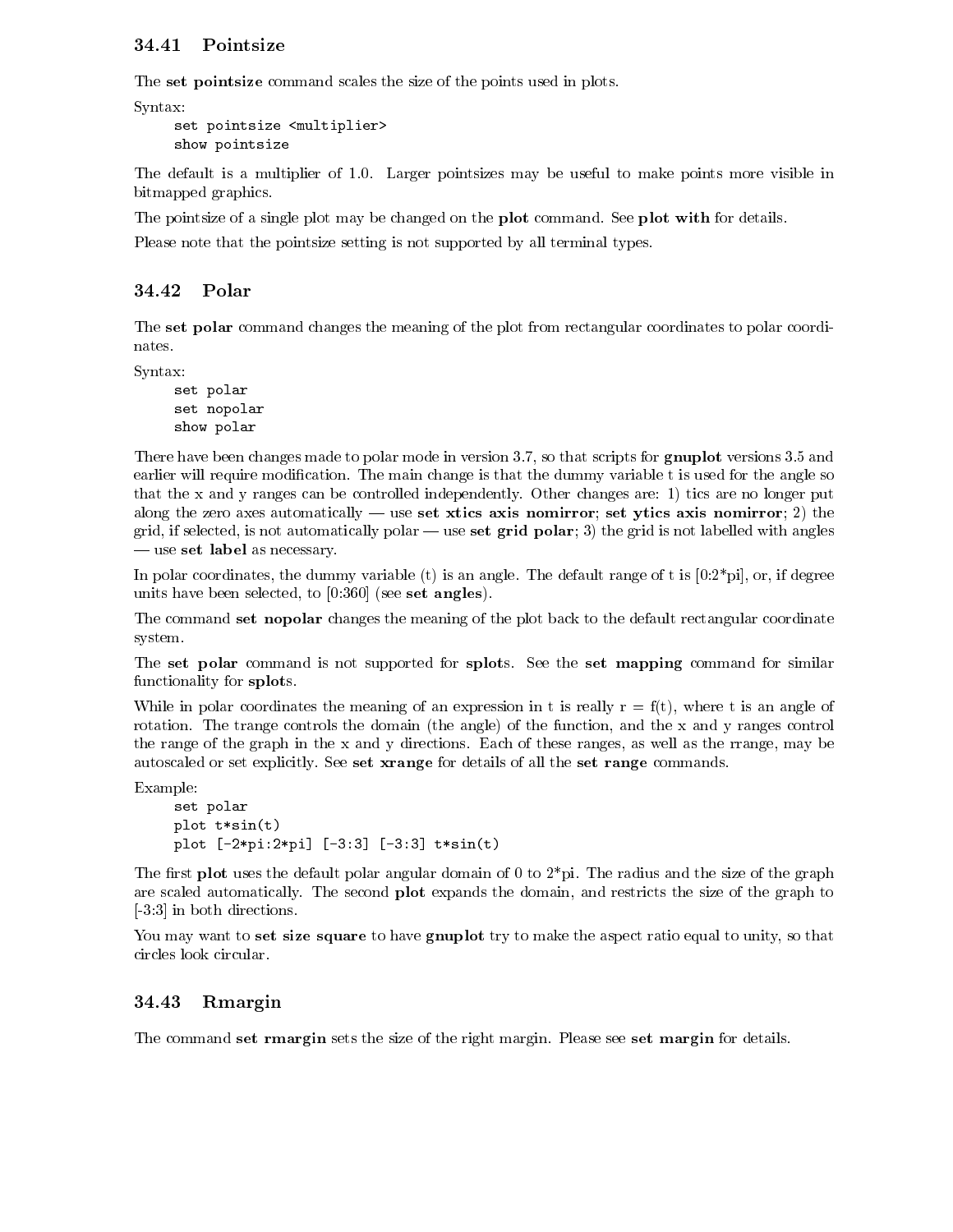# 34.44 Rrange

The set rrange command sets the range of the radial coordinate for a graph in polar mode. Please see set xrange for details.

# 34.45 Samples

The sampling rate of functions, or for interpolating data, may be changed by the set samples command. Syntax:

set samples <samples\_1> {,<samples\_2>} show samples

By default, sampling is set to 100 points. A higher sampling rate will produce more accurate plots, but will take longer. This parameter has no effect on data file plotting unless one of the interpolation/approximation options is used. See plot smooth re 2-d data and set cntrparam and set dgrid3d re 3-d data.

When a 2-d graph is being done, only the value of  $\langle$ samples $1$  $>$  is relevant.

When a surface plot is being done without the removal of hidden lines, the value of samples specifies the number of samples that are to be evaluated for the isolines. Each iso-v line will have  $\langle$ sample 1  $\rangle$  samples and each iso-u line will have  $\langle$  sample 2 $\rangle$  samples. If you only specify  $\langle$  samples 1 $\rangle$ ,  $\langle$  samples 2 $\rangle$  will be set to the same value as <samples 1>. See also set isosamples.

The set size command scales the displayed size of the plot.

Syntax:

```
set size {{no}square | ratio <r> | noratio} {<xscale>,<yscale>}
show size
```
The <xscale> and <yscale> values are the scaling factors for the size of the plot, which includes the graph and the margins.

ratio causes gnuplot to try to create a graph with an aspect ratio of  $\langle r \rangle$  (the ratio of the y-axis length to the x-axis length) within the portion of the plot specified by  $\langle x \rangle$  and  $\langle y \rangle$  scales.

The meaning of a negative value for  $\langle r \rangle$  is different. If  $\langle r \rangle = 1$ , gnuplot tries to set the scales so that the unit has the same length on both the x and y axes (suitable for geographical data, for instance). If  $\langle r \rangle = -2$ , the unit on y has twice the length of the unit on x, and so on.

The success of **gnuplot** in producing the requested aspect ratio depends on the terminal selected. The graph area will be the largest rectangle of aspect ratio  $\langle r \rangle$  that will fit into the specified portion of the output (leaving adequate margins, of course).

square is a synonym for ratio 1.

Both noratio and nosquare return the graph to the default aspect ratio of the terminal, but do not return  $\langle x,\text{scale}\rangle$  or  $\langle y,\text{scale}\rangle$  to their default values (1.0).

ratio and square have no effect on 3-d plots.

set size is relative to the default size, which differs from terminal to terminal. Since gnuplot fills as much of the available plotting area as possible by default, it is safer to use set size to decrease the size of a plot than to increase it. See set terminal for the default sizes.

On some terminals, changing the size of the plot will result in text being misplaced.

Examples:

To set the size to normal size use: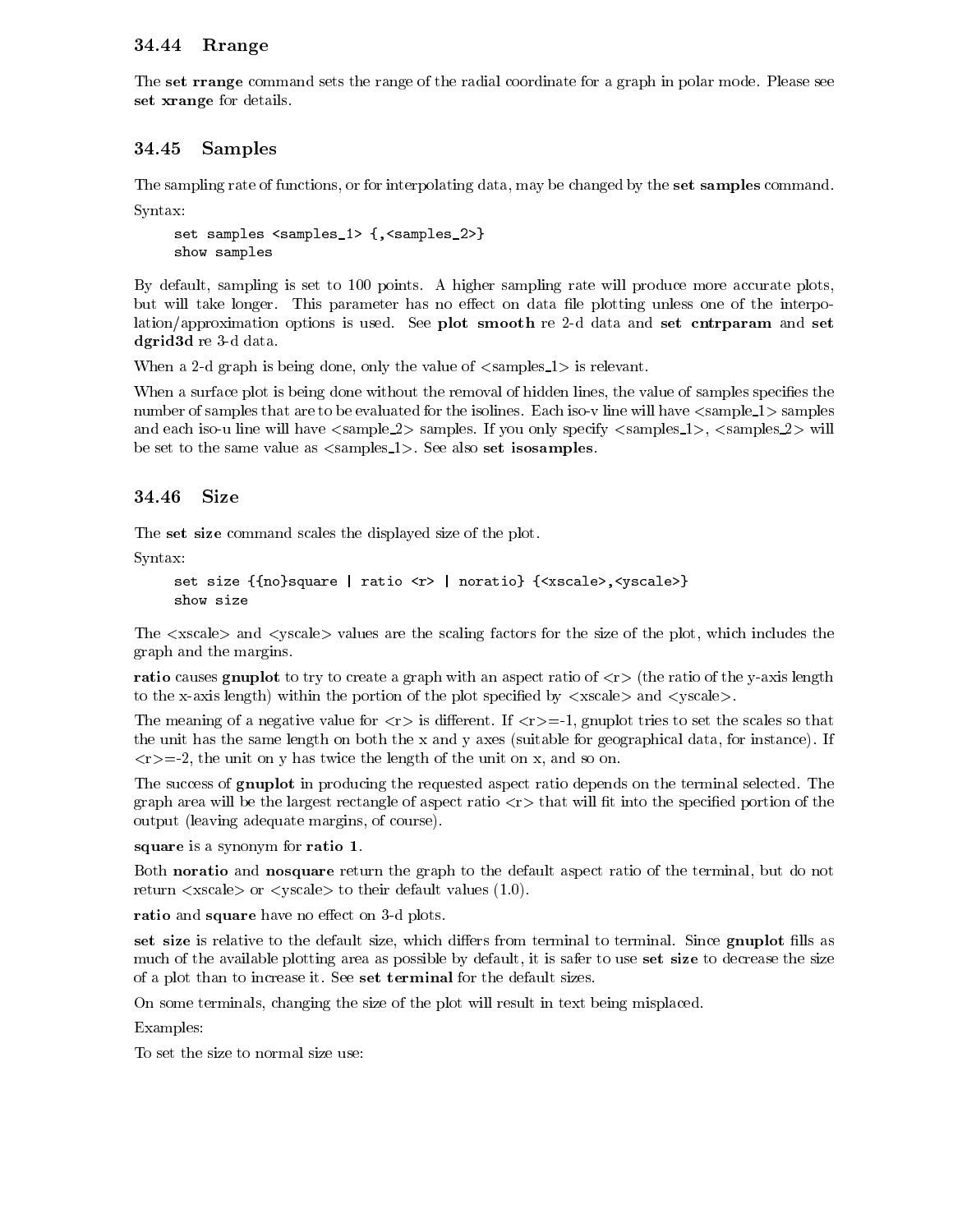set size 1,1

To make the graph half size and square use:

```
set size square 0.5,0.5
```
To make the graph twice as high as wide use:

```
set size ratio 2
```
### 34.47 **Style**

Default styles are chosen with the set function style and set data style commands. See plot with for information about how to override the default plotting style for individual functions and data sets.

Syntax:

```
set function style <style>
set data style <style>
show function style
show data style
```
The types used for all line and point styles (i.e., solid, dash-dot, color, etc. for lines; circles, squares, crosses, etc. for points) will be either those specified on the **plot** or **splot** command or will be chosen sequentially from the types available to the terminal in use. Use the command test to see what is available.

None of the styles requiring more than two columns of information (e.g., **errorbars**) can be used with splots or function plots. Neither boxes nor any of the steps styles can be used with splots. If an inappropriate style is specified, it will be changed to **points**.

For 2-d data with more than two columns, gnuplot is picky about the allowed errorbar styles. The using option on the plot command can be used to set up the correct columns for the style you want. (In this discussion, "column" will be used to refer both to a column in the data file and an entry in the using list.)

For three columns, only xerrorbars, yerrorbars (or errorbars), boxes, and boxerrorbars are allowed. If another plot style is used, the style will be changed to **yerrorbars**. The **boxerrorbars** style will calculate the boxwidth automatically.

For four columns, only xerrorbars, yerrorbars (or errorbars), xyerrorbars, boxxyerrorbars, and boxerrorbars are allowed. An illegal style will be changed to yerrorbars.

Five-column data allow only the **boxerrorbars, financebars,** and **candlesticks** styles. (The last two of these are primarily used for plots of nancial prices.) An illegal style will be changed to boxerrorbars before plotting.

Six- and seven-column data only allow the xyerrorbars and boxxyerrorbars styles. Illegal styles will be changed to xyerrorbars before plotting.

For more information about error bars, please see plot errorbars.

### 34.47.1 Boxerrorbars

The boxerrorbars style is only relevant to 2-d data plotting. It is a combination of the boxes and yerrorbars styles. The boxwidth will come from the fourth column if the y errors are in the form of "ydelta" and the boxwidth was not previously set equal to -2.0 (set boxwidth -2.0) or from the fifth column if the y errors are in the form of "ylow yhigh". The special case **boxwidth = -2.0** is for four-column data with y errors in the form "ylow yhigh". In this case the boxwidth will be calculated so that each box touches the adjacent boxes. The width will also be calculated in cases where three-column data are used.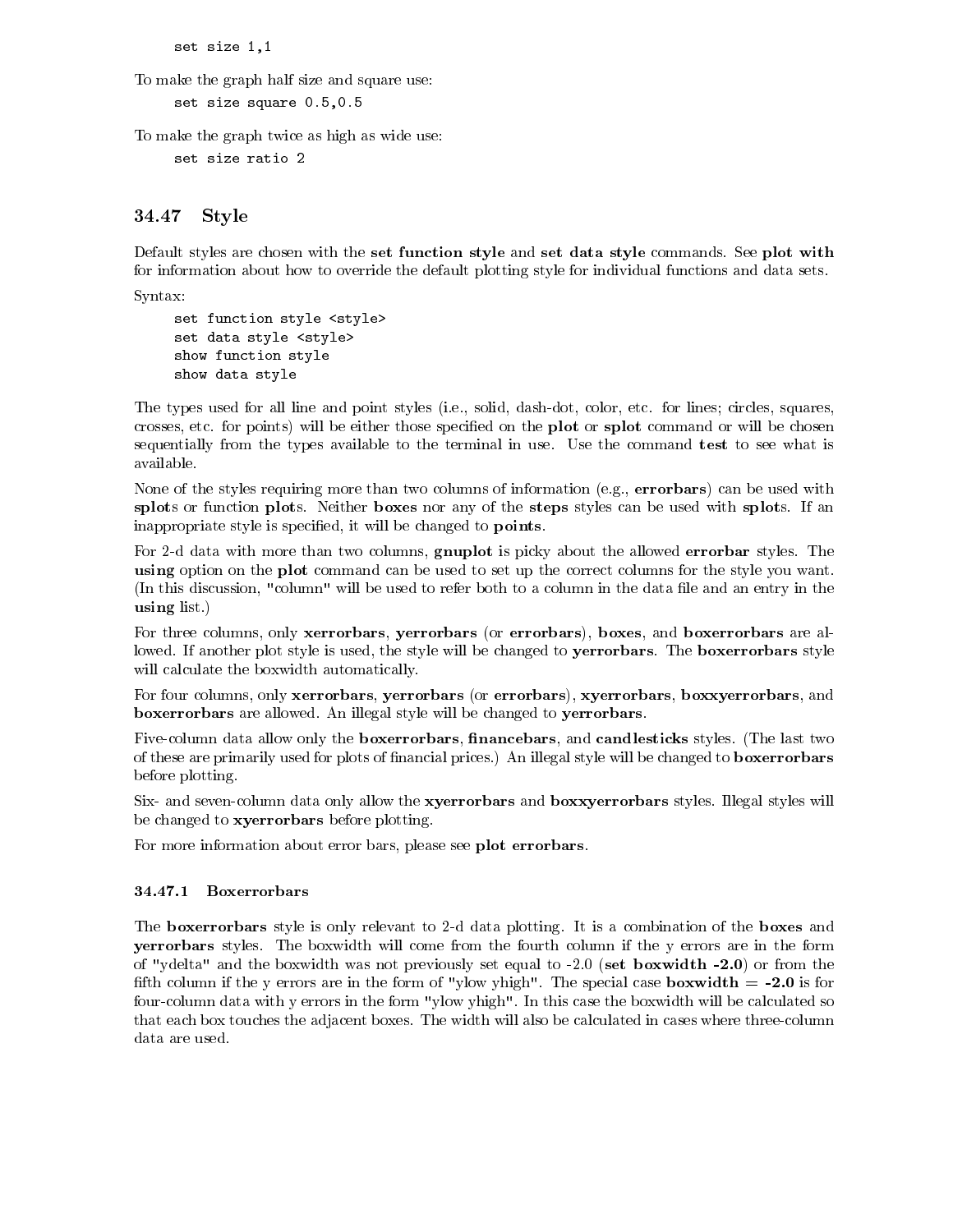The box height is determined from the y error in the same way as it is for the **yerrorbars** style  $-$  either from y-ydelta to y+ydelta or from ylow to yhigh, depending on how many data columns are provided.

# 34.47.2 Boxes

The boxes style is only relevant to 2-d plotting. It draws a box centered about the given x coordinate from the x axis (not the graph border) to the given y coordinate. The width of the box is obtained in one of three ways. If it is a data plot and the data le has a third column, this will be used to set the width of the box. If not, if a width has been set using the set boxwidth command, this will be used. If neither of these is available, the width of each box will be calculated automatically so that it touches the adjacent boxes.

# 34.47.3 Boxxyerrorbars

The boxxyerrorbars style is only relevant to 2-d data plotting. It is a combination of the boxes and xyerrorbars styles.

The box width and height are determined from the x and y errors in the same way as they are for the **xyerrorbars** style  $-$  either from xlow to xhigh and from ylow to yhigh, or from x-xdelta to x+xdelta and from y-ydelta to y+ydelta , depending on how many data columns are provided.

# 34.47.4 Candlesticks

The candlesticks style is only relevant for 2-d data plotting of nancial data. Five columns of data are required; in order, these should be the x coordinate (most likely a date) and the opening, low, high, and closing prices. The symbol is an open rectangle, centered horizontally at the x coordinate and limited vertically by the opening and closing prices. A vertical line segment at the x coordinate extends up from the top of the rectangle to the high price and another down to the low. The width of the rectangle may be changed by set bar. The symbol will be unchanged if the low and high prices are interchanged or if the opening and closing prices are interchanged. See set bar and financebars.

# 34.47.5 Dots

The dots style plots a tiny dot at each point; this is useful for scatter plots with many points.

# 34.47.6 Financebars

The **financebars** style is only relevant for 2-d data plotting of financial data. Five columns of data are required; in order, these should be the x coordinate (most likely a date) and the opening, low, high, and closing prices. The symbol is a vertical line segment, located horizontally at the x coordinate and limited vertically by the high and low prices. A horizontal tic on the left marks the opening price and one on the right marks the closing price. The length of these tics may be changed by set bar. The symbol will be unchanged if the high and low prices are interchanged. See set bar and candlesticks.

# 34.47.7 Fsteps

The fsteps style is only relevant to 2-d plotting. It connects consecutive points with two line segments: the first from  $(x1,y1)$  to  $(x1,y2)$  and the second from  $(x1,y2)$  to  $(x2,y2)$ .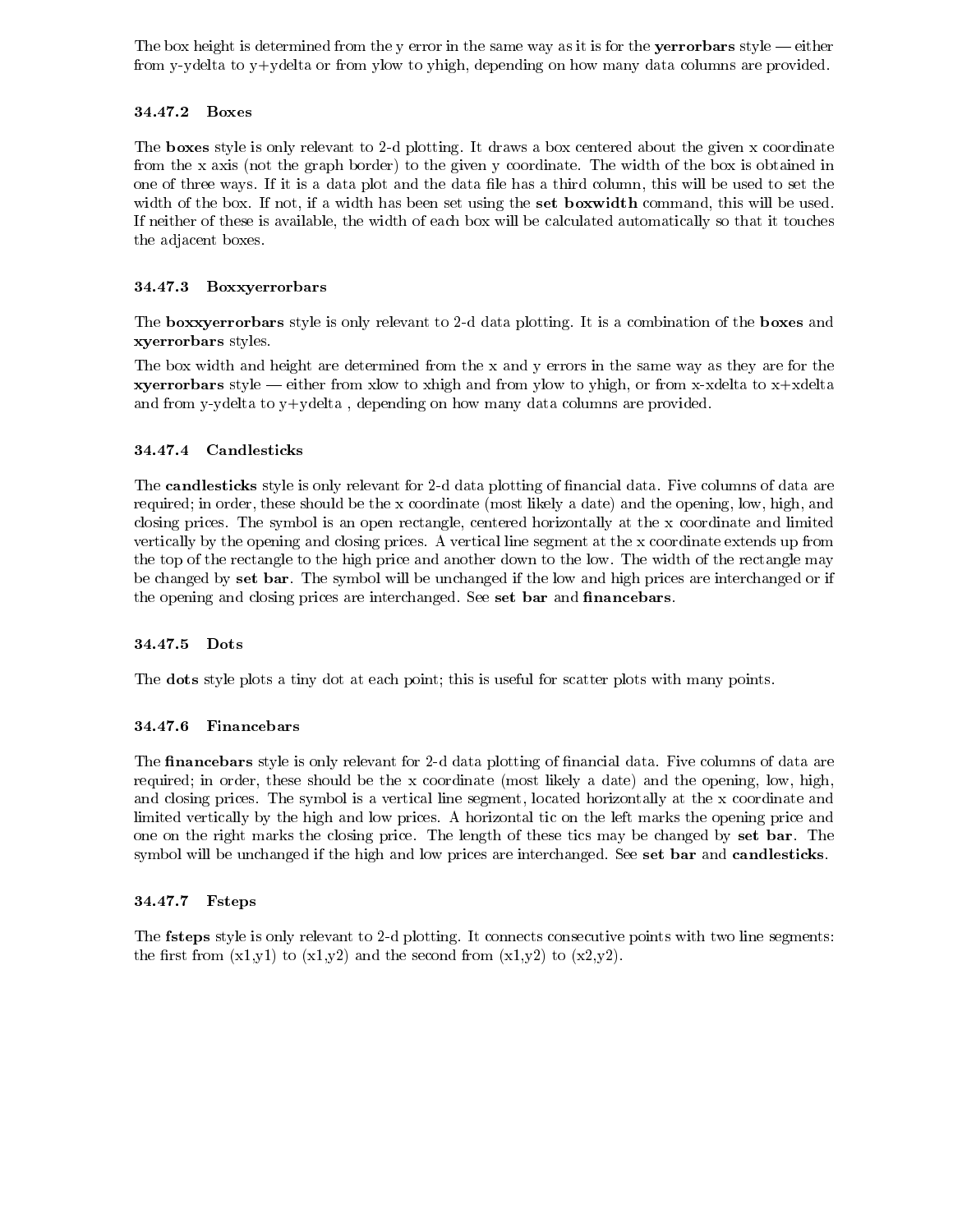# 34.47.8 Histeps

The histeps style is only relevant to 2-d plotting. It is intended for plotting histograms. Y-values are assumed to be centered at the x-values; the point at x1 is represented as a horizontal line from  $((x0+x1)/2,y1)$  to  $((x1+x2)/2,y1)$ . The lines representing the end points are extended so that the step is centered on at x. Adjacent points are connected byavertical line at their average x, that is, from  $((x1+x2)/2,y1)$  to  $((x1+x2)/2,y2)$ .

If autoscale is in effect, it selects the xrange from the data rather than the steps, so the end points will appear only half as wide as the others.

histeps is only a plotting style; **gnuplot** does not have the ability to create bins and determine their population from some data set.

# 34.47.9 Impulses

The impulses style displays a vertical line from the x axis (not the graph border), or from the grid base for splot, to each point.

# 34.47.10 Lines

The lines style connects adjacent points with straight line segments.

# 34.47.11 Linespoints

The linespoints style does both lines and points, that is, it draws a small symbol at each point and then connects adjacent points with straight line segments. The command set pointsize may be used to change the size of the points. See set pointsize for its usage.

linespoints may be abbreviated lp.

# 34.47.12 Points

The points style displays a small symbol at each point. The command set pointsize may be used to change the size of the points. See set pointsize for its usage.

# 34.47.13 Steps

The steps style is only relevant to 2-d plotting. It connects consecutive points with two line segments: the first from  $(x1,y1)$  to  $(x2,y1)$  and the second from  $(x2,y1)$  to  $(x2,y2)$ .

# 34.47.14 Vector

The vector style draws a vector from  $(x,y)$  to  $(x+xdelta, y+ydelta)$ . Thus it requires four columns of data. It also draws a small arrowhead at the end of the vector.

The vector style is still experimental: it doesn't get clipped properly and other things may also be wrong with it. Use it at your own risk.

## 34.47.15 Xerrorbars

The xerrorbars style is only relevant to 2-d data plots. xerrorbars is like dots, except that a horizontal error bar is also drawn. At each point  $(x,y)$ , a line is drawn from  $(xlow,y)$  to  $(xhigh,y)$  or from  $(x-xdelta, y)$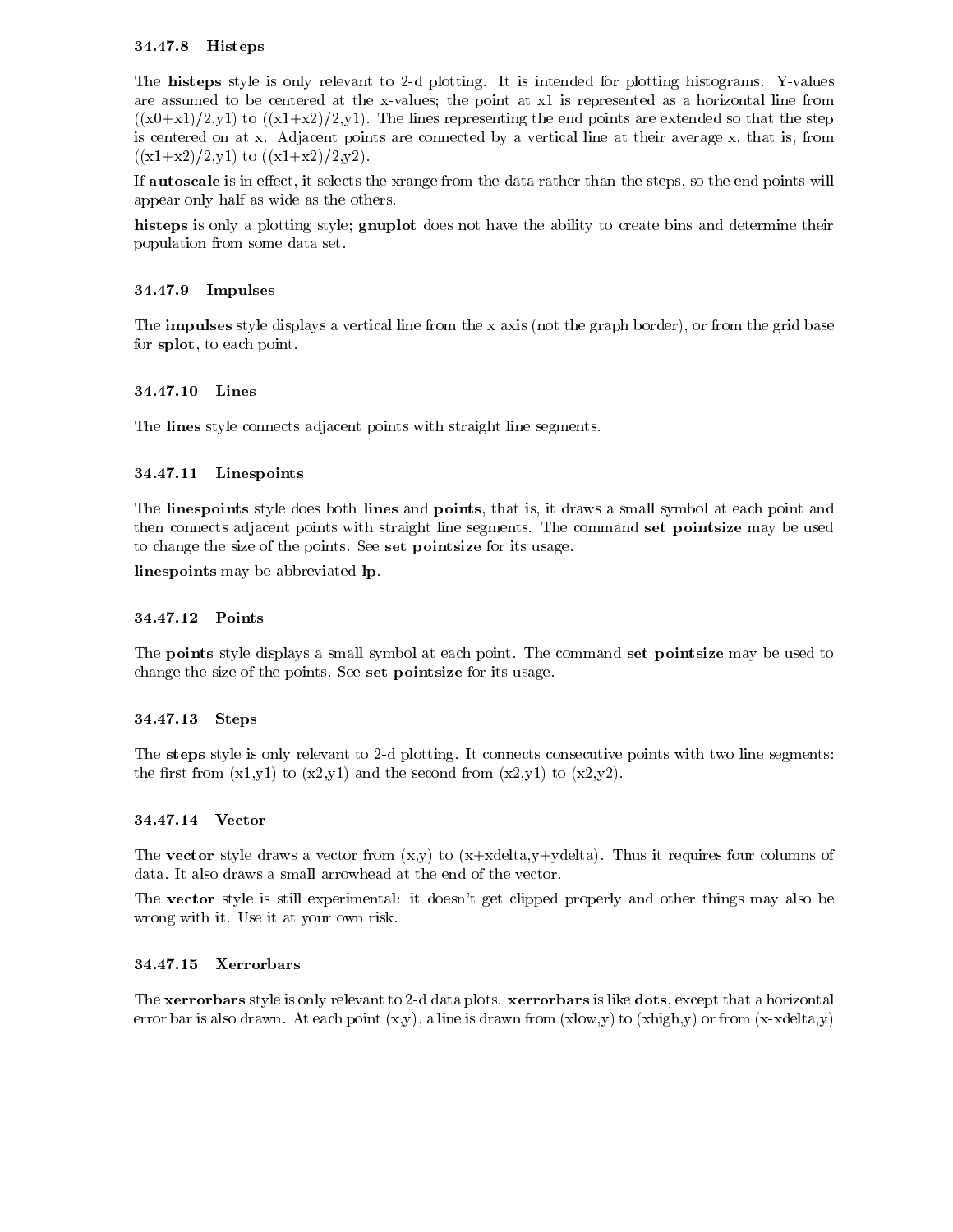to (x+xdelta,y), depending on how many data columns are provided. A tic mark is placed at the ends of the error bar (unless set bar is used  $-$  see set bar for details).

# 34.47.16 Xyerrorbars

The xyerrorbars style is only relevant to 2-d data plots. xyerrorbars is like dots, except that horizontal and vertical error bars are also drawn. At each point  $(x,y)$ , lines are drawn from  $(x,y-y$ delta) to  $(x,y+ydelta)$  and from  $(x-xdelta)$  to  $(x+xdelta)$  or from  $(x,y)$  to  $(x,yhigh)$  and from  $(xlow,y)$ to (xhigh,y), depending upon the number of data columns provided. A tic mark is placed at the ends of the error bar (unless set bar is used  $-$  see set bar for details).

If data are provided in an unsupported mixed form, the using filter on the plot command should be used to set up the appropriate form. For example, if the data are of the form (x,y,xdelta,ylow,yhigh), then you can use

plot 'data' using 1:2:(\$1-\$3),(\$1+\$3),4,5 with xyerrorbars

## 34.47.17 Yerrorbars

The yerrorbars (or errorbars) style is only relevant to 2-d data plots. yerrorbars is like dots, except that a vertical error bar is also drawn. At each point  $(x,y)$ , a line is drawn from  $(x,y-y$ delta) to  $(x,y+ydelta)$  or from  $(x,ylow)$  to  $(x,yhigh)$ , depending on how many data columns are provided. A tic mark is placed at the ends of the error bar (unless set bar is used  $-$  see set bar for details).

#### 34.48 **Surface**

The command set surface controls the display of surfaces by splot.

Syntax:

```
set surface
set nosurface
show surface
```
The surface is drawn with the style specifed by with, or else the appropriate style, data or function.

Whenever set nosurface is issued, splot will not draw points or lines corresponding to the function or data file points. Contours may be still be drawn on the surface, depending on the set contour option. set nosurface; set contour base is useful for displaying contours on the grid base. See also set contour.

#### 34.49 Terminal

gnuplot supports many different graphics devices. Use set terminal to tell gnuplot what kind of output to generate. Use set output to redirect that output to a file or device.

Syntax:

```
set terminal {<terminal-type>}
show terminal
```
If  $\leq$  terminal-type $>$  is omitted, gnuplot will list the available terminal types.  $\leq$  terminal-type $>$  may be abbreviated.

If both set terminal and set output are used together, it is safest to give set terminal first, because some terminals set a flag which is needed in some operating systems.

Several terminals have additional options. For example, see dumb, iris4d, hpljii or postscript.

This document may describe drivers that are not available to you because they were not installed, or it may not describe all the drivers that are available to you, depending on its output format.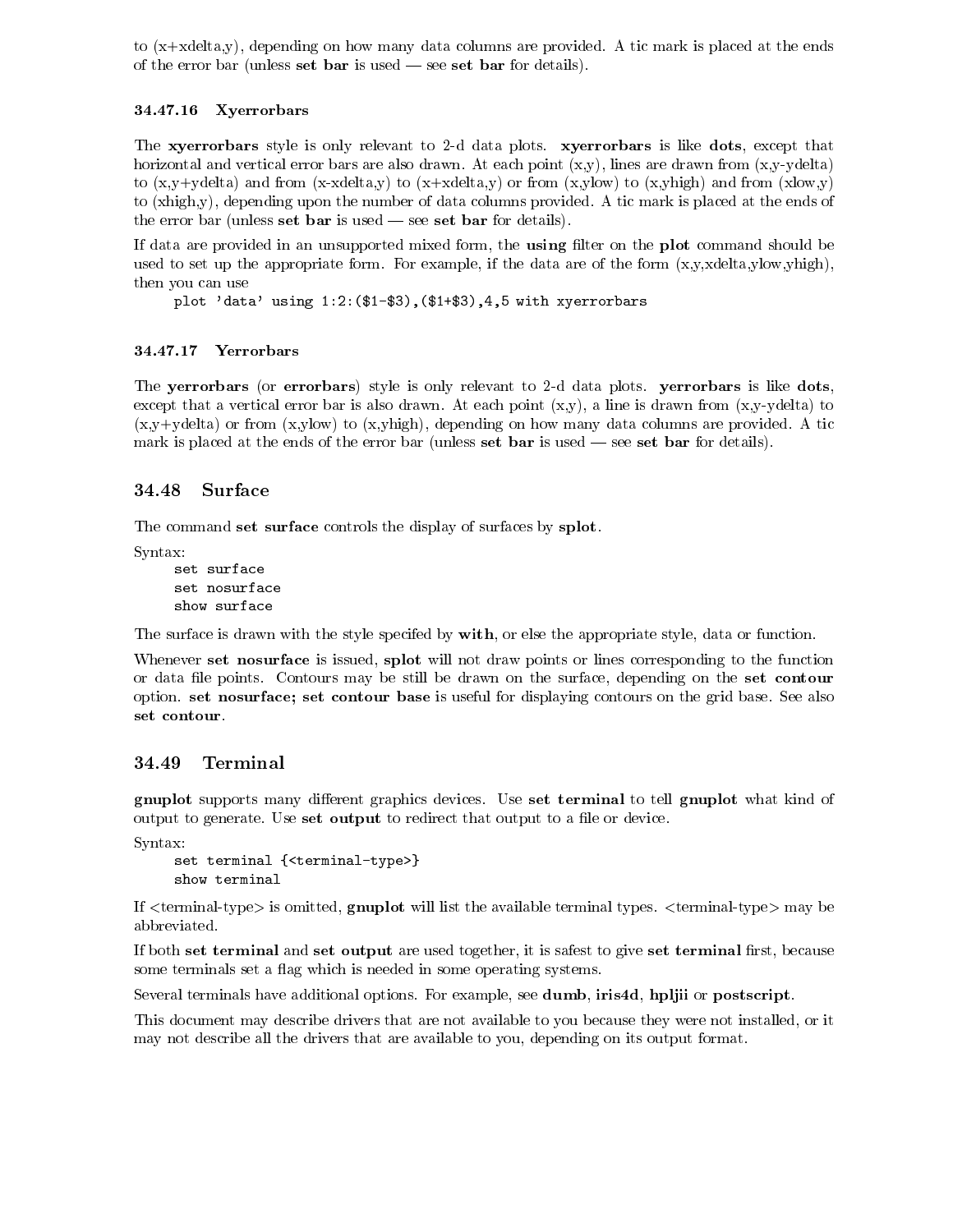The **aed512** and **aed767** terminal drivers support AED graphics terminals. The two drivers differ only in their horizontal ranges, which are 512 and 768 pixels, respectively. Their vertical range is 575 pixels. There are no options for these drivers.

Several options may be set in  $\text{aifm}$  — the Adobe Illustrator 3.0+ driver.

Syntax:

set terminal aifm {<color>} {"<fontname>"} {<fontsize>}

<color> is either color or monochrome; "<fontname>" is the name of a valid PostScript font; <fontsize> is the size of the font in PostScript points, before scaling by the set size command. Selecting default sets all options to their default values: monochrome, "Helvetica", and 14pt.

Since AI does not really support multiple pages, multiple graphs will be drawn directly on top of one another. However, each graph will be grouped individually, making it easy to separate them inside AI (just pick them up and move them).

Examples:

```
set term aifm
set term aifm 22
set size 0.7,1.4; set term aifm color "Times-Roman" 14
```
## 34.49.3 Amiga

The amiga terminal, for Commodore Amiga computers, allows the user to plot either to a screen (default), or, if Kickstart 3.0 or higher is installed, to a window on the current public screen. The font and its size can also be selected.

Syntax:

```
set terminal amiga {screen | window} {"<fontname>"} {<fontsize>}
```
The default font is 8-point "topaz".

The screen option uses a virtual screen, so it is possible that the graph will be larger than the screen.

## 34.49.4 Apollo

The apollo terminal driver supports the Apollo Graphics Primitive Resource with rescaling after window resizing. It has no options.

If a fixed-size window is desired, the gpr terminal may be used instead.

## 34.49.5 Atari ST (via AES)

The atari terminal has options to set the character size and the screen colors.

Syntax:

set terminal atari {<fontsize>} {<col0> <col1> ... <col15.}

The character size must appear if any colors are to be specified. Each of the (up to 16) colors is given as a three-digit hex number, where the digits represent RED, GREEN and BLUE (in that order). The range of 0-15 is scaled to whatever color range the screen actually has. On a normal ST screen, odd and even intensities are the same.

Examples: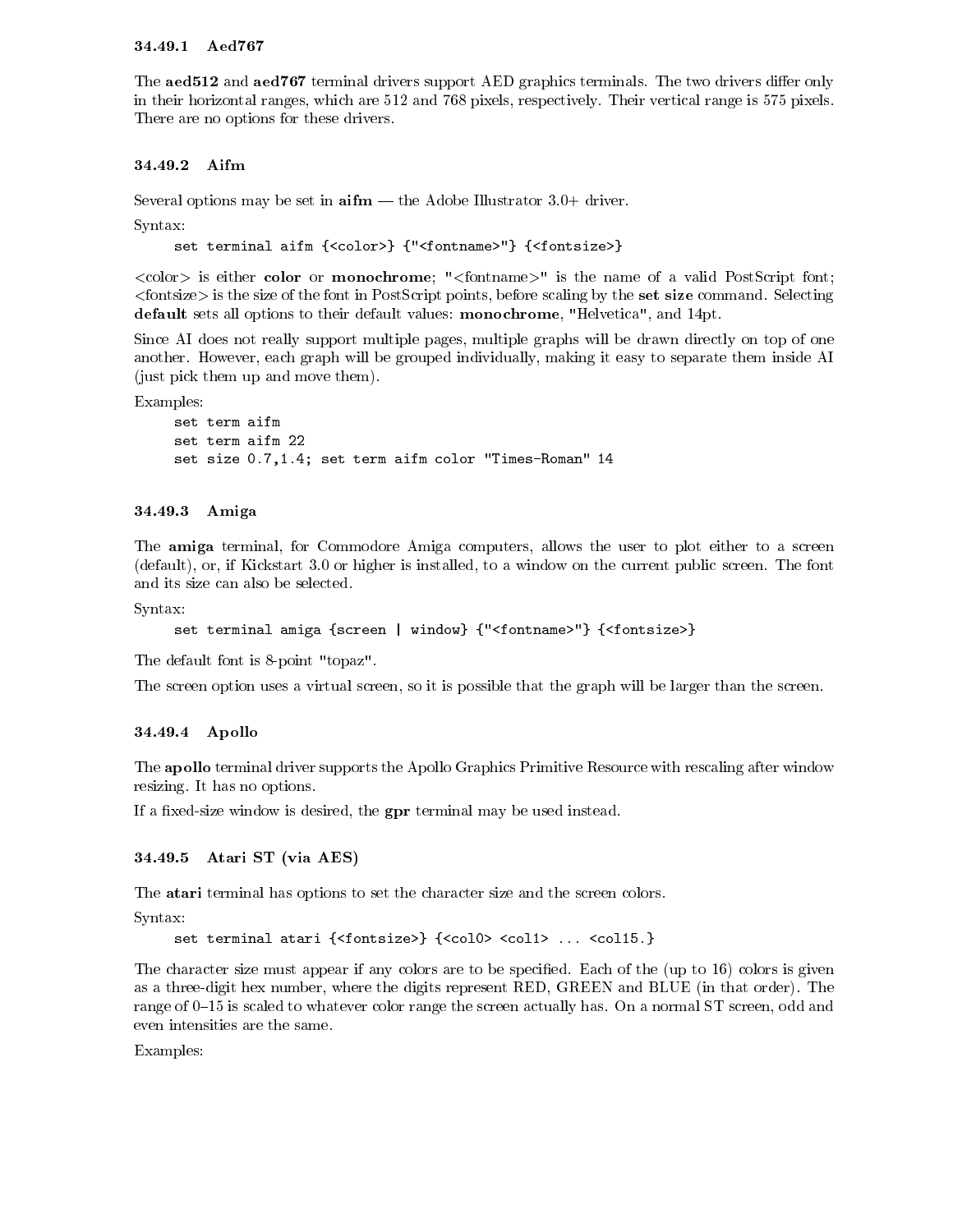```
set terminal atari 4 # use small (6x6) font
set terminal atari 6 0 # set monochrome screen to white on black
set terminal atari 13 0 fff f00 f0 f ff f0f
          # set first seven colors to black, white, green, blue,
          # cyan, purple, and yellow and use large font (8x16).
```
Additionally, if an environment variable GNUCOLORS exists, its contents are interpreted as an options string, but an explicit terminal option takes precedence.

### 34.49.6 Atari ST (via VDI)

The vdi terminal is the same as the atari terminal, except that it sends output to the screen via the VDI and not into AES-Windows.

The vdi terminal has options to set the character size and the screen colors.

Syntax:

set terminal vdi {<fontsize>} {<col0> <col1> ... <col15.}

The character size must appear if any colors are to be specified. Each of the (up to 16) colors is given as a three-digit hex number, where the digits represent RED, GREEN and BLUE (in that order). The range of 0-15 is scaled to whatever color range the screen actually has. On a normal ST screen, odd and even intensities are the same.

Examples:

set terminal vdi 4 # use small (6x6) font set terminal vdi 6 0 # set monochrome screen to white on black set terminal vdi 13 0 fff f00 f0 f ff f0f # set first seven colors to black, white, green, blue, # cyan, purple, and yellow and use large font (8x16).

Additionally, if an environment variable GNUCOLORS exists, its contents are interpreted as an options string, but an explicit terminal option takes precedence.

# 34.49.7 Cgi

The cgi and hcgi terminal drivers support SCO CGI drivers. hcgi is for printers; the environment variable CGIPRNT must be set. cgi may be used for either a display or hardcopy; if the environment variable CGIDISP is set, then that display is used. Otherwise CGIPRNT is used.

These terminals have no options.

## 34.49.8 Cgm

The cgm terminal generates a Computer Graphics Metafile. This file format is a subset of the ANSI X3.122-1986 standard entitled "Computer Graphics - Metale for the Storage and Transfer of Picture Description Information". Several options may be set in cgm.

Syntax:

set terminal cgm {<mode>} {<color>} {<rotation>} {solid | dashed} {width <plot\_width>} {linewidth <line\_width>} {"<font>"} {<fontsize>}

where  $\langle$  mode> is landscape, portrait, or default;  $\langle$  color> is either color or monochrome; <rotation> is either rotate or norotate; solid draws all curves with solid lines, overriding any dashed patterns;  $\langle$  plot\_width $\rangle$  is the width of the page in points;  $\langle$  line\_width $\rangle$  is the line width in points;  $\langle$  font  $\rangle$  is the name of a font; and  $\langle$  fontsize  $\rangle$  is the size of the font in points.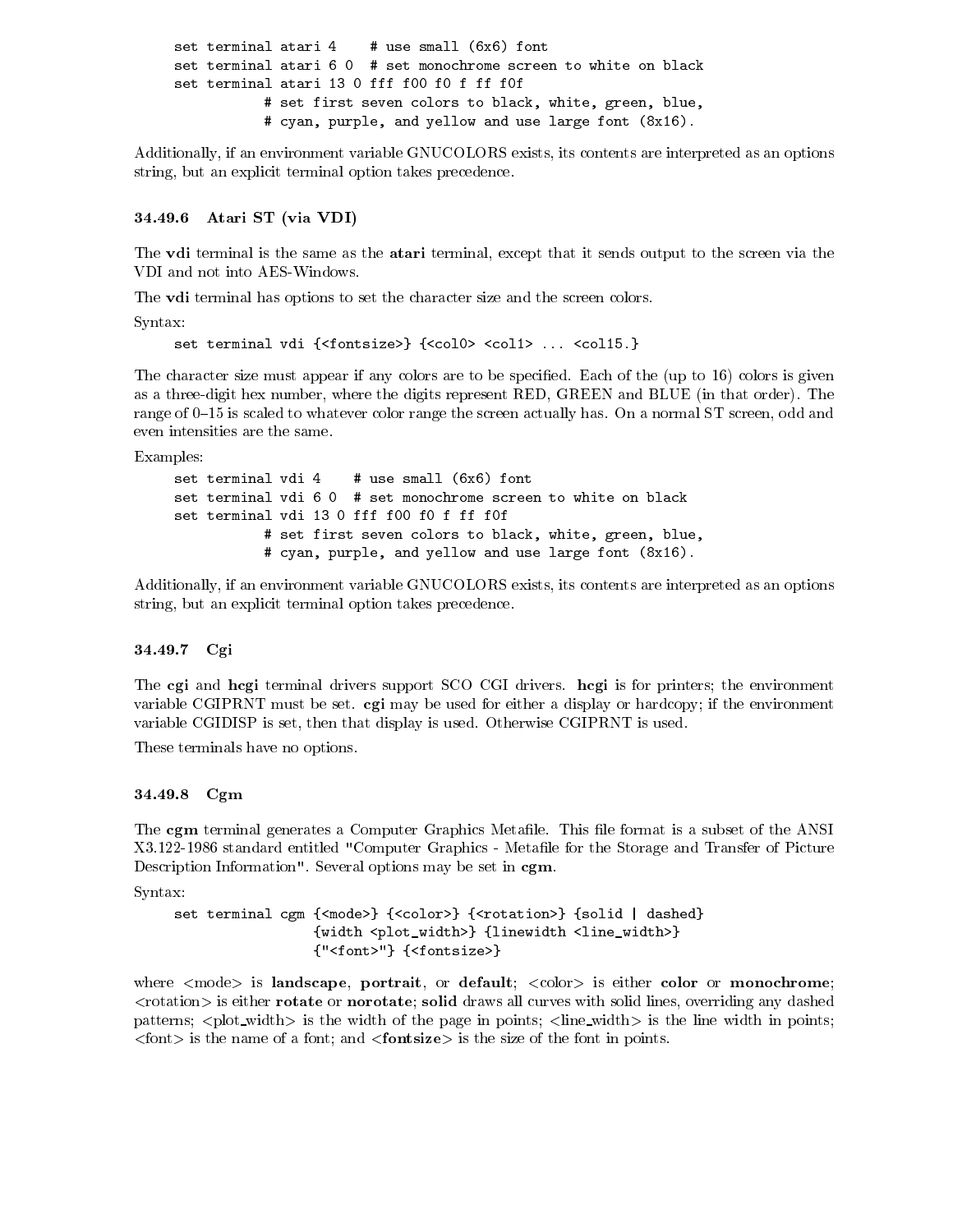By default, cgm uses rotated text for the Y axis label.

The first six options can be in any order. Selecting **default** sets all options to their default values. Examples:

set terminal cgm landscape color rotate dashed width 432 \ linewidth 1 'Arial Bold' 12 # defaults set terminal cgm 14 linewidth 2 14 # wider lines & larger font set terminal cgm portrait 'Times Roman Italic' 12 set terminal cgm color solid # no pesky dashes!

**34.49.8.1** Font The first part of a Computer Graphics Metafile, the metafile description, includes a font table. In the picture body, a font is designated by an index into this table. By default, this terminal generates a table with the following fonts:

| CGM fonts               |  |
|-------------------------|--|
| Arial                   |  |
| Arial Italic            |  |
| Arial Bold              |  |
| Arial Bold Italic       |  |
| Times Roman             |  |
| Times Roman Italic      |  |
| Times Roman Bold        |  |
| Times Roman Bold Italic |  |
| Helvetica               |  |
| man                     |  |

Case is not distinct, but the modifiers must appear in the above order (that is, not 'Arial Italic Bold'). 'Arial Bold' is the default font.

You may also specify a font name which does not appear in the default font table. In that case, a new font table is constructed with the specified font as its only entry. You must ensure that the spelling, capitalization, and spacing of the name are appropriate for the application that will read the CGM le.

34.49.8.2 Fontsize Fonts are scaled assuming the page is 6 inches wide. If the size command is used to change the aspect ratio of the page or the CGM file is converted to a different width (e.g. it is imported into a document in which the margins are not 6 inches apart), the resulting font sizes will be different. To change the assumed width, use the **width** option.

34.49.8.3 Linewidth The linewidth option sets the width of lines in pt. The default width is 1 pt. Scaling is affected by the actual width of the page, as discussed under the **fontsize** and width options

34.49.8.4 Rotate The norotate option may be used to disable text rotation. For example, the CGM input filter for Word for Windows 6.0c can accept rotated text, but the DRAW editor within Word cannot. If you edit a graph (for example, to label a curve), all rotated text is restored to horizontal. The Y axis label will then extend beyond the clip boundary. With **norotate**, the Y axis label starts in a less attractive location, but the page can be edited without damage. The **rotate** option confirms the default behavior.

34.49.8.5 Solid The solid option may be used to disable dashed line styles in the plots. This is useful when color is enabled and the dashing of the lines detracts from the appearance of the plot. The dashed option confirms the default behavior, which gives a different dash pattern to each curve.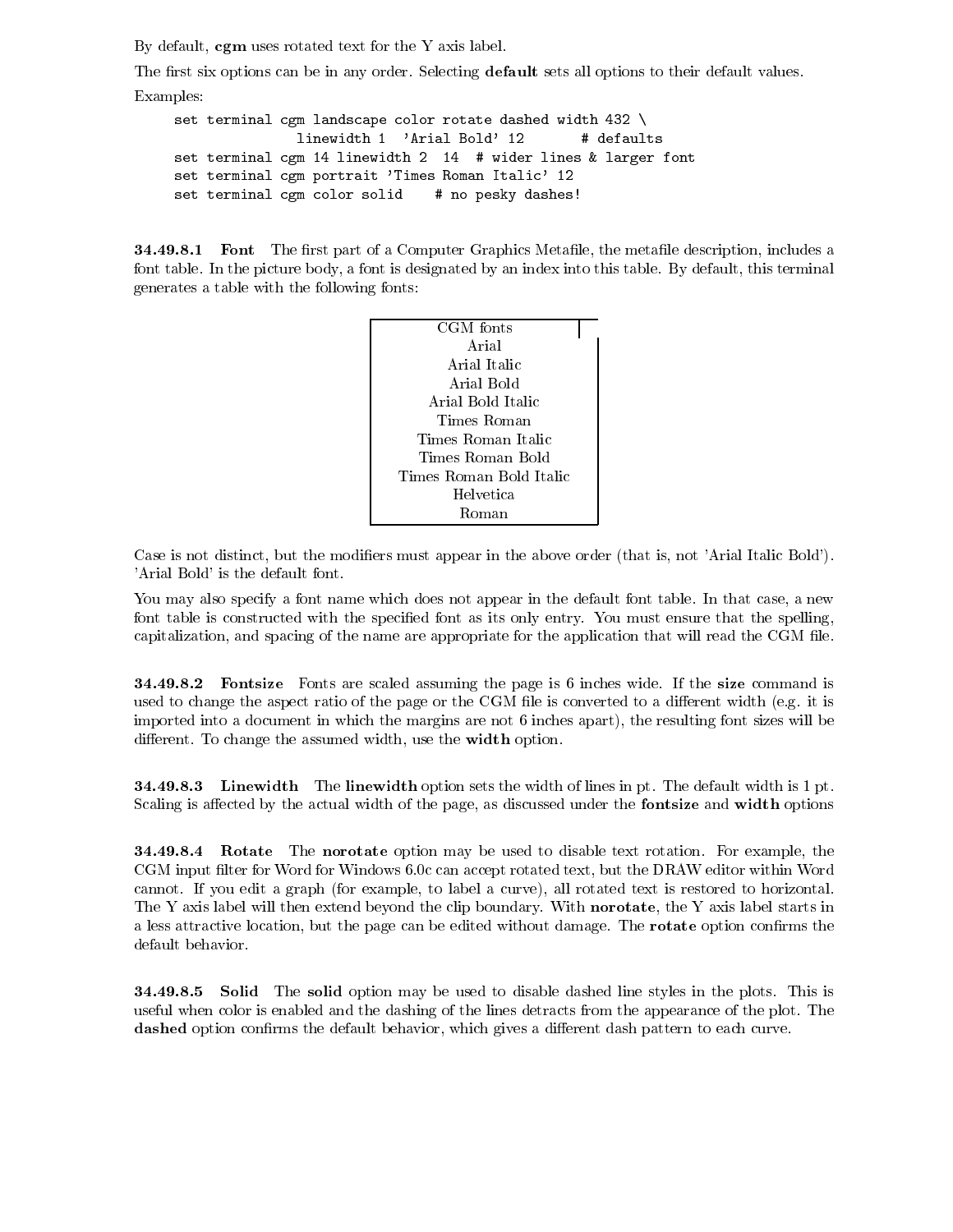34.49.8.6 Size Default size of a CGM page is 32599 units wide and 23457 units high for landscape, or 23457 units wide by 32599 units high for portrait.

**34.49.8.7** Width All distances in the CGM file are in abstract units. The application that reads the file determines the size of the final page. By default, the width of the final page is assumed to be  $6$ inches (15.24 cm). This distance is used to calculate the correct font size, and may be changed with the width option. The keyword should be followed by the width in points. (Here, a point is  $1/72$  inch, as in PostScript. This unit is known as a "big point" in TeX.) gnuplot arithmetic can be used to convert from other units, as follows:

set terminal cgm width 432 # default set terminal cgm width  $6*72$   $\qquad$  # same as above set terminal cgm width  $10/2.54*72$  # 10 cm wide

34.49.8.8 Winword6 The default font table was chosen to match, where possible, the default font assignments made by the Computer Graphics Metafile input filter for Microsoft Word 6.0c, although the filter makes available only 'Arial' and 'Times Roman' fonts and their bold and/or italic variants. Other fonts such as 'Helvetica' and 'Roman' are not available. If the CGM file includes a font table, the filter mostly ignores it. However, it changes certain font assignments so that they disagree with the table. As a workaround, the winword6 option deletes the font table from the CGM file. In this case, the filter makes predictable font assignments. 'Arial Bold' is correctly assigned even with the font table present, which is one reason it was chosen as the default.

winword6 disables the color tables for a similar reason — with the color table included, Microsoft Word displays black for color 7.

Linewidths and pointsizes may be changed with set linestyle.

34.49.9 Corel

The corel terminal driver supports CorelDraw.

Syntax:

```
set terminal corel { default
                    | {monochrome | color
                         {<fontname> {"<fontsize>"
                            {<xsize> <ysize> {<linewidth> }}}}}
```
where the fontsize and linewidth are specified in points and the sizes in inches. The defaults are monochrome, "SwitzerlandLight", 22, 8.2, 10 and 1.2.

#### 34.49.10 Debug

This terminal is provided to allow for the debugging of gnuplot. It is likely to be of use only for users who are modifying the source code.

#### 34.49.11 Svga

The svga terminal driver supports PCs with SVGA graphics. It can only be be used if it is compiled with DJGPP. Its only option is the font.

Syntax:

```
set terminal svga {"<fontname>"}
```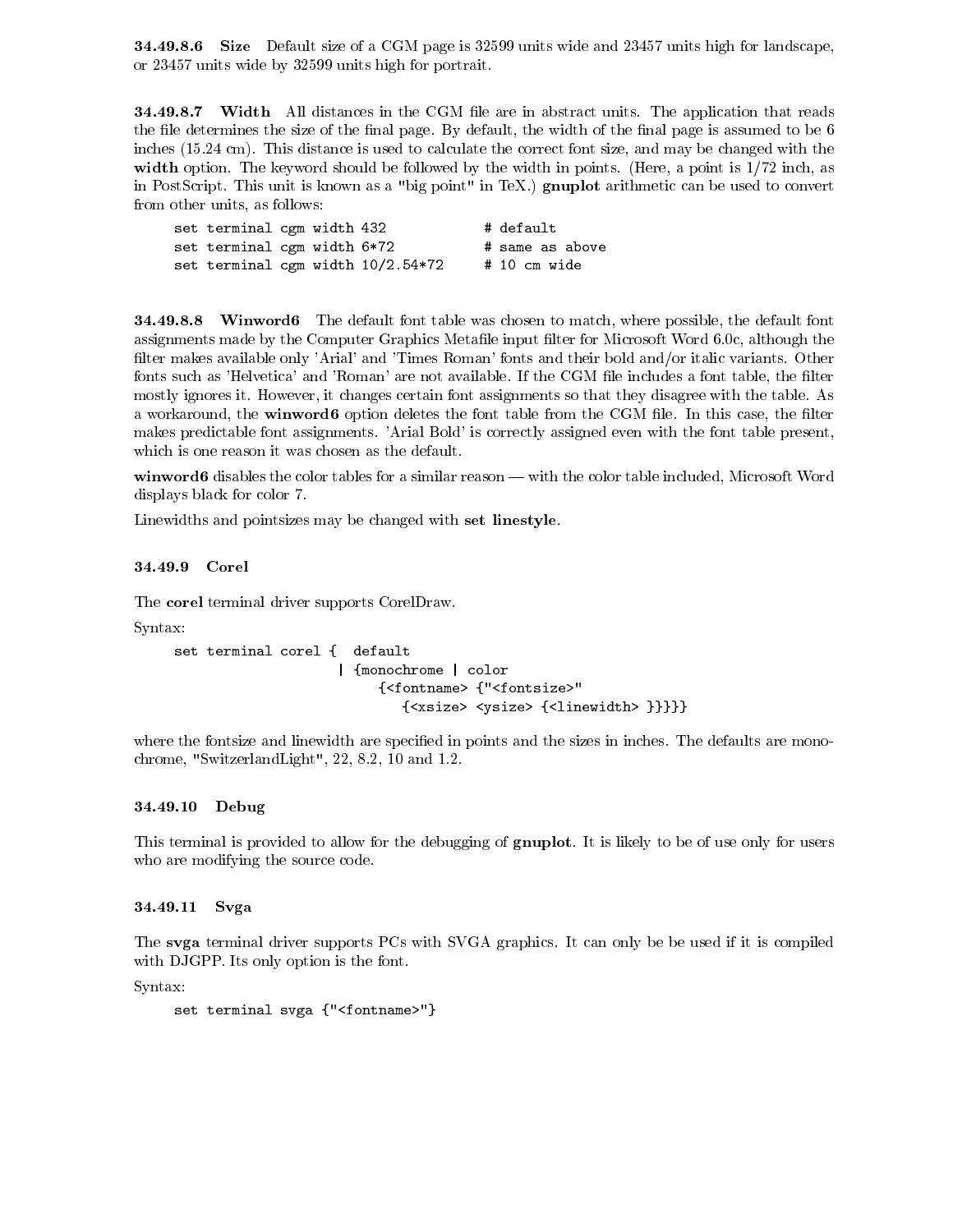The **dumb** terminal driver has an optional size specification and trailing linefeed control.

Syntax:

set terminal dumb {[no]feed} {<xsize> <ysize>}

where  $\langle x \rangle$  and  $\langle y \rangle$  set the size of the dumb terminals. Default is 79 by 24. The last newline is printed only if feed is enabled.

Examples:

set term dumb nofeed set term dumb 79 49 # VGA screen---why would anyone do that?

# 34.49.13 Dxf

The  $dx$ f terminal driver creates pictures that can be imported into AutoCad (Release 10.x). It has no options of its own, but some features of its plots may be modied by other means. The default size is  $120x80$  AutoCad units, which can be changed by set size. dxf uses seven colors (white, red, yellow, green, cyan, blue and magenta), which can be changed only by modifying the source file. If a black-andwhite plotting device is used, the colors are mapped to differing line thicknesses. See the description of the AutoCad print/plot command.

# 34.49.14 Dxy800a

This terminal driver supports the Roland DXY800A plotter. It has no options.

# 34.49.15 Eepic

The eepic terminal driver supports the extended LaTeX picture environment. It is an alternative to the latex driver.

The output of this terminal is intended for use with the "eepic.sty" macro package for LaTeX. To use it, you need "eepic.sty", "epic.sty" and a printer driver that supports the "tpic" \specials. If your printer driver doesn't support those \specials, "eepicemu.sty" will enable you to use some of them.

Although dotted and dashed lines are possible with eepic and are tempting, they do not work well for high-sample-rate curves, fusing the dashes all together into a solid line. For now, the eepic driver creates only solid lines. There is another gnuplot driver (tpic) that supports dashed lines, but it cannot be used if your DVI driver doesn't support "tpic" \specials.

All drivers for LaTeX offer a special way of controlling text positioning: If any text string begins with 'f', you also need to include a '}' at the end of the text, and the whole text will be centered both horizontally and vertically by  $LaTeX.$  If the text string begins with '[', you need to continue it with: a position specification (up to two out of t,b,l,r), '|{', the text itself, and finally, '}'. The text itself may be anything LaTeX can typeset as an LR-box.  $\rule{1}{1}$ 's may help for best positioning.

The **eepic** terminal has no options.

Examples: About label positioning: Use gnuplot defaults (mostly sensible, but sometimes not really best):

```
set title '\LaTeX\ -- \ \gamma \'
```
Force centering both horizontally and vertically:

```
set label '\{\text{LaTeX\ --\ $ \gamma \ \gamma $}' at 0,0
```
Specify own positioning (top here):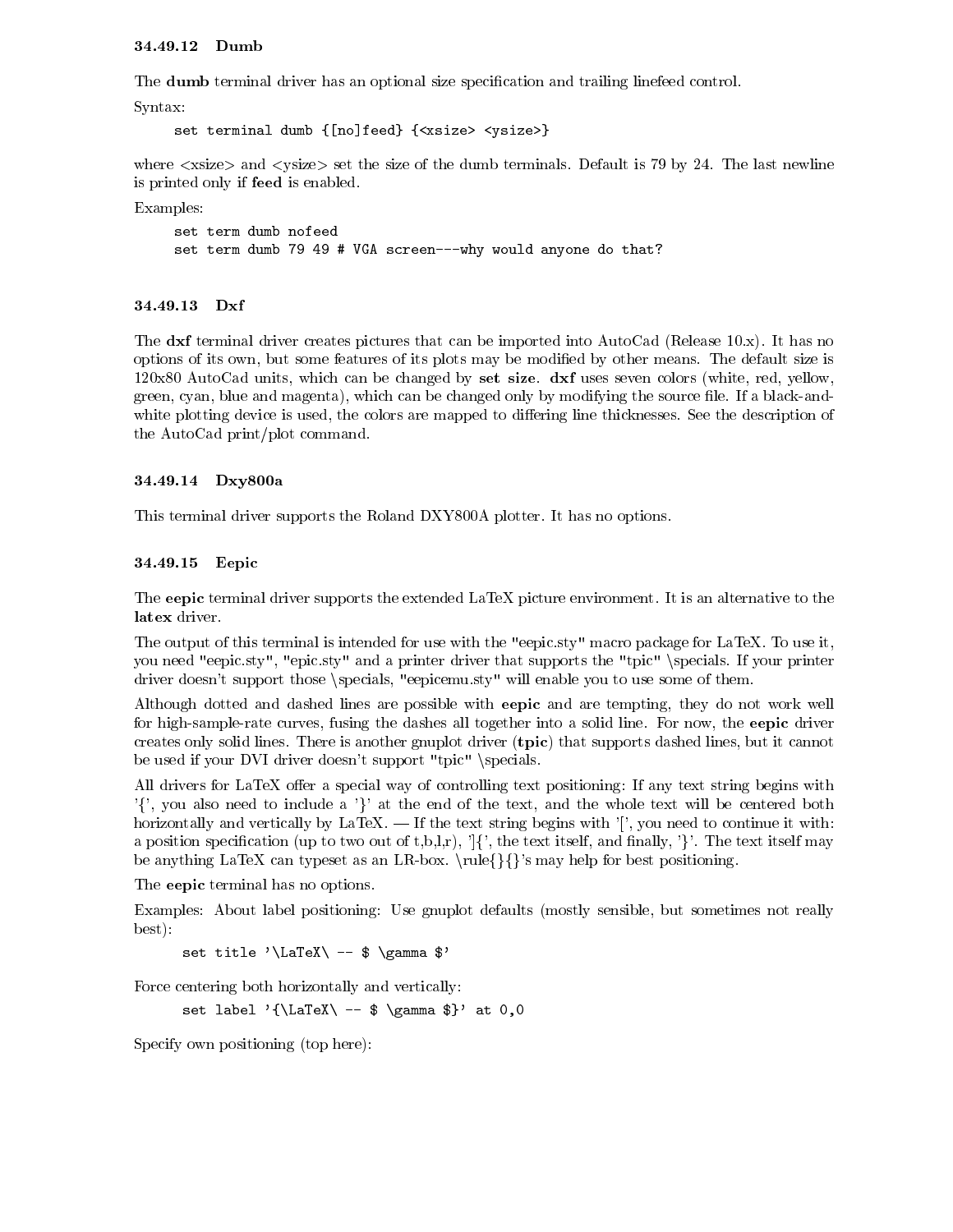set xlabel '[t]{\LaTeX\ --  $\$  \gamma  $\}$ '

The other label  $=$  account for long ticlabels:

set ylabel '[r]{\LaTeX\ -- \$ \gamma \$\rule{7mm}{0pt}'

### 34.49.16 Emxvga

The emxvga, emxvesa and vgal terminal drivers support PCs with SVGA, vesa SVGA and VGA graphics boards, respectively. They are intended to be compiled with "emx-gcc" under either DOS or OS/2. They also need VESA and SVGAKIT maintained by Johannes Martin (JMARTIN@GOOFY.ZDV.UNI-MAINZ.DE) with additions by David J. Liu (liu@phri.nyu.edu).

Syntax:

set terminal emxvga set terminal emxvesa {vesa-mode} set terminal vgal

The only option is the vesa mode for **emxvesa**, which defaults to G640x480x256.

#### 34.49.17 Epson-180dpi

This driver supports a family of Epson printers and derivatives.

epson-180dpi and epson-60dpi are drivers for Epson LQ-style 24-pin printers with resolutions of 180 and 60 dots per inch, respectively.

epson-lx800 is a generic 9-pin driver appropriate for printers like the Epson LX-800, the Star NL-10 and NX-1000, the PROPRINTER, and so forth.

nec-cp6 is generix 24-pin driver that can be used for printers like the NEC CP6 and the Epson LQ-800.

The okidata driver supports the 9-pin OKIDATA 320/321 Standard printers.

The starc driver is for the Star Color Printer.

The tandy-60dpi driver is for the Tandy DMP-130 series of 9-pin, 60-dpi printers.

Only nec-cp6 has any options.

Syntax:

set terminal nec-cp6 {monochrome | colour | draft}

which defaults to monochrome.

With each of these drivers, a binary copy is required on a PC to print. Do not use  $\text{print}$  — use instead copy file  $/b$  lpt1:

# 34.49.18 Excl

The excl terminal driver supports Talaris printers such as the EXCL Laser printer and the 1590. It has no options.

# 34.49.19 Hercules

These drivers supports PC monitors with autodetected graphics boards. They can be used only when compiled with Zortech C/C++. None have options.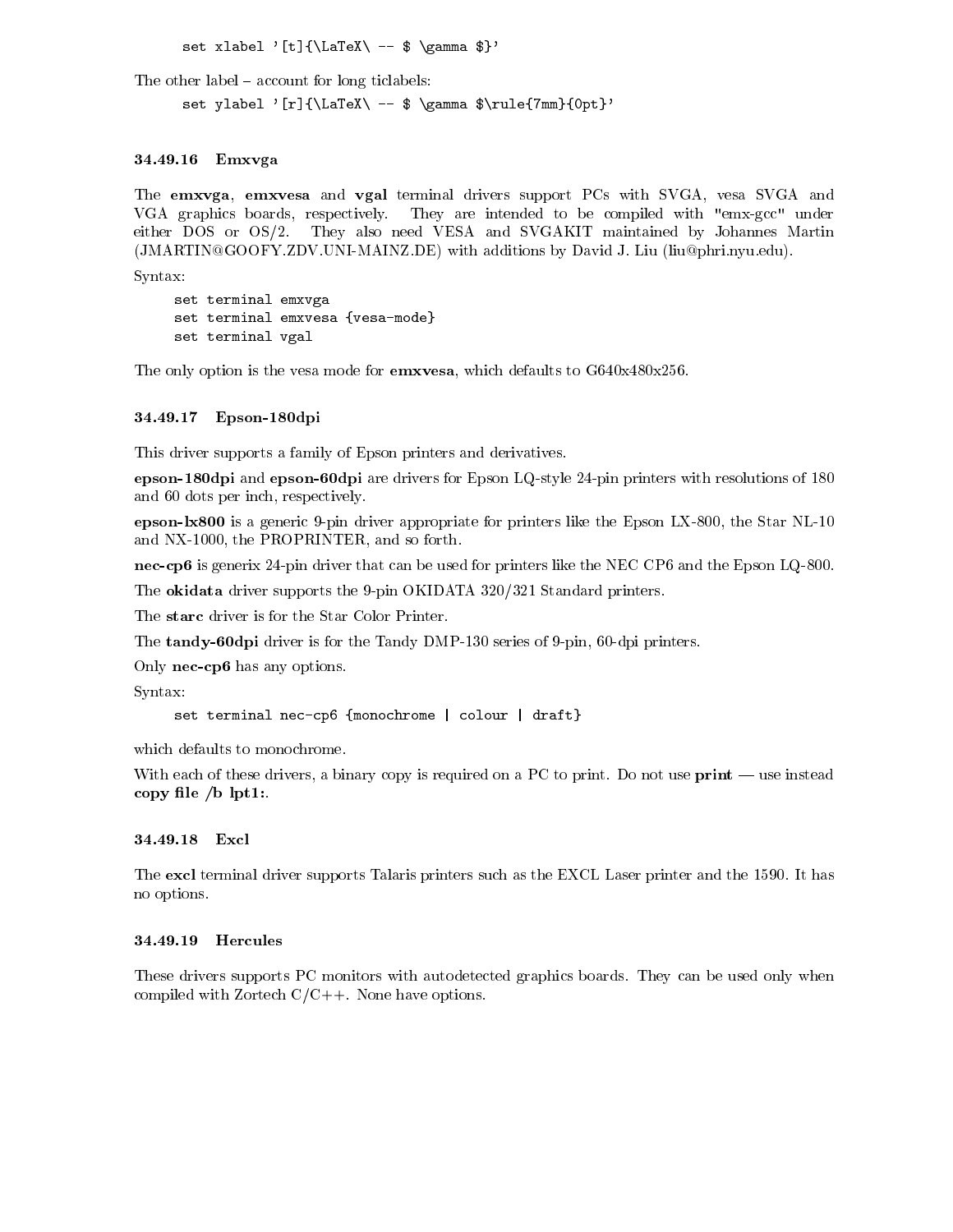## 34.49.20 Fig

The **fig** terminal device generates output in the Fig graphics language.

Syntax:

```
set terminal fig {monochrome | color} {small | big}
                 {pointsmax <max_points>}
                 {landscape | portrait}
                 {metric | inches}
                 {fontsize <fsize>}
                 {size <xsize> <ysize>}
                 {thickness <units>}
                 {depth <layer>}
```
monochrome and color determine whether the picture is black-and-white or color. small and big produce a 5x3 or 8x5 inch graph in the default landscape mode and 3x5 or 5x8 inches in portrait mode.  $\langle \text{max\_points} \rangle$  sets the maximum number of points per polyline. Default units for editing with "xfig" may be **metric** or **inches.** fontsize sets the size of the text font to  $\langle$ fsize $\rangle$  points. size sets (overrides) the size of the drawing area to  $\langle x \angle s \rangle \langle y \rangle$  is units of inches or centimeters depending on the **inches** or **metric** setting in effect. **depth** sets the default depth layer for all lines and text. The default depth is 10 to leave room for adding material with "xfig" on top of the plot.

thickness sets the default line thickness, which is 1 if not specified. Overriding the thickness can be achieved by adding a multiple of 100 to the to the linetype value for a plot command. In a similar way the **depth** of plot elements (with respect to the default depth) can be controlled by adding a multiple of 1000 to  $\langle$ linetype $\rangle$ . The depth is then  $\langle$ layer $\rangle$  +  $\langle$ linetype $\rangle$ /1000 and the thickness is  $\text{(-linetype)}\$ 000)/100 or, if that is zero, the default line thickness.

Additional point-plot symbols are also available with the fig driver. The symbols can be used through point type values  $\%$  100 above 50, with different fill intensities controlled by  $\langle$  point type $\rangle$   $\%$  5 and outlines in black (for  $\text{qpointtype} \geq \frac{m}{2}$  10  $\lt$  5) or in the current color. Available symbols are

 - 59: circles - 69: squares - 79: diamonds - 89: upwards triangles - 99: downwards triangles

The size of these symbols is linked to the font size. The depth of symbols is by default one less than the depth for lines to achieve nice error bars. If  $\langle$  pointtype $\rangle$  is above 1000, the depth is  $\langle$  layer $\rangle$  +  $\langle \text{pointtype}\rangle/1000-1$ . If  $\langle \text{pointtype}\rangle\%1000$  is above 100, the fill color is  $(\langle \text{pointtype}\rangle\%1000)/100-1$ .

Available fill colors are (from 1 to 9): black, blue, green, cyan, red, magenta, yellow, white and dark blue (in monochrome mode: black for 1 to 6 and white for 7 to 9).

See plot with for details of  $\langle$  linetype $\rangle$  and  $\langle$  pointtype $\rangle$ .

The big option is a substitute for the big terminal in earlier versions, which is no longer supported.

Examples:

set terminal fig monochrome small pointsmax 1000 # defaults

plot 'file.dat' with points linetype 102 pointtype 759

would produce circles with a blue outline of width 1 and yellow fill color.

plot 'file.dat' using 1:2:3 with err linetype 1 pointtype 554

would produce errorbars with black lines and circles filled red. These circles are one layer above the lines (at depth 9 by default).

To plot the error bars on top of the circles use

plot 'file.dat' using 1:2:3 with err linetype 1 pointtype 2554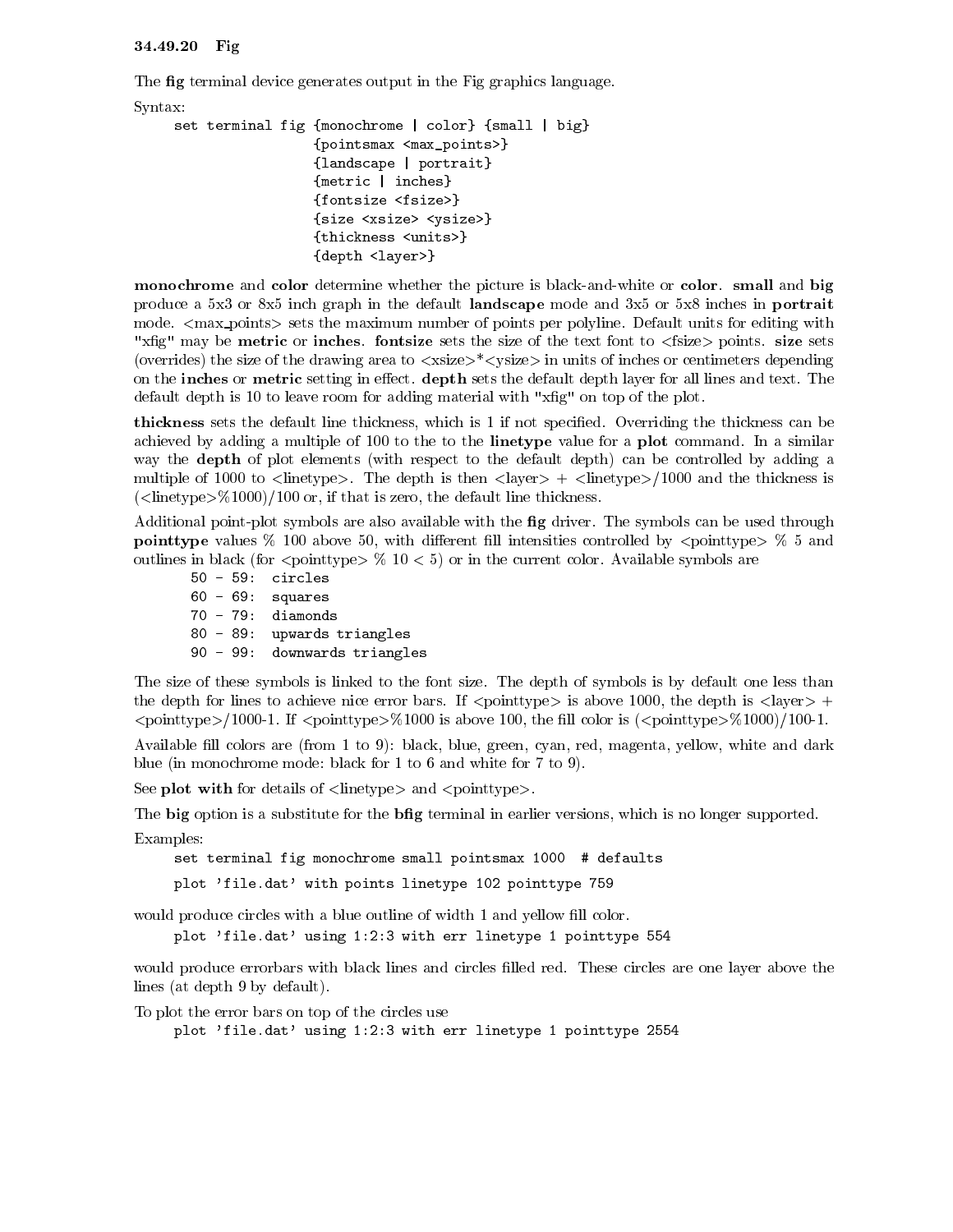The gif terminal driver generates output in GIF format. It uses Thomas Boutell's gd library, which is available from http://www.boutell.com/gd/

Syntax:

```
set terminal gif {transparent} {interlace}
                 {small | medium | large}
                 {size <x>, <y>}{<color0> <color1> <color2> ...}
```
transparent instructs the driver to generate transparent GIFs. The first color will be the transparent

interlace instructs the driver to generate interlaced GIFs.

The choice of fonts is small  $(6x12$  pixels), medium  $(7x13$  Bold) or large  $(8x16)$ .

The size  $\langle x,y \rangle$  is given in pixels — it defaults to 640x480. The number of pixels can be also modified by scaling with the set size command.

Each color must be of the form 'xrrggbb', where x is the literal character 'x' and 'rrggbb' are the red, green and blue components in hex. For example,  $x00f00'$  is green. The background color is set first, then the border colors, then the X  $&$  Y axis colors, then the plotting colors. The maximum number of colors that can be set is 256.

Examples:

```
set terminal gif small size 640,480 \
                xffffff x000000 x404040 \
                xf10000 xffa500 x66cdaa xcdb5cd \
                xff0000 xffa500 x66cdaa xcdb5cd \
                xadd8e6 x0000ff xdda0dd x9500d3 # defaults
```
which uses white for the non-transparent background, black for borders, gray for the axes, and red, orange, medium aquamarine, thistle 3, light blue, blue, plum and dark violet for eight plotting colors.

```
set terminal gif transparent xffffff \setminusx000000 x202020 x404040 x606060 \
                 x808080 xA0A0A0 xC0C0C0 xE0E0E0 \
```
which uses white for the transparent background, black for borders, dark gray for axes, and a gray-scale for the six plotting colors.

The page size is 640x480 pixels. The gif driver can create either color or monochromatic output, but you have no control over which is produced.

The current version of the gif driver does not support animated GIFs.

# 34.49.22 Unixplot

The unixplot driver produces device-independent output in the GNU plot graphics language. The default size of the PostScript results generated by "plot2ps" is 5 x 3 inches; this can be increased up to about  $8.25 \times 8.25$  by set size.

Syntax:

set terminal unixplot {"<fontname>"} {<fontsize>}

which defaults to 10-point "Courier".

There is a non-GNU version of the **unixplot** driver which cannot be compiled unless this version is left out.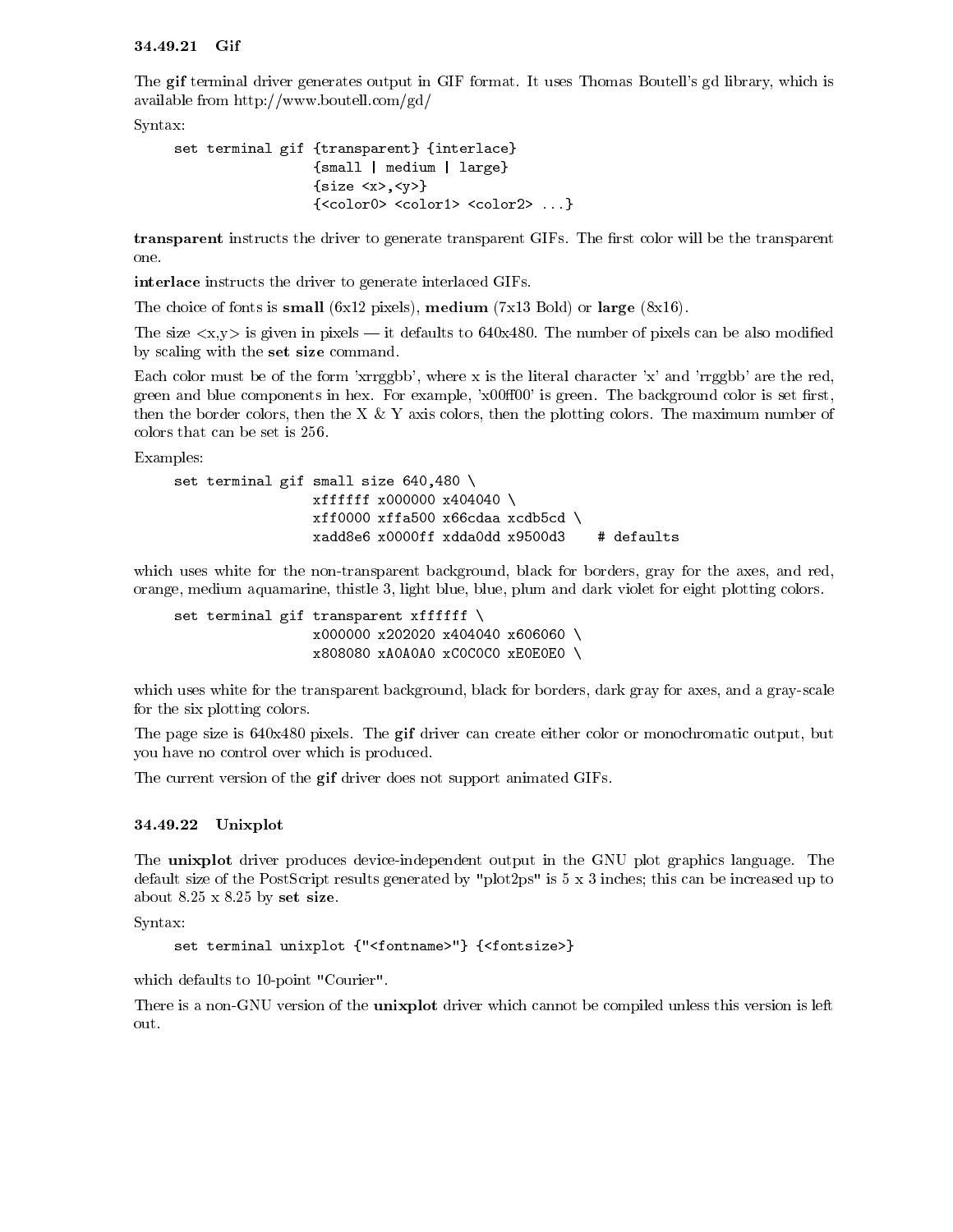#### 34.49.23 Gpic

The gpic terminal driver generates GPIC graphs in the Free Software Foundations's "groff" package. The default size is  $5 \times 3$  inches. The only option is the origin, which defaults to  $(0,0)$ .

Syntax:

```
set terminal gpic {<x> <y>}
```
where **x** and **y** are in inches.

A simple graph can be formatted using

groff -p -mpic -Tps file.pic > file.ps.

The output from pic can be pipe-lined into eqn, so it is possible to put complex functions in a graph with the set label and set  $\{x/y\}$  label commands. For instance,

```
set ylab '@space 0 int from 0 to x alpha ( t ) roman d t@'
```
will label the y axis with a nice integral if formatted with the command:

```
gpic filename.pic | geqn -d@@ -Tps | groff -m[macro-package] -Tps
    > filename.ps
```
Figures made this way can be scaled to fit into a document. The pic language is easy to understand, so the graphs can be edited by hand if need be. All co-ordinates in the pic-file produced by gnuplot are given as  $x+g$ nuplotx and  $y+g$ nuploty. By default x and y are given the value 0. If this line is removed with an editor in a number of files, one can put several graphs in one figure like this (default size is 5.0x3.0 inches):

```
.PS 8.0
x=0; y=3copy "figa.pic"
x=5; y=3copy "figb.pic"
x=0; y=0copy "figc.pic"
x=5; y=0copy "figd.pic"
.PE
```
This will produce an 8-inch-wide figure with four graphs in two rows on top of each other.

One can also achieve the same thing by the command

```
set terminal gpic x y
```
for example, using

```
.PS 6.0
copy "trig.pic"
.PE
```
#### 34.49.24 Gpr

The gpr terminal driver supports the Apollo Graphics Primitive Resource for a fixed-size window. It has no options.

If a variable window size is desired, use the apollo terminal instead.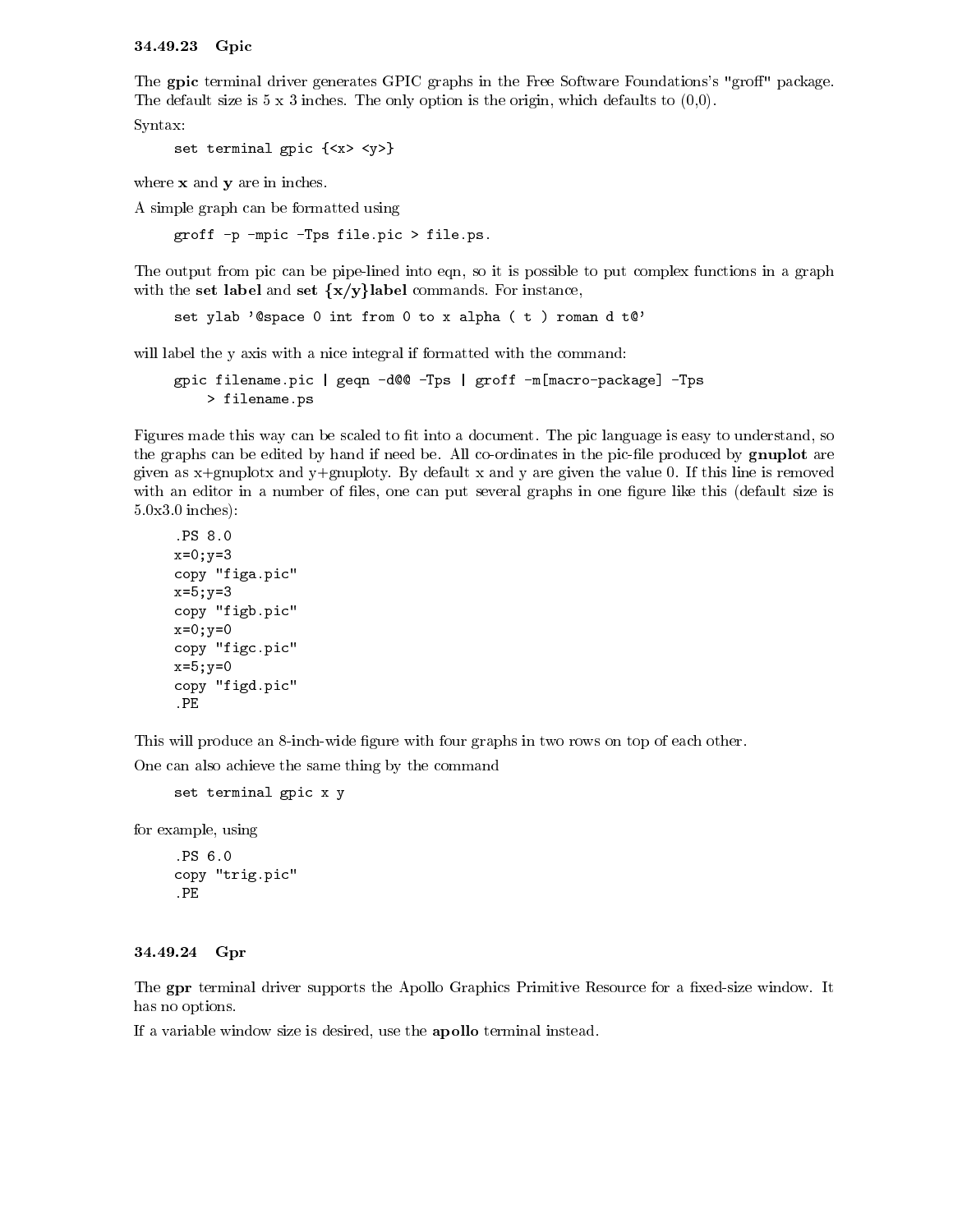The grass terminal driver gives gnuplot capabilities to users of the GRASS geographic information system. Contact grassp-list@moon.cecer.army.mil for more information. Pages are written to the current frame of the GRASS Graphics Window. There are no options.

## 34.49.26 Hp2623a

The hp2623a terminal driver supports the Hewlett Packard HP2623A. It has no options.

### 34.49.27 Hp2648

The hp2648 terminal driver supports the Hewlett Packard HP2647 and HP2648. It has no options.

#### 34.49.28 Hp500c

The hp500c terminal driver supports the Hewlett Packard HP DeskJet 500c. It has options for resolution and compression.

Syntax:

set terminal hp500c {<res>} {<comp>}

where res can be  $75, 100, 150$  or  $300$  dots per inch and comp can be "rle", or "tiff". Any other inputs are replaced by the defaults, which are 75 dpi and no compression. Rasterization at the higher resolutions may require a large amount of memory.

### 34.49.29 Hpgl

The hpgl driver produces HPGL output for devices like the HP7475A plotter. There are two options which can be set — the number of pens and "eject", which tells the plotter to eject a page when done. The default is to use 6 pens and not to eject the page when done.

The international character sets ISO-8859-1 and CP850 are recognized via set encoding iso 8859-1 or set encoding cp850 (see set encoding for details).

Syntax:

```
set terminal hpgl {<number_of_pens>} {eject}
```
The selection

set terminal hpgl 8 eject

is equivalent to the previous hp7550 terminal, and the selection

set terminal hpgl 4

is equivalent to the previous hp7580b terminal.

The pcl5 driver supports the Hewlett-Packard Laserjet III. It actually uses HPGL-2, but there is a name con
ict among the terminal devices. It has several options

Syntax:

set terminal pcl5 {<mode>} {<font>} {<fontsize>}

where  $\langle$  mode> is landscape, or portrait,  $\langle$  font> is stick, univers, or cg\_times, and  $\langle$  fontsize> is the size in points.

With pcl5 international characters are handled by the printer; you just put the appropriate 8-bit character codes into the text strings. You don't need to bother with set encoding.

HPGL graphics can be imported by many software packages.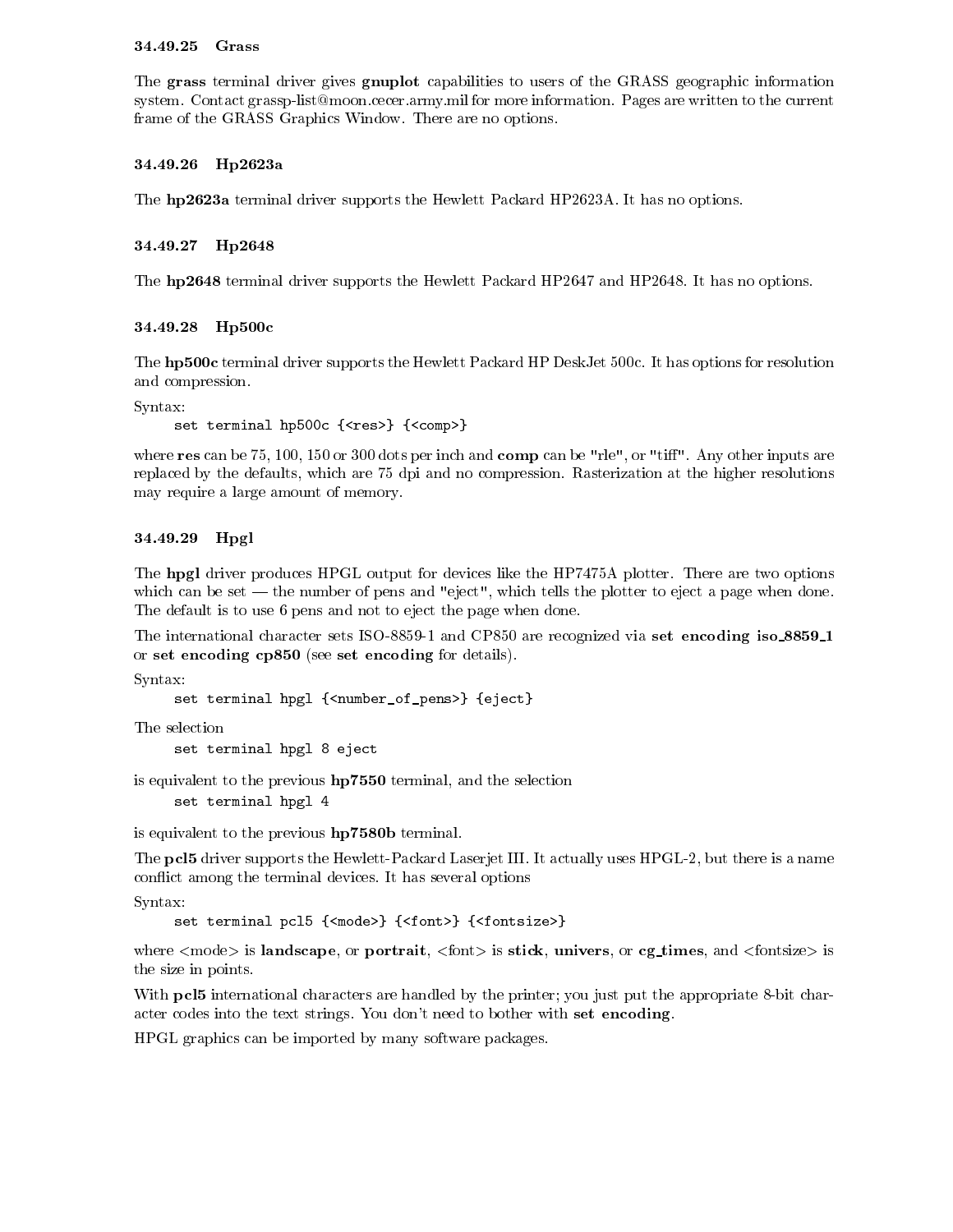## 34.49.30 Hpljii

The hpljii terminal driver supports the HP Laserjet Series II printer. The hpdj driver supports the HP DeskJet 500 printer. These drivers allow a choice of resolutions.

Syntax:

set terminal hpljii | hpdj  $\{<$ res> $\}$ 

where res may be 75, 100, 150 or 300 dots per inch; the default is 75. Rasterization at the higher resolutions may require a large amount of memory.

The hp500c terminal is similar to hpdj; hp500c additionally supports color and compression.

## 34.49.31 Hppj

The hppj terminal driver supports the HP Paint Jet and HP3630 printers. The only option is the choice of font.

Syntax:

```
set terminal hppj {FNT5X9 | FNT9X17 | FNT13X25}
```
with the middle-sized font (FNT9X17) being the default.

### 34.49.32 Imagen

The imagen terminal driver supports Imagen laser printers. It is capable of placing multiple graphs on a single page.

Syntax:

```
set terminal imagen {<fontsize>} {portrait | landscape}
                    {[<horiz>,<vert>]}
```
where **fontsize** defaults to 12 points and the layout defaults to **landscape**.  $\langle$ **horiz** $>$  and  $\langle$ **vert** $>$  are the number of graphs in the horizontal and vertical directions; these default to unity.

Example:

set terminal imagen portrait [2,3]

puts six graphs on the page in three rows of two in portrait orientation.

#### 34.49.33 Iris4d

The iris4d terminal driver supports Silicon Graphics IRIS 4D computers. Its only option is 8- or 24-bit color depth. The default is 8.

Syntax:

set terminal iris4d {8 | 24}

The color depth is not really a choice  $-$  the value appropriate for the hardware should be selected.

When using 24-bit mode, the colors can be directly specified via the file .gnuplot\_iris4d that is searched in the current directory and then in the home directory specied by the HOME environment variable. This file holds RGB values for the background, border, labels and nine plotting colors, in that order. For example, here is a file containing the default colors:

| 85       | - 85 | 85  | Background | (dark gray) |  |
|----------|------|-----|------------|-------------|--|
| $\Omega$ |      |     | Boundary   | (black)     |  |
| 170      | - 0  | 170 | Labeling   | (magenta)   |  |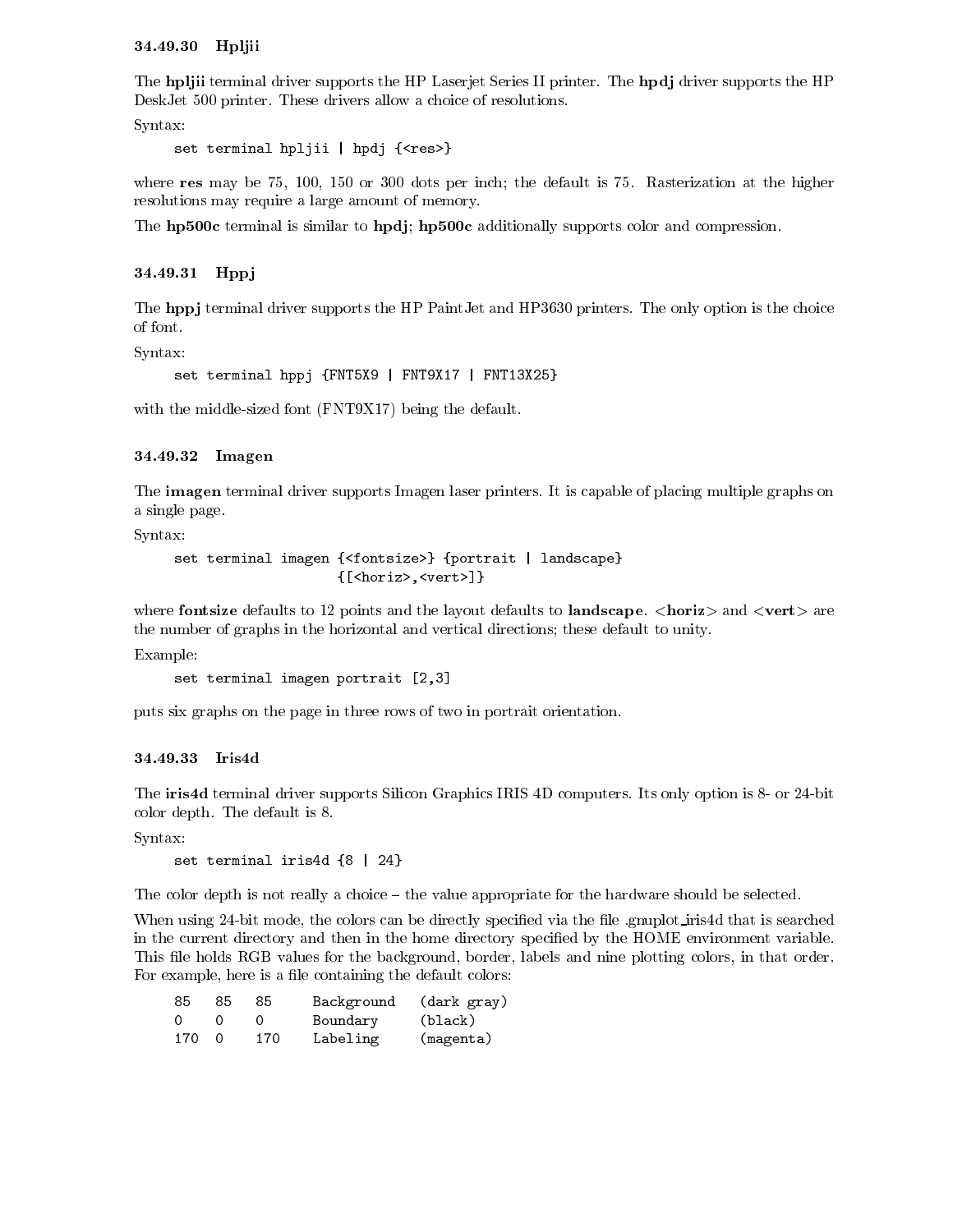| 85 —         | 255 255                                              |                | Plot Color 1 (light cyan)    |
|--------------|------------------------------------------------------|----------------|------------------------------|
| 170          | $\overline{\phantom{0}}$<br>$\overline{\phantom{0}}$ |                | Plot Color 2 (red)           |
| $\mathbf{0}$ | 170                                                  | $\overline{0}$ | Plot Color 3 (green)         |
| 255 85       |                                                      | 255            | Plot Color 4 (light magenta) |
| 255          | 255 85                                               |                | Plot Color 5 (yellow)        |
| 255          | 85                                                   | 85.            | Plot Color 6 (light red)     |
| 85 255       |                                                      | 85             | Plot Color 7 (light green)   |
| 0 170        |                                                      | - 170          | Plot Color 8 (cyan)          |
| 170          | 170                                                  | $\Omega$       | Plot Color 9 (brown)         |
|              |                                                      |                |                              |

This file must have exactly 12 lines of RGB triples. No empty lines are allowed, and anything after the third number on a line is ignored.

#### 34.49.34 Kyo

The kyo and prescribe terminal drivers support the Kyocera laser printer. The only difference between the two is that kyo uses "Helvetica" whereas prescribe uses "Courier". There are no options.

#### 34.49.35 Latex

The latex and emtex drivers allow two options.

Syntax:

set terminal latex | emtex {courier | roman} {<fontsize>}

fontsize may be any size you specify. The default is 10-point Roman.

Unless your driver is capable of building fonts at any size (e.g. dvips), stick to the standard 10, 11 and 12 point sizes.

METAFONT users beware: METAFONT does not like odd sizes.

All drivers for LaTeX offer a special way of controlling text positioning: If any text string begins with 'f', you also need to include a '}' at the end of the text, and the whole text will be centered both horizontally and vertically by  $LaTeX.$  If the text string begins with  $'$ , you need to continue it with: a position specification (up to two out of t,b,l,r), '|{', the text itself, and finally, '}'. The text itself may be anything LaTeX can typeset as an LR-box.  $\rule{8.5cm}{0.1cm}\n|^{3}$  may help for best positioning.

Examples: About label positioning: Use gnuplot defaults (mostly sensible, but sometimes not really best):

set title '\LaTeX\ --  $\frac{1}{2}$  \gamma \$'

Force centering both horizontally and vertically:

set label '{\LaTeX\ --  $\gamma \$  \gamma  $\gamma$ ' at 0,0

Specify own positioning (top here):

set xlabel '[t]{\LaTeX\ -- \$ \gamma \$}'

The other label  $-$  account for long ticlabels:

set ylabel '[r]{\LaTeX\ -- \$ \gamma \$\rule{7mm}{0pt}'

# 34.49.36 Linux

The linux driver has no additional options to specify. It looks at the environment variable GSVG-AMODE for the default mode; if not set, it uses 1024x768x256 as default mode or, if that is not possible, 640x480x16 (standard VGA).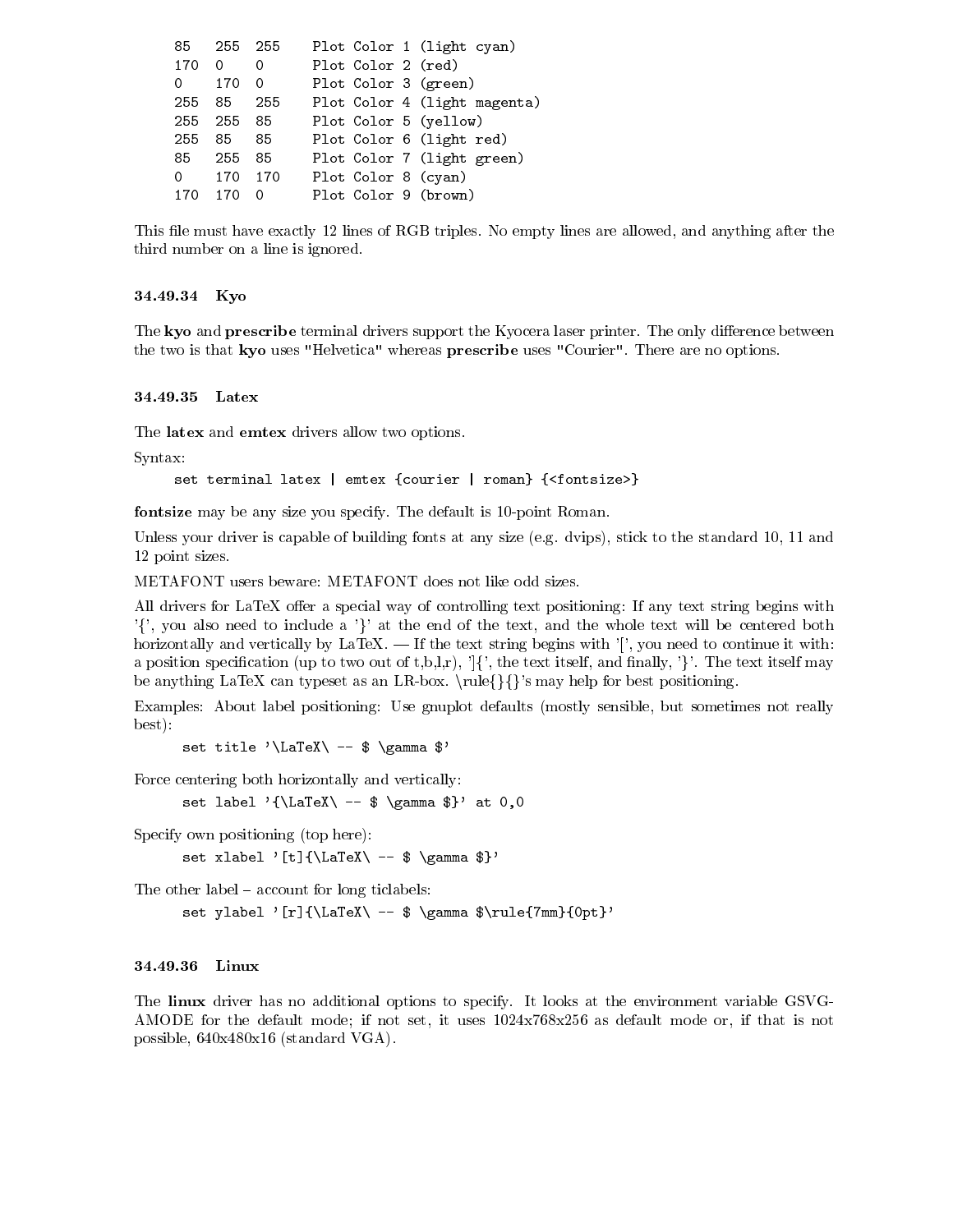Several options may be set in the 'macintosh' driver.

Syntax:

set terminal macintosh {singlewin | multiwin} {vertical | novertical} {size <width>, <height> | d

'singlewin' limits the output to a single window and is useful for animations. 'multiwin' allows multiple windows. 'vertical' is only valid under the gx option. With this option, rotated text

be drawn vertically. novertical turns this option off. size <width>, <height> overrides the graph size set in the preferences dialog until it is cleared with either 'set term mac size default'

or 'set term mac default'.

'set term mac size default' sets the window size settings to those set in the preferences dialog.

'set term mac default' sets all options to their default values. Default values: nogx, multiwin, novertical.

If you generate graphs under the multiwin option and then switch to singlewin, the next plot command will cause one more window to be created. This new window will be reused as long as singlewin is in effect. If you switch back to multiwin, generate some graphs, and then switch to singlewin again, the orginal 'singlewin' window will be resused if it is still open. Otherwise a new 'singlewin' window will be created. The 'singlewin' window is not numbered.

### 34.49.38 Mf

The **mf** terminal driver creates a input file to the METAFONT program. Thus a figure may be used in the TeX document in the same way as is a character.

To use a picture in a document, the METAFONT program must be run with the output file from gnuplot as input. Thus, the user needs a basic knowledge of the font creating process and the procedure for including a new font in a document. However, if the METAFONT program is set up properly at the local site, an unexperienced user could perform the operation without much trouble.

The text support is based on a METAFONT character set. Currently the Computer Modern Roman font set is input, but the user is in principal free to chose whatever fonts he or she needs. The METAFONT source files for the chosen font must be available. Each character is stored in a separate picture variable in METAFONT. These variables may be manipulated (rotated, scaled etc.) when characters are needed. The drawback is the interpretation time in the METAFONT program. On some machines (i.e. PC) the limited amount of memory available may also cause problems if too many pictures are stored.

The mf terminal has no options.

#### 34.49.38.1 METAFONT Instructions - Set your terminal to METAFONT:

set terminal mf

- Select an output-file, e.g.: set output "myfigures.mf"

- Create your pictures. Each picture will generate a separate character. Its default size will be 5\*3 inches. You can change the size by saying set size 0.5,0.5 or whatever fraction of the default size you want to have.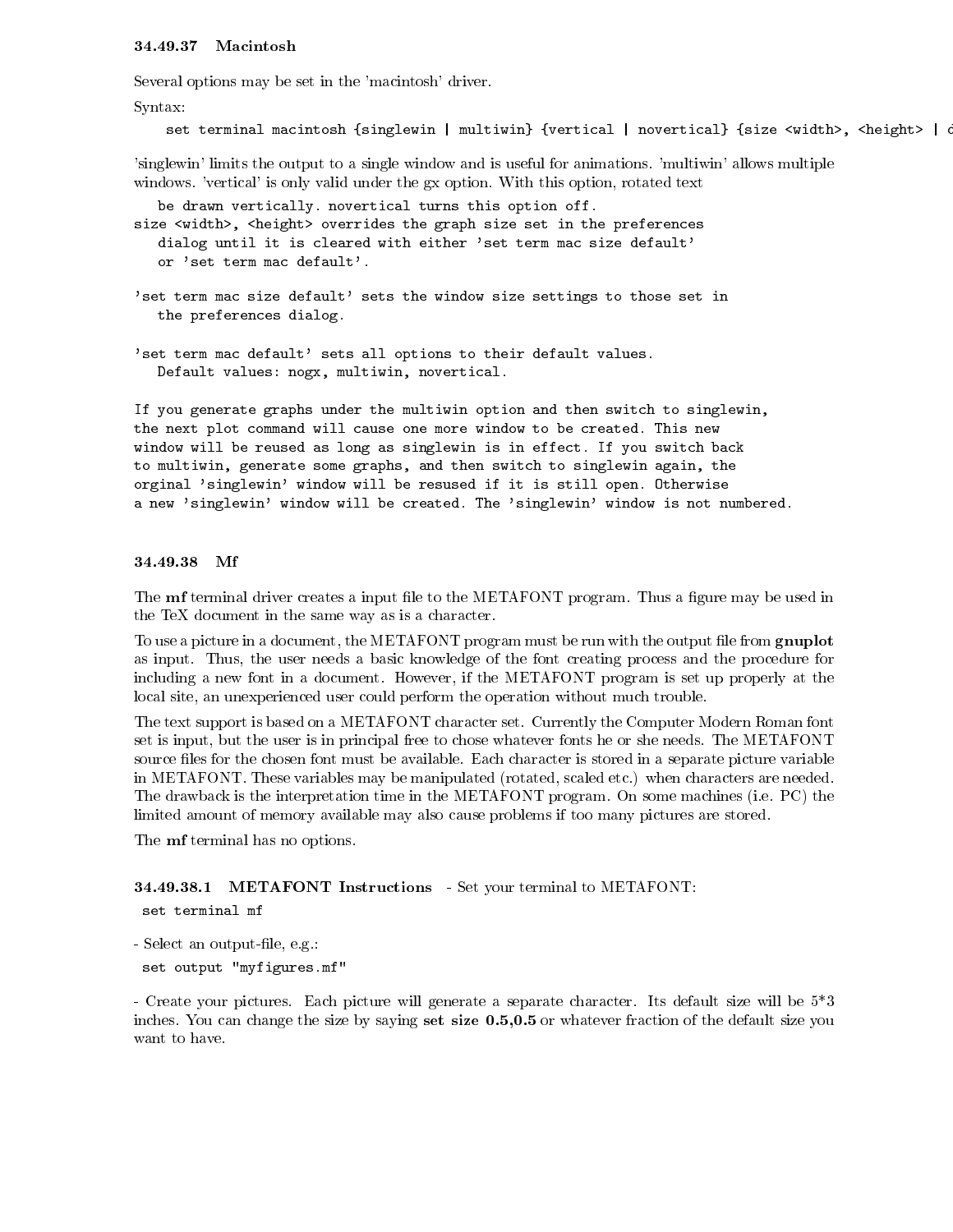- Quit gnuplot.

- Generate a TFM and GF file by running METAFONT on the output of **gnuplot**. Since the picture is quite large (5\*3 in), you will have to use a version of METAFONT that has a value of at least 150000 for memmax. On Unix systems these are conventionally installed under the name bigmf. For the following assume that the command virmf stands for a big version of METAFONT. For example:

- Invoke METAFONT:

virmf '&plain'

- Select the output device: At the METAFONT prompt ('\*') type:

\mode:=CanonCX; % or whatever printer you use

- Optionally select a magnication:

mag:=1; % or whatever you wish

- Input the gnuplot-file:

input myfigures.mf

On a typical Unix machine there will usually be a script called "mf" that executes virmf '&plain', so you probably can substitute mf for virmf &plain. This will generate two files: mfput.tfm and mfput.\$\$\$gf (where \$\$\$ indicates the resolution of your device). The above can be conveniently achieved by typing everything on the command line, e.g.: virmf '&plain' '\mode:=CanonCX; mag:=1; input myfigures.mf' In this case the output files will be named myfigures.tfm and myfigures.300gf.

- Generate a PK file from the GF file using gftopk:

gftopk myfigures.300gf myfigures.300pk

The name of the output file for gftopk depends on the DVI driver you use. Ask your local TeX administrator about the naming conventions. Next, either install the TFM and PK files in the appropriate directories, or set your environment variables properly. Usually this involves setting TEXFONTS to include the current directory and doing the same thing for the environment variable that your DVI driver uses (no standard name here...). This step is necessary so that TeX will find the font metric file and your DVI driver will find the PK file.

- To include your pictures in your document you have to tell TeX the font:

```
\font\gnufigs=myfigures
```
Each picture you made is stored in a single character. The first picture is character 0, the second is character 1, and so on... After doing the above step, you can use the pictures just like any other characters. Therefore, to place pictures 1 and 2 centered in your document, all you have to do is:

```
\centerline{\gnufigs\char0}
\centerline{\gnufigs\char1}
```
in plain TeX. For LaTeX you can, of course, use the picture environment and place the picture wherever you wish by using the  $\mathbf{b}$  and  $\put$  macros.

This conversion saves you a lot of time once you have generated the font; TeX handles the pictures as characters and uses minimal time to place them, and the documents you make change more often than the pictures do. It also saves a lot of TeX memory. One last advantage of using the METAFONT driver is that the DVI file really remains device independent, because no special commands are used as in the eepic and tpic drivers.

# 34.49.39 Mgr

The mgr terminal driver supports the Mgr Window system. It has no options.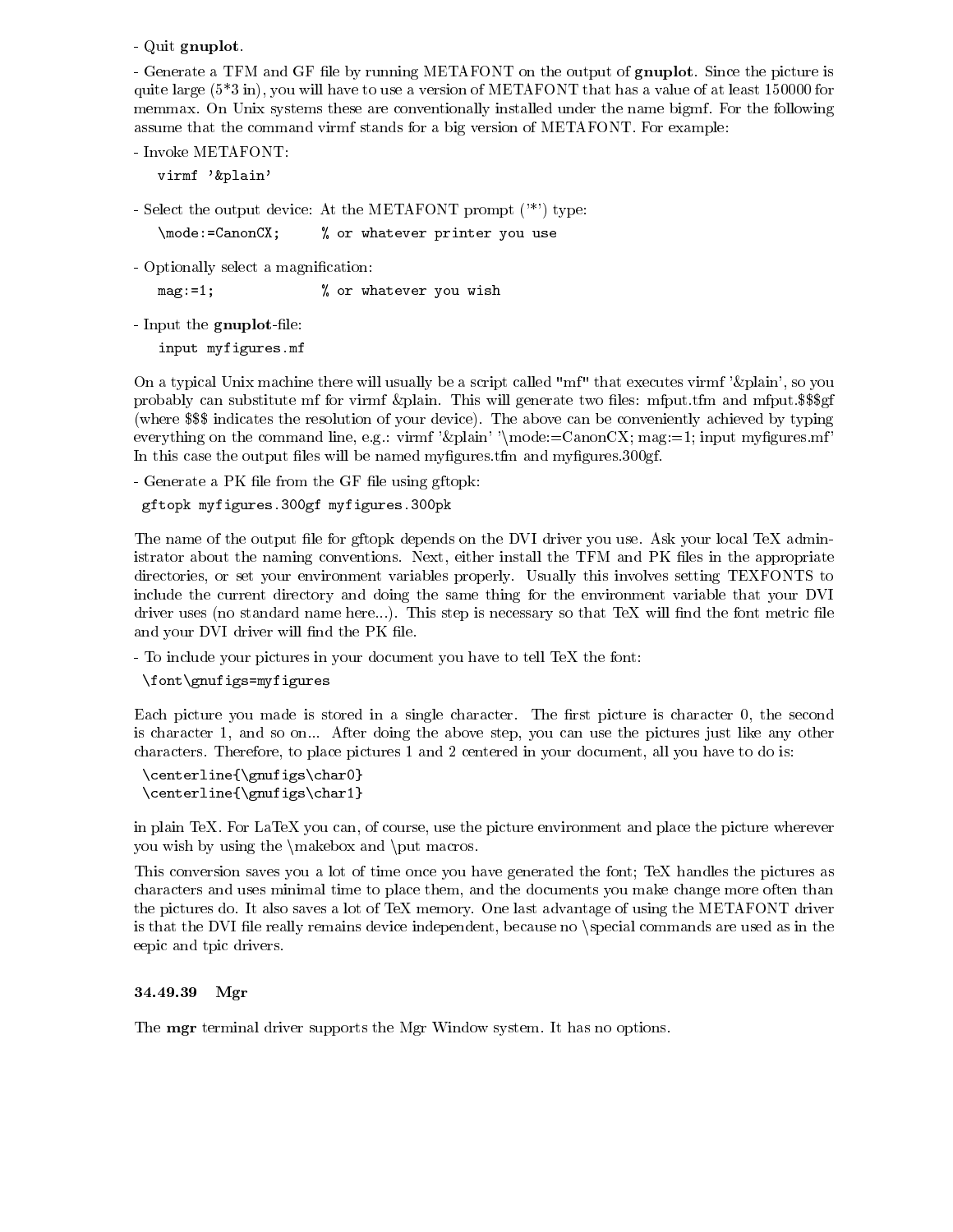The mif terminal driver produces Frame Maker MIF format version 3.00. It plots in MIF Frames with the size 15\*10 cm, and plot primitives with the same pen will be grouped in the same MIF group. Plot primitives in a gnuplot page will be plotted in a MIF Frame, and several MIF Frames are collected in one large MIF Frame. The MIF font used for text is "Times".

Several options may be set in the MIF 3.00 driver.

Syntax:

set terminal mif {colour | monochrome} {polyline | vectors} {help | ?}

colour plots lines with line types  $\geq 0$  in colour (MIF sep. 2-7) and **monochrome** plots all line types in black (MIF sep. 0). polyline plots curves as continuous curves and vectors plots curves as collections of vectors. help and ? print online help on standard error output — both print a short description of the usage; help also lists the options;

Examples:

set term mif colour polylines # defaults set term mif  $#$  defaults set term mif vectors set term mif help

# 34.49.41 Mtos

The mtos terminal has no options. It sends data via a pipe to an external program called GPCLIENT. It runs under MULTITOS, Magic 3.x, MagicMAC. and MiNT. If you cannot find GPCLIENT, than mail to dirk@lstm.uni-erlangen.de.

# 34.49.42 Next

Several options may be set in the next driver.

Syntax:

set terminal next {<mode>} {<type> } {<color>} {<dashed>} {"<fontname>"} {<fontsize>} title {"<newtitle>"}

where  $\langle$  mode $\rangle$  is default, which sets all options to their defaults;  $\langle$ type $\rangle$  is either new or old, where old invokes the old single window; <color> is either color or monochrome; <dashed> is either solid or dashed; "<fontname>" is the name of a valid PostScript font; <fontsize> is the size of the font in PostScript points; and  $ltit{title}$  is the title for the GnuTerm window. Defaults are **new**, **monochrome**, dashed, "Helvetica", 14pt.

Examples:

```
set term next default
set term next 22
set term next color "Times-Roman" 14
set term next color "Helvetica" 12 title "MyPlot"
set term next old
```
Pointsizes may be changed with set linestyle.

## 34.49.43 Pbm

Several options may be set in the  $\bf{pbm}$  terminal — the driver for PBMplus. Syntax: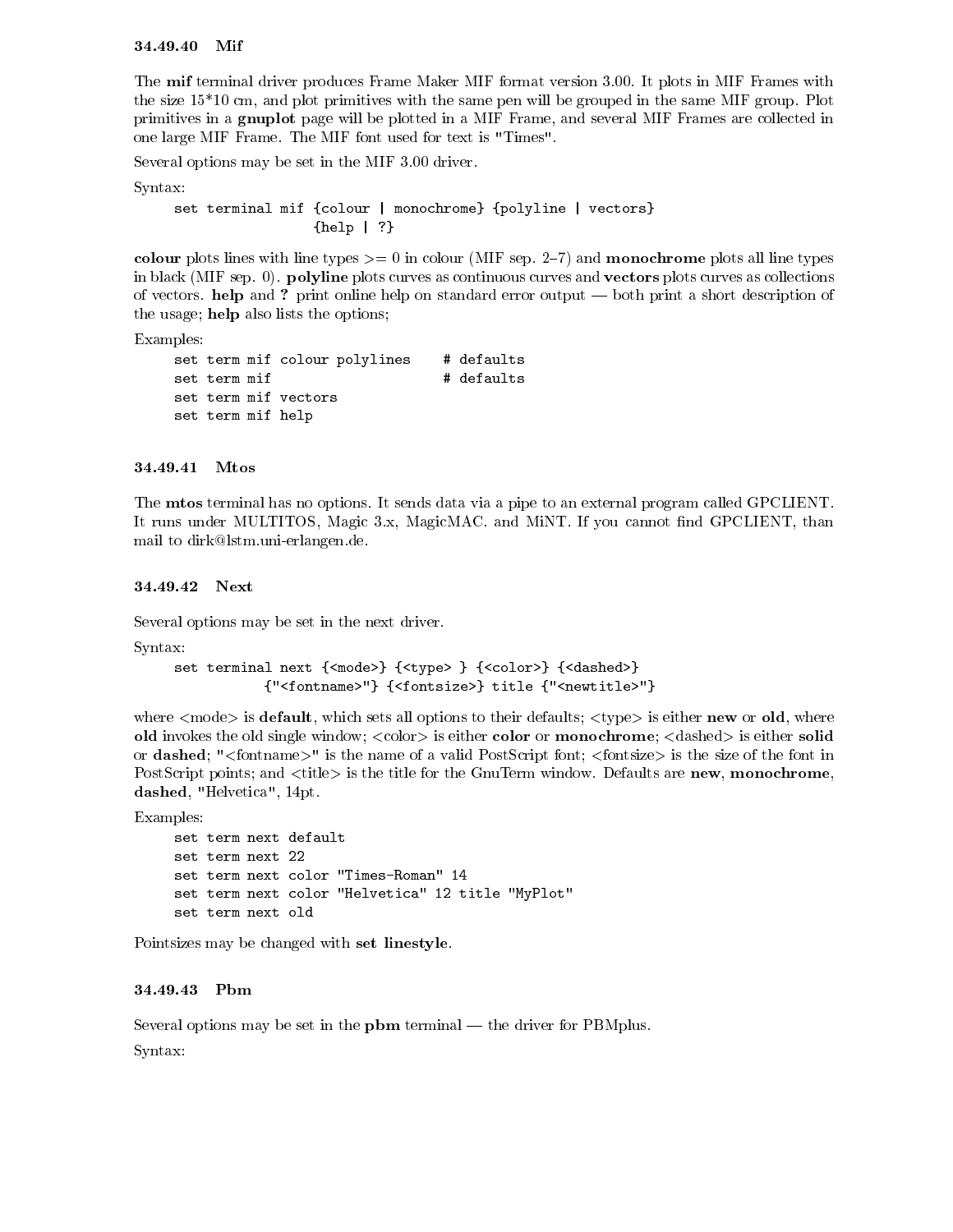set terminal pbm {<fontsize>} {<mode>}

where  $\langle$  fontsize $\rangle$  is small, medium, or large and  $\langle$  mode $\rangle$  is monochrome, gray or color. The default plot size is 640 pixels wide and 480 pixels high; this may be changed by set size.

The output of the **pbm** driver depends upon  $\langle$  mode $\rangle$ : **monochrome** produces a portable bitmap (one bit per pixel), gray a portable graymap (three bits per pixel) and color a portable pixmap (color, four bits per pixel).

The output of this driver can be used with Jef Poskanzer's excellent PBMPLUS package, which provides programs to convert the above PBMPLUS formats to GIF, TIFF, MacPaint, Macintosh PICT, PCX, X11 bitmap and many others. PBMPLUS may be obtained from ftp.x.org. The relevant les have names that begin with "netpbm-1mar1994.p1"; they reside in /contrib/utilities. The package can probably also be obtained from one of the many sites that mirrors ftp.x.org.

Examples:

set terminal pbm small monochrome # defaults set size 2,2; set terminal pbm color medium

# 34.49.44 Dospc

The dospc terminal driver supports PCs with arbitrary graphics boards, which will be automatically detected. It should be used only if you are not using the gcc or Zortec  $C/C++$  compilers.

## 34.49.45 Pm

The pm terminal driver provides an OS/2 Presentation Manager window in which the graph is plotted. The window is opened when the first graph is plotted. This window has its own online help as well as facilities for printing, copying to the clipboard and some line type and color adjustments. The **multiplot** option is supported.

Syntax:

```
set terminal pm {server {n}} {persist} {widelines} {enhanced} {"title"}
```
If persist is specied, each graph appears in its own window and all windows remain open after gnuplot exits. If server is specified, all graphs appear in the same window, which remains open when gnuplot exits. This option takes an optional numerical argument which specifies an instance of the server process. Thus multiple server windows can be in use at the same time.

If widelines is specified, all plots will be drawn with wide lines. If enhanced is specified, sub- and superscripts and multiple fonts are enabled using the same syntax as the **enhanced postscript** option (see set terminal postscript enhanced for details). Font names for the basic PostScript fonts may be abbreviated to single letters.

If title is specied, it will be used as the title of the plot window. It will also be used as the name of the server instance, and will override the optional numerical argument.

Linewidths may be changed with set linestyle.

## 34.49.46 Png

The png terminal driver supports Portable Network Graphics. To compile it, you will need the thirdparty libraries "libpng" and "zlib"; both are available at ftp://ftp.uu.net/graphics/png. png has two options.

Syntax:

```
set terminal png {small | medium | large}
                 {monochrome | gray | color}
```
The defaults are small (fontsize) and monochrome.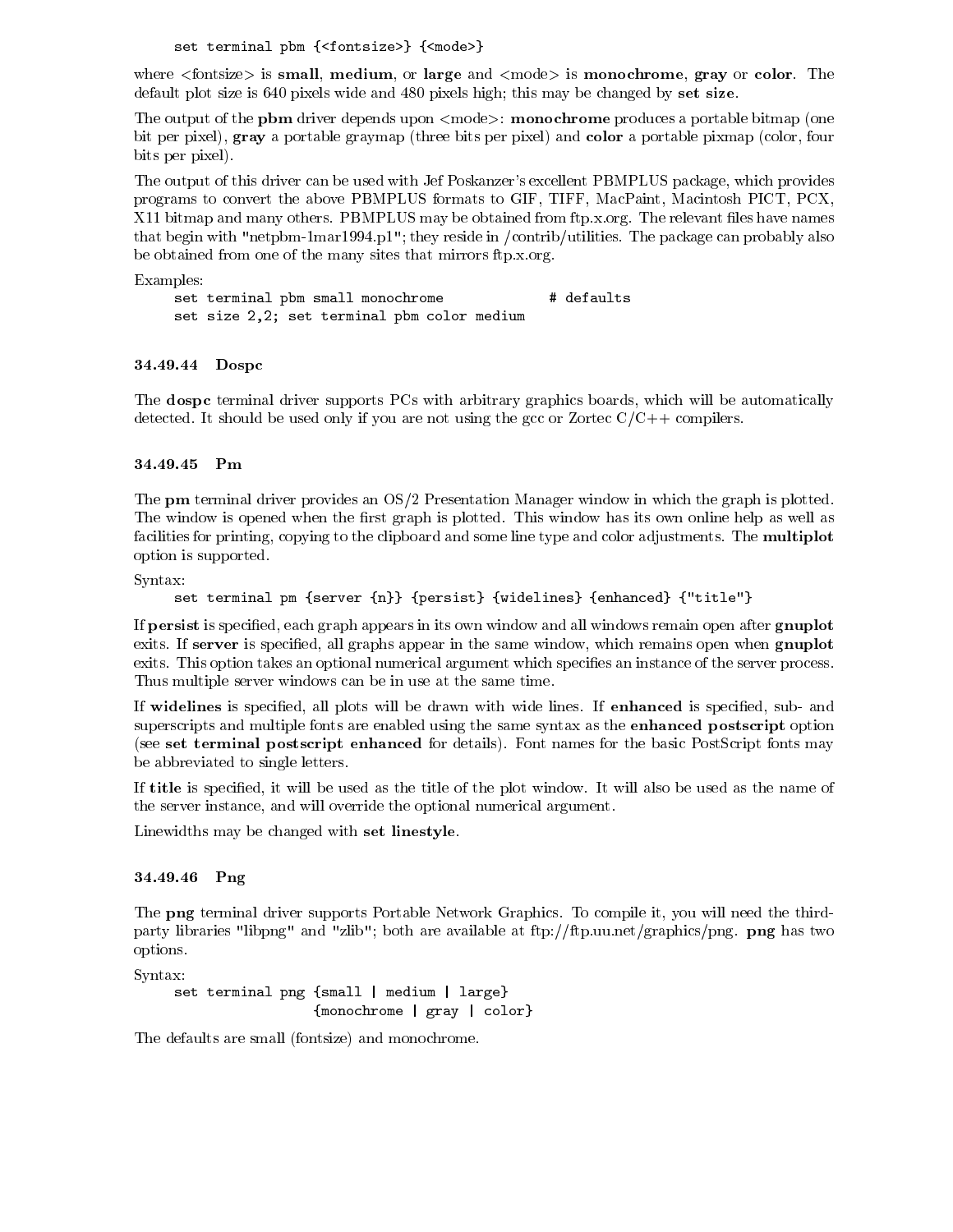## 34.49.47 Postscript

Several options may be set in the postscript driver.

Syntax:

```
set terminal postscript {<mode>} {enhanced | noenhanced}
                        {color | monochrome} {solid | dashed}
                        {<duplexing>}
                        {"<fontname>"} {<fontsize>}
```
where  $\langle$  mode> is landscape, portrait, eps or default; solid draws all plots with solid lines, overriding any dashed patterns; <duplexing> is defaultplex, simplex or duplex ("duplexing" in PostScript is the ability of the printer to print on both sides of the same page  $-$  don't set this if your printer can't do it); enhanced activates the "enhanced PostScript" features (subscripts, superscripts and mixed fonts); "<fontname>" is the name of a valid PostScript font; and  $\langle$  fontsize> is the size of the font in PostScript points.

default mode sets all options to their defaults: landscape, monochrome, dashed, defaultplex, noenhanced, "Helvetica" and 14pt.

Default size of a PostScript plot is 10 inches wide and 7 inches high.

eps mode generates EPS (Encapsulated PostScript) output, which is just regular PostScript with some additional lines that allow the file to be imported into a variety of other applications. (The added lines are PostScript comment lines, so the file may still be printed by itself.) To get EPS output, use the eps mode and make only one plot per file. In eps mode the whole plot, including the fonts, is reduced to half of the default size.

Examples:

```
set terminal postscript default # old postscript
set terminal postscript enhanced # old enhpost
set terminal postscript landscape 22 # old psbig
set terminal postscript eps 14 # old epsf1
set terminal postscript eps 22 # old epsf2
set size 0.7,1.4; set term post portrait color "Times-Roman" 14
```
Linewidths and pointsizes may be changed with set linestyle.

The **postscript** driver supports about 70 distinct pointtypes, selectable through the **pointtype** option on plot and set linestyle.

Several possibly useful files about gnuplot's PostScript are included in the /docs/ps subdirectory of the gnuplot distribution and at the distribution sites. These are "ps symbols.gpi" (a gnuplot command file that, when executed, creates the file "ps\_symbols.ps" which shows all the symbols available through the **postscript** terminal), "ps\_guide.ps" (a PostScript file that contains a summary of the enhanced syntax and a page showing what the octal codes produce with text and symbol fonts) and "ps\_file.doc" (a text le that contains a discussion of the organization of a PostScript le written by gnuplot).

A PostScript le is editable, so once gnuplot has created one, you are free to modify it to your heart's desire. See the "editing postscript" section for some hints.

|                     |                   | Enhanced Text Control Codes       |
|---------------------|-------------------|-----------------------------------|
| $\rm {Control}$     | Examples          | Explanation                       |
| $\hat{\phantom{a}}$ | $a^x$             | superscript                       |
|                     | a x               | subscript                         |
| Q                   | $Qx$ or a $Q^b$ c | phantom box (occupies no width)   |
| &                   | $\&$ {space}      | inserts space of specified length |

## 34.49.47.1 Enhanced postscript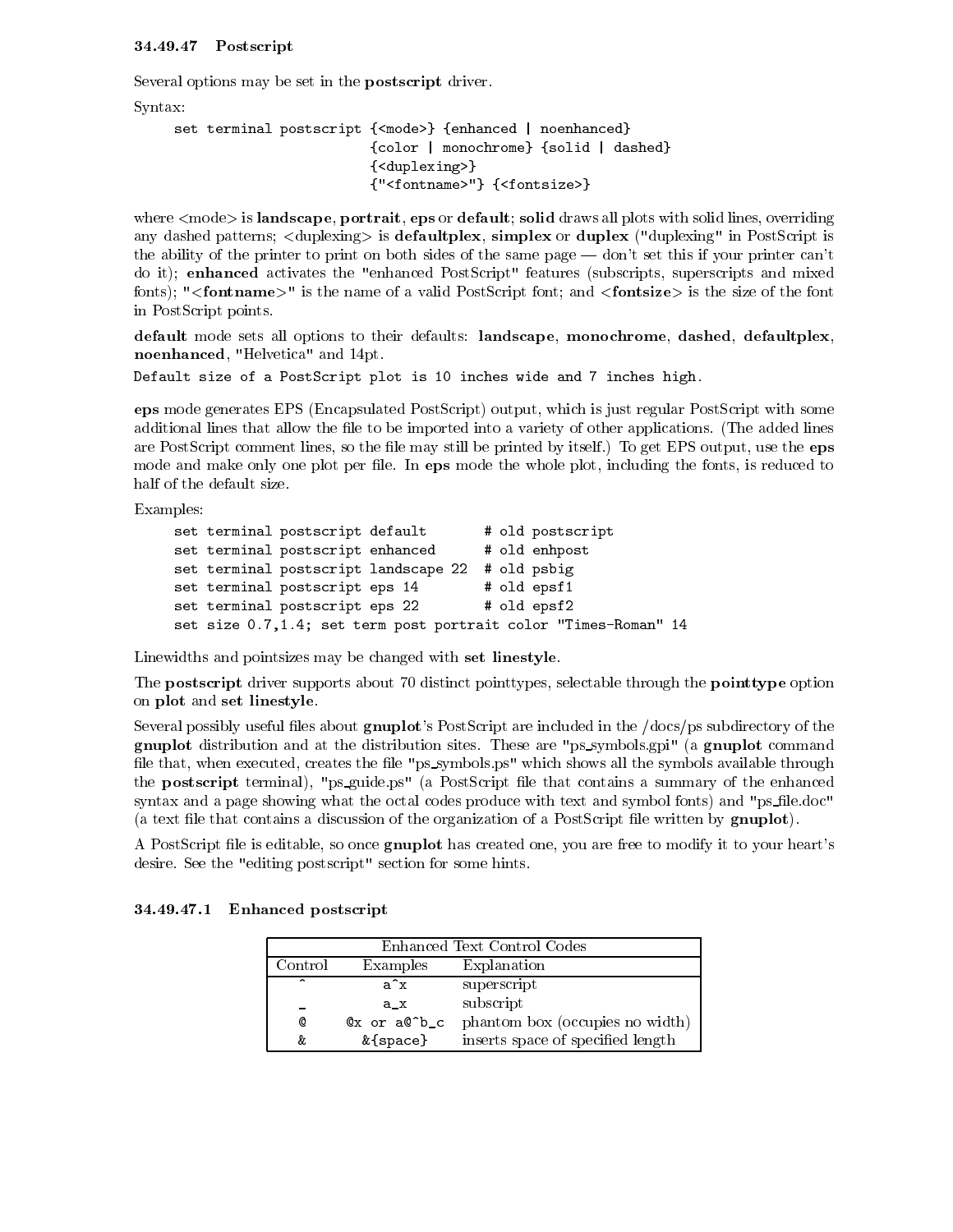Braces can be used to place multiple-character text where a single character is expected (e.g.,  $2^{2}\{10\}$ ). To change the font and/or size, use the full form:  $\frac{1}{\text{fontname}}$ [=fontsize  $\frac{1}{\text{fontscale}}$ ] text}. Thus  $\{Symbol=20 \text{ G}\}\$ is a 20-point GAMMA) and  $\{A*0.75 \text{ K}\}\$ is a K at three-quarters of whatever fontsize is currently in effect. (The '/' character MUST be the first character after the  $'\$ '.)

If the encoding vector has been changed by set encoding, the default encoding vector can be used instead by following the slash with a dash. This is unnecessary if you use the Symbol font, however since /Symbol uses its own encoding vector, **gnuplot** will not apply any other encoding vector to it.

The phantom box is useful for  $a@^b c$  to align superscripts and subscripts but does not work well for overwriting an accent on a letter. (To do the latter, it is much better to use set encoding iso 8859 1 to change to the ISO Latin-1 encoding vector, which contains a large variety of letters with accents or other diacritical marks.) Since the box is non-spacing, it is sensible to put the shorter of the subscript or superscript in the box (that is, after the @).

Space equal in length to a string can be inserted using the ' $&$ ' character. Thus

'abc&{def}ghi'

would produce

'abc ghi'.

You can access special symbols numerically by specifying  $character-code$  (in octal), e.g.,  $\{Symbol$  $\{245\}$  is the symbol for infinity.

You can escape control characters using  $\mathcal{S}$ , e.g.,  $\mathcal{S}$ ,  $\mathcal{S}$ , and so on.

But be aware that strings in double-quotes are parsed differently than those enclosed in single-quotes. The major difference is that backslashes may need to be doubled when in double-quoted strings.

Examples (these are hard to describe in words  $-$  try them!):

set xlabel 'Time (10^6 {/Symbol m}s)' set title '{/Symbol=18 \362@\_{/=9.6 0}^{/=12 x}} \  ${$ /Helvetica e^{-{/Symbol m}^2/2} d}{/Symbol m}'

The file "ps\_guide.ps" in the /docs/ps subdirectory of the gnuplot source distribution contains more examples of the enhanced syntax.

**34.49.47.2** Editing postscript The PostScript language is a very complex language  $\equiv$  far too complex to describe in any detail in this document. Nevertheless there are some things in a PostScript file written by gnuplot that can be changed without risk of introducing fatal errors into the file.

For example, the PostScript statement "/Color true def" (written into the file in response to the command set terminal postscript color), may be altered in an obvious way to generate a black-and-white version of a plot. Similarly line colors, text colors, line weights and symbol sizes can also be altered in straightforward ways. Text (titles and labels) can be edited to correct misspellings or to change fonts. Anything can be repositioned, and of course anything can be added or deleted, but modications such as these may require deeper knowledge of the PostScript language.

The organization of a PostScript file written by gnuplot is discussed in the text file "ps\_file.doc" in the /docs/ps subdirectory.

## 34.49.48 Pslatex and pstex

The pslatex and pstex drivers generate output for further processing by LaTeX and TeX, respectively. Figures generated by pstex can be included in any plain-based format (including LaTeX).

Syntax:

```
set terminal pslatex | |pstex {<color>} {<dashed>} {<rotate>}
                              {auxfile} {<font_size>}
```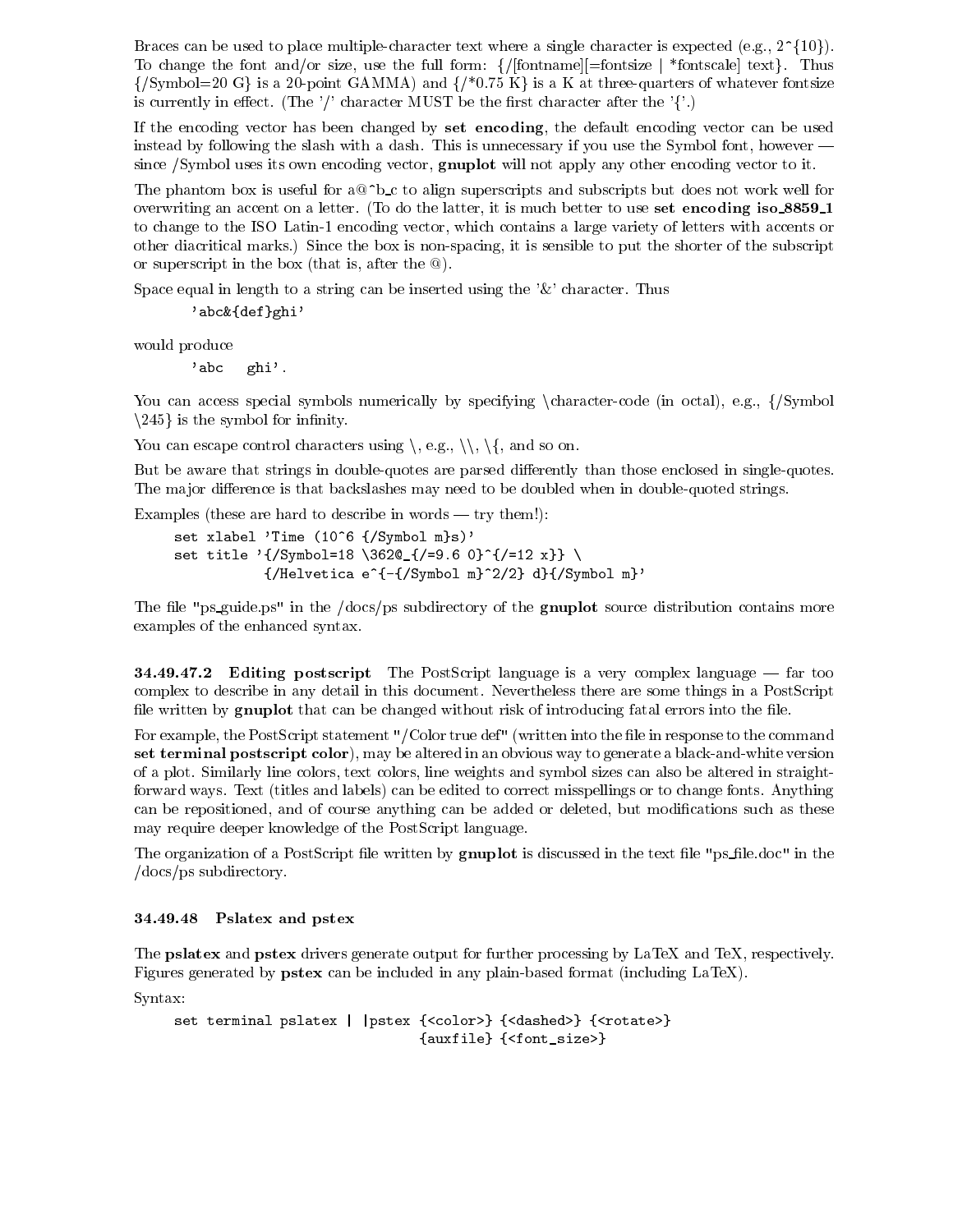<color> is either color or monochrome. <rotate> is either rotate or norotate and determines if the y-axis label is rotated. <font size> is used to scale the font from its usual size.

If **auxfile** is specified, it directs the driver to put the PostScript commands into an auxiliary file instead of directly into the LaTeX file. This is useful if your pictures are large enough that dvips cannot handle them. The name of the auxiliary PostScript file is derived from the name of the TeX file given on the set output command; it is determined by replacing the trailing .tex (actually just the final extent in the file name  $-$  and the option will be turned off if there is no extent) with  $\cdot$  ps in the output file name. Remember to close the file before leaving gnuplot.

All drivers for LaTeX offer a special way of controlling text positioning: If any text string begins with  $'\{$ , you also need to include a  $'\{$  at the end of the text, and the whole text will be centered both horizontally and vertically by  $LaTeX.$  — If the text string begins with '[', you need to continue it with: a position specification (up to two out of t,b,l,r), '] $\{\cdot\}$ , the text itself, and finally, '}'. The text itself may be anything LaTeX can typeset as an LR-box.  $\rule{0.3cm}{0.1cm}$  \rule{}{}'s may help for best positioning.

Examples:

set term pslatex monochrome dashed rotate # set to defaults

To write the PostScript commands into the file "foo.ps":

set term pslatex auxfile set output "foo.tex"; plot ...: set output

About label positioning: Use gnuplot defaults (mostly sensible, but sometimes not really best):

set title '\LaTeX\ --  $\frac{1}{2}$  \gamma  $\frac{1}{2}$ '

Force centering both horizontally and vertically:

set label  $'\{\text{LaTeX} \ --\$  \$ \gamma \$}' at 0,0

Specify own positioning (top here):

```
set xlabel '[t]{\LaTeX\ -- \ \gamma \'
```
The other label  $-$  account for long ticlabels:

set ylabel '[r]{\LaTeX\ -- \$ \gamma \$\rule{7mm}{0pt}'

Linewidths and pointsizes may be changed with set linestyle.

# 34.49.49 Pstricks

The pstricks driver is intended for use with the "pstricks.sty" macro package for LaTeX. It is an alternative to the eepic and latex drivers. You need "pstricks.sty", and, of course, a printer that understands PostScript, or a converter such as Ghostscript.

PSTricks is available via anonymous ftp from the /pub directory at Princeton.EDU. This driver definitely does not come close to using the full capability of the PSTricks package.

Syntax:

set terminal pstricks {hacktext | nohacktext} {unit | nounit}

The first option invokes an ugly hack that gives nicer numbers; the second has to do with plot scaling. The defaults are hacktext and nounit.

# 34.49.50 Qms

The qms terminal driver supports the QMS/QUIC Laser printer, the Talaris 1200 and others. It has no options.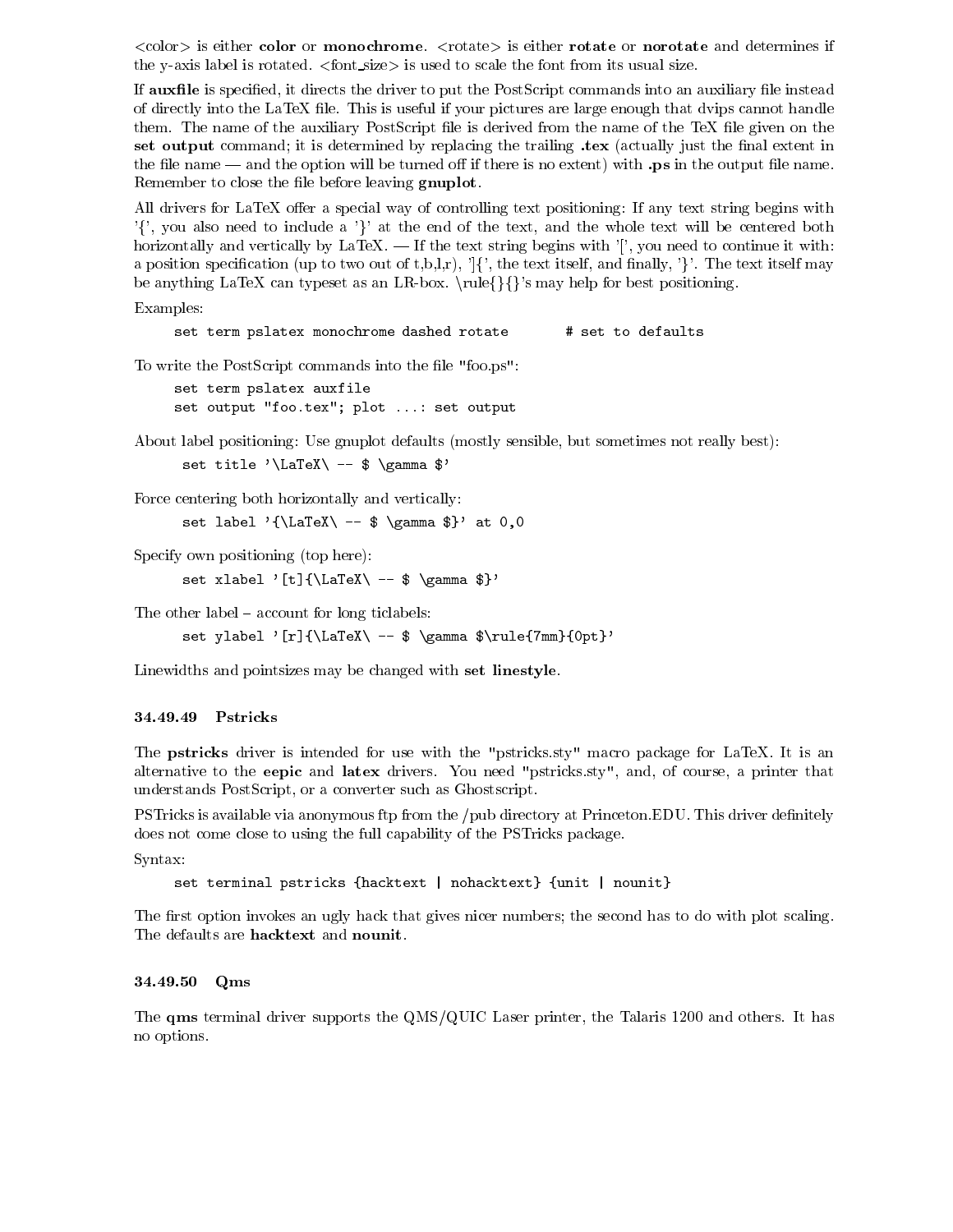# 34.49.51 Regis

The regis terminal device generates output in the REGIS graphics language. It has the option of using 4 (the default) or 16 colors.

Syntax:

```
set terminal regis \{4 | 16\}
```
# 34.49.52 Rgip

The rgip and uniplex terminal drivers support RGIP metafiles. They can combine several graphs on a single page, but only one page is allowed in a given output file.

Syntax:

```
set terminal rgip | uniplex {portrait | landscape}
                            {[<horiz>,<vert>]} {<fontsize>}
```
permissible values for the font size are in the range 1–8, with the default being 1. The default layout is landscape. Graphs are placed on the page in a **horization** grid, which defaults to [1,1].

Example:

set terminal uniplex portrait [2,3]

puts six graphs on a page in three rows of two in portrait orientation.

## 34.49.53 Sun

The sun terminal driver supports the SunView window system. It has no options.

# 34.49.54 Tek410x

The  $tek410x$  terminal driver supports the  $410x$  and  $420x$  family of Tektronix terminals. It has no options.

#### 34.49.55 Table

Instead of producing a graph, the table terminal prints out the points on which a graph would be based, i.e., the results of processing the plot or splot command, in a multicolumn ASCII table of X Y  $\{Z\}$  R values. The character R takes on one of three values: "i" if the point is in the active range, "o" if it is out-of-range, or "u" if it is undefined. The data format is determined by the format of the axis labels (see set format).

For those times when you want the numbers, you can display them on the screen or save them to a file. This can be useful if you want to generate contours and then save them for further use, perhaps for plotting with plot; see set contour for an example. The same method can be used to save interpolated data (see set samples and set dgrid3d).

## 34.49.56 Tek40

This family of terminal drivers supports a variety of VT-like terminals. tek40xx supports Tektronix 4010 and others as well as most TEK emulators; vttek supports VT-like tek40xx terminal emulators; kc tek40xx supports MS-DOS Kermit Tek4010 terminal emulators in color: km-tek40xx supports them in monochrome; selanar supports Selanar graphics; and bitgraph supports BBN Bitgraph terminals. None have any options.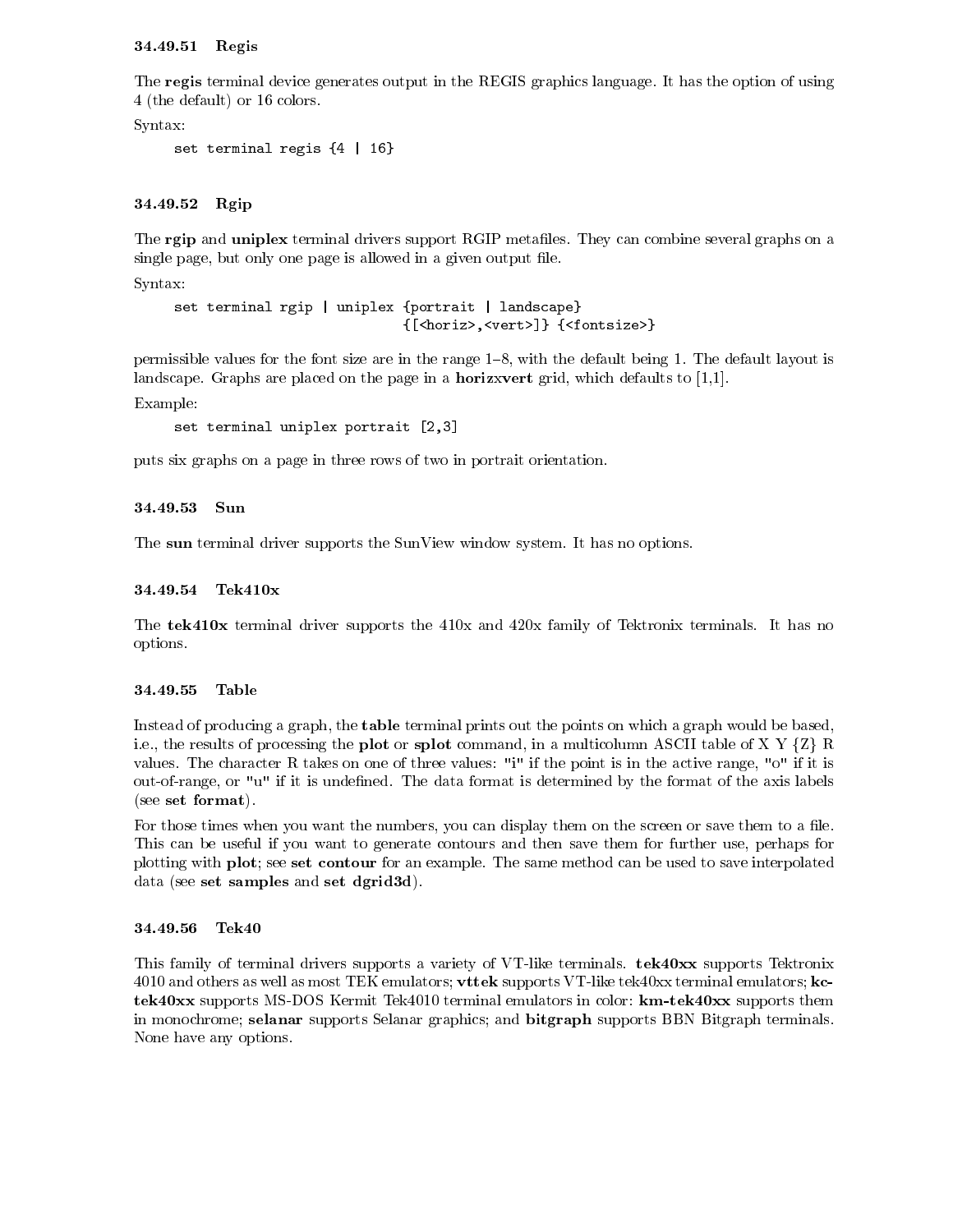The texdraw terminal driver supports the LaTeX texdraw environment. It is intended for use with "texdraw.sty" and "texdraw.tex" in the texdraw package.

It has no options.

## 34.49.58 Tgif

Tgif is an X11-based drawing tool  $-$  it has nothing to do with GIF.

The **tgif** driver supports different pointsizes (with set pointsize), different label fonts and font sizes (e.g. set label "Hallo" at x,y font "Helvetica,34") and multiple graphs on the page. The proportions of the axes are not changed.

Syntax:

```
set terminal tgif {portrait | landscape} \{\langle [x,y]\rangle\}{solid | dashed}
                     {"<fontname>"} {<fontsize>}
```
where  $\langle x, y \rangle$  specifies the number of graphs in the x and y directions on the page, " $\langle$ fontname $\rangle$ " is the name of a valid PostScript font, and <fontsize> species the size of the PostScript font. Defaults are portrait, [1,1], dashed, "Helvetica", and 18.

The solid option is usually prefered if lines are colored, as they often are in the editor. Hardcopy will be black-and-white, so dashed should be chosen for that.

Multiplot is implemented in two different ways.

The first multiplot implementation is the standard gnuplot multiplot feature:

```
set terminal tgif
set output "file.obj"
set multiplot
set origin x01,y01
set size xs,ys
plot ...
     ...
set origin x02,y02
plot ...
set nomultiplot
```
See set multiplot for further information.

The second version is the [x,y] option for the driver itself. The advantage of this implementation is that everything is scaled and placed automatically without the need for setting origins and sizes; the graphs keep their natural  $x/y$  proportions of  $3/2$  (or whatever is fixed by set size).

If both multiplot methods are selected, the standard method is chosen and a warning message is given.

Examples of single plots (or standard multiplot):

```
set terminal tgif # defaults
set terminal tgif "Times-Roman" 24
set terminal tgif landscape
set terminal tgif landscape solid
```
Examples using the built-in multiplot mechanism:

```
set terminal tgif portrait [2,4] # portrait; 2 plots in the x-
                                # and 4 in the y-direction
set terminal tgif [1,2] # portrait; 1 plot in the x-
```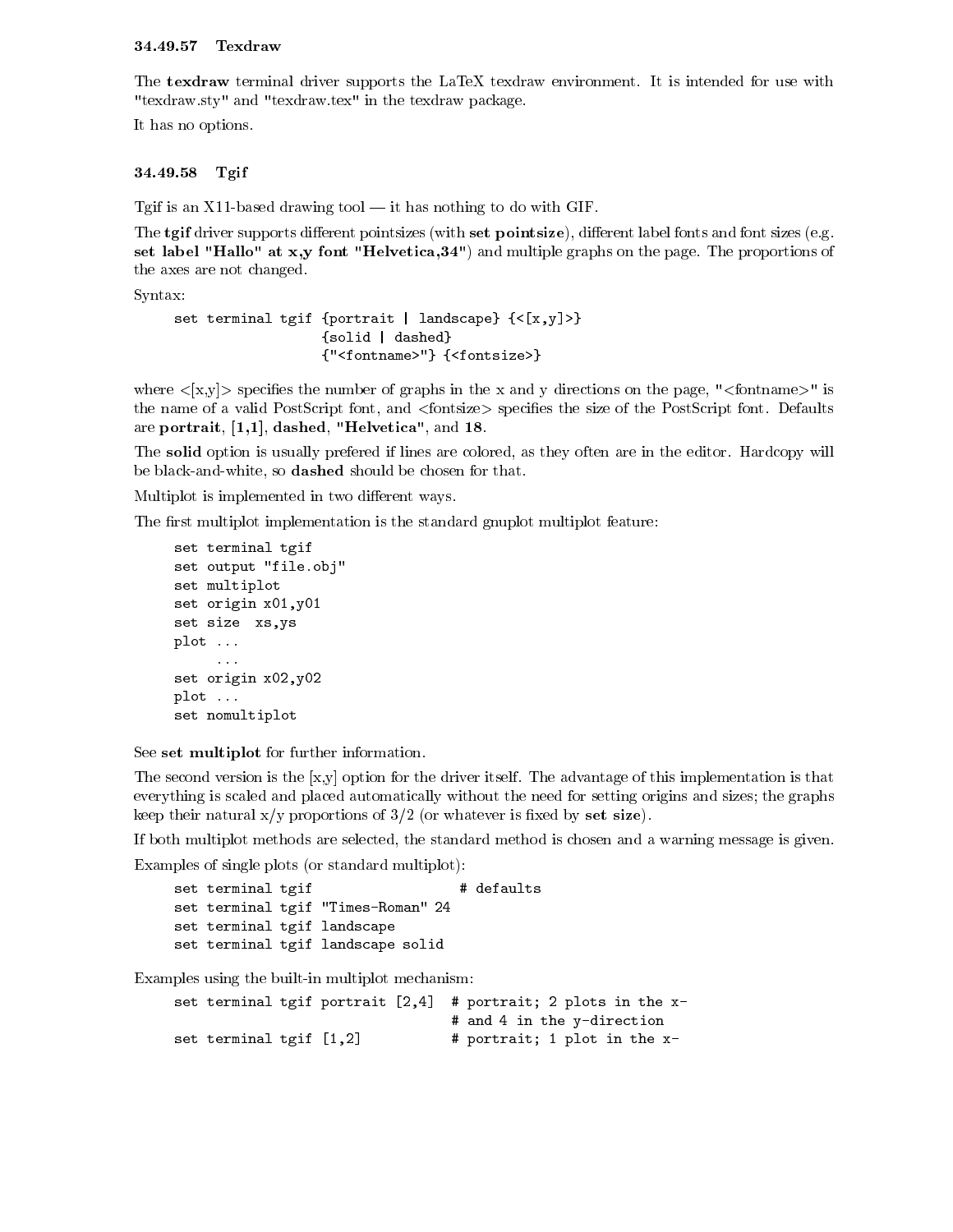```
# and 2 in the y-direction
set terminal tgif landscape [3,3] # landscape; 3 plots in both
                                  # directions
```
This terminal driver generates tk canvas widget commands. To use it, rebuild **gnuplot** (after uncommenting or inserting the appropriate line in "term.h"), then

gnuplot> set term tkcanvas gnuplot> set output 'plot.file'

After invoking "wish", execute the following sequence of tcl commands:

```
% source plot.file
% canvas .c
% pack .c
% gnuplot .c
```
The code generated by gnuplot creates a tcl procedure called "gnuplot" that takes the name of a canvas as its argument. When the procedure is, called, it clears the canvas, finds the size of the canvas and draws the plot in it, scaled to fit.

The current version of tkcanvas supports neither multiplot nor replot.

#### 34.49.60 Tpic

The tpic terminal driver supports the LaTeX picture environment with tpic \specials. It is an alternative to the latex and eepic terminal drivers. Options are the point size, line width, and dot-dash interval.

Syntax:

```
set terminal tpic <pointsize> <linewidth> <interval>
```
where pointsize and linewidth are integers in milli-inches and interval is a float in inches. If a non-positive value is specified, the default is chosen: pointsize  $= 40$ , linewidth  $= 6$ , interval  $= 0.1$ .

All drivers for LaTeX offer a special way of controlling text positioning: If any text string begins with 'f', you also need to include a '}' at the end of the text, and the whole text will be centered both horizontally and vertically by  $LaTeX.$  — If the text string begins with '[', you need to continue it with: a position specification (up to two out of t,b,l,r), '|{', the text itself, and finally, '}'. The text itself may be anything LaTeX can typeset as an LR-box.  $\rule{8.5cm}{0.1cm}\n|^{3}$  may help for best positioning.

Examples: About label positioning: Use gnuplot defaults (mostly sensible, but sometimes not really best):

set title '\LaTeX\ --  $\$  \gamma  $\$ '

Force centering both horizontally and vertically:

set label '{\LaTeX\ --  $\gamma \$  \gamma  $\}$ ' at 0,0

Specify own positioning (top here):

set xlabel '[t]{\LaTeX\ -- \$ \gamma \$}'

The other label  $-$  account for long ticlabels:

set ylabel '[r]{\LaTeX\ -- \$ \gamma \$\rule{7mm}{0pt}'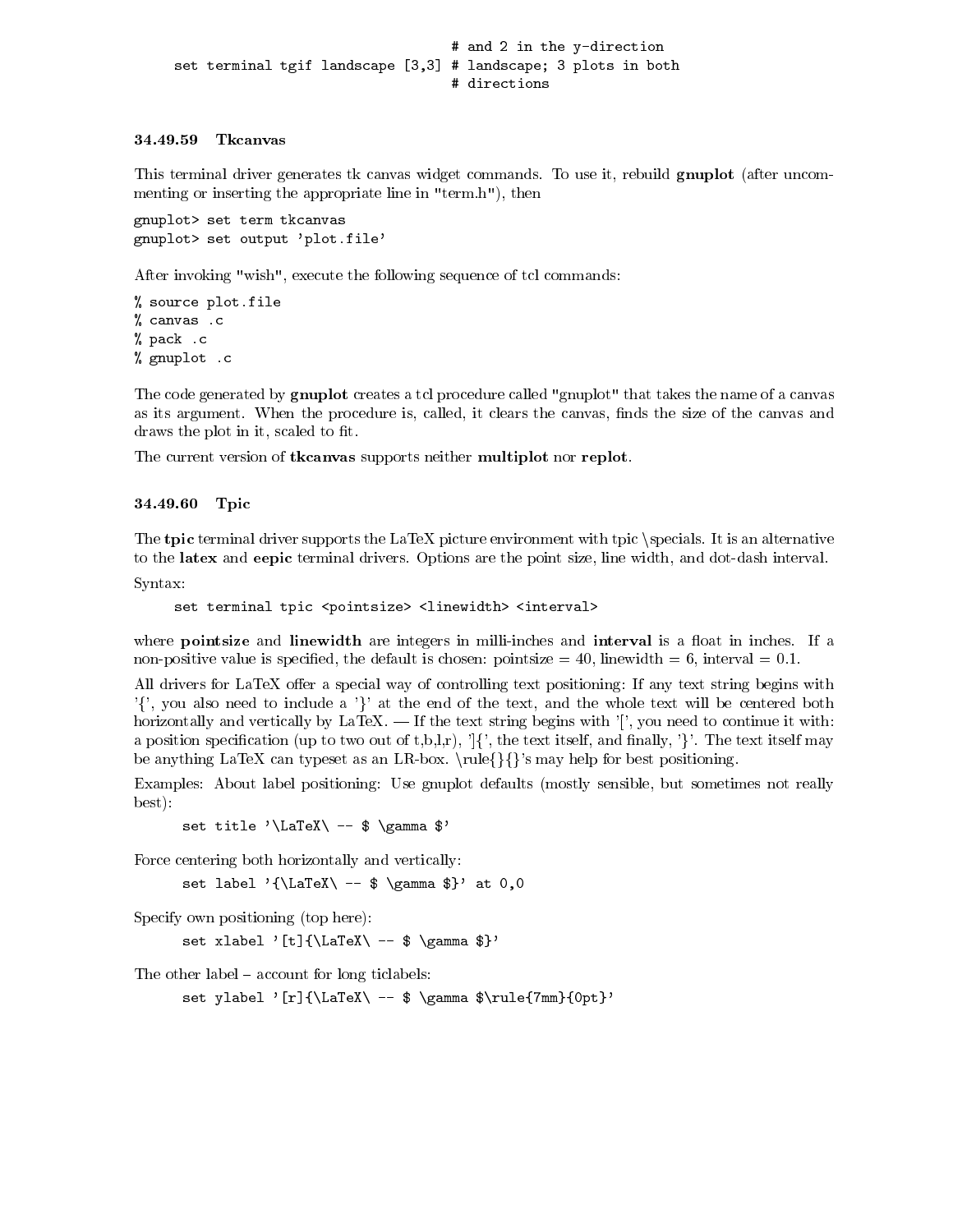# 34.49.61 Unixpc

The unixpc terminal driver supports AT&T 3b1 and AT&T 7300 Unix PC. It has no options.

# 34.49.62 Unixplot

The **unixplot** terminal driver generates output in the Unix "plot" graphics language. It has no options. This terminal cannot be compiled if the GNU version of plot is to be used; in that case, use the gnugraph terminal instead.

# 34.49.63 Vx384

The vx384 terminal driver supports the Vectrix 384 and Tandy color printers. It has no options.

# 34.49.64 VWS

The VWS terminal driver supports the VAX Windowing System. It has no options. It will sense the display type (monochrome, gray scale, or color.) All line styles are plotted as solid lines.

# 34.49.65 Windows

Three options may be set in the **windows** terminal driver.

Syntax:

set terminal windows {<color>} {"<fontname>"} {<fontsize>}

where  $\langle color \rangle$  is either color or monochrome, " $\langle fontname \rangle$ " is the name of a valid Windows font, and  $\langle$ **fontsize** $>$  is the size of the font in points.

Other options may be set with the graph-menu, the initialization file, and set linestyle.

The Windows version normally terminates immediately as soon as the end of any files given as command line arguments is reached (i.e. in non-interactive mode). It will also not show the text-window at all, in this mode, only the plot. By giving the optional argument **/noend** or **-noend**, you can disable this behaviour.

34.49.65.1 Graph-menu The gnuplot graph window has the following options on a pop-up menu accessed by pressing the right mouse button or selecting Options from the system menu:

Bring to Top when checked brings the graph window to the top after every plot.

Color when checked enables color linestyles. When unchecked it forces monochrome linestyles.

Copy to Clipboard copies a bitmap and a Metafile picture.

Background... sets the window background color.

Choose Font... selects the font used in the graphics window.

Line Styles... allows customization of the line colors and styles.

Print... prints the graphics windows using a Windows printer driver and allows selection of the printer and scaling of the output. The output produced by **Print** is not as good as that from gnuplot's own printer drivers.

Update wgnuplot.ini saves the current window locations, window sizes, text window font, text window font size, graph window font, graph window font size, background color and linestyles to the initialization file WGNUPLOT.INI.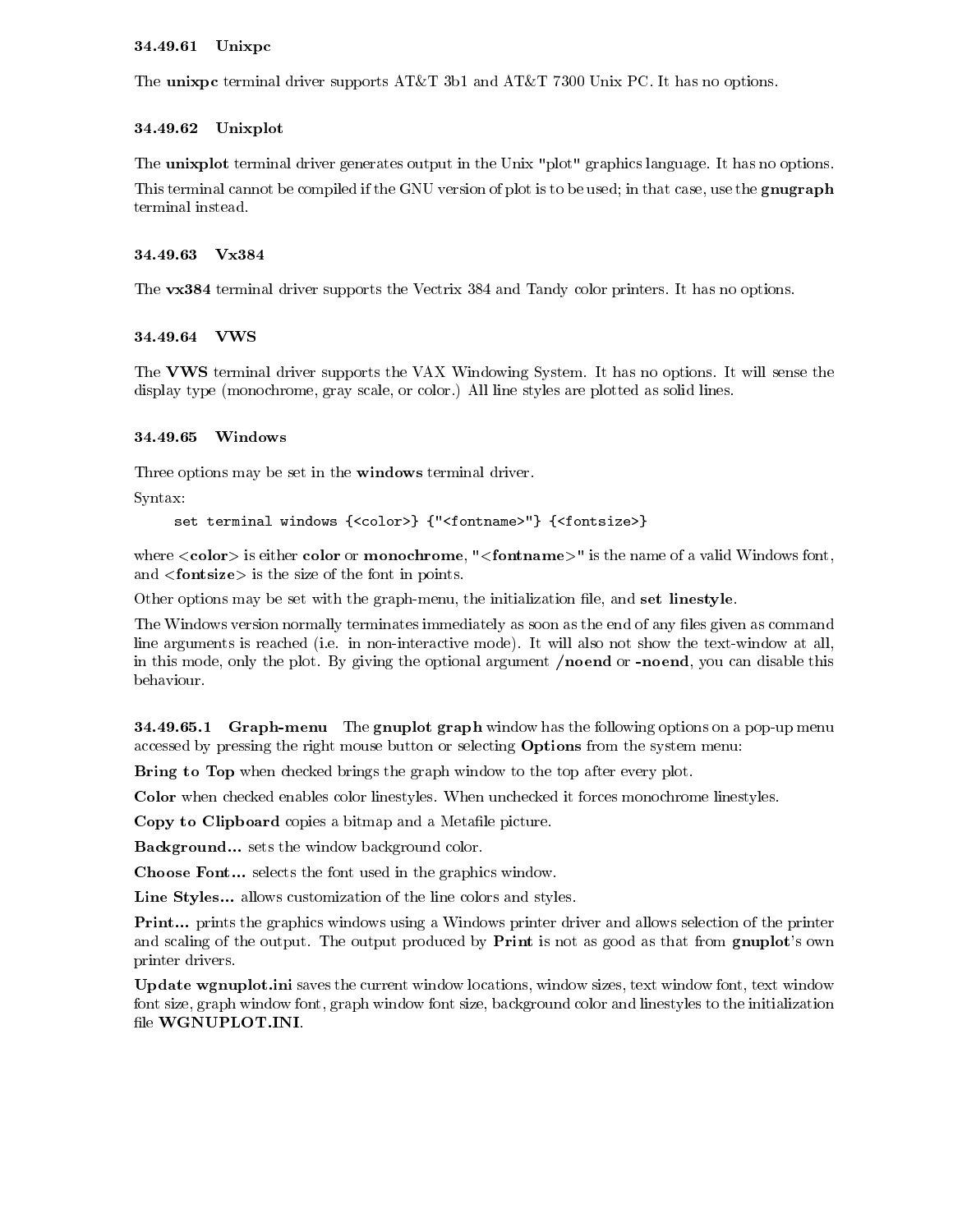34.49.65.2 Printing In order of preference, graphs may be be printed in the following ways.

1. Use the gnuplot command set terminal to select a printer and set output to redirect output to a file.

2. Select the Print... command from the gnuplot graph window. An extra command screendump does this from the text window.

**3.** If set output "PRN" is used, output will go to a temporary file. When you exit from gnuplot or when you change the output with another set output command, a dialog box will appear for you to select a printer port. If you choose OK, the output will be printed on the selected port, passing unmodied through the print manager. It is possible to accidentally (or deliberately) send printer output meant for one printer to an incompatible printer.

34.49.65.3 Text-menu The gnuplot text window has the following options on a pop-up menu accessed by pressing the right mouse button or selecting Options from the system menu:

Copy to Clipboard copies marked text to the clipboard.

Paste copies text from the clipboard as if typed by the user.

Choose Font... selects the font used in the text window.

System Colors when selected makes the text window honor the System Colors set using the Control Panel. When unselected, text is black or blue on a white background.

Update wgnuplot.ini saves the current text window location, text window size, text window font and text window font size to the initialisation file WGNUPLOT.INI.

#### MENU BAR

If the menu file WGNUPLOT.MNU is found in the same directory as WGNUPLOT.EXE, then the menu specied in WGNUPLOT.MNU will be loaded. Menu commands:

[Menu] starts a new menu with the name on the following line.

[EndMenu] ends the current menu.

[{] inserts a horizontal menu separator.

[ $\parallel$ ] inserts a vertical menu separator.

[Button] puts the next macro on a push button instead of a menu.

Macros take two lines with the macro name (menu entry) on the first line and the macro on the second line. Leading spaces are ignored. Macro commands:

 $[IPUT]$  - Input string with prompt terminated by  $[EOS]$  or  ${ENTER}$ 

[EOS] — End Of String terminator. Generates no output.

[OPEN] — Get name of file to open from list box, with title of list box terminated by [EOS], followed by default filename terminated by [EOS] or {ENTER}. This uses COMMDLG.DLL from Windows 3.1.

 $[SAVE]$  — Get name of file to save. Similar to  $[OPER]$ 

Macro character substitutions:

 ${ENTER}$  – Carriage Return '\r'

 $\{TAB\}$  - Tab '\011'

 ${ESC}$  = Escape '\033'

 $\{^{\text{-A}}\}$   $-$  '\001'

...

 $\{ \hat{\ }$  = '\031'

Macros are limited to 256 characters after expansion.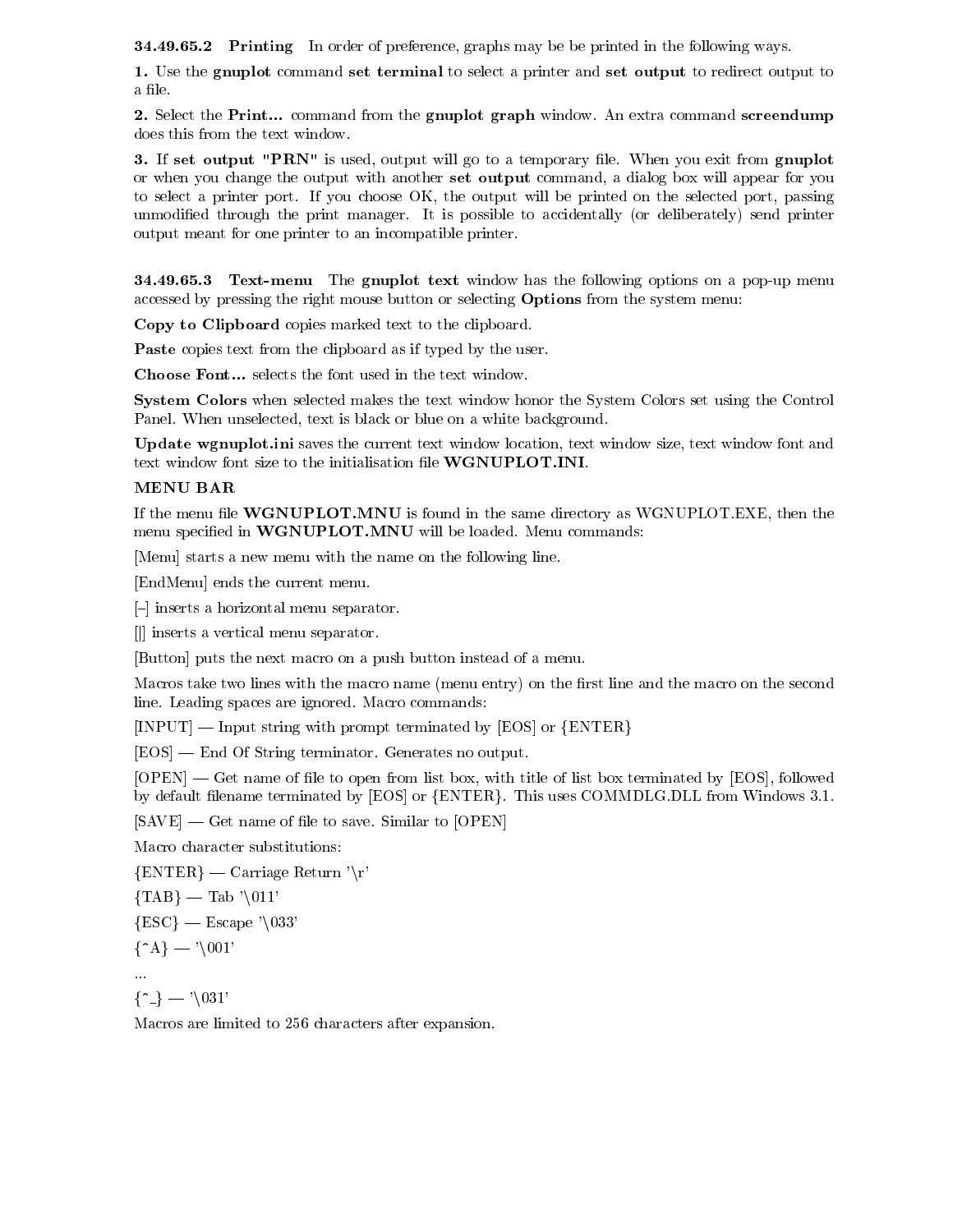34.49.65.4 Wgnuplot.ini Windows gnuplot will read some of its options from the [WGNU-PLOT] section of WGNUPLOT.INI in the Windows directory. A sample WGNUPLOT.INI le:

The GraphFont entry specifies the font name and size in points. The five numbers given in the Border, Axis and Line entries are the Red intensity  $(0-255)$ , Green intensity, Blue intensity, Color Linestyle and Mono Linestyle. Linestyles are 0=SOLID, 1=DASH, 2=DOT, 3=DASHDOT, 4=DASHDOT-DOT. In the sample WGNUPLOT.INI file above, Line 2 is a green solid line in color mode, or a dashed line in monochrome mode. The default line width is 1 pixel. If **Linestyle** is negative, it specifies the width of a SOLID line in pixels. Line1 and any linestyle used with the points style must be SOLID with unit width.

34.49.65.5 Windows3.0 Windows 3.1 is preferred, but WGNUPLOT will run under Windows 3.0 with the following restrictions: **1.** COMMDLG.DLL and SHELL.DLL (available with Windows 3.1 or Borland  $C++3.1$ ) must be in the windows directory.

2. WGNUPLOT.HLP produced by Borland  $C++3.1$  is in Windows 3.1 format. You need to use the WINHELP.EXE supplied with Borland C++ 3.1.

3. It will not run in real mode due to lack of memory.

4. TrueType fonts are not available in the graph window.

5. Drag-drop does not work.

#### 34.49.66 X11

gnuplot provides the x11 terminal type for use with X servers. This terminal type is set automatically at startup if the DISPLAY environment variable is set, if the TERM environment variable is set to xterm, or if the -display command line option is used.

Syntax:

set terminal x11 {reset} {<n>}

Multiple plot windows are supported: set terminal  $x11 \le n$  directs the output to plot window number n. If  $n>0$ , the terminal number will be appended to the window title and the icon will be labeled gplt  $\langle n \rangle$ . The active window may distinguished by a change in cursor (from default to crosshair.)

Plot windows remain open even when the **gnuplot** driver is changed to a different device. A plot window can be closed by pressing the letter q while that window has input focus, or by choosing close from a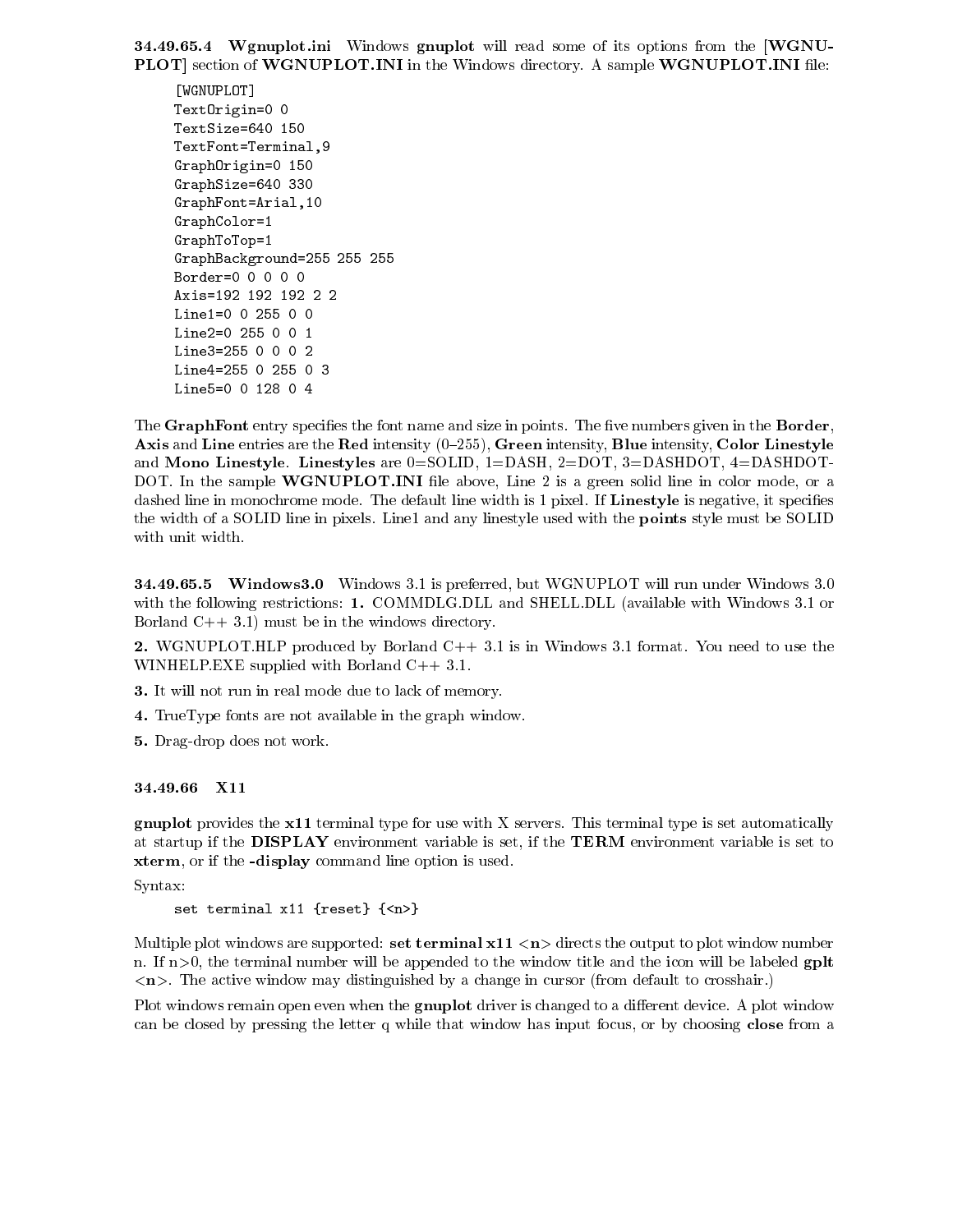window manager menu. All plot windows can be closed by specifying reset, which actually terminates the subprocess which maintains the windows (unless -persist was specied).

Plot windows will automatically be closed at the end of the session unless the -persist option was given.

The size or aspect ratio of a plot may be changed by resizing the **gnuplot** window.

Linewidths and pointsizes may be changed from within gnuplot with set linestyle.

For terminal type  $x11$ , gnuplot accepts (when initialized) the standard X Toolkit options and resources such as geometry, font, and name from the command line arguments or a configuration file. See the  $X(1)$ man page (or its equivalent) for a description of such options.

A number of other gnuplot options are available for the x11 terminal. These may be specied either as command-line options when gnuplot is invoked or as resources in the configuration file "/.Xdefaults". They are set upon initialization and cannot be altered during a gnuplot session.

34.49.66.1 Command-line options In addition to the X Toolkit options, the following options may be specified on the command line when starting gnuplot or as resources in your ".Xdefaults" file:

| '-mono'          | forces monochrome rendering on color displays.                |
|------------------|---------------------------------------------------------------|
| $'$ -gray'       | requests grayscale rendering on grayscale or color displays.  |
|                  | (Grayscale displays receive monochrome rendering by default.) |
| '-clear'         | requests that the window be cleared momentarily before a      |
|                  | new plot is displayed.                                        |
| $'$ -tvtwm $'$   | requests that geometry specifications for position of the     |
|                  | window be made relative to the currently displayed portion    |
|                  | of the virtual root.                                          |
| $'$ -raise $'$   | raise plot window after each plot.                            |
| '-noraise'       | do not raise plot window after each plot.                     |
| $'$ -persist $'$ | plot windows survive after main gnuplot program exits.        |

The options are shown above in their command-line syntax. When entered as resources in ".Xdefaults", they require a different syntax.

Example:

gnuplot\*gray: on

gnuplot also provides a command line option (-pointsize  $\langle v \rangle$ ) and a resource, gnuplot\*pointsize:  $\langle v \rangle$ , to control the size of points plotted with the **points** plotting style. The value v is a real number (greater than 0 and less than or equal to ten) used as a scaling factor for point sizes. For example, -pointsize 2 uses points twice the default size, and -pointsize 0.5 uses points half the normal size.

**34.49.66.2** Monochome options For monochrome displays, gnuplot does not honor foreground or background colors. The default is black-on-white. -rv or gnuplot\*reverseVideo: on requests white-on-black.

34.49.66.3 Color resources For color displays, gnuplot honors the following resources (shown here with their default values) or the greyscale resources. The values may be color names as listed in the X11 rgb.txt file on your system, hexadecimal RGB color specifications (see X11 documentation), or a color name followed by a comma and an intensity value from 0 to 1. For example, blue, 0.5 means a half intensity blue.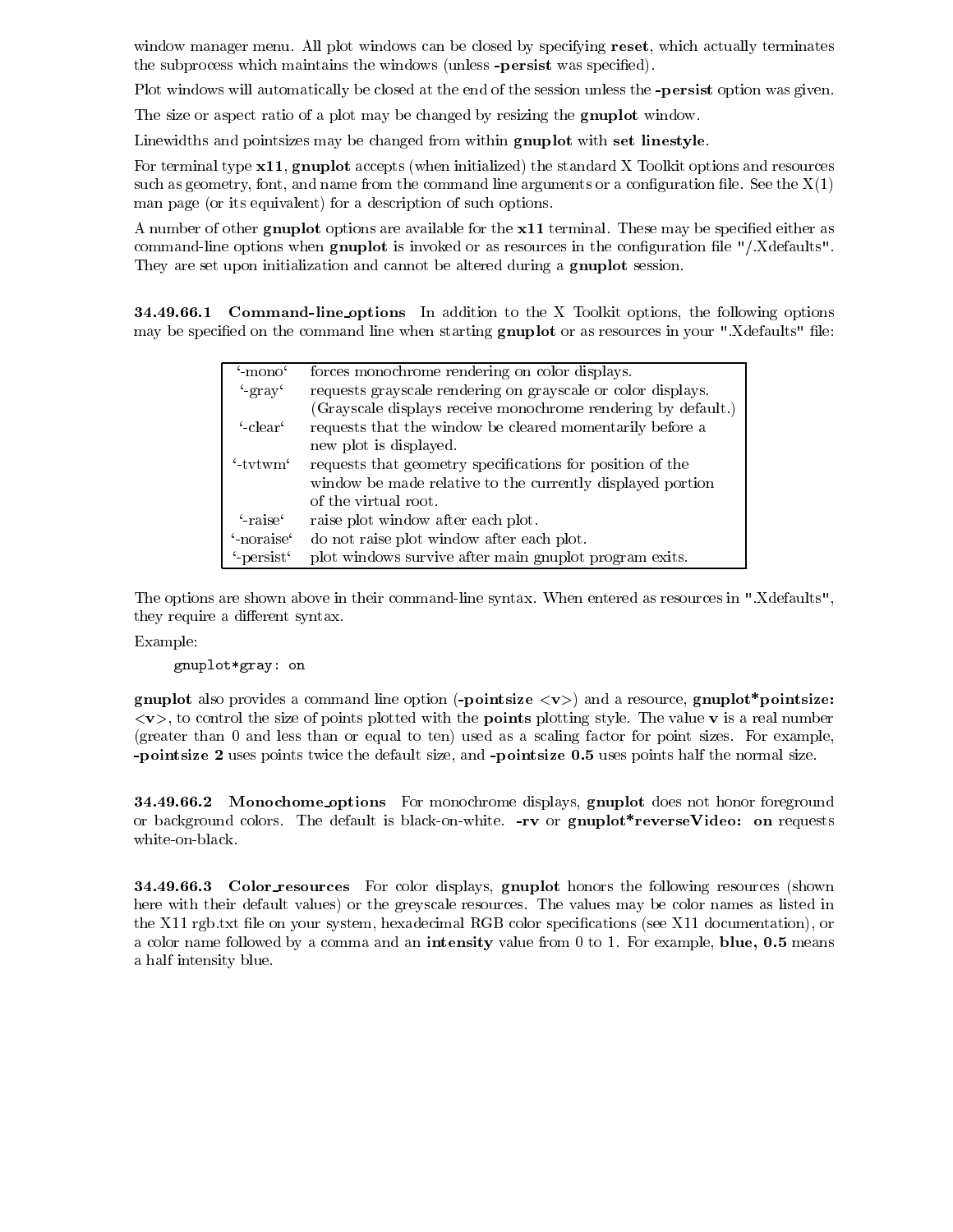| gnuplot*background: white   |
|-----------------------------|
| gnuplot*textColor: black    |
| gnuplot*borderColor: black  |
| gnuplot*axisColor: black    |
| gnuplot*line1Color: red     |
| gnuplot*line2Color: green   |
| gnuplot*line3Color: blue    |
| gnuplot*line4Color: magenta |
| gnuplot*line5Color: cyan    |
| gnuplot*line6Color: sienna  |
| gnuplot*line7Color: orange  |
| gnuplot*line8Color: coral   |

The command-line syntax for these is, for example,

Example:

```
gnuplot -background coral
```
34.49.66.4 Grayscale\_resources When -gray is selected, gnuplot honors the following resources for grayscale or color displays (shown here with their default values). Note that the default background is black.

> gnuplot\*background: black gnuplot\*textGray: white gnuplot\*borderGray: gray50 gnuplot\*axisGray: gray50 gnuplot\*line1Gray: gray100 gnuplot\*line2Gray: gray60 gnuplot\*line3Gray: gray80 gnuplot\*line4Gray: gray40 gnuplot\*line5Gray: gray90 gnuplot\*line6Gray: gray50 gnuplot\*line7Gray: gray70 gnuplot\*line8Gray: gray30

34.49.66.5 Line resources gnuplot honors the following resources for setting the width (in pixels) of plot lines (shown here with their default values.) 0 or 1 means a minimal width line of 1 pixel width. A value of 2 or 3 may improve the appearance of some plots.

| $gnuplot*borderWidth: 2$ |  |
|--------------------------|--|
| gnuplot*axisWidth: 0     |  |
| gnuplot*line1Width: 0    |  |
| gnuplot*line2Width: 0    |  |
| gnuplot*line3Width: 0    |  |
| gnuplot*line4Width: 0    |  |
| gnuplot*line5Width: 0    |  |
| $gnuplot*line6Width: 0$  |  |
| gnuplot*line7Width: 0    |  |
| gnuplot*line8Width: 0    |  |

gnuplot honors the following resources for setting the dash style used for plotting lines. 0 means a solid line. A two-digit number jk (j and k are  $>= 1$  and  $<= 9$ ) means a dashed line with a repeated pattern of j pixels on followed by  $k$  pixels off. For example, '16' is a "dotted" line with one pixel on followed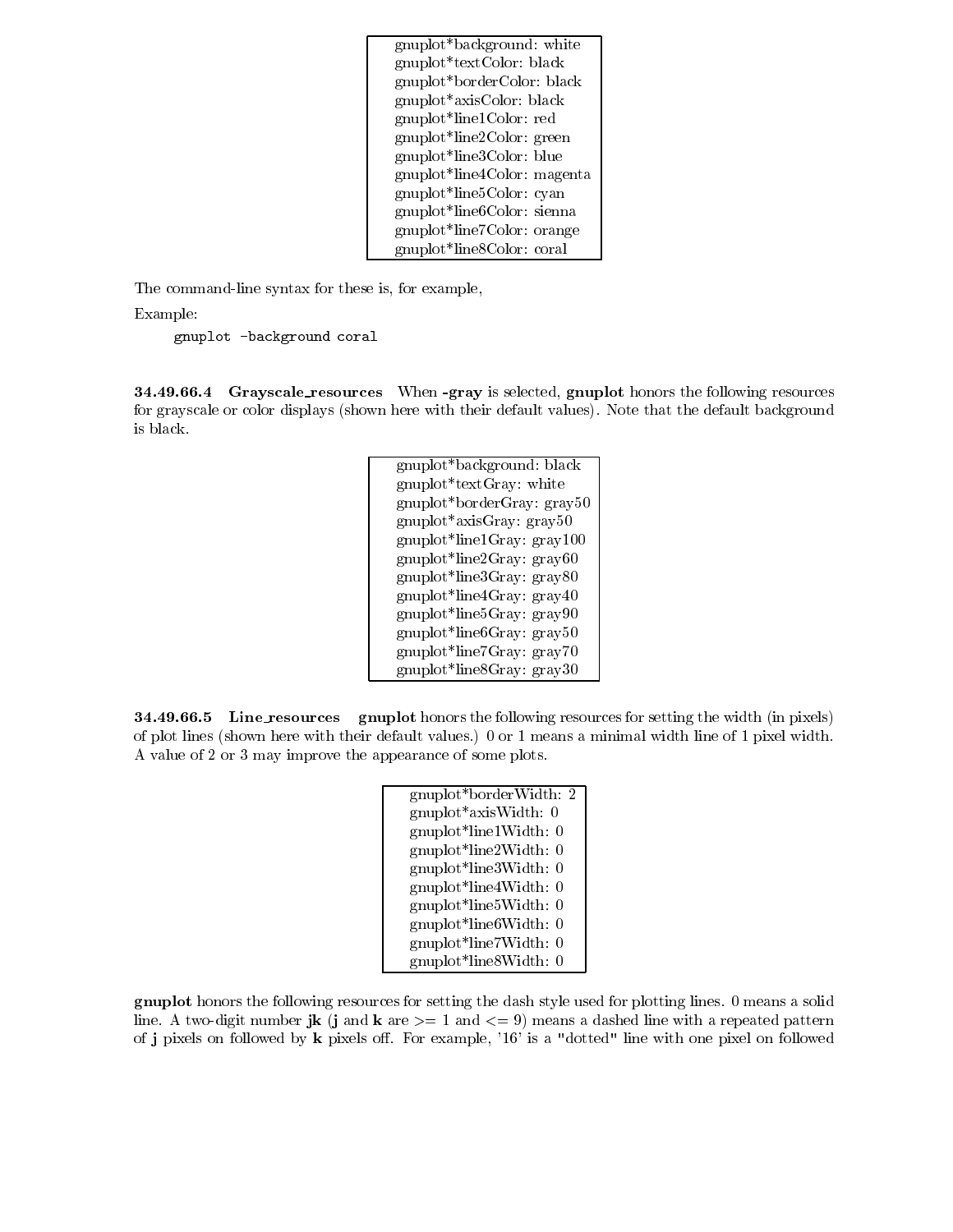by six pixels off. More elaborate on/off patterns can be specified with a four-digit value. For example, '4441' is four on, four off, four on, one off. The default values shown below are for monochrome displays or monochrome rendering on color or grayscale displays. For color displays, the default for each is 0 (solid line) except for axisDashes which defaults to a '16' dotted line.

> gnuplot\*borderDashes: 0 gnuplot\*axisDashes: 16 gnuplot\*line1Dashes: 0 gnuplot\*line2Dashes: 42 gnuplot\*line3Dashes: 13 gnuplot\*line4Dashes: 44 gnuplot\*line5Dashes: 15 gnuplot\*line6Dashes: 4441 gnuplot\*line7Dashes: 42 gnuplot\*line8Dashes: 13

# 34.49.67 Xlib

The xlib terminal driver supports the X11 Windows System. It generates gnulib x11 commands. set term x11 behaves similarly to set terminal xlib; set output "gnuplot\_x11". xlib has no options, but see x11.

#### 34.50  $\mathrm{Tics}$

The set tics command can be used to change the tics to be drawn outwards.

Syntax:

```
set tics {<direction>}
show tics
```
where  $\langle$  direction $\rangle$  may be in (the default) or out.

See also set xtics for more control of major (labelled) tic marks and set mxtics for control of minor tic marks.

# 34.51 Ticslevel

Using splot, one can adjust the relative height of the vertical (Z) axis using set ticslevel. The numeric argument provided species the location of the bottom of the scale (as a fraction of the z-range) above the xy-plane. The default value is 0.5. Negative values are permitted, but tic labels on the three axes may overlap.

To place the xy-plane at a position 'pos' on the z-axis, ticslevel should be set equal to (pos - zmin) / (zmin - zmax).

Syntax:

```
set ticslevel {<level>}
show tics
```
See also set view.

The size of the tic marks can be adjusted with set ticscale. Syntax: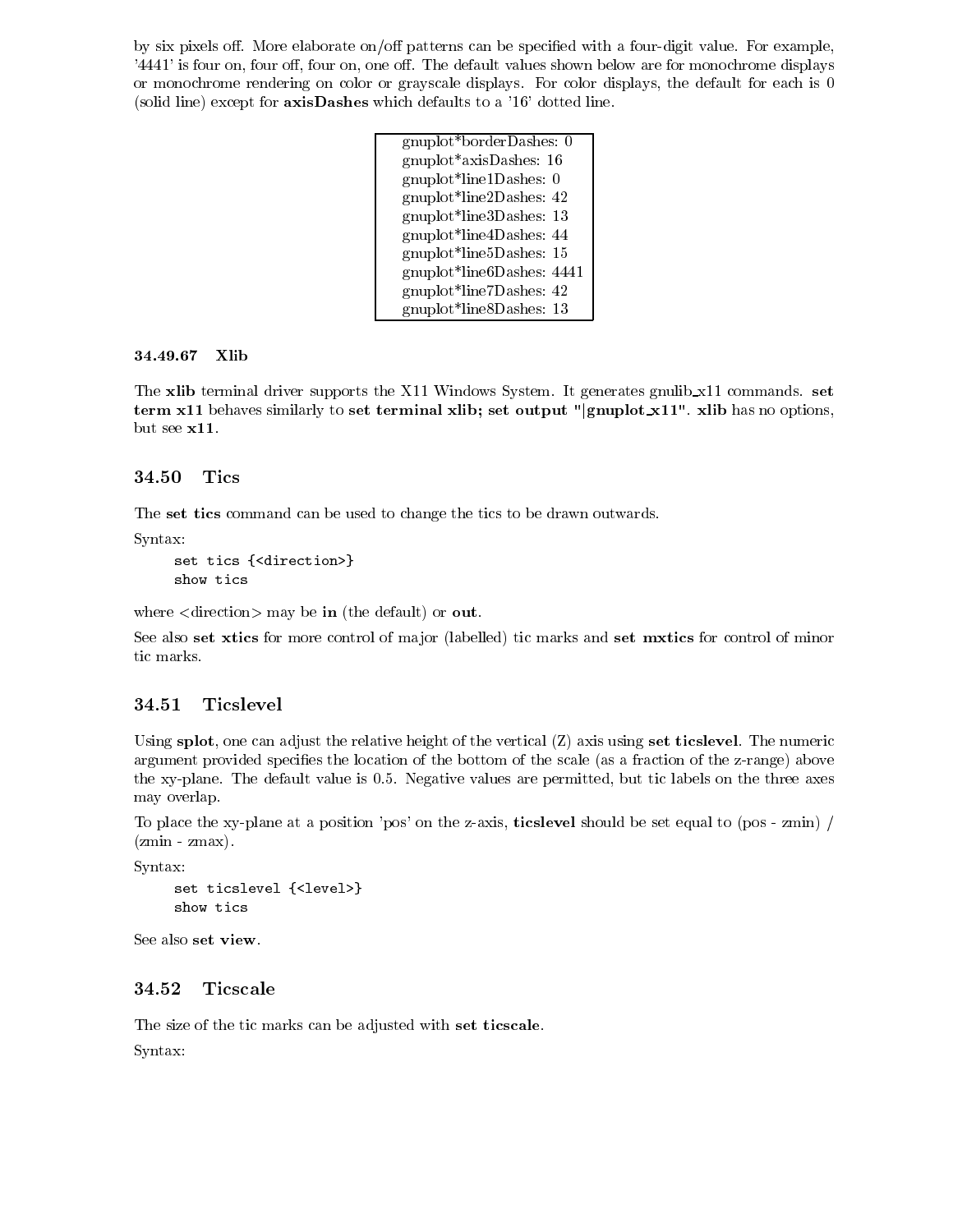set ticscale {<major> {<minor>}} show tics

If  $\leq$  minor  $\geq$  is not specified, it is 0.5<sup>\*</sup> $\leq$  major  $\geq$ . The default size is 1.0 for major tics and 0.5 for minor tics. Note that it is possible to have the tic marks pointing outward by specifying a negative size.

#### 34.53  ${\rm Times} \$

The command set timestamp places the time and date of the plot in the left margin.

Syntax:

```
set timestamp {"<format>"} {top|bottom} {{no}rotate}
              {<xoff>}{,<yoff>} {"<font>"}
set notimestamp
show timestamp
```
The format string allows you to choose the format used to write the date and time. Its default value is what asctime() uses: "%a %b %d %H:%M:%S %Y" (weekday, month name, day of the month, hours, minutes, seconds, four-digit year). With top or bottom you can place the timestamp at the top or bottom of the left margin (default: bottom). rotate lets you write the timestamp vertically, if your terminal supports vertical text. The constants  $\langle x \circ f \rangle$  and  $\langle \circ f \rangle$  are offsets from the default position given in character screen coordinates. <font> is used to specify the font with which the time is to be written.

The abbreviation time may be used in place of timestamp.

Example:

set timestamp "%d/%m/%y %H:%M" 80,-2 "Helvetica"

See set time fint for more information about time format strings.

#### 34.54 Timefmt

This command applies to timeseries where data are composed of dates/times. It has no meaning unless the command set xdata time is given also.

Syntax:

```
set timefmt "<format string>"
show timefmt
```
The string argument tells **gnuplot** how to read timedata from the datafile. The valid formats are:

|        | Time Series timedata Format Specifiers                |
|--------|-------------------------------------------------------|
| Format | Explanation                                           |
| %d     | day of the month, $1-31$                              |
| %m     | month of the year, $1-12$                             |
| %y     | year, $0-99$                                          |
| %Y     | year, 4-digit                                         |
| %j     | day of the year, $1-365$                              |
| %H     | hour, $0-24$                                          |
| %Μ     | minute, $0-60$                                        |
| %S     | second, $0-60$                                        |
| %b     | three-character abbreviation of the name of the month |
| %В     | name of the month                                     |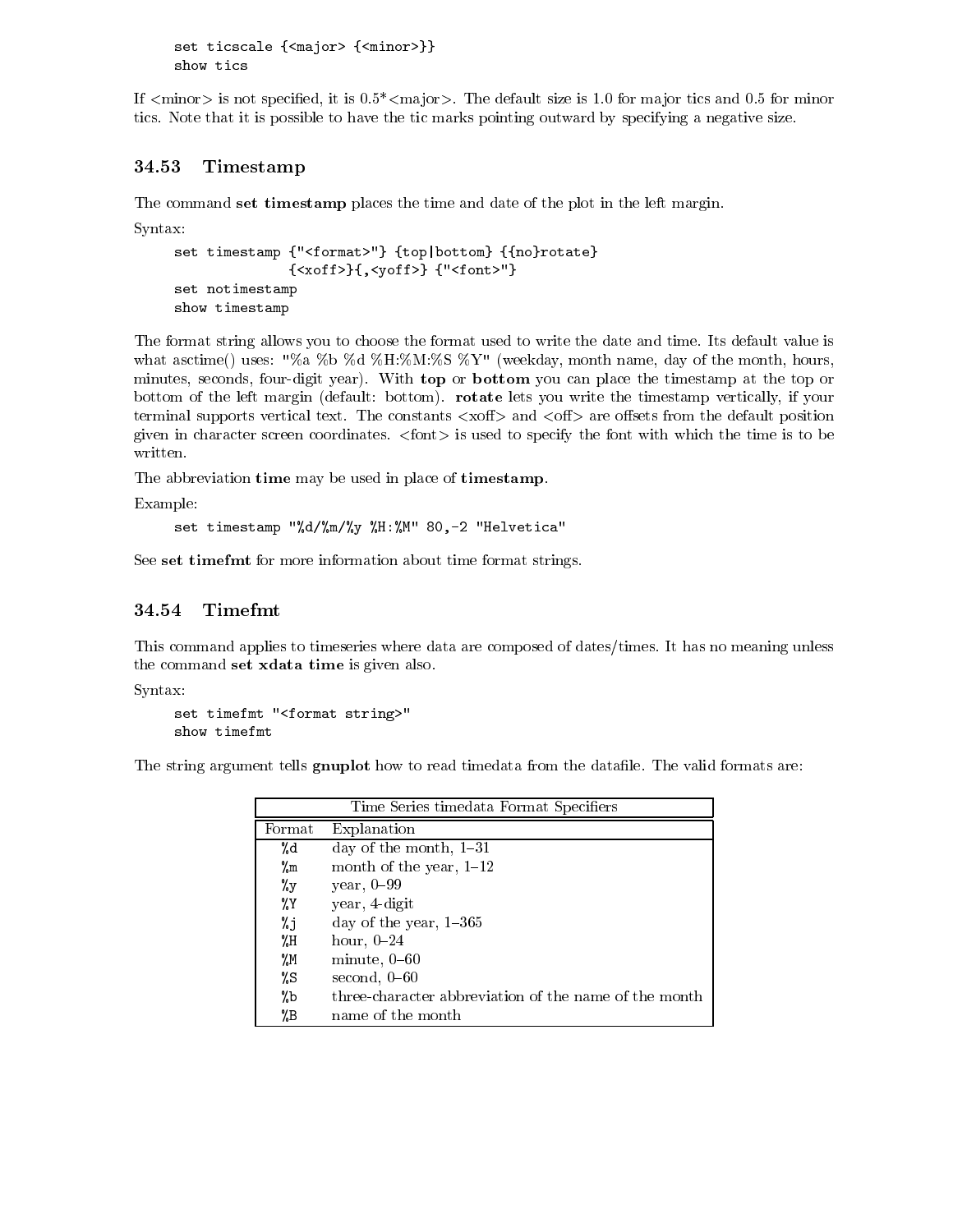Any character is allowed in the string, but must match exactly.  $\{t \cdot (tab) \text{ is recognized. Backslash-octals} \}$  $(\n\tanh)$  are converted to char. If there is no separating character between the time/date elements, then %d, %m, %y, %H, %M and %S read two digits each, %Y reads four digits and %j reads three digits. %b requires three characters, and %B requires as many as it needs.

Spaces are treated slightly differently. A space in the string stands for zero or more whitespace characters in the file. That is, "%H %M" can be used to read "1220" and "12 20" as well as "12 20".

Each set of non-blank characters in the timedata counts as one column in the using n:n specification. Thus 11:11 25/12/76 21.0 consists of three columns. To avoid confusion, gnuplot requires that you provide a complete **using** specification if your file contains timedata.

Since gnuplot cannot read non-numerical text, if the date format includes the day or month in words, the format string must exclude this text. But it can still be printed with the "%a", "%A", "%b", or "%B" specier: see set format for more details about these and other options for printing timedata. (gnuplot will determine the proper month and weekday from the numerical values.)

See also set xdata and Time/date for more information.

Example:

set timefmt "%d/%m/%Y\t%H:%M"

tells gnuplot to read date and time separated by tab. (But look closely at your data — what began as a tab may have been converted to spaces somewhere along the line; the format string must match what is actually in the file.)

The set title command produces a plot title that is centered at the top of the plot. set title is a special case of set label.

Syntax:

```
set title {"<title-text>"} {<xoff>}{,<yoff>} {"<font>,{<size>}"}
show title
```
Specifying constants  $\langle x \circ f \rangle$  or  $\langle y \circ f \rangle$  as optional offsets for the title will move the title  $\langle x \circ f \rangle$  or  $\langle \text{yoff}\rangle$  character screen coordinates (not graph coordinates). For example, "set title  $, -1$ " will change only the y offset of the title, moving the title down by roughly the height of one character.

 $\lt$  font  $>$  is used to specify the font with which the title is to be written; the units of the font  $\lt$  size  $>$ depend upon which terminal is used.

set title with no parameters clears the title.

See syntax for details about the processing of backslash sequences and the distinction between singleand double-quotes.

# 34.56 Tmargin

The command set tmargin sets the size of the top margin. Please see set margin for details.

# 34.57 Trange

The set trange command sets the parametric range used to compute x and y values when in parametric or polar modes. Please see set xrange for details.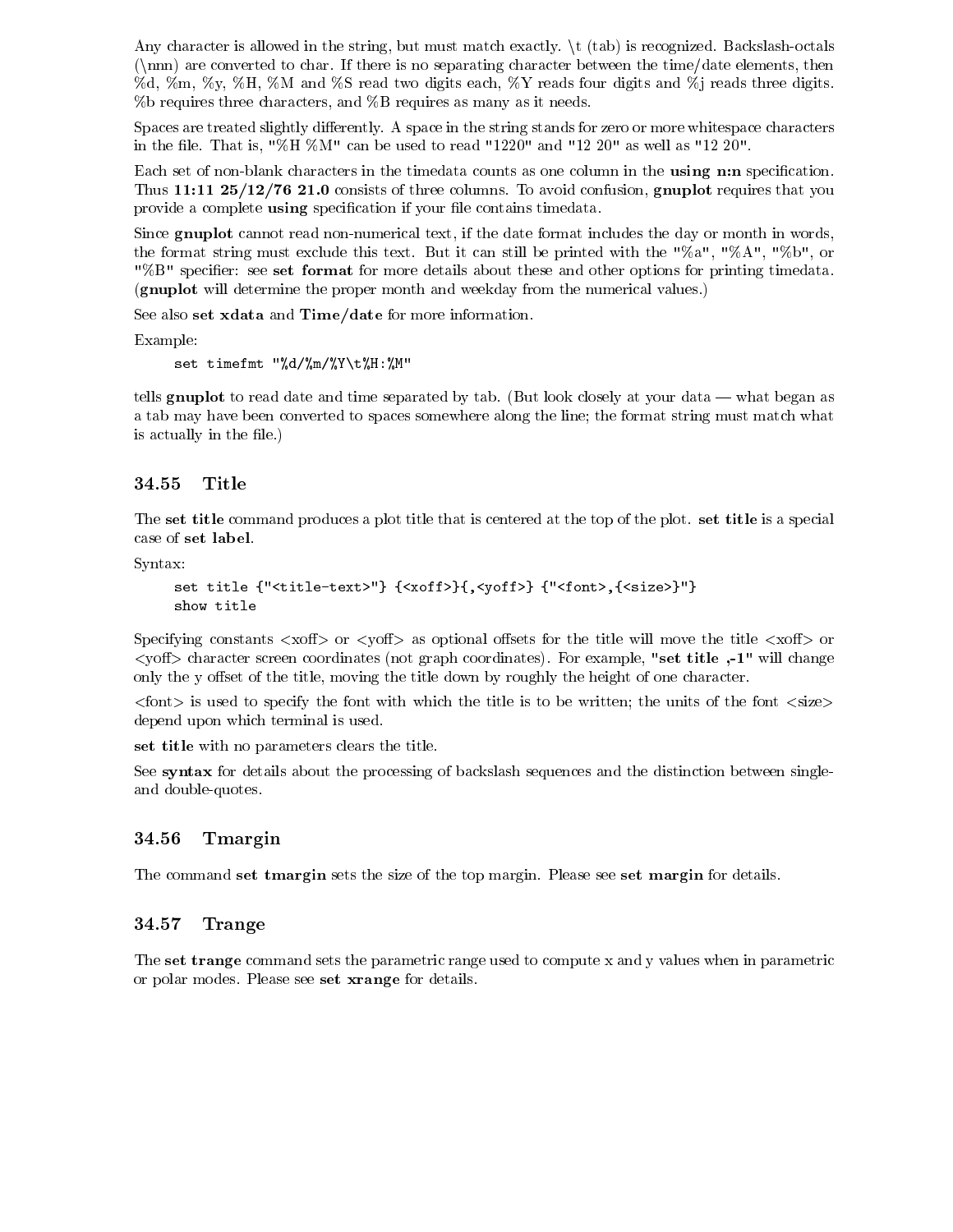# 34.58 Urange

The set urange and set vrange commands set the parametric ranges used to compute x,  $y$ , and z values when in splot parametric mode. Please see set xrange for details.

#### **Variables** 34.59

The show variables command lists all user-defined variables and their values.

Syntax:

show variables

#### 34.60 **Version**

The show version command lists the version of gnuplot being run, its last modification date, the copyright holders, and email addresses for the  $FAQ$ , the info-gnuplot mailing list, and reporting bugs-in short, the information listed on the screen when the program is invoked interactively.

Syntax:

show version {long}

When the **long** option is given, it also lists the operating system, the compilation options used when **gnuplot** was installed, the location of the help file, and (again) the useful email addresses.

The set view command sets the viewing angle for splots. It controls how the 3-d coordinates of the plot are mapped into the 2-d screen space. It provides controls for both rotation and scaling of the plotted data, but supports orthographic projections only.

Syntax:

```
set view <rot x> {,{<rot z>}{,{<scale>}{,<scale z>}}}
show view
```
where  $\langle \text{rot}\, x \rangle$  and  $\langle \text{rot}\, z \rangle$  control the rotation angles (in degrees) in a virtual 3-d coordinate system aligned with the screen such that initially (that is, before the rotations are performed) the screen horizontal axis is x, screen vertical axis is y, and the axis perpendicular to the screen is z. The first rotation applied is  $\langle \text{rot}_x \rangle$  around the x axis. The second rotation applied is  $\langle \text{rot}_x \rangle$  around the new z axis.

 $\langle \text{rot} \times \rangle$  is bounded to the [0:180] range with a default of 60 degrees, while  $\langle \text{rot} \times \rangle$  is bounded to the  $[0:360]$  range with a default of 30 degrees.  $\langle$ scale $\rangle$  controls the scaling of the entire splot, while  $\langle \text{scale}_z \rangle$  scales the z axis only. Both scales default to 1.0.

Examples:

set view 60, 30, 1, 1 set view ,,0.5

The first sets all the four default values. The second changes only scale, to 0.5.

See also set ticslevel.

## 34.62 Vrange

The set urange and set vrange commands set the parametric ranges used to compute x, y, and z values when in splot parametric mode. Please see set xrange for details.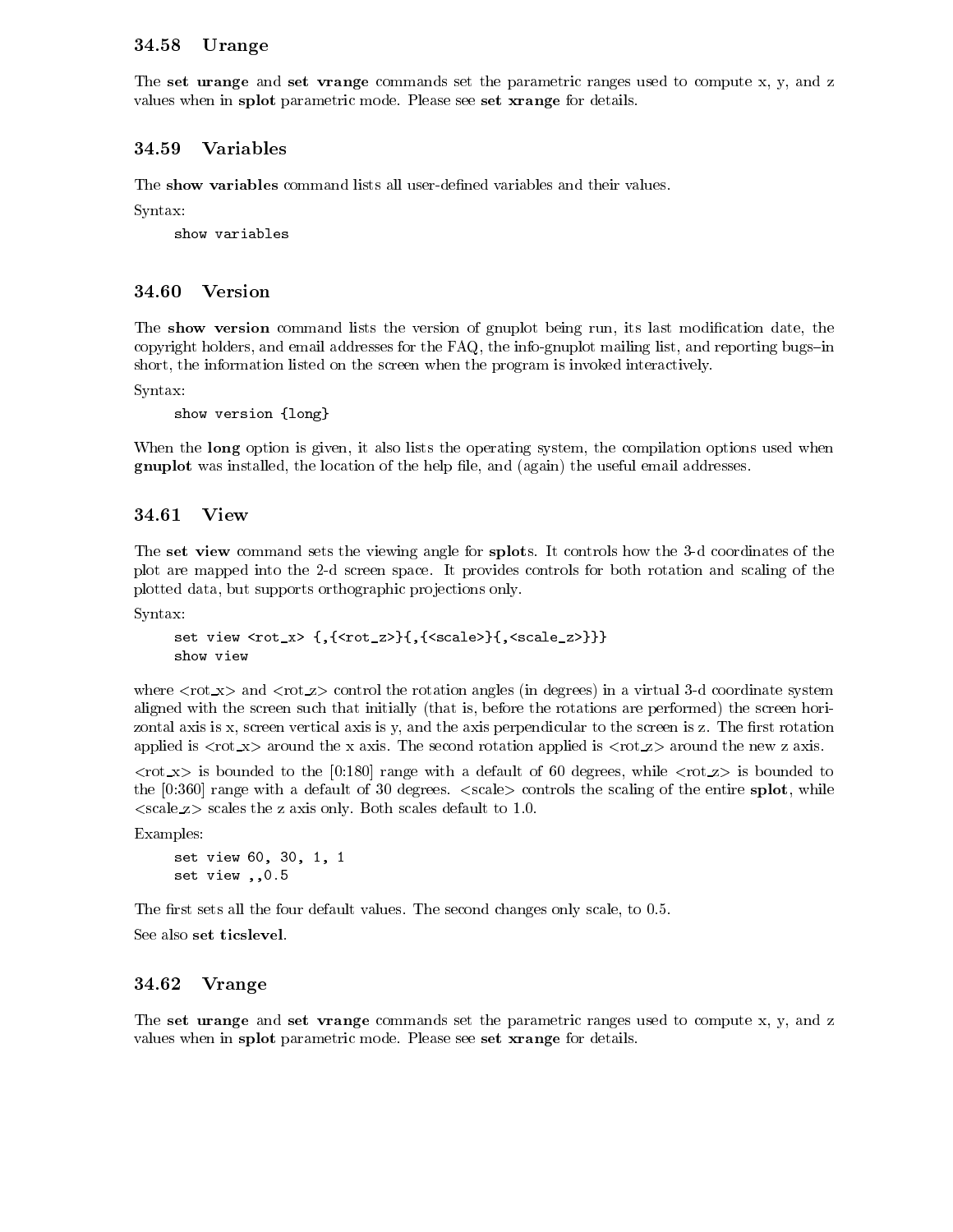The set x2data command sets data on the  $x2$  (top) axis to timeseries (dates/times). Please see set xdata.

#### X2dtics 34.64

The set  $x2d$ tics command changes tics on the  $x2$  (top) axis to days of the week. Please see set  $xdt$ ics for details.

#### 34.65 X2label 34.65

The set  $x2$  label command sets the label for the  $x2$  (top) axis. Please see set xlabel.

#### X2mtics 34.66

The set x2mtics command changes tics on the  $x2$  (top) axis to months of the year. Please see set xmtics for details.

# 34.67 X2range

The set x2range command sets the horizontal range that will be displayed on the x2 (top) axis. Please see set xrange for details.

#### 34.68 X<sub>2</sub>tics

The set x2tics command controls major (labelled) tics on the  $x2$  (top) axis. Please see set xtics for details.

#### 34.69 34.69 X2zeroaxis

The set x2zeroaxis command draws a line at the origin of the x2 (top) axis ( $y^2 = 0$ ). For details, please see set zeroaxis.

This command sets the datatype on the x axis to time/date. A similar command does the same thing for each of the other axes.

Syntax:

```
set xdata {time}
show xdata
```
The same syntax applies to ydata, zdata, x2data and y2data.

The time option signals that the datatype is indeed time/date. If the option is not specified, the datatype reverts to normal.

See set timefmt to tell gnuplot how to read date or time data. The time/date is converted to seconds from start of the century. There is currently only one timefmt, which implies that all the time/date columns must confirm to this format. Specification of ranges should be supplied as quoted strings according to this format to avoid interpretation of the time/date as an expression.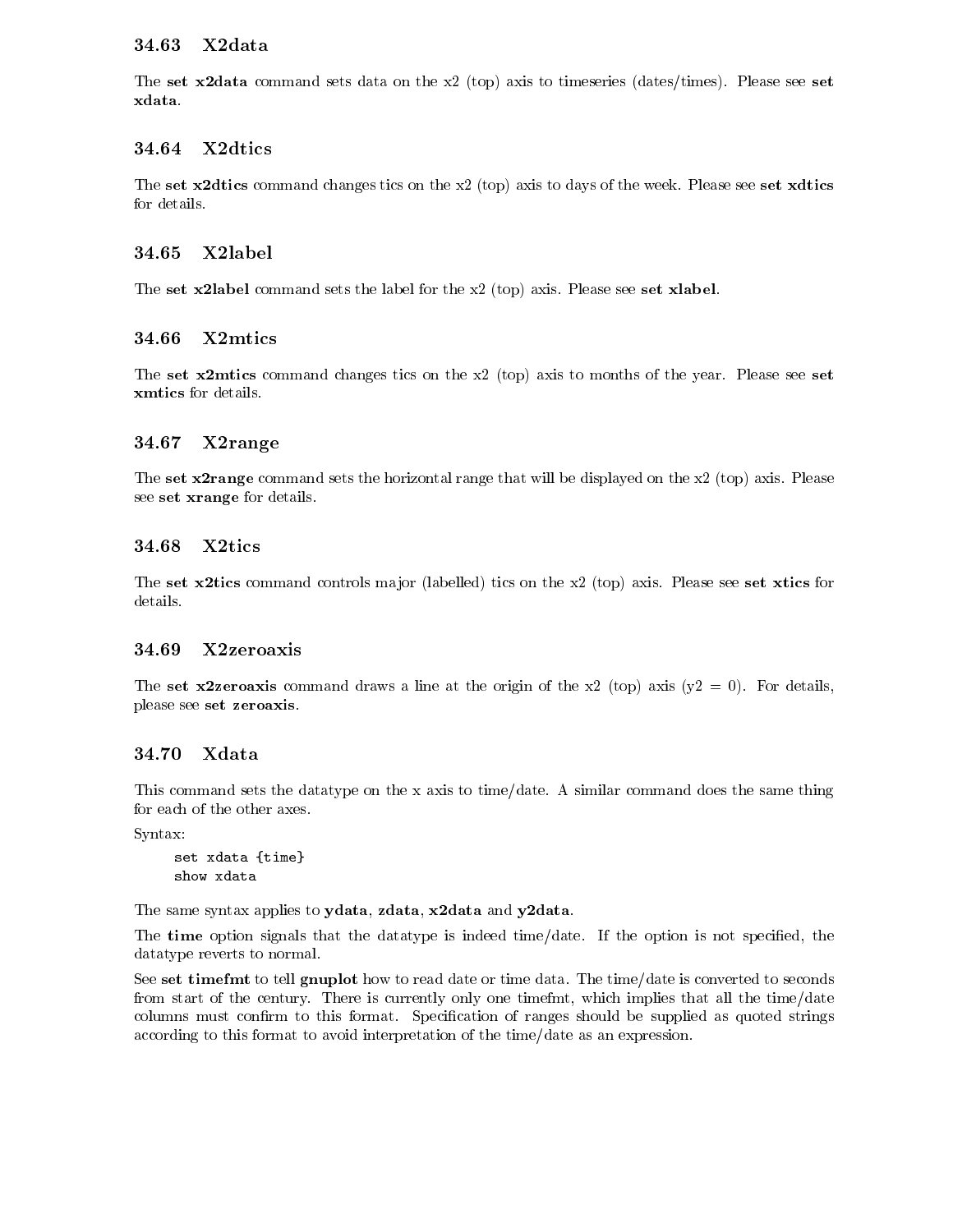The function 'strftime' (type "man strftime" on unix to look itup) is used to print tic-mark labels. **gnuplot** tries to figure out a reasonable format for this unless the set format x "string" has supplied something that does not look like a decimal format (more than one  $\%$ ) or neither  $\%$  nor  $\%$ g).

See also Time/date for more information.

#### 34.71 Xdtics

The set xdtics commands converts the x-axis tic marks to days of the week where  $0=Sum$  and  $6=Sat$ . Overflows are converted modulo 7 to dates. set noxities returns the labels to their default values. Similar commands do the same things for the other axes.

Syntax:

```
set xdtics
set noxdtics
show xdtics
```
The same syntax applies to ydtics, zdtics, x2dtics and y2dtics.

See also the set format command.

# 34.72 Xlabel

The set xlabel command sets the x axis label. Similar commands set labels on the other axes.

Syntax:

```
set xlabel {"<label>"} {<xoff>}{,<yoff>} {"<font>{,<size>}"}
show xlabel
```
The same syntax applies to x2label, ylabel, y2label and zlabel.

Specifying the constants  $\langle \times \text{soft}\rangle$  or  $\langle \text{yoff}\rangle$  as optional offsets for a label will move it  $\langle \times \text{soft}\rangle$  or  $\langle \text{yoff}\rangle$ character widths or heights. For example, "set xlabel -1" will change only the x offset of the xlabel, moving the label roughly one character width to the left. The size of a character depends on both the font and the terminal.

 $\leq$  font  $>$  is used to specify the font in which the label is written; the units of the font  $\leq$  size  $\geq$  depend upon which terminal is used.

To clear a label, put no options on the command line, e.g., "set y2label".

The default positions of the axis labels are as follows:

xlabel: The x-axis label is centered below the bottom axis.

ylabel: The position of the y-axis label depends on the terminal, and can be one of the following three positions:

1. Horizontal text flushed left at the top left of the plot. Terminals that cannot rotate text will probably use this method. If set  $x2tics$  is also in use, the ylabel may overwrite the left-most  $x2t$  ic label. This may be remedied by adjusting the ylabel position or the left margin.

2. Vertical text centered vertically at the left of the plot. Terminals that can rotate text will probably use this method.

3. Horizontal text centered vertically at the left of the plot. The EEPIC, LaTeX and TPIC drivers use this method. The user must insert line breaks using  $\setminus$  to prevent the ylabel from overwriting the plot. To produce a vertical row of characters, add  $\setminus$  between every printing character (but this is ugly).

zlabel: The z-axis label is centered along the z axis and placed in the space above the grid level.

y2label: The y2-axis label is placed to the right of the y2 axis. The position is terminal-dependent in the same manner as is the y-axis label.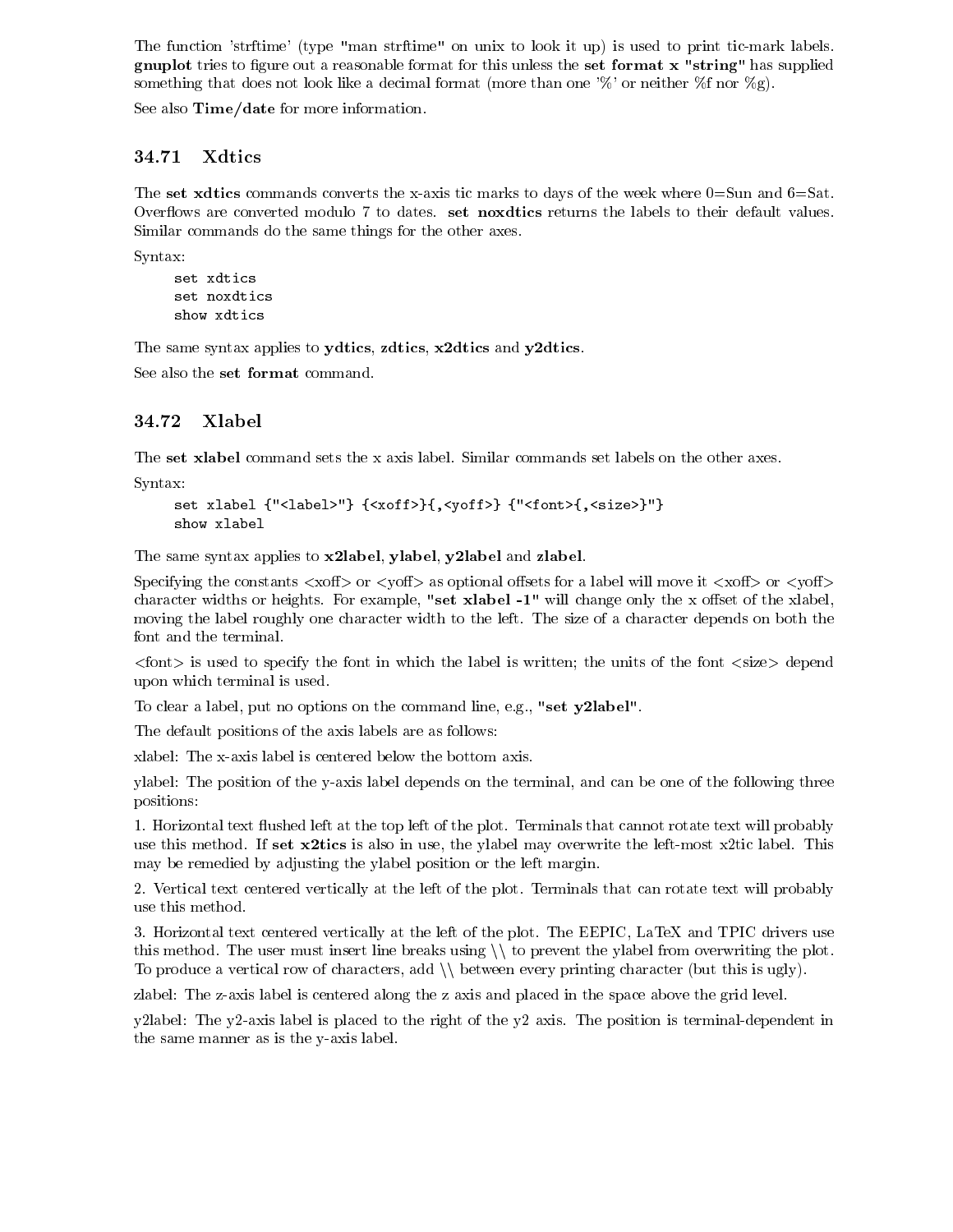x2label: The x2-axis label is placed above the top axis but below the plot title. It is also possible to create an  $x^2$ -axis label by using new-line characters to make a multi-line plot title, e.g.,

set title "This is the title\n\nThis is the x2label"

Note that double quotes must be used. The same font will be used for both lines, of course.

If you are not satisfied with the default position of an axis label, use set label instead-that command gives you much more control over where text is placed.

Please see set syntax for further information about backslash processing and the difference between single- and double-quoted strings.

# 34.73 Xmtics

The set xmtics commands converts the x-axis tic marks to months of the year where 1=Jan and 12=Dec. Overflows are converted modulo 12 to months. The tics are returned to their default labels by set noxmtics. Similar commands perform the same duties for the other axes.

Syntax:

```
set xmtics
set noxmtics
show xmtics
```
The same syntax applies to x2mtics, ymtics, y2mtics, and zmtics.

See also the set format command.

## 34.74 Xrange

The set xrange command sets the horizontal range that will be displayed. A similar command exists for each of the other axes, as well as for the polar radius r and the parametric variables t, u, and v.

Syntax:

```
set xrange [\{\{\text{min}\}\:\:\:\{\text{max}\}\}\] \{\{\text{no}\}\:\text{reverse}\}\ \{\{\text{no}\}\:\text{writeback}\}show xrange
```
where  $\langle \text{min} \rangle$  and  $\langle \text{max} \rangle$  terms are constants, expressions or an asterisk to set autoscaling. If the data are time/date, you must give the range as a quoted string according to the set timefmt format. Any value omitted will not be changed.

The same syntax applies to yrange, zrange, x2range, y2range, rrange, trange, urange and vrange.

The reverse option reverses the direction of the axis, e.g., set xrange [0:1] reverse will produce an axis with 1 on the left and 0 on the right. This is identical to the axis produced by set xrange  $[1:0]$ , of course. reverse is intended primarily for use with autoscale.

The writeback option essentially saves the range found by autoscale in the buffers that would be filled by set xrange. This is useful if you wish to plot several functions together but have the range determined by only some of them. The writeback operation is performed during the plot execution, so it must be specied before that command. For example,

```
set xrange [-10:10]
set yrange [] writeback
plot sin(x)
set noautoscale y
replot x/2
```
results in a yrange of  $[-1:1]$  as found only from the range of  $\sin(x)$ ; the  $[-5:5]$  range of  $x/2$  is ignored. Executing show yrange after each command in the above example should help you understand what is going on.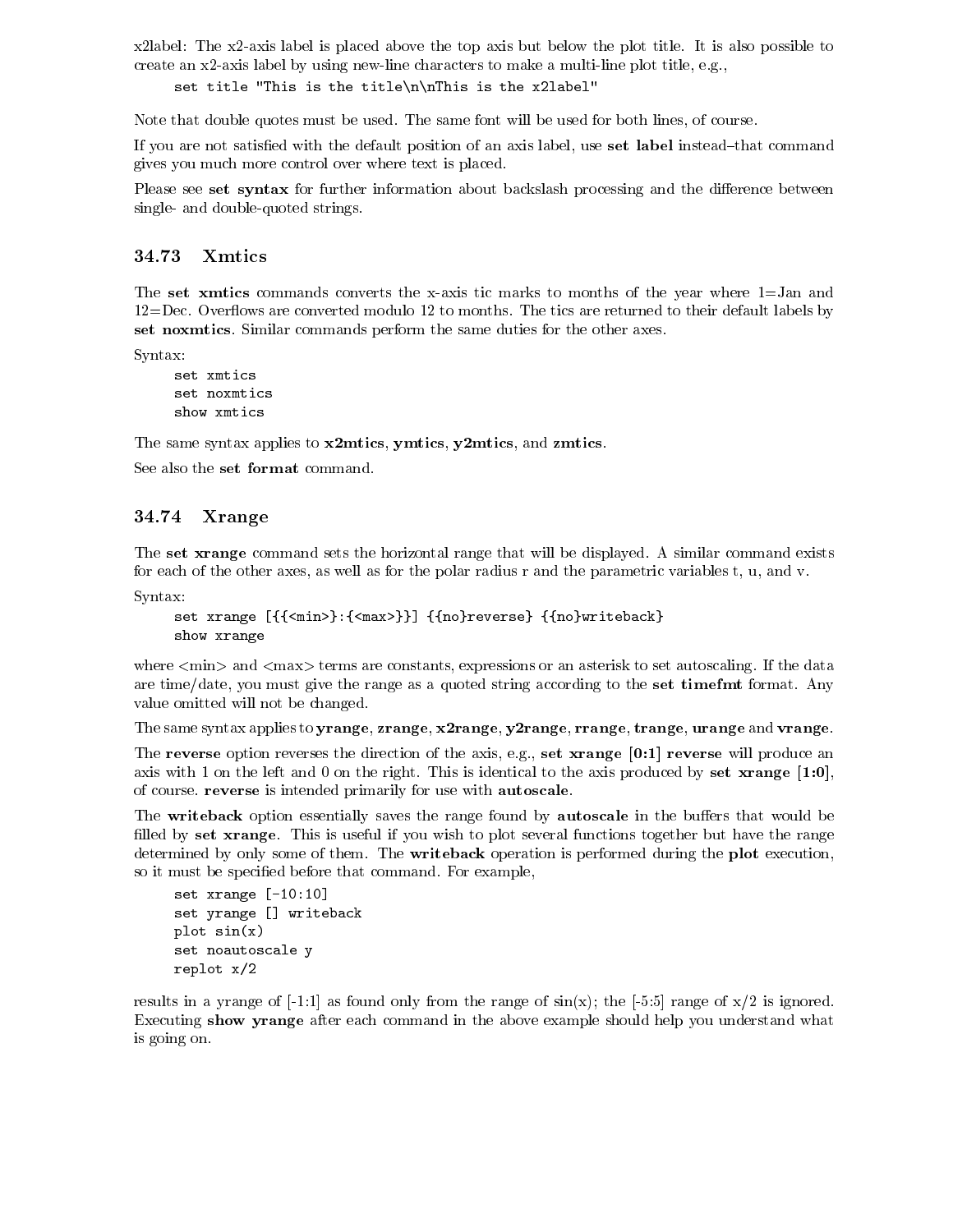In 2-d, xrange and yrange determine the extent of the axes, trange determines the range of the parametric variable in parametric mode or the range of the angle in polar mode. Similarly in parametric 3-d, xrange, yrange, and zrange govern the axes and urange and vrange govern the parametric variables.

In polar mode, **rrange** determines the radial range plotted.  $\langle \text{rmin} \rangle$  acts as an additive constant to the radius, whereas  $\langle$ rmax $\rangle$  acts as a clip to the radius — no point with radius greater than  $\langle$ rmax $\rangle$  will be plotted. **xrange** and **yrange** are affected — the ranges can be set as if the graph was of  $r(t)$ -rmin, with rmin added to all the labels.

Any range may be partially or totally autoscaled, although it may not make sense to autoscale a parametric variable unless it is plotted with data.

Ranges may also be specified on the **plot** command line. A range given on the plot line will be used for that single plot command; a range given by a set command will be used for all subsequent plots that do not specify their own ranges. The same holds true for splot.

Examples:

To set the xrange to the default:

set xrange [-10:10]

To set the yrange to increase downwards:

set yrange [10:-10]

To change zmax to 10 without affecting zmin (which may still be autoscaled):

```
set zrange [:10]
```
To autoscale xmin while leaving xmax unchanged:

```
set xrange [*:]
```
## 34.75

Fine control of the major (labelled) tics on the x axis is possible with the set xtics command. The tics may be turned off with the set noxtics command, and may be turned on (the default state) with set xtics. Similar commands control the major tics on the y, z, x2 and y2 axes.

Syntax:

```
set xtics {axis | border} {{no}mirror} {{no}rotate}
          { autofreq
           | <incr>
           | <start>, <incr> {,<end>}
           | ({"<label>"} <pos> {,{"<label>"} <pos>}...) }
set noxtics
show xtics
```
The same syntax applies to ytics, ztics, x2tics and y2tics.

axis or border tells gnuplot to put the tics (both the tics themselves and the accompanying labels) along the axis or the border, respectively. mirror tells it to put unlabelled tics at the same positions on the opposite border. nomirror does what you think it does. rotate asks gnuplot to rotate the text through 90 degrees, if the underlying terminal driver supports text rotation. norotate cancels this. The defaults are border mirror norotate for tics on the x and y axes, and border nomirror norotate for tics on the x2 and y2 axes. For the z axis, the the  $\{axis \mid border\}$  option is not available and the default is nomirror. If you do want to mirror the z-axis tics, you might want to create a bit more room for them with set border.

set xtics with no options restores the default border if xtics are not being displayed; otherwise it has no effect. Any previously specified tic frequency or position  $\{$ and labels $\}$  are retained.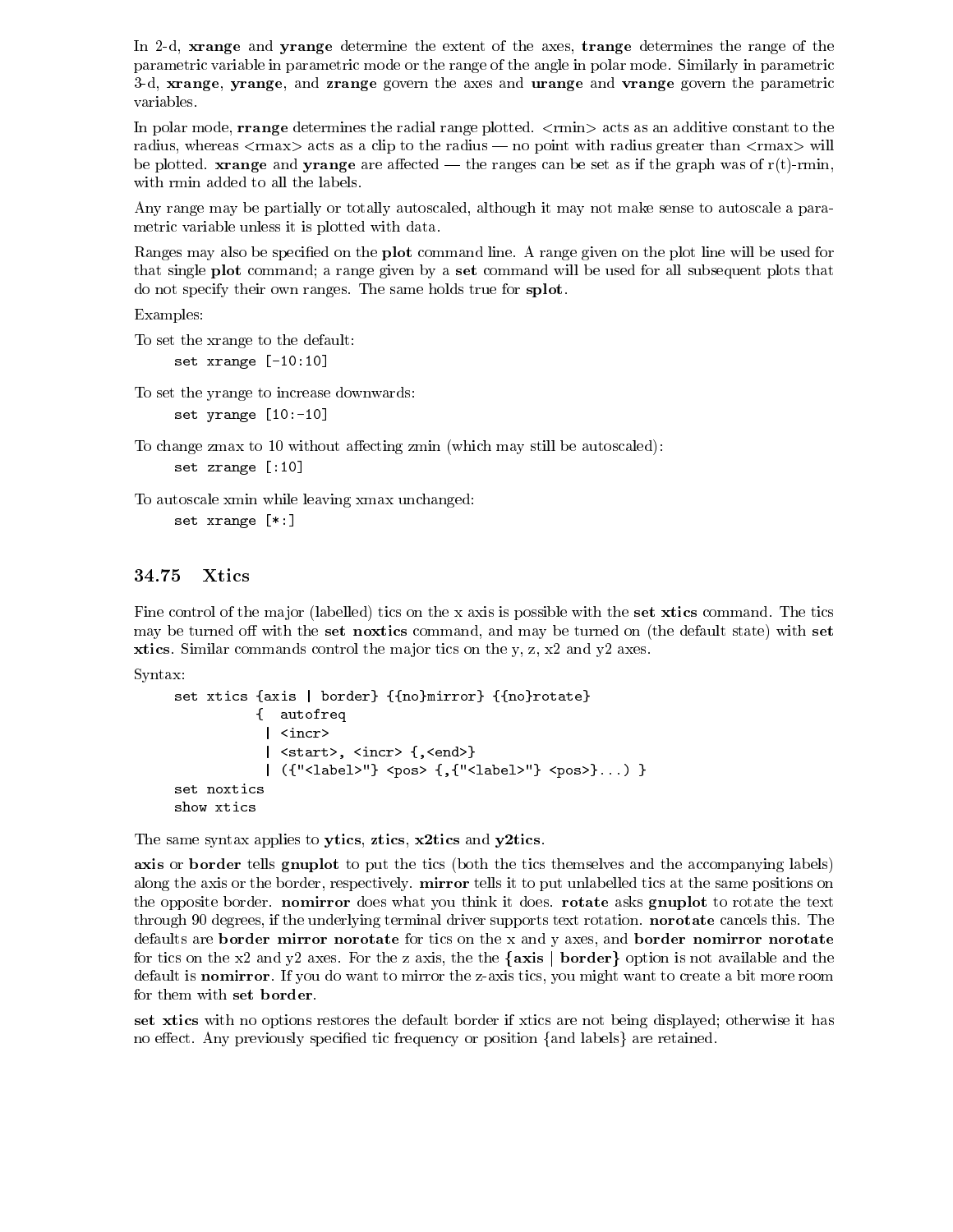Positions of the tics are calculated automatically by default or if the autofreq option is given; otherwise they may be specied in either of two forms:

The implicit  $\langle \text{start}\rangle$ ,  $\langle \text{incr}\rangle$ ,  $\langle \text{end}\rangle$  form specifies that a series of tics will be plotted on the axis between the values  $\langle$ start $\rangle$  and  $\langle$ end $\rangle$  with an increment of  $\langle$ incr $\rangle$ . If  $\langle$ end $\rangle$  is not given, it is assumed to be infinity. The increment may be negative. If neither  $\lt$ start $>$  nor  $\lt$ end $>$  is given,  $\lt$ start $>$ is assumed to be negative infinity,  $\langle end \rangle$  is assumed to be positive infinity, and the tics will be drawn at integral multiples of  $\langle \text{step}\rangle$ . If the axis is logarithmic, the increment will be used as a multiplicative factor.

Examples:

Make tics at 0, 0.5, 1, 1.5, ..., 9.5, 10. set xtics 0,.5,10 Make tics at ..., -10, -5, 0, 5, 10, ... set xtics 5 Make tics at 1, 100, 1e4, 1e6, 1e8. set logscale x; set xtics 1,100,10e8

The explicit  $("~~l~~ole)<sup>"</sup> <sup>1</sup> <sup>1</sup> <sup>2</sup> <sup>1</sup> <sup>2</sup> <sup>3</sup> <sup>1</sup> <sup>3</sup> <sup>3</sup> <sup>1</sup> <sup>3</sup> <sup>4</sup> <sup>3</sup> <sup>3</sup> <sup>4</sup> <sup>3</sup> <sup>4</sup> <sup>3</sup> <sup>4</sup> <sup>3</sup> <sup>4</sup> <sup>4</sup> <sup>4</sup> <sup>5</sup> <sup>4</sup> <sup>7</sup> <sup>4</sup>$ of tics is a set of positions, each with its own optional label. Note that the label is a string enclosed by quotes. It may be a constant string, such as "hello", may contain formatting information for converting the position into its label, such as "%3f clients", or may be empty, "". See set format for more information. If no string is given, the default label (numerical) is used. In this form, the tics do not need to be listed in numerical order.

Examples:

set xtics ("low" 0, "medium" 50, "high" 100) set xtics (1,2,4,8,16,32,64,128,256,512,1024) set ytics ("bottom" 0, "" 10, "top" 20)

In the second example, all tics are labelled. In the third, only the end tics are labelled.

However they are specied, tics will only be plotted when in range.

Format (or omission) of the tic labels is controlled by set format, unless the explicit text of a labels is included in the set xtic  $(\langle \text{label}\rangle)$  form.

Minor (unlabelled) tics can be added by the set mxtics command.

In case of timeseries data, position values must be given as quoted dates or times according to the format timefmt. If the  $\langle$ start $\rangle$ ,  $\langle$ incr $\rangle$ ,  $\langle$ end $\rangle$  form is used,  $\langle$ start $\rangle$  and  $\langle$ end $\rangle$  must be given according to time finity, but  $\langle$ incr $\rangle$  must be in seconds. Times will be written out according to the format given on set format, however.

Examples:

```
set xdata time
set timefmt "%d/%m"
set format x "%b %d"
set xrange ["01/12":"06/12"]
set xtics "01/12", 172800, "05/12"
set xdata time
set timefmt "%d/%m"
set format x "%b %d"
set xrange ["01/12":"06/12"]
set xtics ("01/12", "" "03/12", "05/12")
```
Both of these will produce tics "Dec 1", "Dec 3", and "Dec 5", but in the second example the tic at "Dec 3" will be unlabelled.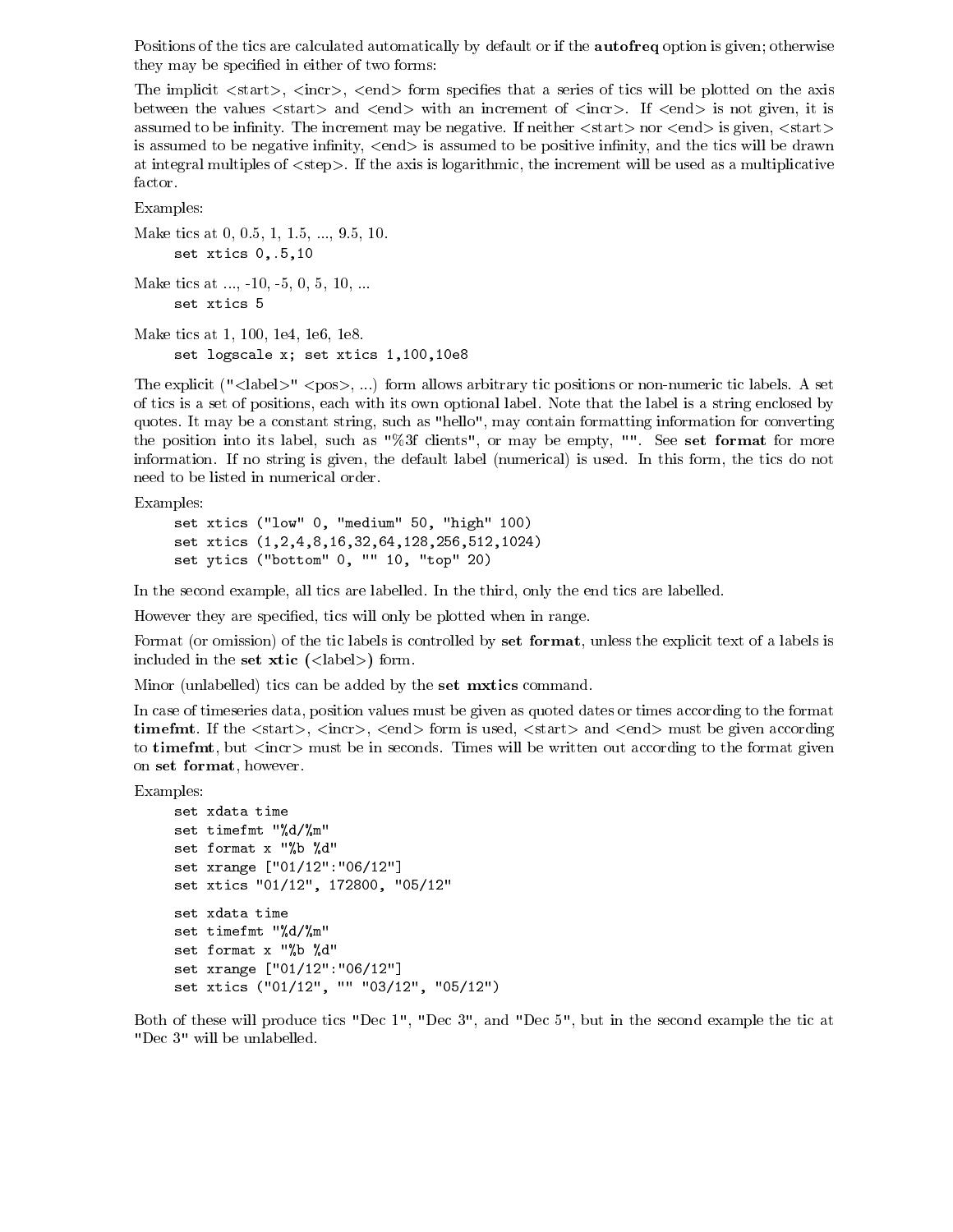## 34.76

The set xzeroaxis command draws a line at  $y = 0$ . For details, please see set zeroaxis.

#### Y2data 34.77

The set y2data command sets y2 (right-hand) axis data to timeseries (dates/times). Please see set xdata.

#### Y2dtics 34.78

The set y2dtics command changes tics on the y2 (right-hand) axis to days of the week. Please see set xdtics for details.

#### Y2label 34.79

The set y2dtics command sets the label for the y2 (right-hand) axis. Please see set xlabel.

#### 34.80 Y2mtics

The set y2mtics command changes tics on the y2 (right-hand) axis to months of the year. Please see set xmtics for details.

## 34.81 Y2range

The set y2range command sets the vertical range that will be displayed on the y2 (right-hand) axis. Please see set xrange for details.

## 34.82 Y2tics

The set y2tics command controls major (labelled) tics on the y2 (right-hand) axis. Please see set xtics for details.

# 34.83 Y2zeroaxis

The set y2zeroaxis command draws a line at the origin of the y2 (right-hand) axis  $(x2 = 0)$ . For details, please see set zeroaxis.

## 34.84 Ydata

Sets y-axis data to timeseries (dates/times). Please see set xdata.

## 34.85 Ydtics

The set ydtics command changes tics on the y axis to days of the week. Please see set xdtics for details.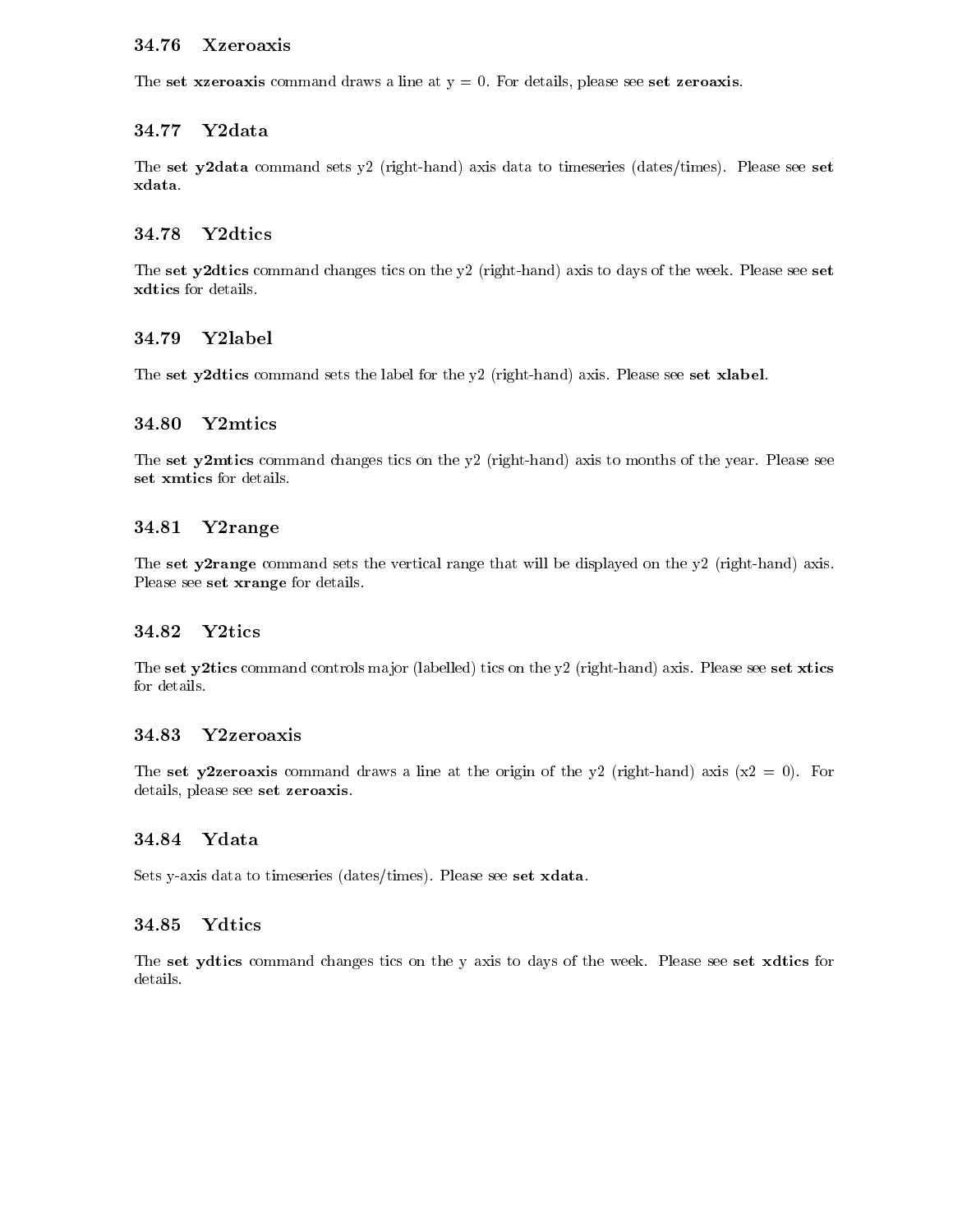This command sets the label for the y axis. Please see set xlabel.

#### Ymtics 34.87

The set ymtics command changes tics on the y axis to months of the year. Please see set xmtics for details.

#### 34.88 Yrange

The set yrange command sets the vertical range that will be displayed on the y axis. Please see set xrange for details.

#### 34.89 Ytics

The set ytics command controls major (labelled) tics on the y axis. Please see set xtics for details.

#### 34.90 Yzeroaxis

The set yzeroaxis command draws a line at  $x = 0$ . For details, please see set zeroaxis.

## 34.91 Zdata

Set zaxis date to timeseries (dates/times). Please see set xdata.

## 34.92 Zdtics

The set zdtics command changes tics on the z axis to days of the week. Please see set xdtics for

The zero value is the default threshold for values approaching 0.0.

Syntax:

```
set zero <expression>
show zero
```
gnuplot will not plot a point if its imaginary part is greater in magnitude than the zero threshold. This threshold is also used in various other parts of gnuplot as a (crude) numerical-error threshold. The default zero value is 1e-8. zero values larger than 1e-3 (the reciprocal of the number of pixels in a typical bitmap display) should probably be avoided, but it is not unreasonable to set zero to 0.0.

#### Zeroaxis 34.94

The x axis may be drawn by set xzeroaxis and removed by set noxzeroaxis. Similar commands behave similarly for the y, x2, and y2 axes.

Syntax: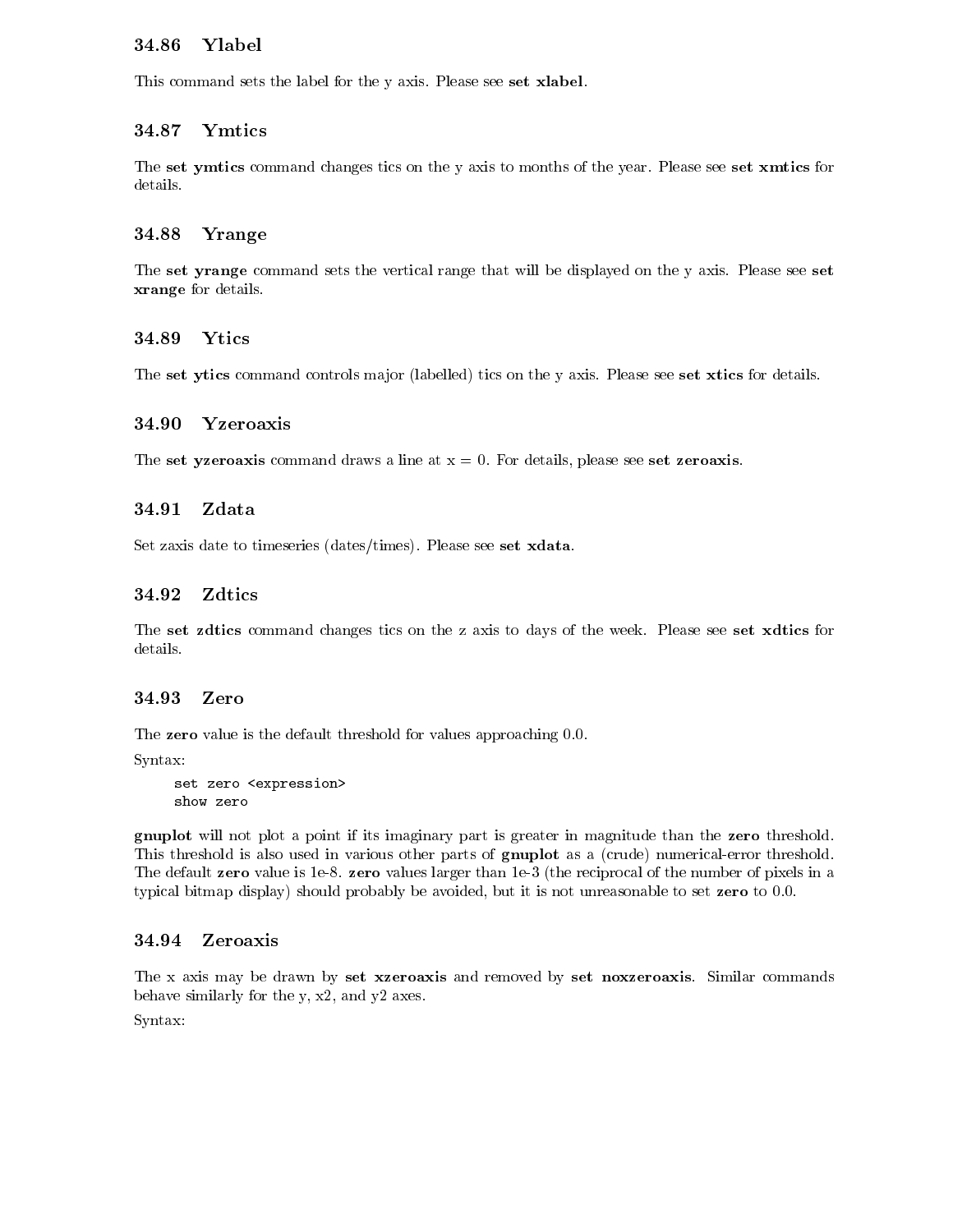```
set \{x|x2|y|y2|\}zeroaxis \{ {linestyle | ls <line_style>}
                            | { linetype | lt <line_type>}
                              { linewidth | lw <line_width>}}
set no{x|x2|y|y2|}zeroaxis
show {x|y|}zeroaxis
```
By default, these options are off. The selected zero axis is drawn with a line of type  $\langle$  line type $\rangle$ and width  $\langle$ line\_width $\rangle$  (if supported by the terminal driver currently in use), or a user-defined style  $\langle$ line\_style $\rangle$ .

If no linetype is specied, any zero axes selected will be drawn using the axis linetype (linetype 0).

set zeroaxis l is equivalent to set xzeroaxis l; set yzeroaxis l. set nozeroaxis is equivalent to set noxzeroaxis; set noyzeroaxis.

## 34.95

This command sets the label for the z axis. Please see set xlabel.

#### 34.96 **Zmtics**

The set zmtics command changes tics on the z axis to months of the year. Please see set xmtics for details.

#### 34.97  $\rm Zrange$

The set zrange command sets the range that will be displayed on the z axis. The zrange is used only by splot and is ignored by plot. Please see set xrange for details.

The set ztics command controls major (labelled) tics on the z axis. Please see set xtics for details.

#### 35Shell

The shell command spawns an interactive shell. To return to gnuplot, type logout if using VMS, exit or the END-OF-FILE character if using Unix, endcli if using AmigaOS, or exit if using MS-DOS or OS/2.

A single shell command may be spawned by preceding it with the ! character (\$ if using VMS) at the beginning of a command line. Control will return immediately to gnuplot after this command is executed. For example, in Unix, AmigaOS, MS-DOS or OS/2,

! dir

prints a directory listing and then returns to gnuplot.

On an Atari, the! command first checks whether a shell is already loaded and uses it, if available. This is practical if gnuplot is run from gulam, for example.

## 36Splot

splot is the command for drawing 3-d plots (well, actually projections on a 2-d surface, but you knew that). It can create a plot from functions or a data file in a manner very similar to the **plot** command.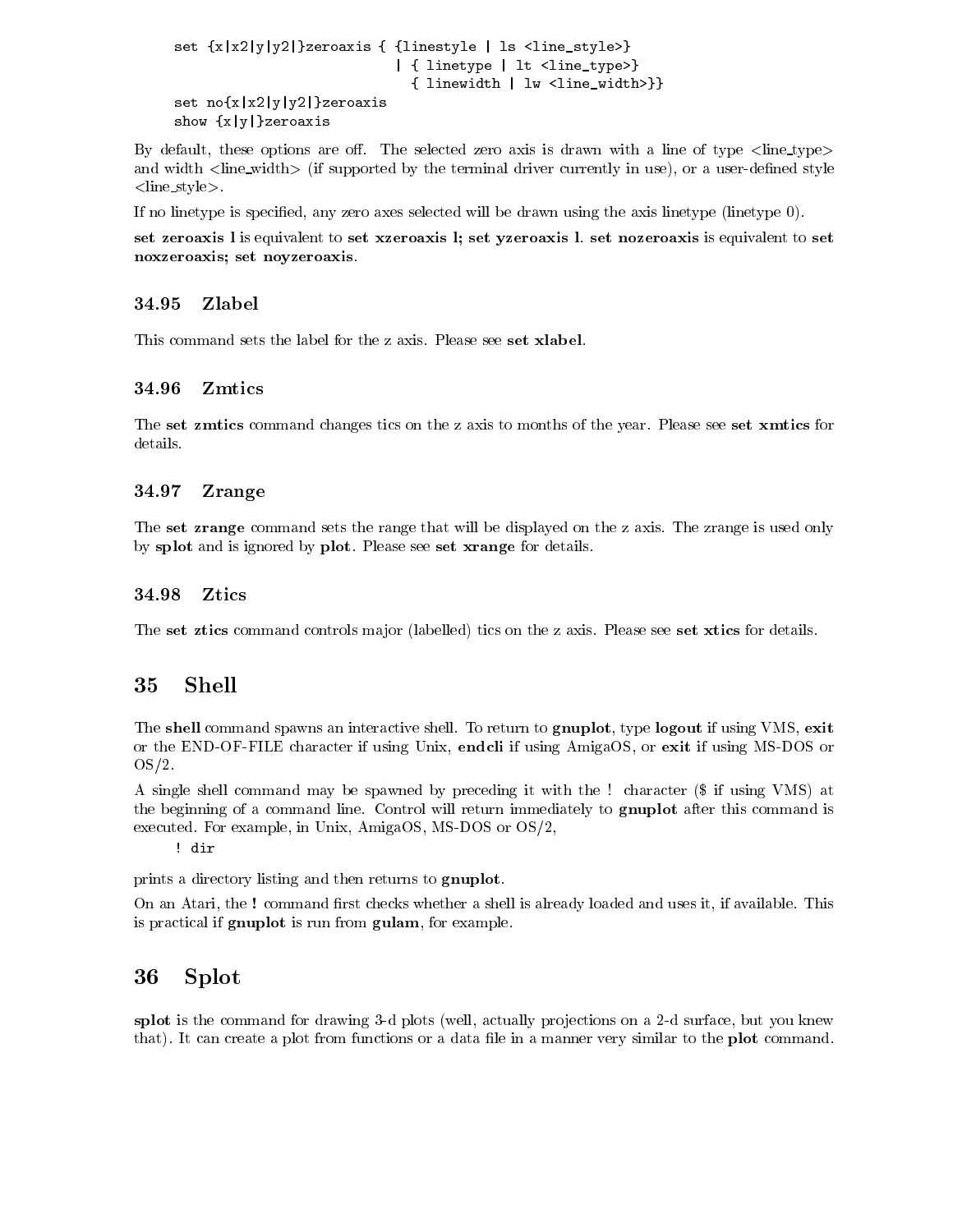See plot for features common to the plot command; only differences are discussed in detail here. Note specifically that the **binary** and **matrix** options (discussed under "datafile-modifiers") are not available for plot.

Syntax:

```
splot {<ranges>}
      <function> | "<datafile>" {datafile-modifiers}}
      {<title-spec>} {with <style>}
      {, {definitions,} <function> ...}
```
where either a  $\leq$  function $\geq$  or the name of a data file enclosed in quotes is supplied. The function can be a mathematical expression, or a triple of mathematical expressions in parametric mode.

By default splot draws the xy plane completely below the plotted data. The offset between the lowest ztic and the xy plane can be changed by set ticslevel. The orientation of a splot projection is controlled by set view. See set view and set ticslevel for more information.

The syntax for setting ranges on the **splot** command is the same as for **plot**. In non-parametric mode, the order in which ranges must be given is **xrange**, **yrange**, and **zrange**. In parametric mode, the order is urange, vrange, xrange, yrange, and zrange.

The title option is the same as in **plot**. The operation of with is also the same as in **plot**, except that the plotting styles available to splot are limited to lines, points, linespoints, dots, and impulses; the error-bar capabilities of plot are not available for splot.

The datafile options have more differences.

# 36.1 Data-file

As for plot, discrete data contained in a file can be displayed by specifying the name of the data file, enclosed in quotes, on the splot command line.

Syntax:

```
splot '<file_name>' {binary | matrix}
                    {index <index list>}
                    {every <every list>}
                    {using <using list>}
```
The special filenames "" and "-" are permitted, as in plot.

In brief, binary and matrix indicate that the the data are in a special form, index selects which data sets in a multi-data-set file are to be plotted, every specifies which datalines (subsets) within a single data set are to be plotted, and using determines how the columns within a single record are to be interpreted.

The options index and every behave the same way as with plot; using does so also, except that the using list must provide three entries instead of two.

The plot options thru and smooth are not available for splot, but cntrparams and dgrid3d provide limited smoothing cabilities.

Data file organization is essentially the same as for **plot**, except that each point is an  $(x,y,z)$  triple. If only a single value is provided, it will be used for z, the datablock number will be used for y, and the index of the data point in the datablock will be used for x. If two values are provided, gnuplot gives you an error message. Three values are interpreted as an  $(x,y,z)$  triple. Additional values are generally used as errors, which can be used by  $\text{fit}$ .

Single blank records separate datablocks in a **splot** datafile; **splot** treats datablocks as the equivalent of function y-isolines. No line will join points separated by a blank record. If all datablocks contain the same number of points, gnuplot will draw cross-isolines between datablocks, connecting corresponding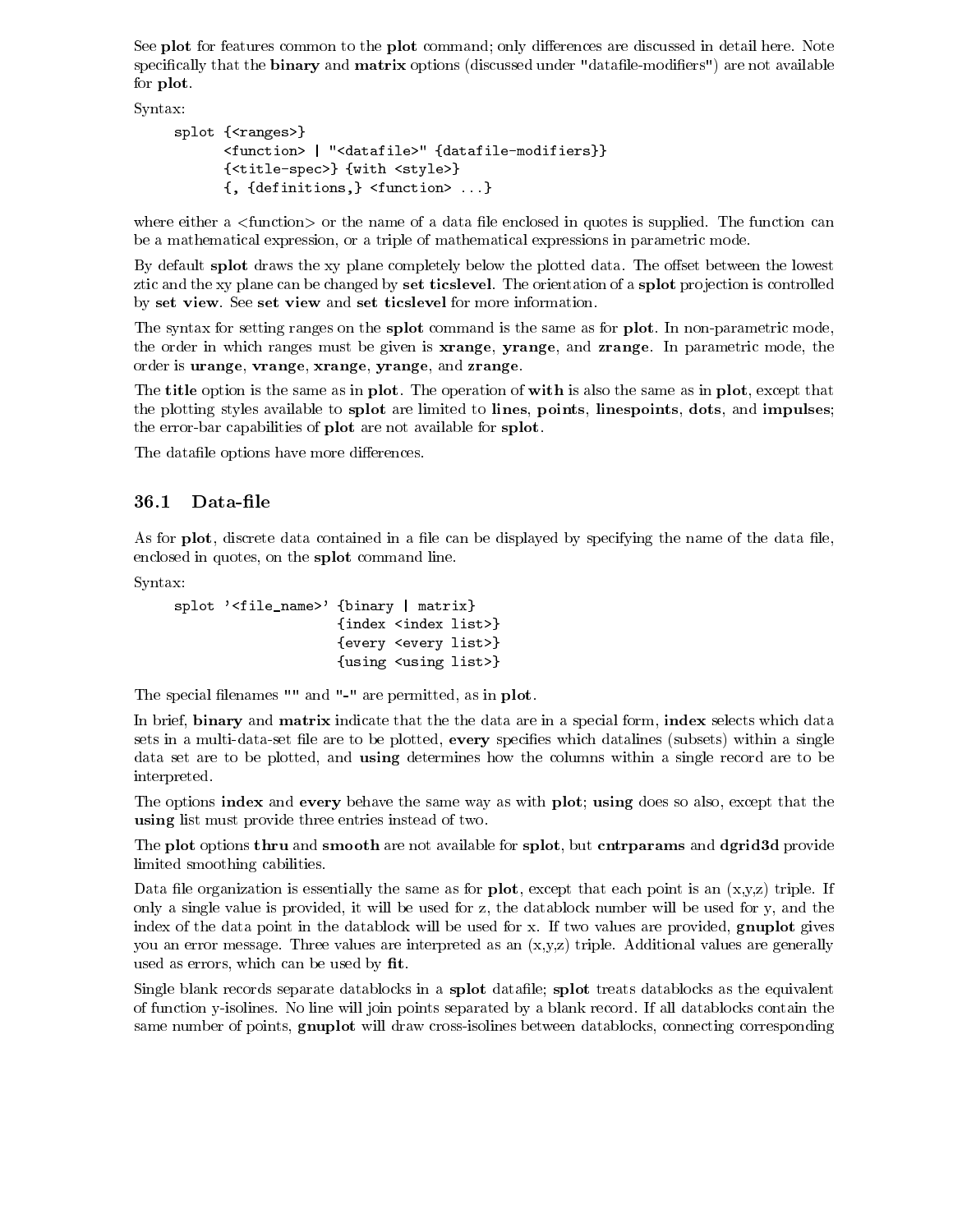points. This is termed "grid data", and is required for drawing a surface, for contouring (set contour) and hidden-line removal (set hidden3d). See also splot grid data

It is no longer necessary to specify parametric mode for three-column splots.

## 36.1.1 Binary

splot can read binary files written with a specific format (and on a system with a compatible binary file representation.)

In previous versions, gnuplot dynamically detected binary data files. It is now necessary to specify the keyword **binary** directly after the filename.

Single precision floats are stored in a binary file as follows:

 $\langle N+1 \rangle$   $\langle y0 \rangle$   $\langle y1 \rangle$   $\langle y2 \rangle$  ...  $\langle yN \rangle$  $\langle x0 \rangle \langle z0, 0 \rangle \langle z0, 1 \rangle \langle z0, 2 \rangle \dots \langle z0, N \rangle$  $\langle x1 \rangle \langle z1, 0 \rangle \langle z1, 1 \rangle \langle z1, 2 \rangle \ldots \langle z1, N \rangle$  $\label{eq:3.1} \begin{array}{ll} \mathbf{1} & \mathbf{1} & \mathbf{1} & \mathbf{1} & \mathbf{1} & \mathbf{1} & \mathbf{1} & \mathbf{1} & \mathbf{1} & \mathbf{1} & \mathbf{1} \\ \mathbf{1} & \mathbf{1} & \mathbf{1} & \mathbf{1} & \mathbf{1} & \mathbf{1} & \mathbf{1} & \mathbf{1} & \mathbf{1} & \mathbf{1} \\ \mathbf{1} & \mathbf{1} & \mathbf{1} & \mathbf{1} & \mathbf{1} & \mathbf{1} & \mathbf{1} & \mathbf{1} & \$ 

which are converted into triplets:

```
\langle x0 \rangle \langle y0 \rangle \langle z0,0 \rangle<x0> <y1> <x0,1>
\langle x0 \rangle \langle y2 \rangle \langle z0, 2 \rangle\mathbf{r} : \mathbf{r} : \mathbf{r} : \mathbf{r} :
<x0> <yN> <x0, N\langle x1 \rangle \langle \sqrt{0} \rangle \langle z1, 0 \rangle\langle x1 \rangle \langle y1 \rangle \langle z1, 1 \rangle: : :
```
These triplets are then converted into gnuplot iso-curves and then gnuplot proceeds in the usual manner to do the rest of the plotting.

A collection of matrix and vector manipulation routines (in C) is provided in binary.c. The routine to write binary data is

```
int fwrite_matrix(file,m,nrl,nrl,ncl,nch,row_title,column_title)
```
An example of using these routines is provided in the file **bf**\_test.c, which generates binary files for the demo file demo/binary.dem.

The index keyword is not supported, since the file format allows only one surface per file. The every and using filters are supported. using operates as if the data were read in the above triplet form.

## 36.1.2 Example datafile

A simple example of plotting a 3-d data file is

```
splot 'datafile.dat'
```
where the file "datafile.dat" might contain:

# The valley of the Gnu.  $0010$ 0 1 10 0 2 10  $1010$ 1 1 5 1 2 10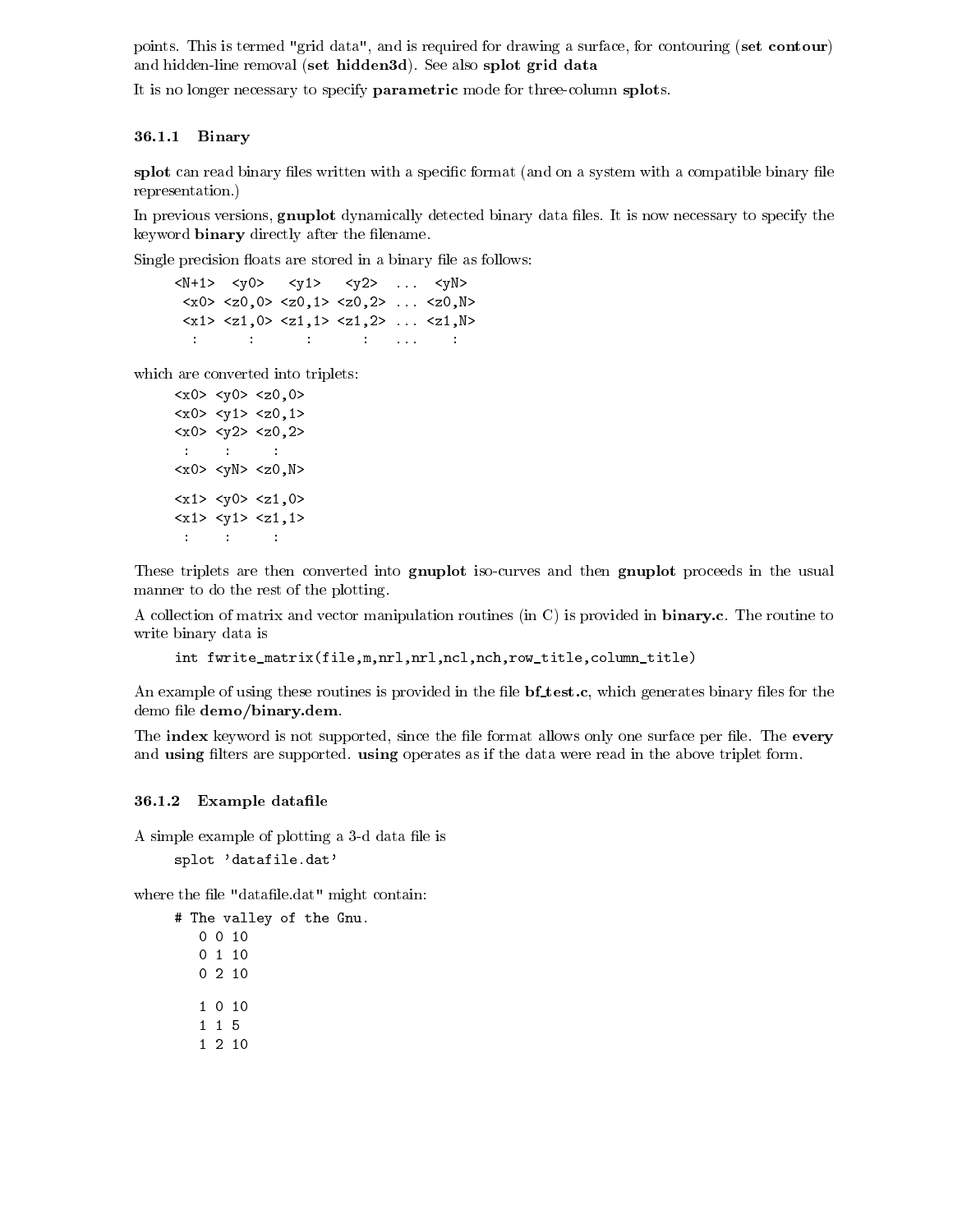3 0 10

Note that "datafile dat" defines a 4 by 3 grid (4 rows of 3 points each). Rows (datablocks) are separated by blank records.

Note also that the x value is held constant within each dataline. If you instead keep y constant, and plot with hidden-line removal enabled, you will find that the surface is drawn 'inside-out'.

Actually for grid data it is not necessary to keep the x values constant within a datablock, nor is it necessary to keep the same sequence of y values. gnuplot requires only that the number of points be the same for each datablock. However since the surface mesh, from which contours are derived, connects sequentially corresponding points, the effect of an irregular grid on a surface plot is unpredictable and should be examined on a case-by-case basis.

## 36.1.3 Matrix

The **matrix** flag indicates that the ASCII data are stored in matrix format. The z-values are read in a row at a time, i. e.,

z11 z12 z13 z14 ...  $z21$   $z22$   $z23$   $z24$  ... z31 z32 z33 z34 ...

and so forth. The row and column indices are used for the x- and y-values.

### 36.2 Grid\_data

The 3D routines are designed for points in a grid format, with one sample, datapoint, at each mesh intersection; the datapoints may originate from either evaluating a function, see set isosamples, or reading a datafile, see splot datafile. The term "isoline" is applied to the mesh lines for both functions and data. Note that the mesh need not be rectangular in x and y, as it may be parameterized in u and v, see set isosamples.

However, gnuplot does not require that format. In the case of functions, 'samples' need not be equal to 'isosamples', i.e., not every x-isoline sample need intersect a y-isoline. In the case of data files, if there are an equal number of scattered data points in each datablock, then "isolines" will connect the points in a datablock, and "cross-isolines" will connect the corresponding points in each datablock to generate a "surface". In either case, contour and hidden3d modes may give different plots than if the points were in the intended format. Scattered data can be converted to a {different} grid format with set dgrid3d.

The contour code tests for z intensity along a line between a point on a y-isoline and the corresponding point in the next y-isoline. Thus a splot contour of a surface with samples on the x-isolines that do not coincide with a y-isoline intersection will ignore such samples. Try:

```
set xrange [-pi/2:pi/2]; set yrange [-pi/2:pi/2]
set function style lp
set contour
set isosamples 10,10; set samples 10,10;
splot \cos(x)*cos(y)set samples 4,10; replot
set samples 10,4; replot
```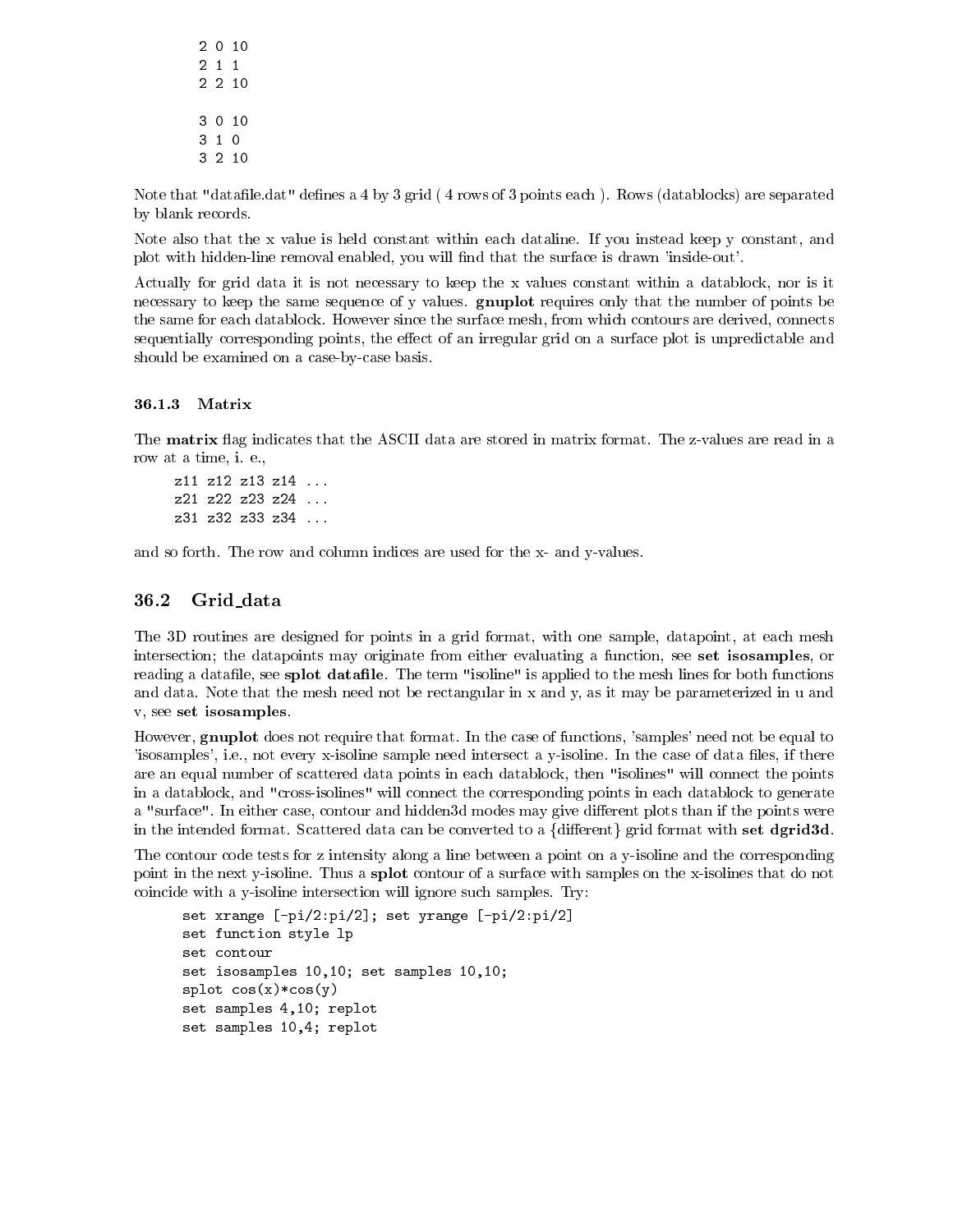## 36.3 Splot overview

splot can display a surface as a collection of points, or by connecting those points. As with plot, the points may be read from a data file or result from evaluation of a function at specified intervals, see set isosamples. The surface may be approximated by connecting the points with straight line segments, see set surface, in which case the surface can be made opaque with set hidden3d. The orientation from which the 3d surface is viewed can be changed with set view.

Additionally, for points in a grid format, splot can interpolate points having a common amplitude (see set contour) and can then connect those new points to display contour lines, either directly with straight-line segments or smoothed lines (see set cntrparams). Functions are already evaluated in a grid format, determined by set isosamples and set samples, while file data must either be in a grid format, as described in  $data-file$ , or be used to generate a grid (see set dgrid3d).

Contour lines may be displayed either on the surface or projected onto the base. The base projections of the contour lines may be written to a file, and then read with **plot**, to take advantage of **plot**'s additional formatting capabilities.

test creates a display of line and point styles and other useful things appropriate for the terminal you are using.

Syntax:

## 38Update

This command writes the current values of the fit parameters into the given file, formatted as an initialvalue file (as described in the fitsection). This is useful for saving the current values for later use or for restarting a converged or stopped fit.

Syntax:

update <filename> {<filename>}

If a second filename is supplied, the updated values are written to this file, and the original parameter file is left unmodified.

Otherwise, if the file already exists, gnuplot first renames it by appending old and then opens a new file. That is, "update 'fred'" behaves the same as "!rename fred fred.old; update 'fred.old' 'fred'". [On DOS and other systems that use the twelve-character "lename.ext" naming convention, "ext" will be "old" and "filename" will be related (hopefully recognizably) to the initial name. Renaming is not done at all on VMS systems, since they use file-versioning.]

Please see fit for more information.

# <u>Part III in the set of the set of the set of the set of the set of the set of the set of the set of the set of the set of the set of the set of the set of the set of the set of the set of the set of the set of the set of </u> Graphical User Interfaces in the User Interface Interfaces in the User Interface Interfaces in the USE Interface

Several graphical user interfaces have been written for gnuplot and one for win32 is included in this distribution. In addition, there is a Macintosh interface at

ftp://ftp.ee.gatech.edu/pub/mac/gnuplot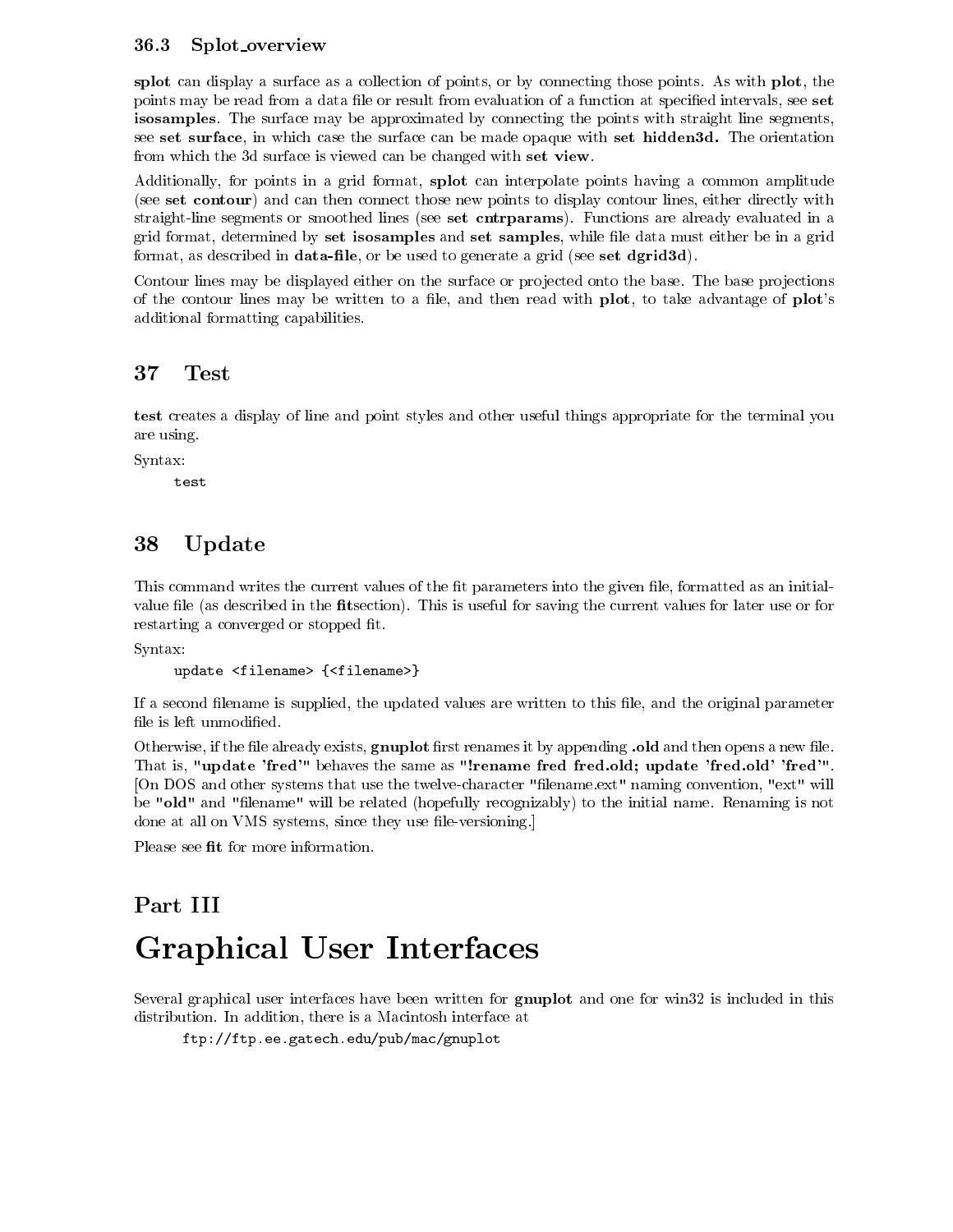# Bugs

Floating point exceptions (floating point number too large/small, divide by zero, etc.) may occasionally be generated by user defined functions. Some of the demos in particular may cause numbers to exceed the floating point range. Whether the system ignores such exceptions (in which case gnuplot labels the corresponding point as undefined) or aborts gnuplot depends on the compiler/runtime environment.

The bessel functions do not work for complex arguments.

The gamma function does not work for complex arguments.

As of gnuplot version 3.7, all development has been done using ANSI C. With current operating system, compiler, and library releases, the OS specific bugs documented in release 3.5, now relegated to old\_bugs, may no longer be relevant.

Bugs reported since the current release may be located via the official distribution site:

```
ftp://ftp.dartmouth.edu/pub/gnuplot
```
http://www.cs.dartmouth.edu/gnuplot\_info.html

Please e-mail any bugs to bug-gnuplot@dartmouth.edu.

## 39Old bugs

There is a bug in the stdio library for old Sun operating systems (SunOS Sys4-3.2). The "%g" format for 'printf' sometimes incorrectly prints numbers (e.g.,  $200000.0$  as "2"). Thus, tic mark labels may be incorrect on a Sun4 version of gnuplot. A work-around is to rescale the data or use the set format command to change the tic mark format to "%7.0f" or some other appropriate format. This appears to have been fixed in SunOS 4.0.

Another bug: On a Sun3 under SunOS 4.0, and on Sun4's under Sys4-3.2 and SunOS 4.0, the 'sscanf' routine incorrectly parses "00 12" with the format "%f %f" and reads 0 and 0 instead of 0 and 12. This affects data input. If the data file contains x coordinates that are zero but are specified like  $00', 000',$ etc, then you will read the wrong y values. Check any data files or upgrade the SunOS. It appears to have been fixed in SunOS 4.1.1.

Suns appear to overflow when calculating  $exp(-x)$  for large x, so gnuplot gets an undefined result. One work-around is to make a user-defined function like  $e(x) = x < -500$ ? 0:  $exp(x)$ . This affects plots of Gaussians  $(exp(-x^*x))$  in particular, since  $x^*x$  grows quite rapidly.

Microsoft C 5.1 has a nasty bug associated with the %g format for 'printf '. When any of the formats " $\%$ .2g", " $\%$ .1g", " $\%$ .0g", " $\%$ .g" are used, 'printf' will incorrectly print numbers in the range 1e-4 to 1e-1. Numbers that should be printed in the %e format are incorrectly printed in the %f format, with the wrong number of zeros after the decimal point. To work around this problem, use the %e or %f formats explicitly.

gnuplot, when compiled with Microsoft C, did not work correctly on two VGA displays that were tested. The CGA, EGA and VGA drivers should probably be rewritten to use the Microsoft C graphics library. gnuplot compiled with Borland C++ uses the Turbo C graphics drivers and does work correctly with VGA displays.

VAX/VMS 4.7 C compiler release 2.4 also has a poorly implemented %g format for 'printf '. The numbers are printed numerically correct, but may not be in the requested format. The K&R second edition says that for the %g format, %e is used if the exponent is less than -4 or greater than or equal to the precision.